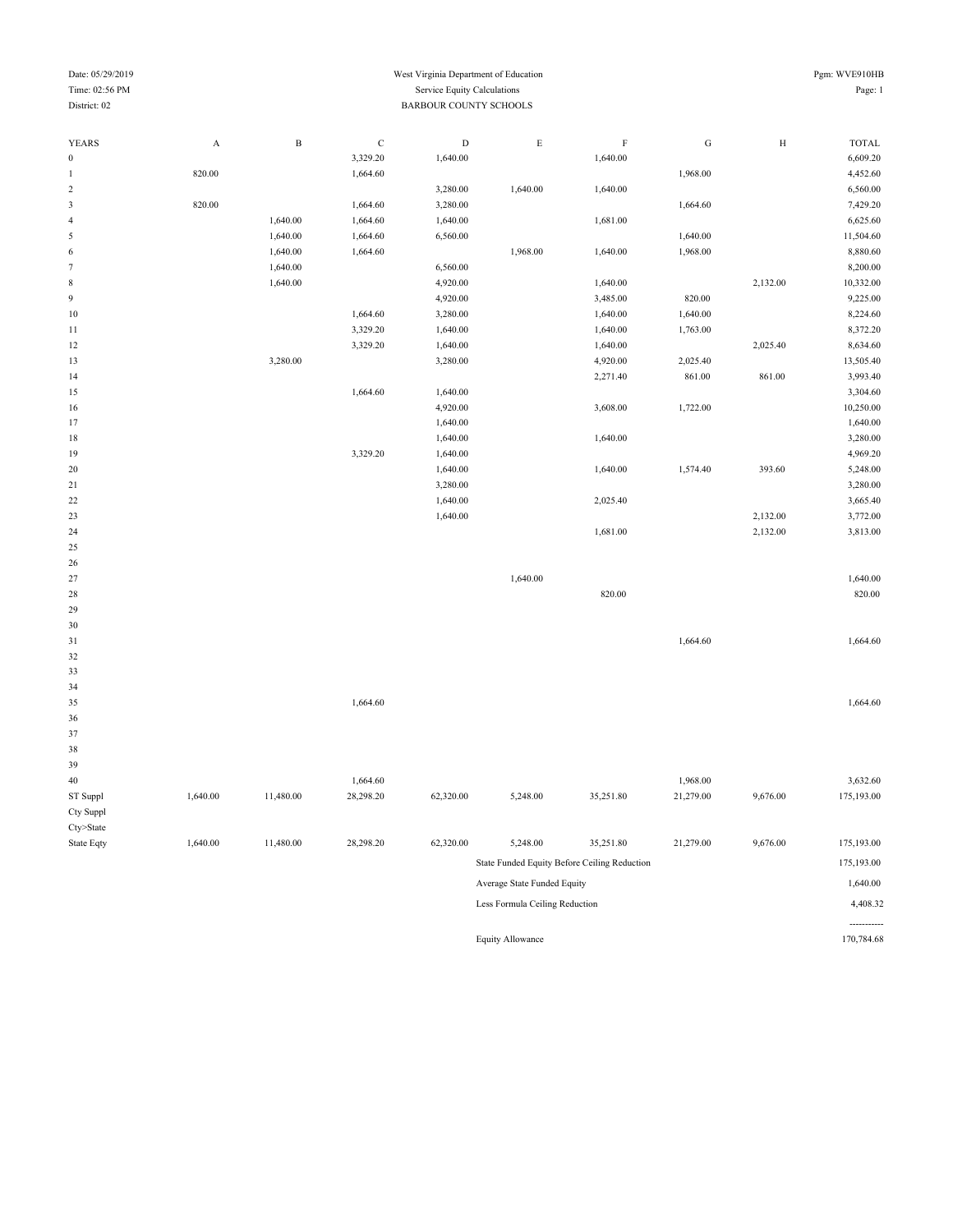### Date: 05/29/2019 Pgm: WVE910HB Time: 02:56 PM Service Equity Calculations Page: 2 District: 04 BERKELEY COUNTY SCHOOLS

| <b>YEARS</b>     | A        | $\, {\bf B}$ | $\mathbf C$ | $\mathbf D$ | E                              | $\rm F$                                      | G          | $\rm H$   | <b>TOTAL</b> |
|------------------|----------|--------------|-------------|-------------|--------------------------------|----------------------------------------------|------------|-----------|--------------|
| $\boldsymbol{0}$ | 2,460.00 | 3,280.00     | 22,763.20   | 19,680.00   | 15,580.00                      | 15,260.20                                    | 9,840.00   |           | 88,863.40    |
| 1                | 2,460.00 | 16,400.00    | 20,336.00   | 29,520.00   | 13,202.00                      | 13,120.00                                    | 14,760.00  | 1,640.00  | 111,438.00   |
| $\sqrt{2}$       | 820.00   | 11,480.00    | 12,874.00   | 40,360.40   | 8,282.00                       | 12,062.20                                    | 11,980.20  | 3,280.00  | 101,138.80   |
| $\mathfrak z$    | 1,640.00 | 11,480.00    | 10,356.60   | 39,860.20   | 1,640.00                       | 11,980.20                                    | 2,140.20   |           | 79,097.20    |
| $\overline{4}$   |          | 7,380.00     | 9,459.52    | 20,180.20   | 9,225.00                       | 6,724.00                                     |            |           | 52,968.72    |
| $\sqrt{5}$       |          | 11,480.00    | 9,631.72    | 26,240.00   | 9,430.00                       | 8,241.00                                     | 4,920.00   |           | 69,942.72    |
| 6                |          | 12,300.00    | 11,468.52   | 29,520.00   | 8,044.20                       | 5,420.20                                     | 2,140.20   |           | 68,893.12    |
| $\boldsymbol{7}$ |          | 10,660.00    | 4,280.40    | 24,460.60   | 2,542.00                       | 9,963.00                                     |            |           | 51,906.00    |
| $\,$ 8 $\,$      |          | 6,560.00     | 2,140.20    | 20,750.92   |                                | 8,700.20                                     | 1,640.00   |           | 39,791.32    |
| $\overline{9}$   |          | 9,840.00     | 6,420.60    | 26,740.20   | 6,683.00                       | 7,060.20                                     | 3,362.00   |           | 60,106.00    |
| 10               |          | 9,020.00     | 6,420.60    | 18,540.20   | 5,461.20                       | 11,980.20                                    | 3,321.00   |           | 54,743.20    |
| 11               |          | 4,920.00     | 13,981.00   | 18,540.20   | 4,920.00                       | 9,389.00                                     | 10,332.00  | 1,640.00  | 63,722.20    |
| 12               |          | 15,580.00    | 10,701.00   | 20,180.20   | 11,562.00                      | 23,394.60                                    | 10,127.00  |           | 91,544.80    |
| 13               |          | 2,460.00     | 3,780.20    | 23,460.20   | 13,120.00                      | 9,840.00                                     | 6,683.00   | 5,248.00  | 64,591.40    |
| 14               |          | 8,200.00     | 7,491.52    | 31,520.80   | 4,920.00                       | 12,267.20                                    | 6,560.00   |           | 70,959.52    |
| 15               |          | 5,740.00     | 2,140.20    | 6,642.00    |                                | 8,544.40                                     | 5,420.20   |           | 28,486.80    |
| 16               |          | 1,640.00     | 7,319.32    | 15,260.20   | 9,840.00                       | 10,832.20                                    | 3,403.00   | 3,780.20  | 52,074.92    |
| 17               |          | 4,920.00     | 3,038.92    | 13,620.20   | 8,200.00                       | 15,834.20                                    | 8,864.20   |           | 54,477.52    |
| 18               |          | 6,560.00     | 2,140.20    | 16,400.00   | 7,060.20                       | 7,060.20                                     | 4,920.00   |           | 44,140.60    |
| 19               |          | 6,560.00     | 2,140.20    | 18,400.80   | 3,280.00                       | 5,920.40                                     | 14,268.00  |           | 50,569.40    |
| 20               |          | 6,560.00     | 2,140.20    | 13,620.20   | 5,420.20                       | 13,616.92                                    | 3,321.00   | 3,280.00  | 47,958.52    |
| 21               |          | 3,280.00     |             | 13,120.00   | 1,640.00                       | 5,748.20                                     | 5,494.00   | 3,780.20  | 33,062.40    |
| 22               |          | 4,920.00     | 4,190.20    | 5,420.20    | 1,640.00                       | 1,640.00                                     | 3,780.20   | 2,140.20  | 23,730.80    |
| 23               |          | 4,920.00     |             | 6,560.00    | 8,700.20                       | 3,944.20                                     | 5,920.40   | 1,640.00  | 31,684.80    |
| 24               |          | 1,640.00     |             | 10,340.20   | 1,640.00                       | 3,780.20                                     | 3,780.20   |           | 21,180.60    |
| 25               |          | 1,640.00     |             | 7,060.20    | 1,640.00                       | 1,640.00                                     | 1,640.00   | 1,640.00  | 15,260.20    |
| 26               |          |              |             |             | 1,640.00                       | 820.00                                       |            |           | 2,460.00     |
| 27               |          | 1,640.00     |             |             |                                | 1,640.00                                     |            |           | 3,280.00     |
| 28               |          |              |             | 2,140.20    | 1,640.00                       | 5,330.00                                     | 1,640.00   |           | 10,750.20    |
| 29               |          | 3,280.00     |             | 3,280.00    | 1,640.00                       | 3,403.00                                     | 3,280.00   |           | 14,883.00    |
| 30               |          | 3,280.00     |             | 3,780.20    | 3,780.20                       | 3,780.20                                     | 3,903.20   |           | 18,523.80    |
| 31               |          |              |             | 13,620.20   | 1,640.00                       | 3,280.00                                     |            |           | 18,540.20    |
| 32               |          |              |             | 3,280.00    |                                |                                              | 3,780.20   | 2,140.20  | 9,200.40     |
| 33               |          | 1,640.00     |             | 1,640.00    |                                | 984.00                                       | 2,140.20   | 2,140.20  | 8,544.40     |
| 34               |          |              |             | 1,640.00    | 1,640.00                       |                                              | 2,140.20   |           | 5,420.20     |
| 35               |          |              |             | 1,640.00    | 1,640.00                       |                                              |            |           | 3,280.00     |
| 36               |          |              |             |             |                                | 1,722.00                                     |            |           | 1,722.00     |
| 37               |          |              |             |             |                                |                                              | 2,140.20   |           | 2,140.20     |
| 38               |          |              |             |             | 1,640.00                       | 1,640.00                                     |            |           | 3,280.00     |
| 39               |          |              |             |             |                                |                                              | 2,140.20   |           | 2,140.20     |
| 40               |          |              |             |             |                                |                                              |            | 2,140.20  | 2,140.20     |
| ST Suppl         | 7,380.00 | 199,260.00   | 175,214.32  | 547,018.72  | 178,932.20                     | 266,562.32                                   | 169,781.00 | 34,489.20 | 1,578,637.76 |
| Cty Suppl        | 2,175.00 | 82,050.00    | 66,969.10   | 224,828.30  | 74,793.00                      | 114,315.40                                   | 73,281.25  | 15,774.00 | 654,186.05   |
| Cty>State        |          |              |             |             |                                |                                              |            |           |              |
| State Eqty       | 5,205.00 | 117,210.00   | 108,245.22  | 322,190.42  | 104,139.20                     | 152,246.92                                   | 96,499.75  | 18,715.20 | 924,451.71   |
|                  |          |              |             |             |                                | State Funded Equity Before Ceiling Reduction |            |           | 924,451.71   |
|                  |          |              |             |             | Average State Funded Equity    |                                              |            |           | 960.39       |
|                  |          |              |             |             | Less Formula Ceiling Reduction |                                              |            |           | 100,114.90   |

Equity Allowance 824,336.81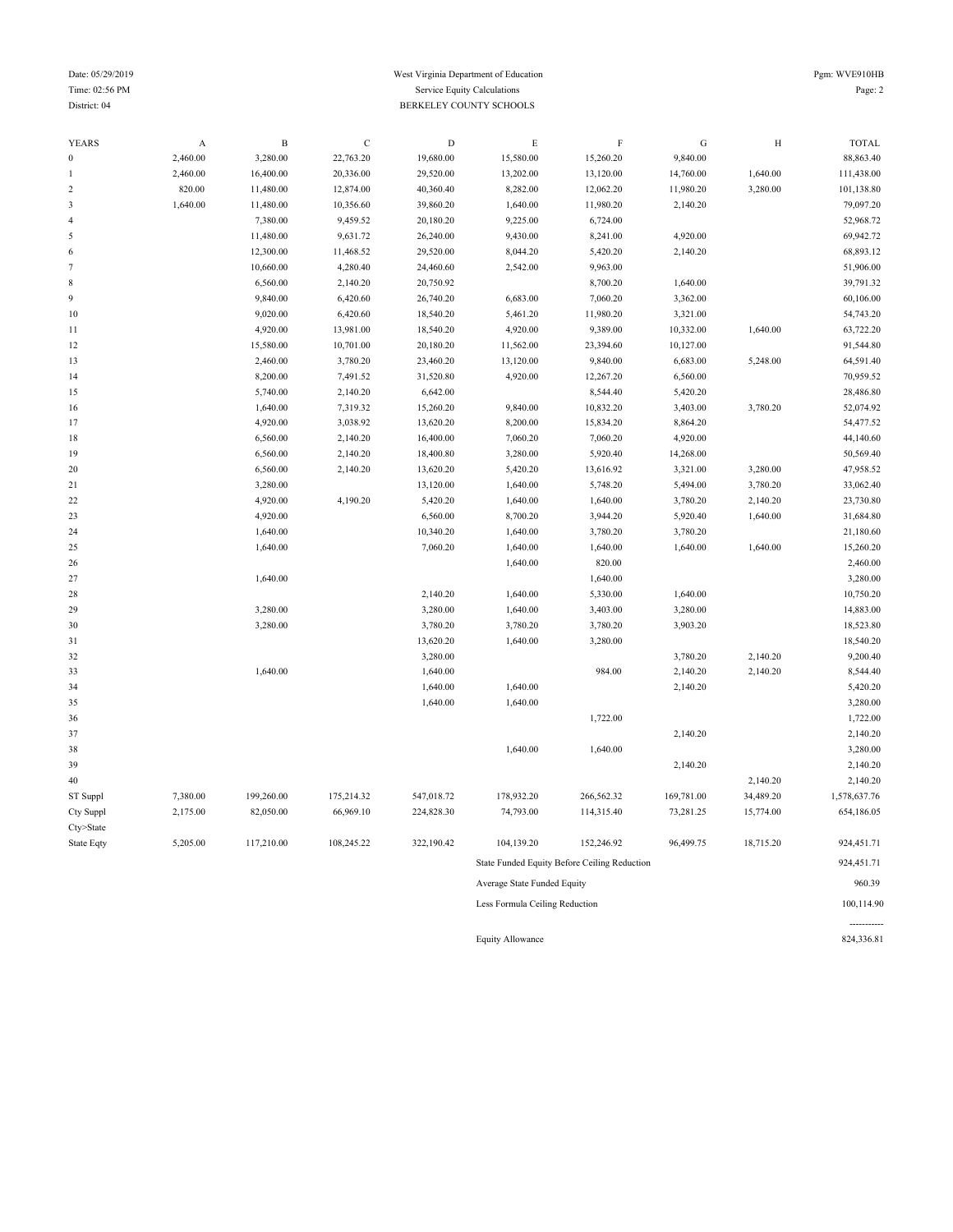| Time: 02:56 PM                   |                                     |                     |                      | Service Equity Calculations |               |             |           |              | Page: 3                   |  |  |
|----------------------------------|-------------------------------------|---------------------|----------------------|-----------------------------|---------------|-------------|-----------|--------------|---------------------------|--|--|
| District: 06                     |                                     | <b>BOONE COUNTY</b> |                      |                             |               |             |           |              |                           |  |  |
|                                  |                                     |                     |                      |                             |               |             |           |              |                           |  |  |
| <b>YEARS</b><br>$\boldsymbol{0}$ | $\boldsymbol{\mathsf{A}}$<br>820.00 | $\, {\bf B}$        | $\mathbf C$          | $\mathbf D$<br>8,200.00     | E<br>1,640.00 | $\mathbf F$ | ${\bf G}$ | $\, {\rm H}$ | <b>TOTAL</b><br>16,080.20 |  |  |
| $\,1\,$                          |                                     |                     | 3,280.00<br>3,280.00 | 6,560.00                    | 2,501.00      | 1,968.00    | 2,140.20  |              | 14,309.00                 |  |  |
| $\sqrt{2}$                       | 820.00                              |                     | 3,280.00             | 4,920.00                    | 1,804.00      | 1,886.00    |           |              | 12,710.00                 |  |  |
| $\mathfrak z$                    | 1,640.00                            |                     | 3,362.00             | 1,640.00                    |               |             | 2,140.20  |              | 8,782.20                  |  |  |
| $\sqrt{4}$                       | 820.00                              |                     | 6,601.00             | 1,640.00                    | 984.00        | 1,640.00    |           |              | 11,685.00                 |  |  |
| $\sqrt{5}$                       |                                     | 2,460.00            | 5,166.00             | 2,460.00                    |               | 1,640.00    | 2,140.20  |              | 13,866.20                 |  |  |
| $\sqrt{6}$                       |                                     | 6,560.00            | 1,640.00             | 6,560.00                    |               | 1,968.00    |           |              | 16,728.00                 |  |  |
| $\boldsymbol{7}$                 |                                     | 3,280.00            | 5,084.00             | 9,266.00                    | 1,804.00      | 2,140.20    |           |              | 21,574.20                 |  |  |
| $\,$ 8 $\,$                      |                                     | 820.00              | 1,722.00             |                             |               | 3,485.00    |           |              | 6,027.00                  |  |  |
| $\boldsymbol{9}$                 |                                     |                     | 3,444.00             | 8,200.00                    | 4,121.32      | 841.32      |           |              | 16,606.64                 |  |  |
| $10$                             |                                     | 1,640.00            |                      | 6,560.00                    |               |             | 1,640.00  |              | 9,840.00                  |  |  |
|                                  |                                     |                     |                      |                             |               |             |           |              |                           |  |  |
| 11                               |                                     | 820.00              |                      | 9,840.00                    | 1,640.00      | 11,168.40   | 3,780.20  |              | 27,248.60                 |  |  |
| 12                               |                                     | 1,640.00            | 1,640.00             | 1,640.00                    |               | 3,280.00    | 3,403.00  |              | 11,603.00                 |  |  |
| 13                               | 1,640.00                            | 4,920.00            |                      | 1,640.00                    |               | 3,780.20    |           |              | 11,980.20                 |  |  |
| 14                               |                                     | 1,640.00            |                      |                             |               | 5,461.20    | 3,321.00  |              | 10,422.20                 |  |  |
| 15                               |                                     |                     | 1,886.00             |                             |               | 1,640.00    |           |              | 3,526.00                  |  |  |
| 16                               | 1,640.00                            | 1,640.00            |                      | 3,526.00                    |               | 3,362.00    | 2,140.20  |              | 12,308.20                 |  |  |
| 17                               |                                     | 1,640.00            |                      | 6,560.00                    |               | 5,248.00    | 1,640.00  |              | 15,088.00                 |  |  |
| 18                               |                                     | 3,280.00            |                      | 1,640.00                    |               | 820.00      | 1,610.48  |              | 7,350.48                  |  |  |
| 19                               |                                     |                     |                      | 1,640.00                    |               |             | 2,140.20  |              | 3,780.20                  |  |  |
| 20                               |                                     |                     | 1,640.00             | 5,166.00                    | 1,640.00      | 3,526.00    | 2,140.20  | 1,640.00     | 15,752.20                 |  |  |
| $21\,$                           |                                     |                     |                      | 3,280.00                    |               | 3,649.00    |           |              | 6,929.00                  |  |  |
| 22                               |                                     |                     |                      | 1,640.00                    |               |             |           |              | 1,640.00                  |  |  |
| 23                               |                                     |                     |                      | 1,640.00                    |               | 1,640.00    |           |              | 3,280.00                  |  |  |
| 24                               |                                     |                     |                      |                             |               | 1,804.00    | 2,140.20  |              | 3,944.20                  |  |  |
| 25                               |                                     | 1,640.00            | 1,722.00             | 1,886.00                    |               |             |           |              | 5,248.00                  |  |  |
| 26                               |                                     |                     |                      | 1,640.00                    |               | 2,140.20    | 820.00    |              | 4,600.20                  |  |  |
| 27                               |                                     |                     |                      |                             |               |             |           |              |                           |  |  |
| 28                               |                                     | 1,640.00            |                      | 3,780.20                    |               |             |           |              | 5,420.20                  |  |  |
| 29                               |                                     |                     |                      |                             |               |             |           |              |                           |  |  |
| 30                               |                                     |                     | 1,640.00             | 1,640.00                    |               |             |           |              | 3,280.00                  |  |  |
| 31                               |                                     |                     |                      | 1,886.00                    |               |             | 2,140.20  |              | 4,026.20                  |  |  |
| 32                               |                                     | 820.00              |                      |                             |               |             |           |              | 820.00                    |  |  |
| 33                               |                                     |                     |                      |                             |               |             |           |              |                           |  |  |
| 34                               |                                     |                     |                      |                             |               |             |           |              |                           |  |  |
| 35                               |                                     |                     |                      |                             |               |             |           |              |                           |  |  |
| 36                               |                                     |                     |                      |                             |               |             |           |              |                           |  |  |
| 37                               |                                     |                     |                      |                             |               |             |           |              |                           |  |  |
| 38                               |                                     |                     |                      |                             |               |             |           |              |                           |  |  |
| 39                               |                                     |                     |                      |                             |               |             |           |              |                           |  |  |
| 40                               |                                     |                     | 1,886.00             |                             |               |             |           |              | 1,886.00                  |  |  |
| ST Suppl                         | 7,380.00                            | 34,440.00           | 47,273.00            | 105,050.20                  | 16,134.32     | 63,087.52   | 33,336.28 | 1,640.00     | 308,341.32                |  |  |
| Cty Suppl                        | 3,712.50                            | 17,325.00           | 23,780.63            | 52,845.38                   | 8,116.35      | 31,736.10   | 16,769.78 | 825.00       | 155,110.74                |  |  |
| Cty>State                        |                                     |                     |                      |                             |               |             |           |              |                           |  |  |
| State Eqty                       | 3,667.50                            | 17,115.00           | 23,492.38            | 52,204.83                   | 8,017.97      | 31,351.42   | 16,566.51 | 815.00       | 153,230.60                |  |  |

| 54.845.38 | 8.110.33                                     | 31,730.10 | 10.709.78 | 823.UU | 133,110.74 |  |  |  |
|-----------|----------------------------------------------|-----------|-----------|--------|------------|--|--|--|
| 52,204.83 | 8,017.97                                     | 31,351.42 | 16,566.51 | 815.00 | 153,230.60 |  |  |  |
|           | State Funded Equity Before Ceiling Reduction |           |           |        | 153,230.60 |  |  |  |
|           | Average State Funded Equity                  |           |           | 815.00 |            |  |  |  |
|           | Less Formula Ceiling Reduction               |           |           |        | 12,122.31  |  |  |  |
|           |                                              |           |           |        |            |  |  |  |
|           | <b>Equity Allowance</b>                      |           |           |        | 141,108.29 |  |  |  |

Date: 05/29/2019 West Virginia Department of Education Pgm: WVE910HB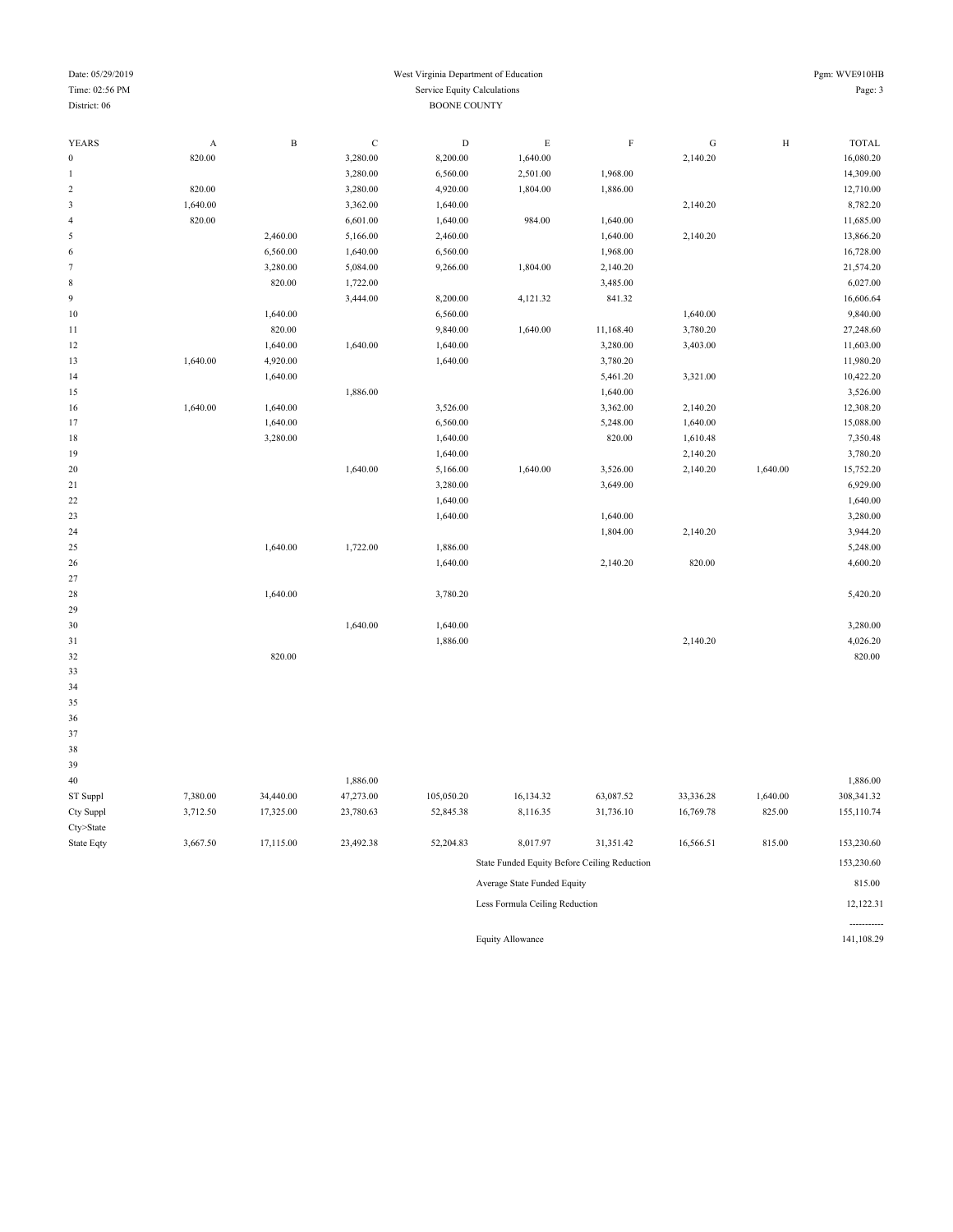#### Date: 05/29/2019 Pgm: WVE910HB Time: 02:56 PM Service Equity Calculations Page: 4 District: 08 BRAXTON COUNTY BOARD OF EDUCATION

| <b>YEARS</b>     | $\boldsymbol{\mathsf{A}}$ | $\, {\bf B}$ | $\mathbf C$ | $\mathbf D$ | $\mathbf E$                    | $\mathbf F$                                  | ${\bf G}$ | $\mathbf H$ | <b>TOTAL</b> |
|------------------|---------------------------|--------------|-------------|-------------|--------------------------------|----------------------------------------------|-----------|-------------|--------------|
| $\boldsymbol{0}$ |                           |              |             | 8,897.00    | 1,804.00                       |                                              |           |             | 10,701.00    |
| 1                |                           |              |             | 1,886.00    | 1,722.00                       | 1,722.00                                     |           |             | 5,330.00     |
| $\sqrt{2}$       |                           | 1,640.00     |             | 6,806.00    | 1,640.00                       |                                              |           |             | 10,086.00    |
| 3                |                           |              | 1,640.00    | 4,920.00    |                                |                                              | 1,802.36  |             | 8,362.36     |
| $\overline{4}$   |                           |              | 1,640.00    | 10,291.00   |                                | 3,362.00                                     |           |             | 15,293.00    |
| $\sqrt{5}$       |                           | 508.40       | 1,640.00    |             |                                | 1,640.00                                     | 2,140.20  |             | 5,928.60     |
| 6                |                           |              | 820.00      | 3,985.20    |                                |                                              |           |             | 4,805.20     |
| $\tau$           |                           |              |             | 1,640.00    |                                |                                              |           |             | 1,640.00     |
| $\,$ 8 $\,$      |                           |              |             | 1,640.00    |                                | 1,640.00                                     |           |             | 3,280.00     |
| $\overline{9}$   |                           |              | 1,640.00    | 1,640.00    |                                | 3,444.00                                     | 1,640.00  |             | 8,364.00     |
| $10\,$           |                           |              | 4,100.00    |             | 1,722.00                       |                                              |           |             | 5,822.00     |
| $11\,$           |                           |              |             | 1,640.00    |                                | 1,640.00                                     |           |             | 3,280.00     |
| 12               |                           |              | 1,640.00    |             |                                | 4,920.00                                     |           |             | 6,560.00     |
| 13               |                           |              |             |             |                                |                                              | 1,640.00  |             | 1,640.00     |
| 14               |                           |              |             | 5,330.00    |                                | 1,640.00                                     |           |             | 6,970.00     |
| 15               |                           |              |             | 1,640.00    |                                |                                              |           |             | 1,640.00     |
| 16               |                           |              | 1,640.00    | 3,280.00    |                                |                                              |           |             | 4,920.00     |
| 17               |                           |              |             |             |                                | 3,280.00                                     | 449.36    |             | 3,729.36     |
| 18               |                           |              | 1,640.00    | 3,280.00    |                                |                                              | 2,140.20  |             | 7,060.20     |
| 19               |                           |              |             | 5,420.20    |                                |                                              |           |             | 5,420.20     |
| 20               |                           |              |             |             |                                |                                              |           |             |              |
| 21               |                           |              | 1,640.00    |             |                                |                                              | 1,968.00  |             | 3,608.00     |
| $22\,$           |                           |              |             | 1,640.00    |                                |                                              |           |             | 1,640.00     |
| $23\,$           |                           |              |             | 1,640.00    |                                | 1,722.00                                     |           |             | 3,362.00     |
| 24               |                           |              | 1,640.00    |             |                                |                                              |           |             | 1,640.00     |
| $25\,$           |                           |              |             | 3,280.00    | 1,640.00                       | 3,944.20                                     | 2,140.20  |             | 11,004.40    |
| 26               |                           |              |             | 1,640.00    |                                |                                              |           |             | 1,640.00     |
| $27\,$           |                           |              |             |             |                                |                                              |           |             |              |
| $28\,$           |                           |              |             |             |                                |                                              |           | 2,140.20    | 2,140.20     |
| 29               |                           |              |             |             |                                |                                              |           |             |              |
| 30               |                           |              |             |             |                                |                                              |           |             |              |
| 31               |                           |              |             | 1,640.00    |                                |                                              |           |             | 1,640.00     |
| $32\,$           |                           |              |             |             |                                |                                              |           |             |              |
| $33\,$           |                           |              |             |             |                                |                                              |           |             |              |
| 34               |                           |              |             |             |                                |                                              |           |             |              |
| 35               |                           |              |             |             |                                |                                              | 2,140.20  |             | 2,140.20     |
| 36               |                           |              |             | 1,640.00    |                                |                                              |           |             | 1,640.00     |
| $37\,$           |                           |              |             |             |                                |                                              |           |             |              |
| $38\,$           |                           |              |             |             |                                |                                              |           |             |              |
| 39               |                           |              |             |             |                                |                                              |           |             |              |
| $40\,$           |                           |              |             |             |                                |                                              |           |             |              |
| ST Suppl         |                           | 2,148.40     | 19,680.00   | 73,775.40   | 8,528.00                       | 28,954.20                                    | 16,060.52 | 2,140.20    | 151,286.72   |
| Cty Suppl        |                           |              |             |             |                                |                                              |           |             |              |
| Cty>State        |                           |              |             |             |                                |                                              |           |             |              |
| State Eqty       |                           | 2,148.40     | 19,680.00   | 73,775.40   | 8,528.00                       | 28,954.20                                    | 16,060.52 | 2,140.20    | 151,286.72   |
|                  |                           |              |             |             |                                | State Funded Equity Before Ceiling Reduction |           |             | 151,286.72   |
|                  |                           |              |             |             | Average State Funded Equity    |                                              |           |             | 1,640.00     |
|                  |                           |              |             |             | Less Formula Ceiling Reduction |                                              |           |             | 3,424.32     |
|                  |                           |              |             |             |                                |                                              |           |             |              |
|                  |                           |              |             |             |                                |                                              |           |             |              |

Equity Allowance 147,862.40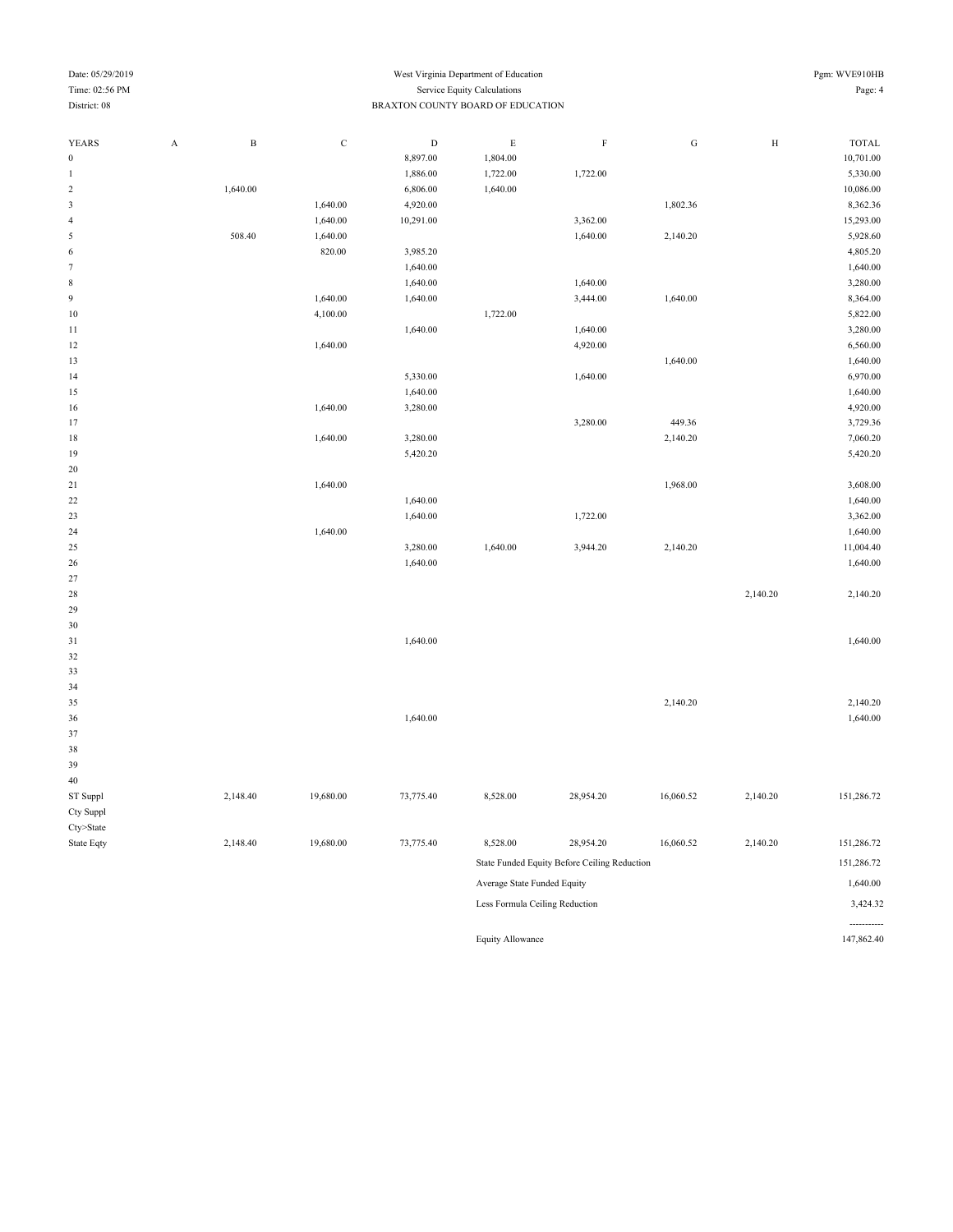| Time: 02:56 PM |                           |              |             |             | Service Equity Calculations |                                              |           |           | Page: 5      |
|----------------|---------------------------|--------------|-------------|-------------|-----------------------------|----------------------------------------------|-----------|-----------|--------------|
| District: 10   |                           |              |             |             | BROOKE COUNTY SCHOOLS       |                                              |           |           |              |
|                |                           |              |             |             |                             |                                              |           |           |              |
| <b>YEARS</b>   | $\boldsymbol{\mathsf{A}}$ | $\, {\bf B}$ | $\mathbf C$ | $\mathbf D$ | $\mathbf E$                 | $\rm F$                                      | ${\bf G}$ | $\rm H$   | <b>TOTAL</b> |
| $\bf{0}$       |                           |              | 1,640.00    | 3,280.00    | 1,640.00                    | 3,780.20                                     | 1,640.00  |           | 11,980.20    |
| 1              |                           |              | 10,701.00   | 8,405.00    | 1,959.80                    | 5,420.20                                     | 1,640.00  |           | 28,126.00    |
| $\overline{2}$ |                           |              | 5,100.40    | 8,700.20    | 3,599.80                    |                                              |           |           | 17,400.40    |
| 3              |                           |              | 2,960.20    | 4,920.00    | 5,420.20                    | 1,640.00                                     | 6,420.60  |           | 21,361.00    |
| $\overline{4}$ |                           |              | 6,740.40    | 8,200.00    |                             | 1,681.00                                     | 1,640.00  |           | 18,261.40    |
| 5              |                           |              | 5,420.20    | 7,060.20    |                             | 1,722.00                                     | 7,060.20  |           | 21,262.60    |
| 6              |                           |              | 7,060.20    | 1,640.00    |                             | 3,821.20                                     |           | 2,140.20  | 14,661.60    |
| 7              |                           |              | 2,140.20    | 4,920.00    |                             |                                              | 1,640.00  |           | 8,700.20     |
| $\,$ 8 $\,$    |                           |              | 1,640.00    |             |                             |                                              | 1,640.00  |           | 3,280.00     |
| 9              |                           |              | 5,420.20    |             |                             |                                              | 3,321.00  | 2,140.20  | 10,881.40    |
| 10             |                           |              | 2,140.20    |             |                             | 1,959.80                                     | 4,920.00  |           | 9,020.00     |
| 11             |                           |              | 1,640.00    | 4,920.00    |                             | 2,140.20                                     |           | 2,140.20  | 10,840.40    |
| 12             |                           |              | 1,640.00    |             |                             |                                              | 1,640.00  |           | 3,280.00     |
| 13             |                           |              | 820.00      |             |                             |                                              |           |           | 820.00       |
| 14             |                           |              |             | 3,280.00    |                             |                                              |           |           | 3,280.00     |
| 15             |                           |              | 1,640.00    | 1,640.00    |                             |                                              | 3,599.80  |           | 6,879.80     |
| 16             |                           |              | 7,560.40    |             |                             |                                              | 1,640.00  |           | 9,200.40     |
| 17             |                           |              | 7,060.20    |             |                             |                                              | 1,640.00  |           | 8,700.20     |
| 18             |                           |              | 1,640.00    | 820.00      | 1,640.00                    |                                              | 1,640.00  |           | 5,740.00     |
| 19             |                           |              | 3,780.20    | 4,920.00    |                             | 2,140.20                                     | 2,140.20  |           | 12,980.60    |
| $20\,$         |                           |              | 820.00      |             |                             | 1,640.00                                     | 7,712.92  |           | 10,172.92    |
| $21\,$         |                           |              |             |             |                             |                                              |           |           |              |
| 22             |                           |              |             |             | 1,640.00                    | 2,140.20                                     | 1,722.00  |           | 5,502.20     |
| 23             |                           |              |             |             |                             | 3,280.00                                     |           |           | 3,280.00     |
| 24             |                           |              |             |             | 2,140.20                    |                                              | 2,140.20  | 2,140.20  | 6,420.60     |
| 25             |                           |              |             | 4,920.00    |                             |                                              |           |           | 4,920.00     |
| 26             |                           |              | 1,640.00    |             |                             | 3,280.00                                     |           |           | 4,920.00     |
| $27\,$         |                           |              |             |             |                             |                                              |           |           |              |
| 28             |                           |              |             |             |                             |                                              | 2,140.20  |           | 2,140.20     |
| 29             |                           |              | 2,960.20    | 1,640.00    |                             |                                              | 3,821.20  |           | 8,421.40     |
| 30             |                           |              | 2,140.20    |             |                             |                                              |           |           | 2,140.20     |
| 31             |                           |              |             | 1,640.00    |                             |                                              |           |           | 1,640.00     |
| $32\,$         |                           |              |             |             |                             |                                              | 2,140.20  | 2,140.20  | 4,280.40     |
| 33             |                           |              |             |             |                             |                                              |           |           |              |
| 34             |                           | 2,140.20     |             |             |                             |                                              | 2,140.20  | 2,140.20  | 6,420.60     |
| 35             |                           |              |             |             |                             |                                              |           |           |              |
| 36             |                           |              |             |             |                             |                                              |           |           |              |
| 37             |                           |              |             |             |                             |                                              |           |           |              |
| 38             |                           |              |             | 1,640.00    |                             | 1,640.00                                     |           |           | 3,280.00     |
| 39             |                           |              |             |             |                             |                                              |           |           |              |
| $40\,$         |                           |              |             | 1,640.00    |                             |                                              |           |           | 1,640.00     |
| ST Suppl       |                           | 2,140.20     | 84,304.20   | 74,185.40   | 18,040.00                   | 36,285.00                                    | 64,038.72 | 12,841.20 | 291,834.72   |
| Cty Suppl      |                           | 326.25       | 12,851.25   | 11,308.75   | 2,750.00                    | 5,531.25                                     | 9,762.00  | 1,957.50  | 44,487.00    |
| Cty>State      |                           |              |             |             |                             |                                              |           |           |              |
| State Eqty     |                           | 1,813.95     | 71,452.95   | 62,876.65   | 15,290.00                   | 30,753.75                                    | 54,276.72 | 10,883.70 | 247,347.72   |
|                |                           |              |             |             |                             | State Funded Equity Before Ceiling Reduction |           |           | 247,347.72   |

Equity Allowance

----------<br>172,904.88

Average State Funded Equity 1,390.00 Less Formula Ceiling Reduction 74,442.84

# Date: 05/29/2019 West Virginia Department of Education Pgm: WVE910HB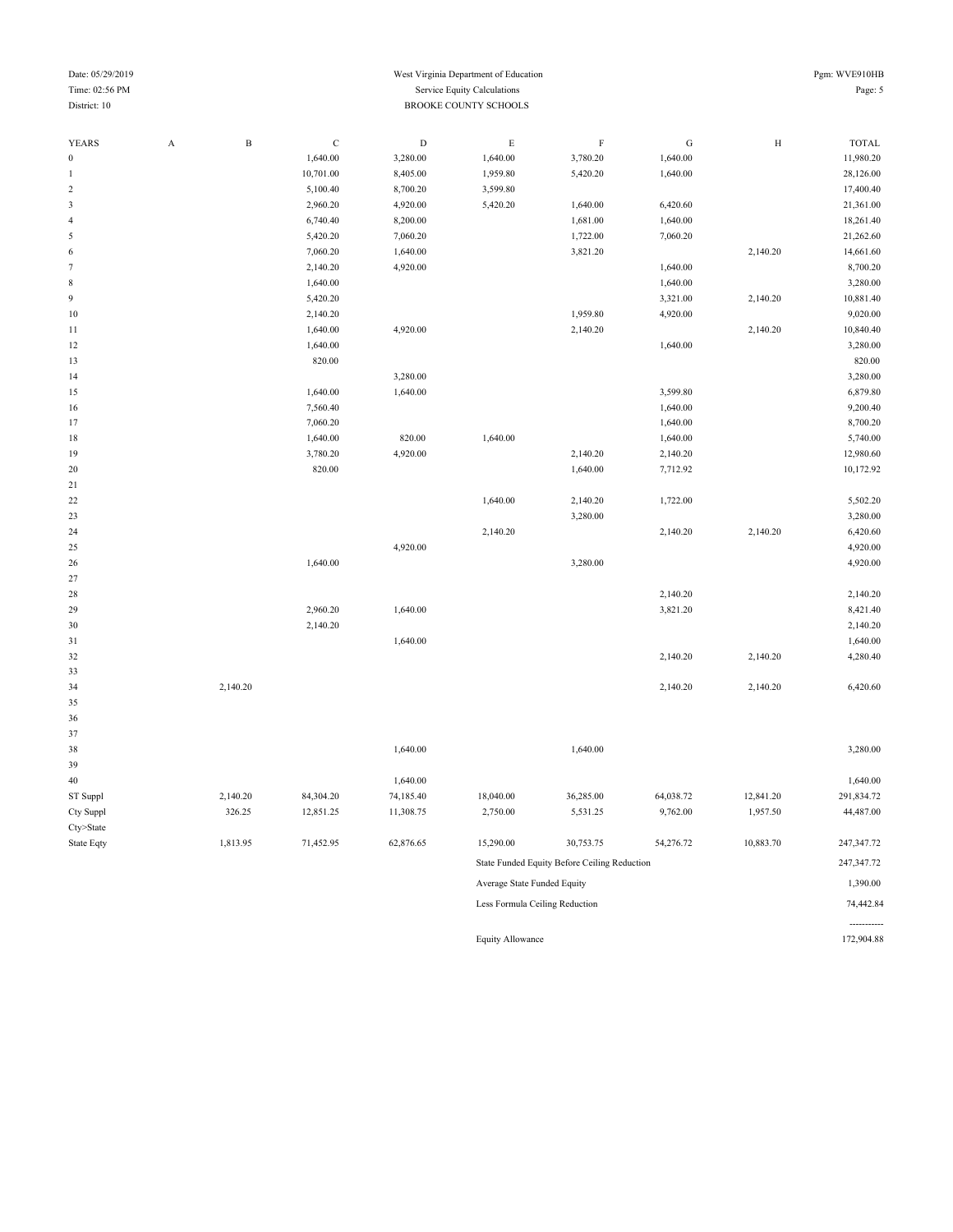#### Date: 05/29/2019 Pgm: WVE910HB Time: 02:56 PM Service Equity Calculations Page: 6 District: 12 CABELL COUNTY SCHOOLS

-----------

| YEARS            | A         | B         | C          | D          | Е                              | F                                            | G          | Η         | TOTAL        |
|------------------|-----------|-----------|------------|------------|--------------------------------|----------------------------------------------|------------|-----------|--------------|
| $\boldsymbol{0}$ | 6,560.00  |           | 10,496.00  | 6,560.00   | 11,644.00                      | 1,640.00                                     |            |           | 36,900.00    |
|                  | 21,320.00 |           | 18,040.00  | 11,480.00  | 13,644.80                      | 10,151.60                                    |            |           | 74,636.40    |
| $\overline{c}$   | 25,420.00 |           | 8,528.00   | 10,660.00  | 10,094.20                      | 10,446.80                                    | 1,640.00   |           | 66,789.00    |
| 3                | 6,560.00  | 1,640.00  | 11,480.00  | 18,040.00  | 6,724.00                       | 20,787.00                                    |            |           | 65,231.00    |
| 4                |           | 15,580.00 | 9,184.00   | 13,120.00  | 6,560.00                       | 9,963.00                                     | 1,640.00   |           | 56,047.00    |
| 5                |           | 14,760.00 | 3,936.00   | 9,840.00   | 8,200.00                       | 5,625.20                                     | 1,640.00   | 2,140.20  | 46,141.40    |
| 6                |           | 6,560.00  | 4,920.00   | 6,560.00   | 6,724.00                       | 6,666.60                                     | 8,060.60   | 3,780.20  | 43,271.40    |
|                  |           | 5,740.00  | 3,608.00   | 13,120.00  | 6,888.00                       | 13,120.00                                    | 2,140.20   |           | 44,616.20    |
| 8                |           | 3,280.00  | 12,464.00  | 11,480.00  |                                | 1,640.00                                     | 11,152.00  |           | 40,016.00    |
| 9                |           | 1,640.00  | 7,216.00   | 6,560.00   | 3,280.00                       | 3,280.00                                     | 9,405.40   | 3,780.20  | 35,161.60    |
| 10               |           | 1,640.00  | 15,744.00  | 1,640.00   |                                | 3,280.00                                     | 7,060.20   |           | 29,364.20    |
| 11               |           |           | 9,020.00   | 11,480.00  | 1,640.00                       | 7,888.40                                     | 9,307.00   |           | 39,335.40    |
| 12               |           | 1,640.00  | 5,576.00   | 7,060.20   | 1,640.00                       | 8,528.00                                     | 13,981.00  |           | 38,425.20    |
| 13               |           |           | 8,700.20   | 11,980.20  | 1,640.00                       | 5,584.20                                     | 9,200.40   |           | 37,105.00    |
| 14               |           |           | 5,904.00   | 9,020.00   |                                | 8,700.20                                     | 5,420.20   |           | 29,044.40    |
| 15               |           | 1,640.00  | 1,968.00   | 21,426.60  |                                | 4,920.00                                     | 8,888.80   |           | 38,843.40    |
| 16               |           |           | 3,936.00   | 10,340.20  |                                | 3,608.00                                     | 3,386.60   | 3,280.00  | 24,550.80    |
| 17               |           | 1,640.00  |            | 10,840.40  |                                | 3,280.00                                     | 1,640.00   |           | 17,400.40    |
| 18               |           |           | 8,856.00   | 9,200.40   |                                | 5,043.00                                     | 2,140.20   | 1,640.00  | 26,879.60    |
| 19               |           | 3,280.00  |            | 12,480.40  |                                | 1,640.00                                     | 3,780.20   |           | 21,180.60    |
| 20               |           |           | 4,920.00   | 9,200.40   |                                |                                              | 6,420.60   | 2,140.20  | 22,681.20    |
| 21               |           |           |            | 5,920.40   |                                |                                              | 8,060.60   | 2,140.20  | 16,121.20    |
| 22               |           |           | 4,428.00   | 9,200.40   |                                | 8,200.00                                     | 5,920.40   |           | 27,748.80    |
| 23               |           |           | 3,608.00   | 9,200.40   |                                |                                              | 10,701.00  | 1,640.00  | 25,149.40    |
| 24               |           | 1,640.00  | 7,544.00   | 10,840.40  |                                | 1,640.00                                     |            |           | 21,664.40    |
| 25               |           |           |            | 4,920.00   |                                | 2,140.20                                     |            | 1,640.00  | 8,700.20     |
| 26               |           |           |            | 1,640.00   |                                | 3,386.60                                     | 3,280.00   |           | 8,306.60     |
| 27               |           |           |            | 5,420.20   | 1,640.00                       | 1,640.00                                     | 1,746.60   |           | 10,446.80    |
| 28               |           |           |            | 5,920.40   |                                | 1,746.60                                     | 5,920.40   |           | 13,587.40    |
| 29               |           |           |            | 1,640.00   |                                |                                              | 5,526.80   |           | 7,166.80     |
| 30               |           |           |            | 4,280.40   |                                |                                              |            | 2,140.20  | 6,420.60     |
| 31               |           |           | 1,968.00   |            |                                |                                              | 3,780.20   |           | 5,748.20     |
| 32               |           |           |            |            |                                |                                              | 4,280.40   |           | 4,280.40     |
| 33               |           |           |            | 2,140.20   |                                | 1,746.60                                     |            |           | 3,886.80     |
| 34               |           |           |            | 1,640.00   |                                |                                              |            |           | 1,640.00     |
| 35               |           |           |            | 3,780.20   |                                | 1,640.00                                     | 1,640.00   |           | 7,060.20     |
| 36               |           |           |            | 2,140.20   |                                | 1,640.00                                     |            |           | 3,780.20     |
| 37               |           |           |            | 1,640.00   |                                |                                              |            |           | 1,640.00     |
| 38               |           |           |            |            |                                |                                              | 2,140.20   | 2,140.20  | 4,280.40     |
| 39               |           |           |            |            |                                |                                              |            |           |              |
| 40               |           |           |            |            |                                | 2,140.20                                     | 6,420.60   |           | 8,560.80     |
| ST Suppl         | 59,860.00 | 60,680.00 | 172,044.20 | 292,412.00 | 80,319.00                      | 161,712.20                                   | 166,320.60 | 26,461.40 | 1,019,809.40 |
| Cty Suppl        | 18,250.00 | 18,500.00 | 52,452.50  | 89,150.00  | 24,487.50                      | 49,302.50                                    | 50,707.50  | 8,067.50  | 310,917.50   |
| Cty>State        |           |           |            |            |                                |                                              |            |           |              |
| State Eqty       | 41,610.00 | 42,180.00 | 119,591.70 | 203,262.00 | 55,831.50                      | 112,409.70                                   | 115,613.10 | 18,393.90 | 708,891.90   |
|                  |           |           |            |            |                                | State Funded Equity Before Ceiling Reduction |            |           | 708,891.90   |
|                  |           |           |            |            | Average State Funded Equity    |                                              |            |           | 1,140.00     |
|                  |           |           |            |            | Less Formula Ceiling Reduction |                                              |            |           | 87,326.28    |
|                  |           |           |            |            |                                |                                              |            |           |              |

Equity Allowance 621,565.62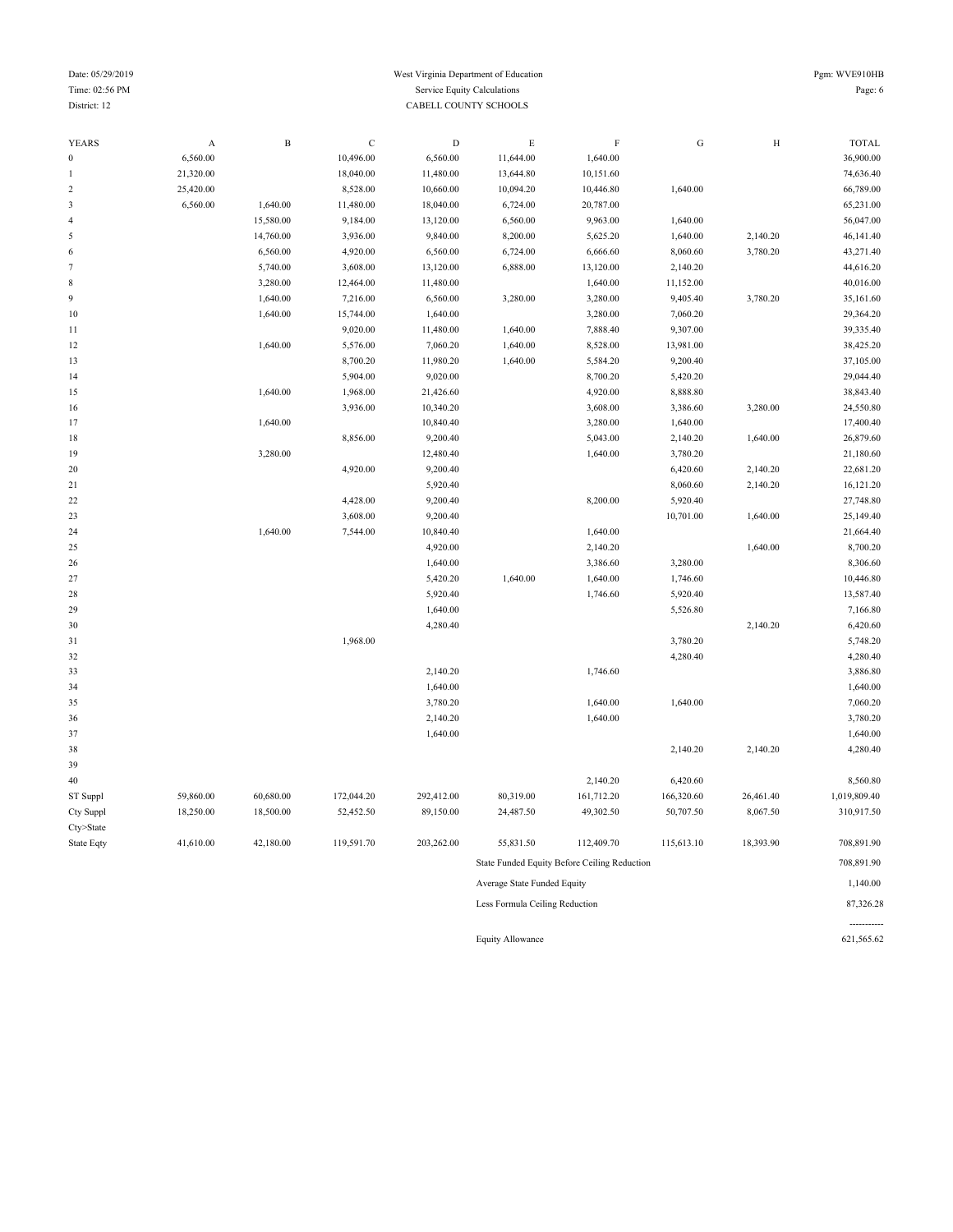| Date: 05/29/2019 |                        |                             |             | West Virginia Department of Education |                  |                                              |           |        | Pgm: WVE910HB |  |
|------------------|------------------------|-----------------------------|-------------|---------------------------------------|------------------|----------------------------------------------|-----------|--------|---------------|--|
| Time: 02:56 PM   |                        | Service Equity Calculations |             |                                       |                  |                                              |           |        |               |  |
| District: 14     | CALHOUN COUNTY SCHOOLS |                             |             |                                       |                  |                                              |           |        |               |  |
|                  |                        |                             |             |                                       |                  |                                              |           |        |               |  |
| <b>YEARS</b>     | A                      | $\, {\bf B}$                | $\mathbf C$ | $\mathbf D$                           | $\mathbf E$      | F                                            | ${\rm G}$ | $\,$ H | TOTAL         |  |
| $\boldsymbol{0}$ |                        |                             | 2,501.00    | 1,640.00                              |                  | 1,640.00                                     |           |        | 5,781.00      |  |
| $\mathbf{1}$     |                        |                             | 1,681.00    | 1,640.00                              |                  | 1,640.00                                     |           |        | 4,961.00      |  |
| $\sqrt{2}$       |                        |                             | 3,321.00    | 1,640.00                              |                  | 1,640.00                                     |           |        | 6,601.00      |  |
| $\sqrt{3}$       |                        |                             |             |                                       |                  | 1,640.00                                     |           |        | 1,640.00      |  |
| $\sqrt{4}$       |                        |                             |             |                                       |                  |                                              | 3,567.00  |        | 3,567.00      |  |
| 5                |                        |                             | 1,681.00    | 1,640.00                              |                  |                                              |           |        | 3,321.00      |  |
| $\sqrt{6}$       |                        |                             | 9,102.00    | 1,640.00                              |                  | 1,722.00                                     | 1,886.00  |        | 14,350.00     |  |
| $\tau$           |                        |                             |             | 3,280.00                              |                  |                                              |           |        | 3,280.00      |  |
|                  |                        |                             |             |                                       |                  |                                              |           |        |               |  |
| $\,$ 8 $\,$      |                        |                             | 1,681.00    | 1,640.00                              |                  | 1,722.00                                     | 1,886.00  |        | 6,929.00      |  |
| $\boldsymbol{9}$ |                        |                             |             |                                       |                  | 1,722.00                                     |           |        | 1,722.00      |  |
| 10               |                        |                             | 1,681.00    | 1,640.00                              |                  |                                              |           |        | 3,321.00      |  |
| 11               |                        |                             |             | 1,640.00                              |                  | 902.00                                       | 3,772.00  |        | 6,314.00      |  |
| 12               |                        |                             |             |                                       |                  |                                              |           |        |               |  |
| 13               |                        |                             | 1,640.00    | 3,280.00                              |                  |                                              |           |        | 4,920.00      |  |
| 14               |                        |                             |             | 1,640.00                              |                  |                                              |           |        | 1,640.00      |  |
| 15               |                        |                             |             | 1,640.00                              |                  |                                              |           |        | 1,640.00      |  |
| 16               |                        |                             |             |                                       |                  | 1,722.00                                     | 1,968.00  |        | 3,690.00      |  |
| 17               |                        |                             |             |                                       |                  |                                              |           |        |               |  |
| $18\,$           |                        |                             |             |                                       |                  |                                              |           |        |               |  |
| 19               |                        |                             | 1,681.00    |                                       |                  |                                              | 1,886.00  |        | 3,567.00      |  |
| 20               |                        |                             | 1,681.00    |                                       |                  |                                              |           |        | 1,681.00      |  |
| 21               |                        |                             |             |                                       |                  |                                              |           |        |               |  |
| 22               |                        |                             |             |                                       |                  |                                              |           |        |               |  |
| 23               |                        |                             |             |                                       |                  |                                              | 1,886.00  |        | 1,886.00      |  |
| 24               |                        |                             |             |                                       |                  |                                              |           |        |               |  |
| 25               |                        |                             |             | 1,640.00                              |                  |                                              |           |        | 1,640.00      |  |
| 26               |                        |                             |             |                                       |                  | 1,640.00                                     | 1,640.00  |        | 3,280.00      |  |
| $27\,$           |                        |                             |             | 3,280.00                              |                  |                                              |           |        | 3,280.00      |  |
| 28               |                        |                             |             |                                       |                  |                                              |           |        |               |  |
| 29               |                        |                             |             |                                       |                  |                                              |           |        |               |  |
| 30               |                        |                             |             |                                       |                  |                                              | 1,968.00  |        | 1,968.00      |  |
| 31               |                        |                             |             |                                       |                  |                                              | 1,640.00  |        | 1,640.00      |  |
| 32               |                        |                             |             |                                       |                  |                                              |           |        |               |  |
| 33               |                        |                             |             |                                       |                  | 1,722.00                                     |           |        | 1,722.00      |  |
| 34               |                        |                             |             | 1,640.00                              |                  |                                              |           |        | 1,640.00      |  |
| 35               |                        |                             |             |                                       |                  |                                              |           |        |               |  |
| 36               |                        |                             |             |                                       |                  |                                              |           |        |               |  |
| 37               |                        |                             |             |                                       |                  |                                              |           |        |               |  |
| 38               |                        |                             |             |                                       |                  |                                              | 472.32    |        | 472.32        |  |
| 39               |                        |                             |             |                                       |                  |                                              |           |        |               |  |
| 40               |                        |                             |             |                                       |                  |                                              |           |        |               |  |
| ST Suppl         |                        |                             | 26,650.00   | 29,520.00                             |                  | 17,712.00                                    | 22,571.32 |        | 96,453.32     |  |
| Cty Suppl        |                        |                             |             |                                       |                  |                                              |           |        |               |  |
| $Cty$ >State     |                        |                             |             |                                       |                  |                                              |           |        |               |  |
|                  |                        |                             | 25,025.00   |                                       |                  |                                              |           |        |               |  |
| State Eqty       |                        |                             |             | 27,720.00                             |                  | 16,632.00                                    | 21,195.02 |        | 90,572.02     |  |
|                  |                        |                             |             |                                       |                  | State Funded Equity Before Ceiling Reduction |           |        | 90,572.02     |  |
|                  |                        |                             |             |                                       |                  | Average State Funded Equity                  |           |        | 1,540.00      |  |
|                  |                        |                             |             |                                       |                  | Less Formula Ceiling Reduction               |           |        | 3,771.46      |  |
|                  |                        |                             |             |                                       |                  |                                              |           |        |               |  |
|                  |                        |                             |             |                                       |                  |                                              |           |        | -----------   |  |
|                  |                        |                             |             |                                       | Equity Allowance |                                              |           |        | 86,800.56     |  |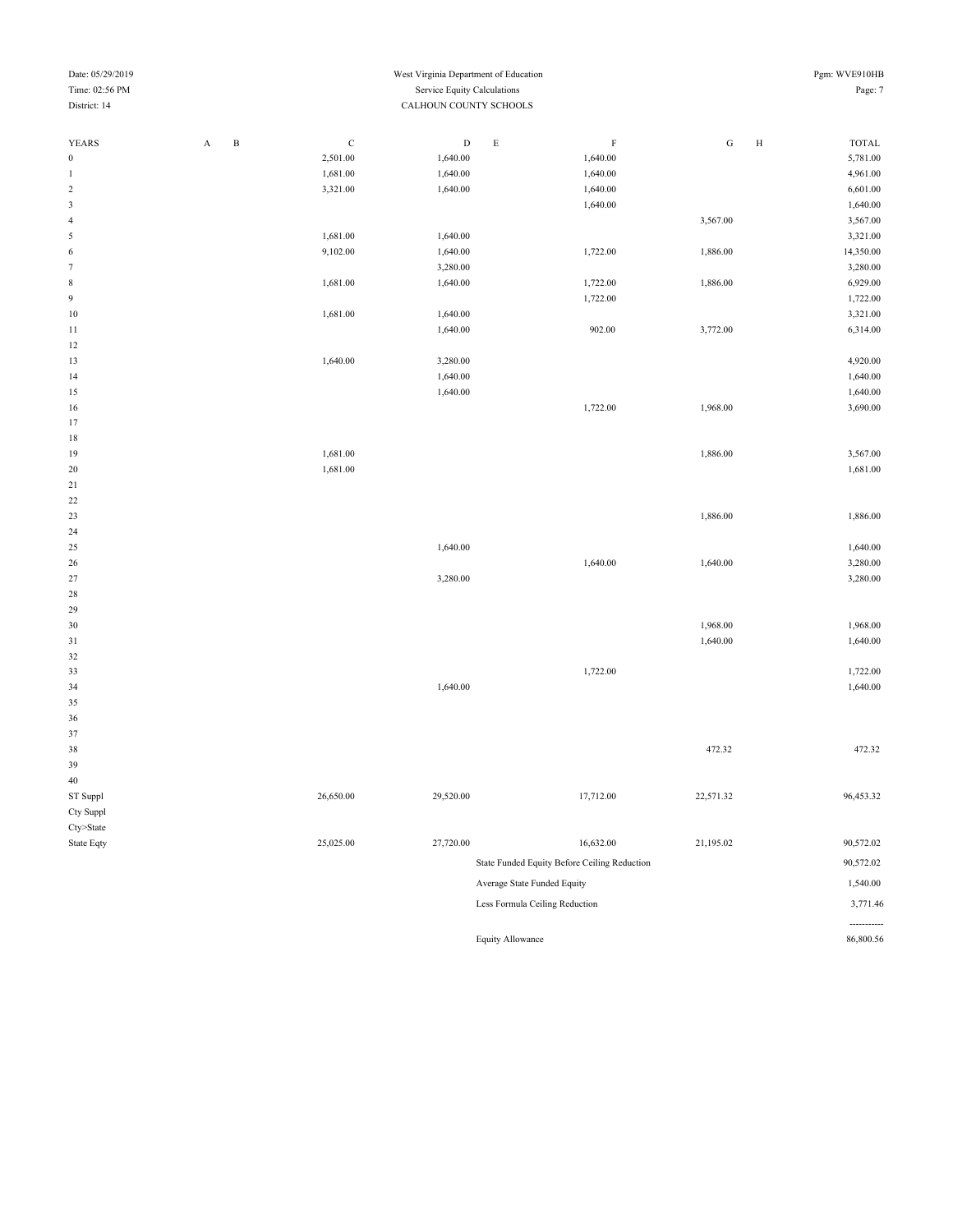| Pgm: WVE910HB |
|---------------|
| Page: 8       |

-----------<br>137,499.24

#### Date: 05/29/2019 West Virginia Department of Education Time: 02:56 PM Service Equity Calculations District: 16 CLAY COUNTY SCHOOLS

| YEARS            | $\mathbf{A}$ | $\, {\bf B}$ | $\mathbf C$ | $\mathbf D$ | $\mathbf E$                    | $\rm F$                                      | ${\bf G}$ | $\, {\rm H}$ | <b>TOTAL</b> |
|------------------|--------------|--------------|-------------|-------------|--------------------------------|----------------------------------------------|-----------|--------------|--------------|
| $\boldsymbol{0}$ |              |              |             |             |                                |                                              | 3,280.00  |              | 3,280.00     |
| $\mathbf{1}$     |              | 1,640.00     | 5,248.00    | 3,280.00    | 1,804.00                       |                                              |           |              | 11,972.00    |
| $\sqrt{2}$       |              |              | 1,804.00    | 6,560.00    |                                |                                              | 3,280.00  |              | 11,644.00    |
| $\sqrt{3}$       |              |              | 3,280.00    |             | 1,804.00                       |                                              | 1,640.00  |              | 6,724.00     |
| $\overline{4}$   |              |              |             | 1,640.00    |                                |                                              |           |              | 1,640.00     |
| 5                |              | 1,640.00     | 1,640.00    | 1,640.00    |                                | 3,280.00                                     | 1,968.00  |              | 10,168.00    |
| 6                |              |              |             | 3,280.00    |                                |                                              |           |              | 3,280.00     |
| $\tau$           |              |              | 4,920.00    | 3,280.00    | 1,640.00                       |                                              |           |              | 9,840.00     |
| $\,$ 8 $\,$      |              | 3,280.00     | 1,640.00    | 1,640.00    |                                |                                              |           |              | 6,560.00     |
| $\overline{9}$   |              |              | 1,640.00    |             |                                |                                              |           | 1,968.00     | 3,608.00     |
| $10\,$           |              | 1,640.00     | 1,640.00    | 3,280.00    |                                | 1,640.00                                     | 1,640.00  |              | 9,840.00     |
| 11               |              | 3,280.00     | 1,968.00    | 3,280.00    |                                | 1,804.00                                     |           |              | 10,332.00    |
| 12               |              | 1,640.00     |             | 1,640.00    |                                |                                              |           | 1,640.00     | 4,920.00     |
| 13               |              |              | 1,640.00    | 1,640.00    |                                | 1,640.00                                     | 1,640.00  | 1,968.00     | 8,528.00     |
| 14               |              |              |             |             |                                | 1,561.28                                     | 275.52    |              | 1,836.80     |
| 15               |              |              |             | 3,280.00    |                                | 1,640.00                                     |           |              | 4,920.00     |
| 16               |              |              |             | 1,640.00    |                                |                                              |           | 1,640.00     | 3,280.00     |
| 17               |              | 820.00       |             | 1,640.00    |                                |                                              |           |              | 2,460.00     |
| 18               |              |              | 1,804.00    |             |                                |                                              |           | 1,968.00     | 3,772.00     |
| 19               |              | 1,640.00     |             |             |                                | 1,722.00                                     | 984.00    |              | 4,346.00     |
| 20               |              | 1,640.00     | 1,640.00    | 1,640.00    |                                |                                              |           |              | 4,920.00     |
| 21               |              |              | 1,640.00    |             |                                | 1,640.00                                     |           |              | 3,280.00     |
| $22\,$           |              |              | 1,804.00    |             |                                |                                              |           |              | 1,804.00     |
| 23               |              |              | 1,640.00    | 3,280.00    |                                |                                              | 1,640.00  |              | 6,560.00     |
| 24               |              |              |             | 1,640.00    |                                |                                              |           |              | 1,640.00     |
| 25               |              |              |             |             |                                |                                              |           | 1,640.00     | 1,640.00     |
| 26               |              |              |             |             |                                |                                              |           |              |              |
| $27\,$           |              |              |             |             |                                |                                              |           | 1,968.00     | 1,968.00     |
| 28               |              |              |             |             |                                |                                              |           |              |              |
| 29               |              |              |             |             |                                |                                              |           |              |              |
| $30\,$           |              |              |             |             |                                | 1,640.00                                     |           |              | 1,640.00     |
| $31\,$           |              |              |             |             |                                |                                              |           |              |              |
| $32\,$           |              |              |             |             |                                |                                              |           |              |              |
| 33               |              |              |             |             |                                |                                              |           |              |              |
| 34               |              |              |             |             |                                | 1,640.00                                     |           |              | 1,640.00     |
| 35               |              |              |             | 1,640.00    |                                |                                              |           |              | 1,640.00     |
| 36               |              |              |             |             |                                |                                              |           |              |              |
| 37               |              |              |             |             |                                |                                              |           |              |              |
| 38               |              |              |             |             |                                |                                              |           |              |              |
| 39               |              |              |             |             |                                |                                              |           |              |              |
| 40               |              |              |             |             |                                |                                              |           | 1,968.00     | 1,968.00     |
| ST Suppl         |              | 17,220.00    | 33,948.00   | 45,920.00   | 5,248.00                       | 18,207.28                                    | 16,347.52 | 14,760.00    | 151,650.80   |
| Cty Suppl        |              |              |             |             |                                |                                              |           |              |              |
| Cty>State        |              |              |             |             |                                |                                              |           |              |              |
| State Eqty       |              | 17,220.00    | 33,948.00   | 45,920.00   | 5,248.00                       | 18,207.28                                    | 16,347.52 | 14,760.00    | 151,650.80   |
|                  |              |              |             |             |                                | State Funded Equity Before Ceiling Reduction |           |              | 151,650.80   |
|                  |              |              |             |             | Average State Funded Equity    |                                              |           |              | 1,640.00     |
|                  |              |              |             |             | Less Formula Ceiling Reduction |                                              |           |              | 14,151.56    |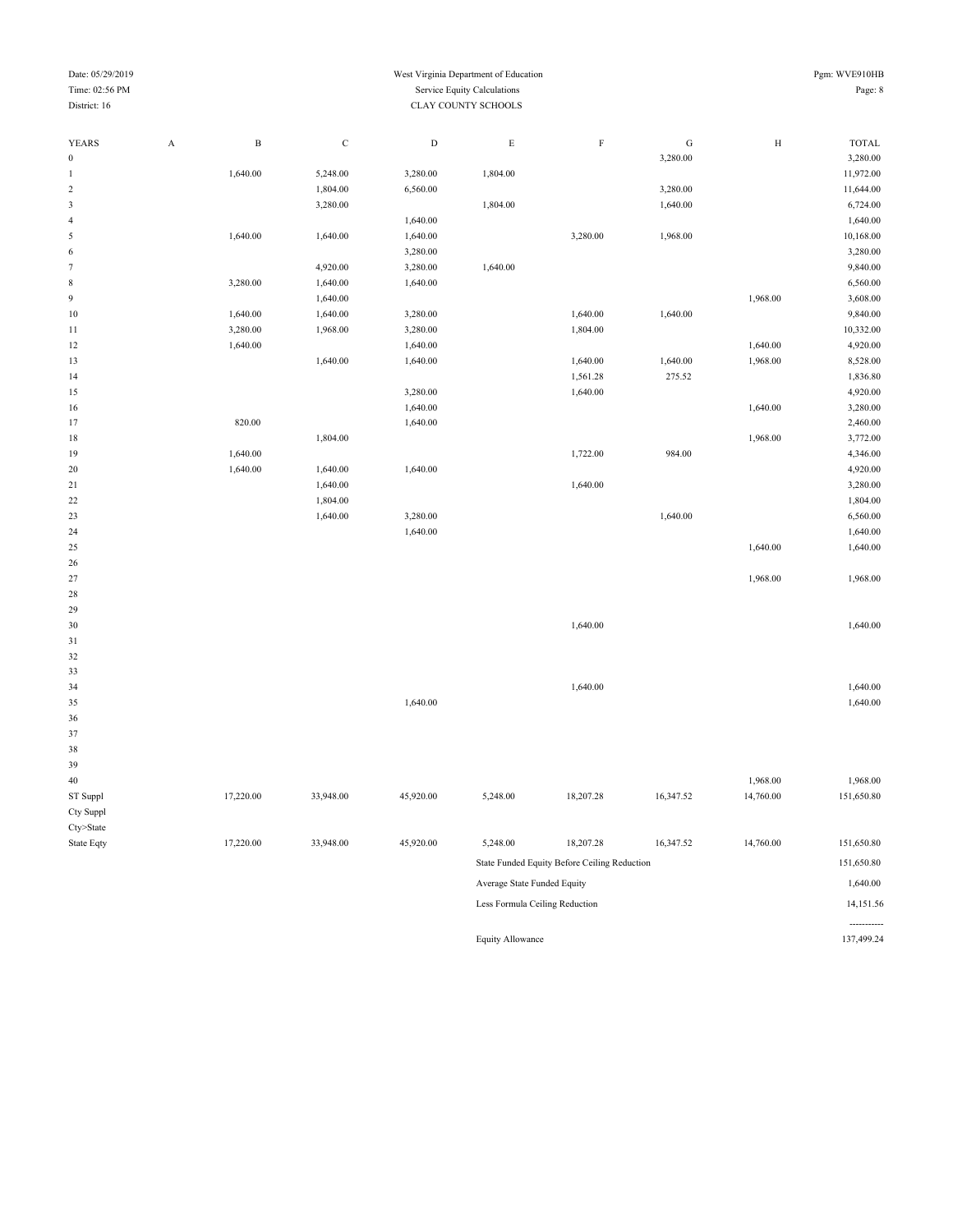#### Date: 05/29/2019 Pgm: WVE910HB Time: 02:56 PM Service Equity Calculations Page: 9 District: 18 DODDRIDGE COUNTY SCHOOLS

| YEARS            | $\mathbf A$ | $\, {\bf B}$ | ${\bf C}$ | $\mathbf D$ | $\mathbf E$ | $\mathbf F$ | ${\bf G}$ | $\, {\rm H}$ | <b>TOTAL</b> |
|------------------|-------------|--------------|-----------|-------------|-------------|-------------|-----------|--------------|--------------|
| $\boldsymbol{0}$ |             | 1,640.00     | 3,444.00  | 1,640.00    |             |             |           |              | 6,724.00     |
| $\mathbf{1}$     |             | 3,280.00     | 5,084.00  | 8,200.00    |             |             |           |              | 16,564.00    |
| $\sqrt{2}$       |             | 1,640.00     | 820.00    | 1,640.00    |             | 2,140.20    |           |              | 6,240.20     |
| $\mathfrak{Z}$   |             | 3,780.20     | 6,002.40  | 8,700.20    |             |             |           |              | 18,482.80    |
| $\sqrt{4}$       |             | 1,640.00     | 1,377.60  | 7,060.20    | 3,526.00    |             |           |              | 13,603.80    |
| 5                |             | 2,140.20     |           | 1,640.00    |             | 1,013.52    |           |              | 4,793.72     |
| $\,$ 6 $\,$      |             | 1,640.00     |           | 3,780.20    | 1,640.00    | 820.00      |           |              | 7,880.20     |
| $\boldsymbol{7}$ |             | 1,640.00     |           | 3,280.00    |             |             |           |              | 4,920.00     |
| $\,$ 8 $\,$      |             |              |           | 3,280.00    | 1,763.00    |             |           |              | 5,043.00     |
| $\overline{9}$   |             |              |           | 1,640.00    |             | 2,140.20    |           |              | 3,780.20     |
| $10\,$           |             |              |           |             | 3,403.00    |             |           |              | 3,403.00     |
| $11\,$           |             |              | 1,722.00  | 1,640.00    |             |             |           |              | 3,362.00     |
| $12\,$           |             |              |           | 1,640.00    |             |             |           |              | 1,640.00     |
| 13               |             |              | 1,722.00  |             |             | 1,640.00    |           |              | 3,362.00     |
| 14               |             |              |           |             |             |             |           |              |              |
| $15\,$           |             |              |           |             |             | 1,763.00    |           |              | 1,763.00     |
| 16               |             |              |           |             |             |             |           |              |              |
| 17               |             |              |           | 1,640.00    |             |             | 2,140.20  | 2,140.20     | 5,920.40     |
| $18\,$           |             |              |           | 1,640.00    |             |             |           |              | 1,640.00     |
| 19               |             |              |           | 3,780.20    |             |             |           | 3,211.12     | 6,991.32     |
| $20\,$           |             |              |           |             |             | 1,763.00    |           | 2,140.20     | 3,903.20     |
| $21\,$           |             |              |           |             |             | 1,640.00    |           |              | 1,640.00     |
| $22\,$           |             |              |           |             | 1,640.00    |             |           |              | 1,640.00     |
| $23\,$           |             |              |           |             |             |             |           |              |              |
| 24               |             |              |           |             |             | 820.00      |           |              | 820.00       |
| $25\,$           |             |              |           |             |             |             |           |              |              |
| 26               |             |              |           |             |             |             | 2,140.20  |              | 2,140.20     |
| $27\,$           |             |              |           |             |             |             |           |              |              |
| $28\,$           |             |              |           | 1,640.00    |             |             |           |              | 1,640.00     |
| 29               |             |              |           |             |             |             |           |              |              |
| $30\,$           |             | 1,640.00     |           |             |             |             |           |              | 1,640.00     |
| 31               |             |              |           | 2,140.20    |             |             |           |              | 2,140.20     |
| $32\,$           |             |              |           | 2,140.20    |             |             |           |              | 2,140.20     |
| 33               |             |              |           |             |             |             |           |              |              |
| 34               |             |              |           |             |             |             |           |              |              |
| 35               |             |              |           |             |             |             |           |              |              |
| $36\,$           |             |              |           |             |             |             |           |              |              |
| 37               |             |              |           |             |             |             |           |              |              |
| $38\,$           |             |              |           |             |             |             |           |              |              |
| 39               |             |              |           |             |             |             |           |              |              |
| 40               |             |              |           |             |             |             |           |              |              |

ST Suppl 20,172.00 57,121.20 11,972.00 13,739.92 4,280.40 7,491.52 133,817.44 Cty Suppl 8,707.50 9,840.00 29,605.50 6,570.00 7,959.10 2,610.00 4,796.40 70,088.50 Cty>State State Eqty 10,332.90 10,332.00 27,515.70 5,402.00 5,780.82 1,670.40 2,695.12 63,728.94

| 5,402.00                                     | 5,780.82 | 1,670.40 | 2,695.12 | 63,728.94 |
|----------------------------------------------|----------|----------|----------|-----------|
| State Funded Equity Before Ceiling Reduction |          |          |          | 63,728.94 |
| Average State Funded Equity                  |          |          |          | 781.03    |
| Less Formula Ceiling Reduction               |          |          |          | 17,167.82 |
|                                              |          |          |          |           |
| Equity Allowance                             |          |          |          | 46.561.12 |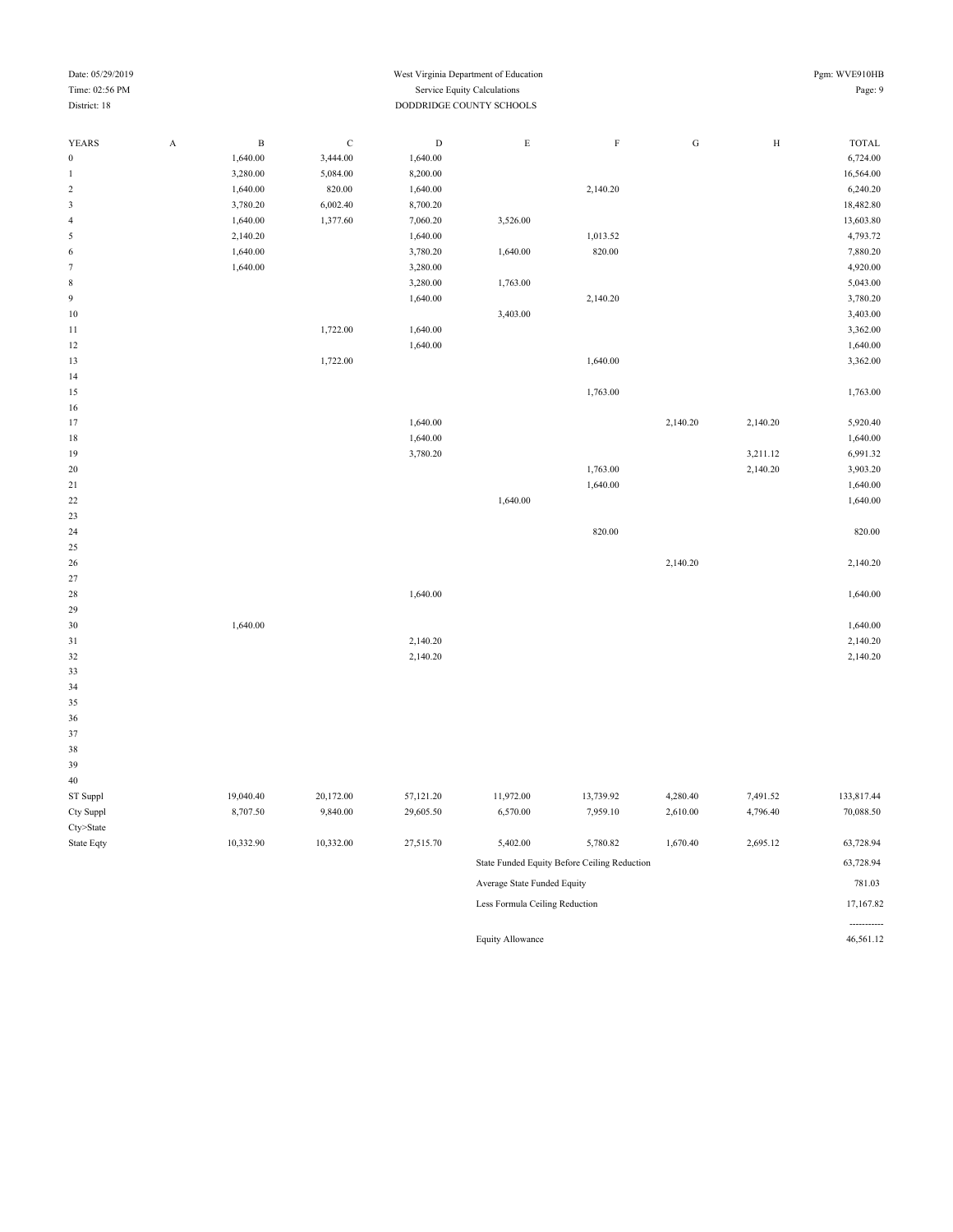#### Date: 05/29/2019 Pgm: WVE910HB Time: 02:56 PM Service Equity Calculations Page: 10 **District: 20** FAYETTE COUNTY SCHOOLS

| <b>YEARS</b>     | A         | $\, {\bf B}$ | $\mathbf C$ | $\mathbf D$ | $\mathop{\hbox{\bf E}}$        | $\mathbf F$                                  | ${\bf G}$ | $\, {\rm H}$ | <b>TOTAL</b> |
|------------------|-----------|--------------|-------------|-------------|--------------------------------|----------------------------------------------|-----------|--------------|--------------|
| $\boldsymbol{0}$ | 9,184.00  |              | 1,640.00    | 8,200.00    | 5,084.00                       | 1,722.00                                     | 3,780.20  |              | 29,610.20    |
| 1                | 7,093.00  |              | 1,968.00    | 13,120.00   |                                | 1,640.00                                     | 2,140.20  |              | 25,961.20    |
| $\sqrt{2}$       | 5,535.00  |              | 3,936.00    | 3,280.00    |                                | 2,140.20                                     | 4,280.40  |              | 19,171.60    |
| $\mathfrak{Z}$   | 10,291.00 |              | 3,780.20    | 3,280.00    | 1,640.00                       | 5,584.20                                     |           |              | 24,575.40    |
| $\overline{4}$   |           | 4,920.00     |             | 3,280.00    |                                | 3,362.00                                     |           |              | 11,562.00    |
| 5                | 3,731.00  | 3,444.00     | 1,968.00    | 6,560.00    | 1,640.00                       | 5,412.00                                     |           | 1,640.00     | 24,395.00    |
| 6                |           | 1,804.00     |             | 8,200.00    |                                | 2,140.20                                     | 3,280.00  |              | 15,424.20    |
| $\tau$           |           | 8,200.00     | 9,184.00    | 3,280.00    | 4,920.00                       |                                              | 5,420.20  |              | 31,004.20    |
| $\,$ 8 $\,$      |           | 4,920.00     |             | 11,480.00   | 1,640.00                       | 5,920.40                                     | 5,084.00  |              | 29,044.40    |
| 9                |           | 1,640.00     | 3,608.00    | 6,560.00    |                                | 3,780.20                                     | 5,584.20  | 1,640.00     | 22,812.40    |
| 10               | 1,804.00  | 6,560.00     |             | 8,200.00    | 1,640.00                       | 1,640.00                                     | 3,280.00  | 3,780.20     | 26,904.20    |
| 11               | 1,968.00  | 3,280.00     | 1,968.00    | 1,640.00    |                                | 1,804.00                                     | 7,224.20  | 1,640.00     | 19,524.20    |
| 12               | 3,772.00  | 1,640.00     | 1,804.00    | 11,480.00   |                                | 4,280.40                                     | 3,280.00  | 3,780.20     | 30,036.60    |
| 13               |           | 4,920.00     |             | 4,920.00    |                                | 428.04                                       | 4,920.00  | 1,640.00     | 16,828.04    |
| 14               |           | 1,640.00     | 1,968.00    | 4,920.00    |                                |                                              | 3,280.00  | 1,640.00     | 13,448.00    |
| 15               |           | 1,640.00     | 1,804.00    | 11,480.00   |                                | 2,140.20                                     | 9,446.40  |              | 26,510.60    |
| 16               |           |              | 5,576.00    |             | 1,640.00                       | 2,140.20                                     |           |              | 9,356.20     |
| 17               |           | 1,640.00     | 3,854.00    | 1,640.00    |                                | 2,140.20                                     | 1,640.00  |              | 10,914.20    |
| 18               |           |              | 7,347.20    | 3,280.00    |                                | 4,280.40                                     | 1,640.00  |              | 16,547.60    |
| 19               |           |              |             | 1,640.00    | 1,640.00                       |                                              | 1,640.00  |              | 4,920.00     |
| 20               |           | 1,640.00     |             | 3,280.00    | 2,140.20                       |                                              | 3,280.00  |              | 10,340.20    |
| 21               |           |              | 1,886.00    | 4,920.00    | 1,640.00                       |                                              | 1,722.00  |              | 10,168.00    |
| $22\,$           | 1,886.00  |              | 1,968.00    | 1,640.00    |                                | 4,280.40                                     |           |              | 9,774.40     |
| 23               | 1,886.00  |              |             | 6,560.00    |                                |                                              | 1,640.00  |              | 10,086.00    |
| 24               | 1,927.00  |              |             | 3,280.00    |                                | 1,722.00                                     |           |              | 6,929.00     |
| 25               |           |              | 1,968.00    | 3,280.00    |                                |                                              |           |              | 5,248.00     |
| 26               |           |              | 2,140.20    | 1,640.00    |                                |                                              |           |              | 3,780.20     |
| 27               |           |              |             |             |                                |                                              |           |              |              |
| 28               |           |              | 2,140.20    |             | 1,640.00                       |                                              | 2,140.20  |              | 5,920.40     |
| 29               |           |              |             |             |                                |                                              | 3,444.00  |              | 3,444.00     |
| 30               |           |              | 3,813.00    |             |                                | 2,140.20                                     | 2,140.20  |              | 8,093.40     |
| 31               |           |              |             |             |                                |                                              |           |              |              |
| 32               |           |              |             | 1,640.00    |                                |                                              |           |              | 1,640.00     |
| 33               |           |              |             |             |                                |                                              | 1,640.00  |              | 1,640.00     |
| 34               |           |              |             | 1,640.00    |                                |                                              |           |              | 1,640.00     |
| 35               |           |              | 1,640.00    |             |                                |                                              |           |              | 1,640.00     |
| 36               |           |              |             | 1,640.00    |                                |                                              | 2,140.20  |              | 3,780.20     |
| 37               |           |              |             |             |                                |                                              |           |              |              |
| 38               |           |              |             |             |                                |                                              | 1,640.00  |              | 1,640.00     |
| 39               |           |              | 1,968.00    |             |                                |                                              |           |              | 1,968.00     |
| $40\,$           |           |              |             |             |                                |                                              | 2,140.20  |              | 2,140.20     |
| ST Suppl         | 49,077.00 | 47,888.00    | 67,928.80   | 145,960.00  | 25,264.20                      | 58,697.24                                    | 87,846.60 | 15,760.40    | 498,422.24   |
| Cty Suppl        | 26,932.50 | 26,280.00    | 37,278.00   | 80,100.00   | 13,864.50                      | 32,211.90                                    | 48,208.50 | 8,649.00     | 273,524.40   |
| Cty>State        |           |              |             |             |                                |                                              |           |              |              |
| State Eqty       | 22,144.50 | 21,608.00    | 30,650.80   | 65,860.00   | 11,399.70                      | 26,485.34                                    | 39,638.10 | 7,111.40     | 224,897.84   |
|                  |           |              |             |             |                                | State Funded Equity Before Ceiling Reduction |           |              | 224,897.84   |
|                  |           |              |             |             | Average State Funded Equity    |                                              |           |              | 740.00       |
|                  |           |              |             |             | Less Formula Ceiling Reduction |                                              |           |              | 19,881.58    |
|                  |           |              |             |             |                                |                                              |           |              |              |
|                  |           |              |             |             | <b>Equity Allowance</b>        |                                              |           |              | 205,016.26   |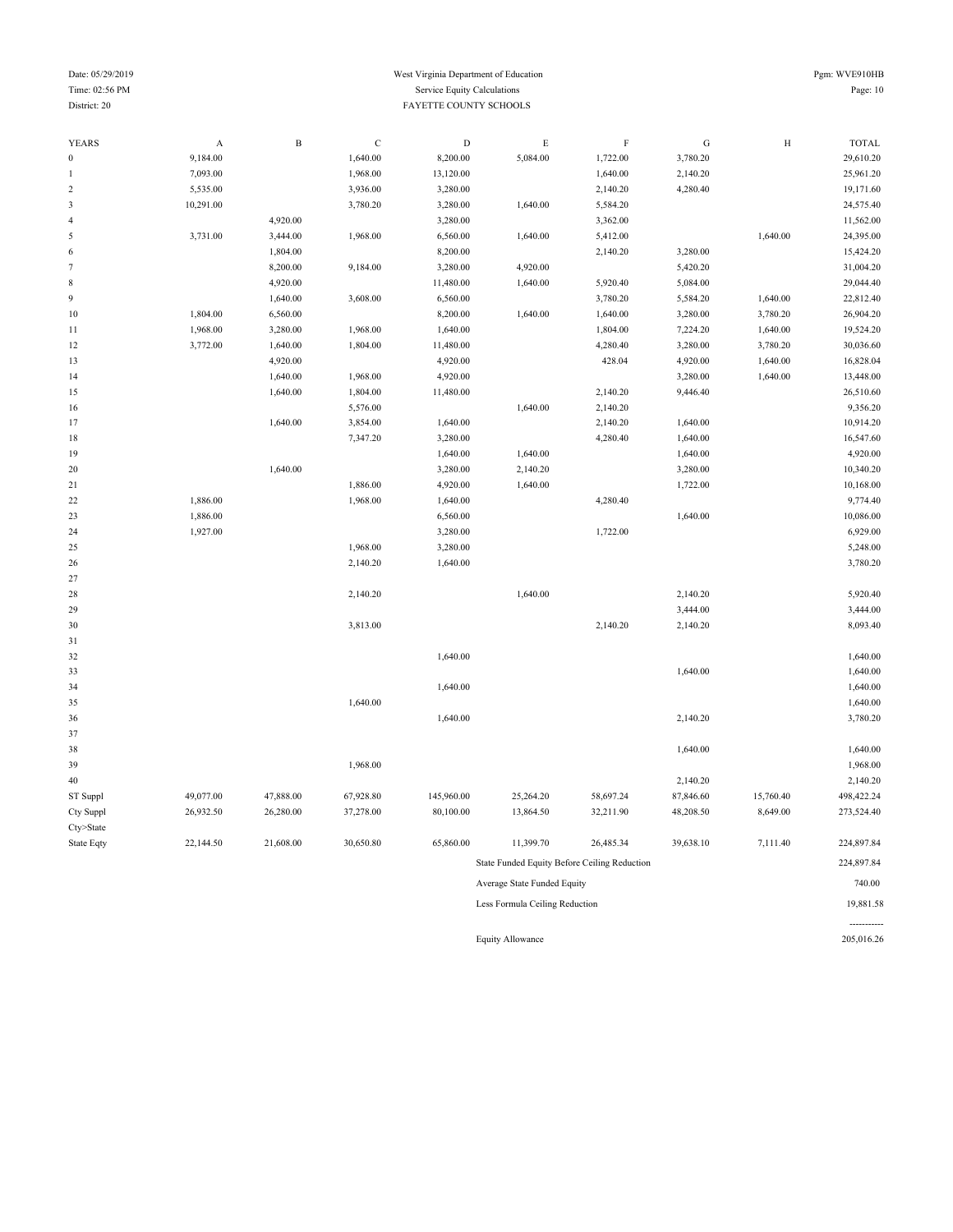| Time: 02:56 PM                   | Service Equity Calculations  |                                                           |           |           |                                |             |           |              | Page: 11                |  |  |  |  |
|----------------------------------|------------------------------|-----------------------------------------------------------|-----------|-----------|--------------------------------|-------------|-----------|--------------|-------------------------|--|--|--|--|
| District: 22                     |                              | GILMER COUNTY SCHOOLS                                     |           |           |                                |             |           |              |                         |  |  |  |  |
|                                  |                              |                                                           |           |           |                                |             |           |              |                         |  |  |  |  |
| <b>YEARS</b><br>$\boldsymbol{0}$ | $\boldsymbol{A}$<br>1,886.00 | $\, {\bf B}$                                              | ${\bf C}$ | ${\rm D}$ | $\mathbf E$                    | $\mathbf F$ | ${\bf G}$ | $\, {\rm H}$ | TOTAL<br>1,886.00       |  |  |  |  |
| 1                                |                              |                                                           |           | 1,640.00  |                                |             |           |              | 1,640.00                |  |  |  |  |
| $\,2$                            | 1,886.00                     |                                                           |           | 3,280.00  |                                |             |           |              | 5,166.00                |  |  |  |  |
| $\sqrt{3}$                       |                              | 1,640.00                                                  |           |           |                                |             |           |              | 1,640.00                |  |  |  |  |
| $\overline{4}$                   |                              | 3,280.00                                                  |           |           | 1,681.00                       |             |           |              | 4,961.00                |  |  |  |  |
| $\sqrt{5}$                       | 1,886.00                     |                                                           |           | 1,640.00  |                                |             |           |              | 3,526.00                |  |  |  |  |
| 6                                |                              | 3,280.00                                                  |           | 1,640.00  | 3,321.00                       |             |           |              | 8,241.00                |  |  |  |  |
| $\boldsymbol{7}$                 |                              | 3,280.00                                                  |           | 1,640.00  |                                |             | 1,640.00  |              | 6,560.00                |  |  |  |  |
| $\,$ 8 $\,$                      |                              |                                                           |           |           | 1,681.00                       | 1,640.00    |           |              | 3,321.00                |  |  |  |  |
| $\boldsymbol{9}$                 |                              |                                                           | 2,050.00  |           | 1,640.00                       |             |           |              | 3,690.00                |  |  |  |  |
| 10                               | 1,886.00                     |                                                           |           |           |                                |             |           |              | 1,886.00                |  |  |  |  |
| 11                               |                              |                                                           |           | 3,280.00  |                                |             | 1,640.00  |              | 4,920.00                |  |  |  |  |
| 12                               | 1,886.00                     |                                                           |           | 1,640.00  |                                |             |           |              | 3,526.00                |  |  |  |  |
| 13                               |                              |                                                           |           | 5,166.00  |                                |             |           |              | 5,166.00                |  |  |  |  |
| 14                               |                              |                                                           |           | 1,640.00  |                                |             |           |              | 1,640.00                |  |  |  |  |
| 15                               |                              |                                                           |           |           | 1,640.00                       |             |           |              | 1,640.00                |  |  |  |  |
| 16                               |                              |                                                           |           |           |                                |             |           |              |                         |  |  |  |  |
| 17                               |                              |                                                           |           |           |                                |             |           | 2,140.20     | 2,140.20                |  |  |  |  |
| 18                               |                              |                                                           |           | 1,886.00  | 1,640.00                       |             |           |              | 3,526.00                |  |  |  |  |
| 19                               |                              |                                                           |           |           |                                |             | 2,050.00  |              | 2,050.00                |  |  |  |  |
| 20                               |                              |                                                           |           |           |                                |             |           |              |                         |  |  |  |  |
| 21                               |                              |                                                           |           |           |                                |             |           |              |                         |  |  |  |  |
| 22                               |                              |                                                           |           |           |                                |             |           |              |                         |  |  |  |  |
| 23                               |                              |                                                           |           |           |                                | 1,968.00    |           |              | 1,968.00                |  |  |  |  |
| 24                               |                              |                                                           |           | 3,280.00  |                                |             |           |              | 3,280.00                |  |  |  |  |
| 25                               |                              |                                                           |           |           | 1,681.00                       |             |           |              | 1,681.00                |  |  |  |  |
| 26                               |                              |                                                           |           |           |                                |             |           | 1,968.00     | 1,968.00                |  |  |  |  |
| 27                               |                              |                                                           |           |           |                                |             |           |              |                         |  |  |  |  |
| 28                               |                              |                                                           |           | 1,640.00  |                                |             |           |              | 1,640.00                |  |  |  |  |
| 29                               |                              |                                                           |           | 1,640.00  |                                |             |           |              | 1,640.00                |  |  |  |  |
| 30                               |                              |                                                           |           |           |                                |             |           |              |                         |  |  |  |  |
| 31                               |                              |                                                           |           |           |                                |             |           |              |                         |  |  |  |  |
| 32                               |                              |                                                           |           |           |                                |             |           |              |                         |  |  |  |  |
| 33                               |                              |                                                           |           |           |                                |             |           |              |                         |  |  |  |  |
| 34                               |                              |                                                           |           | 1,640.00  |                                |             |           |              | 1,640.00                |  |  |  |  |
| 35                               |                              |                                                           |           |           |                                | 1,681.00    |           |              | 1,681.00                |  |  |  |  |
| 36                               |                              |                                                           |           |           |                                |             |           |              |                         |  |  |  |  |
| 37                               |                              |                                                           |           |           |                                |             |           |              |                         |  |  |  |  |
| 38                               |                              |                                                           |           |           |                                |             |           |              |                         |  |  |  |  |
| 39                               |                              |                                                           |           |           |                                |             |           |              |                         |  |  |  |  |
| 40                               |                              |                                                           |           |           |                                |             |           |              |                         |  |  |  |  |
| ST Suppl                         | 9,430.00                     | 11,480.00                                                 | 2,050.00  | 31,652.00 | 13,284.00                      | 5,289.00    | 5,330.00  | 4,108.20     | 82,623.20               |  |  |  |  |
| Cty Suppl                        |                              |                                                           |           |           |                                |             |           |              |                         |  |  |  |  |
| Cty>State                        |                              |                                                           |           |           |                                |             |           |              |                         |  |  |  |  |
| State Eqty                       | 9,430.00                     | 11,480.00                                                 | 2,050.00  | 31,652.00 | 13,284.00                      | 5,289.00    | 5,330.00  | 4,108.20     | 82,623.20               |  |  |  |  |
|                                  |                              | State Funded Equity Before Ceiling Reduction<br>82,623.20 |           |           |                                |             |           |              |                         |  |  |  |  |
|                                  |                              | Average State Funded Equity                               |           |           |                                |             |           |              |                         |  |  |  |  |
|                                  |                              |                                                           |           |           | Less Formula Ceiling Reduction |             |           |              | 1,640.00<br>$-4,221.36$ |  |  |  |  |
|                                  |                              |                                                           |           |           |                                |             |           |              |                         |  |  |  |  |

Date: 05/29/2019 West Virginia Department of Education Pgm: WVE910HB

Equity Allowance 86,844.56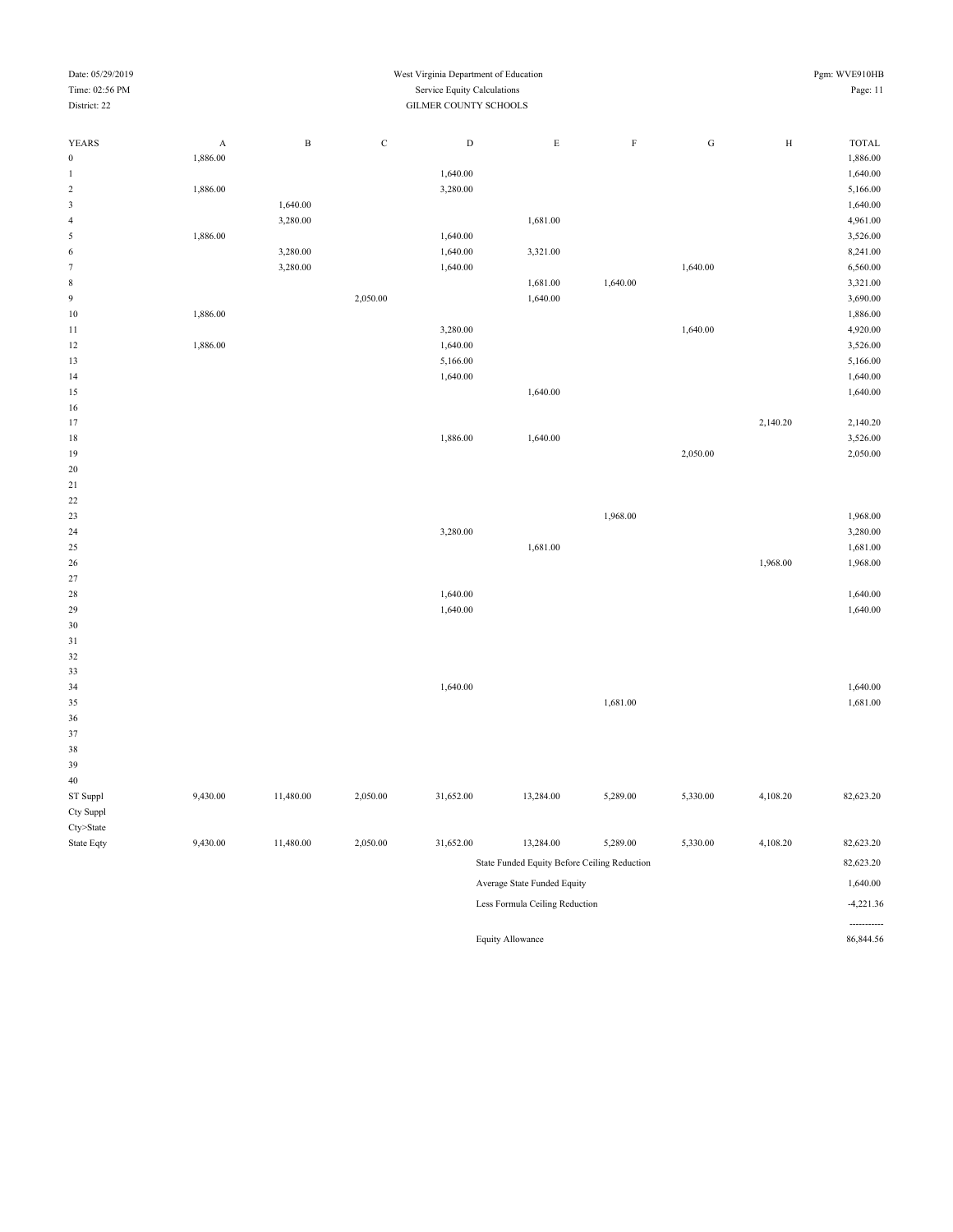| Date: 05/29/2019<br>West Virginia Department of Education |                                |                                              |             |           |                             |                             |           |            | Pgm: WVE910HB                 |
|-----------------------------------------------------------|--------------------------------|----------------------------------------------|-------------|-----------|-----------------------------|-----------------------------|-----------|------------|-------------------------------|
| Time: 02:56 PM                                            |                                |                                              |             |           | Service Equity Calculations |                             |           |            | Page: 12                      |
| District: 24                                              |                                |                                              |             |           | <b>GRANT COUNTY SCHOOLS</b> |                             |           |            |                               |
|                                                           |                                |                                              |             |           |                             |                             |           |            |                               |
| YEARS                                                     | A                              | $\, {\bf B}$                                 | $\mathbf C$ | ${\rm D}$ | $\mathbf E$                 | $\mathbf F$                 | ${\bf G}$ | $_{\rm H}$ | $\ensuremath{\mathsf{TOTAL}}$ |
| $\boldsymbol{0}$                                          |                                |                                              | 1,804.00    |           |                             |                             |           |            | 1,804.00                      |
| $\mathbf{1}$                                              |                                |                                              |             | 3,280.00  |                             |                             |           |            | 3,280.00                      |
| $\sqrt{2}$                                                |                                |                                              | 1,804.00    |           |                             |                             | 1,722.00  | 3,280.00   | 6,806.00                      |
| $\sqrt{3}$                                                |                                |                                              |             | 4,920.00  |                             | 1,640.00                    |           |            | 6,560.00                      |
| $\sqrt{4}$                                                |                                |                                              |             | 3,280.00  |                             |                             |           |            | 3,280.00                      |
| 5                                                         |                                |                                              |             |           |                             |                             | 2,460.00  | 820.00     | 3,280.00                      |
| $\sqrt{6}$                                                |                                |                                              |             | 3,280.00  |                             |                             |           |            | 3,280.00                      |
| $\tau$                                                    |                                |                                              | 1,640.00    | 3,280.00  |                             |                             |           | 820.00     | 5,740.00                      |
| $\,$ 8 $\,$                                               |                                |                                              |             | 3,280.00  | 1,640.00                    | 1,968.00                    | 4,428.00  |            | 11,316.00                     |
| $\boldsymbol{9}$                                          |                                |                                              |             |           |                             |                             | 3,862.20  |            | 3,862.20                      |
| 10                                                        |                                |                                              |             |           |                             |                             |           |            |                               |
| 11                                                        |                                |                                              | 1,640.00    | 1,640.00  |                             | 1,640.00                    | 1,640.00  | 3,608.00   | 10,168.00                     |
| 12                                                        |                                |                                              | 3,608.00    |           |                             | 1,640.00                    |           |            | 5,248.00                      |
| 13                                                        |                                |                                              | 3,444.00    |           |                             |                             | 1,640.00  |            | 5,084.00                      |
| 14                                                        |                                |                                              | 4,920.00    | 3,608.00  |                             |                             | 2,140.20  |            | 10,668.20                     |
| 15                                                        |                                |                                              | 1,681.00    |           |                             |                             | 3,608.00  |            | 5,289.00                      |
| 16                                                        |                                |                                              |             | 1,640.00  |                             | 1,722.00                    |           |            | 3,362.00                      |
| 17                                                        |                                |                                              |             | 1,640.00  |                             |                             | 1,640.00  | 1,640.00   | 4,920.00                      |
| 18                                                        |                                |                                              | 1,640.00    |           |                             |                             |           |            | 1,640.00                      |
| 19                                                        |                                |                                              | 1,804.00    | 1,640.00  | 820.00                      |                             | 1,640.00  |            | 5,904.00                      |
| 20                                                        |                                |                                              | 3,321.00    |           |                             |                             |           |            | 3,321.00                      |
| 21                                                        |                                |                                              |             | 1,640.00  |                             |                             | 1,722.00  |            | 3,362.00                      |
| 22                                                        |                                |                                              | 1,804.00    |           |                             |                             |           |            | 1,804.00                      |
| 23                                                        |                                |                                              | 1,804.00    |           |                             |                             |           |            | 1,804.00                      |
| 24                                                        |                                |                                              |             |           |                             |                             |           |            |                               |
| 25                                                        |                                |                                              |             |           |                             |                             | 1,968.00  |            | 1,968.00                      |
| 26                                                        |                                |                                              |             | 3,280.00  |                             | 492.00                      |           |            | 3,772.00                      |
| 27                                                        |                                |                                              |             |           |                             |                             |           |            |                               |
| 28                                                        |                                |                                              |             |           |                             |                             |           |            |                               |
| 29                                                        |                                |                                              | 1,804.00    |           |                             |                             |           |            | 1,804.00                      |
| 30                                                        |                                |                                              |             | 1,640.00  |                             |                             |           |            | 1,640.00                      |
| 31                                                        |                                |                                              |             |           |                             |                             |           |            |                               |
| 32                                                        |                                |                                              |             |           |                             |                             |           | 2,140.20   | 2,140.20                      |
| 33                                                        |                                |                                              |             |           |                             |                             |           |            |                               |
| 34                                                        |                                |                                              |             |           |                             |                             |           |            |                               |
| 35                                                        |                                |                                              |             |           |                             |                             |           | 2,140.20   | 2,140.20                      |
| 36                                                        |                                |                                              |             |           |                             |                             |           |            |                               |
| 37                                                        |                                |                                              |             |           |                             |                             | 2,140.20  |            | 2,140.20                      |
| 38                                                        |                                |                                              |             |           |                             |                             |           |            |                               |
| 39                                                        |                                |                                              |             |           |                             |                             |           |            |                               |
| 40                                                        |                                |                                              |             |           |                             |                             |           | 2,140.20   | 2,140.20                      |
|                                                           |                                |                                              |             |           |                             |                             |           |            |                               |
| ST Suppl                                                  |                                |                                              | 32,718.00   | 38,048.00 | 2,460.00                    | 9,102.00                    | 30,610.60 | 16,588.60  | 129,527.20                    |
| Cty Suppl                                                 |                                |                                              |             |           |                             |                             |           |            |                               |
| $Cty$ >State                                              |                                |                                              |             |           |                             |                             |           |            |                               |
| State Eqty                                                |                                |                                              | 32,718.00   | 38,048.00 | 2,460.00                    | 9,102.00                    | 30,610.60 | 16,588.60  | 129,527.20                    |
|                                                           |                                | State Funded Equity Before Ceiling Reduction |             |           |                             |                             |           |            | 129,527.20                    |
|                                                           |                                |                                              |             |           |                             | Average State Funded Equity |           |            | 1,640.00                      |
|                                                           |                                |                                              |             |           |                             |                             |           |            | 4,301.72                      |
|                                                           | Less Formula Ceiling Reduction |                                              |             |           |                             |                             |           |            |                               |

Equity Allowance 125,225.48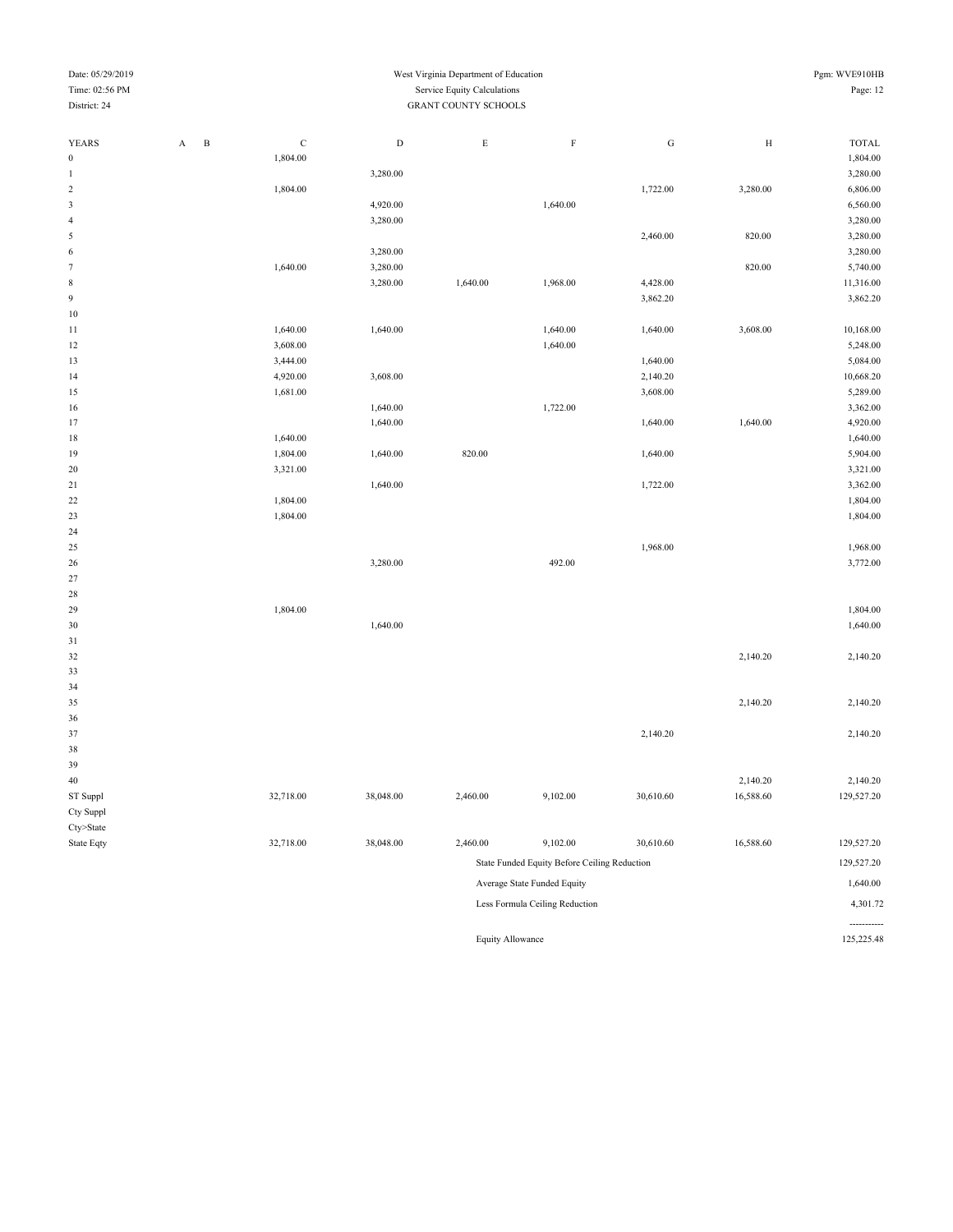Cty>State

#### Date: 05/29/2019 West Virginia Department of Education Pgm: WVE910HB Time: 02:56 PM Service Equity Calculations Page: 13 District: 26 GREENBRIER COUNTY SCHOOLS

| <b>YEARS</b>     | $\boldsymbol{A}$ | $\, {\bf B}$ | $\mathbf C$ | $\mathbf D$ | $\mathop{\hbox{\bf E}}$ | $\mathbf F$ | ${\rm G}$ | $\, {\rm H}$ | <b>TOTAL</b> |
|------------------|------------------|--------------|-------------|-------------|-------------------------|-------------|-----------|--------------|--------------|
| $\boldsymbol{0}$ | 1,640.00         |              | 10,807.60   | 4,920.00    | 11,521.00               | 3,608.00    |           |              | 32,496.60    |
| $\mathbf{1}$     | 2,460.00         |              | 9,184.00    | 6,560.00    | 5,945.00                | 1,640.00    |           |              | 25,789.00    |
| $\overline{c}$   | 4,100.00         |              | 5,904.00    | 4,920.00    | 5,084.00                | 3,804.80    | 1,968.00  |              | 25,780.80    |
| $\mathbf{3}$     | 4,920.00         |              | 1,968.00    | 3,280.00    | 1,640.00                | 3,854.00    |           |              | 15,662.00    |
| $\overline{4}$   | 2,460.00         | 4,100.00     | 3,936.00    | 3,280.00    | 5,125.00                | 5,617.00    | 1,640.00  | 1,640.00     | 27,798.00    |
| 5                |                  |              | 1,968.00    | 6,888.00    | 1,763.00                |             | 1,968.00  |              | 12,587.00    |
| 6                |                  | 1,640.00     |             | 6,560.00    | 1,763.00                | 1,681.00    | 1,886.00  | 1,640.00     | 15,170.00    |
| $\tau$           |                  |              | 4,920.00    | 6,888.00    |                         |             |           | 1,640.00     | 13,448.00    |
| $\,$ 8 $\,$      |                  | 1,640.00     | 3,608.00    | 14,104.00   |                         | 2,624.00    | 2,788.00  | 1,640.00     | 26,404.00    |
| $\boldsymbol{9}$ | 1,640.00         | 3,280.00     | 2,624.00    | 3,608.00    |                         |             | 1,640.00  |              | 12,792.00    |
| 10               |                  | 4,100.00     | 1,968.00    | 6,888.00    | 1,640.00                | 5,043.00    | 1,968.00  |              | 21,607.00    |
| 11               |                  | 3,280.00     | 1,968.00    | 10,168.00   |                         | 1,763.00    | 1,640.00  |              | 18,819.00    |
| 12               |                  | 2,460.00     | 7,216.00    | 5,248.00    |                         |             | 4,510.00  |              | 19,434.00    |
| 13               |                  |              |             | 13,776.00   |                         |             | 3,649.00  |              | 17,425.00    |
| 14               |                  | 1,640.00     | 3,608.00    | 4,920.00    |                         | 3,608.00    |           |              | 13,776.00    |
| 15               |                  |              | 1,640.00    | 3,280.00    | 3,280.00                |             | 1,968.00  |              | 10,168.00    |
| 16               |                  |              | 984.00      | 1,640.00    |                         | 1,968.00    |           |              | 4,592.00     |
| 17               |                  | 1,640.00     | 1,968.00    | 5,248.00    |                         | 1,763.00    | 1,640.00  |              | 12,259.00    |
| 18               |                  | 1,640.00     | 3,280.00    | 8,200.00    | 1,640.00                | 3,444.00    | 3,772.00  | 1,968.00     | 23,944.00    |
| 19               |                  | 1,640.00     | 3,936.00    | 1,640.00    | 1,640.00                | 3,280.00    |           |              | 12,136.00    |
| 20               |                  | 1,640.00     | 1,640.00    | 1,640.00    |                         | 3,608.00    | 1,681.00  |              | 10,209.00    |
| 21               |                  |              |             | 8,528.00    |                         | 1,968.00    |           |              | 10,496.00    |
| 22               |                  |              |             | 3,280.00    | 1,640.00                | 1,640.00    | 3,321.00  |              | 9,881.00     |
| 23               |                  |              |             |             | 1,640.00                |             | 5,576.00  |              | 7,216.00     |
| 24               |                  | 1,640.00     |             |             | 1,640.00                |             |           |              | 3,280.00     |
| 25               |                  |              | 3,280.00    | 1,640.00    |                         |             |           |              | 4,920.00     |
| 26               |                  |              | 1,968.00    | 1,640.00    |                         | 1,640.00    |           |              | 5,248.00     |
| 27               |                  |              |             |             |                         | 2,112.32    |           |              | 2,112.32     |
| 28               |                  |              |             | 1,640.00    |                         |             |           |              | 1,640.00     |
| 29               |                  |              |             | 1,640.00    |                         |             |           |              | 1,640.00     |
| 30               |                  |              | 1,968.00    | 1,640.00    |                         | 3,608.00    | 1,640.00  |              | 8,856.00     |
| 31               |                  |              |             |             |                         | 1,968.00    |           |              | 1,968.00     |
| 32               |                  |              |             |             | 1,640.00                |             |           |              | 1,640.00     |
| 33               |                  |              |             |             | 1,640.00                |             |           |              | 1,640.00     |
| 34               |                  |              |             |             |                         |             | 1,968.00  |              | 1,968.00     |
| 35               |                  |              |             |             |                         |             |           | 1,968.00     | 1,968.00     |
| 36               |                  |              |             |             |                         |             |           |              |              |
| 37               |                  |              |             |             |                         |             |           |              |              |
| 38               |                  |              |             | 1,640.00    |                         |             |           |              | 1,640.00     |
| 39               |                  |              |             |             |                         |             |           | 1,968.00     | 1,968.00     |
| $40\,$           |                  |              |             |             |                         |             |           | 2,132.00     | 2,132.00     |
| ST Suppl         | 17,220.00        | 30,340.00    | 80,343.60   | 145,304.00  | 49,241.00               | 60,242.12   | 45,223.00 | 14,596.00    | 442,509.72   |
|                  |                  |              |             |             |                         |             |           |              |              |

Cty Suppl 4,462.50 7,862.50 20,820.75 37,655.00 12,760.63 15,611.53 11,719.38 3,782.50 114,674.79 State Eqty 12,757.50 22,477.50 59,522.85 107,649.00 36,480.38 44,630.60 33,503.63 10,813.50 327,834.95 State Funded Equity Before Ceiling Reduction 327,834.95 Average State Funded Equity 1,215.00 Less Formula Ceiling Reduction 60,978.42

Equity Allowance 266,856.53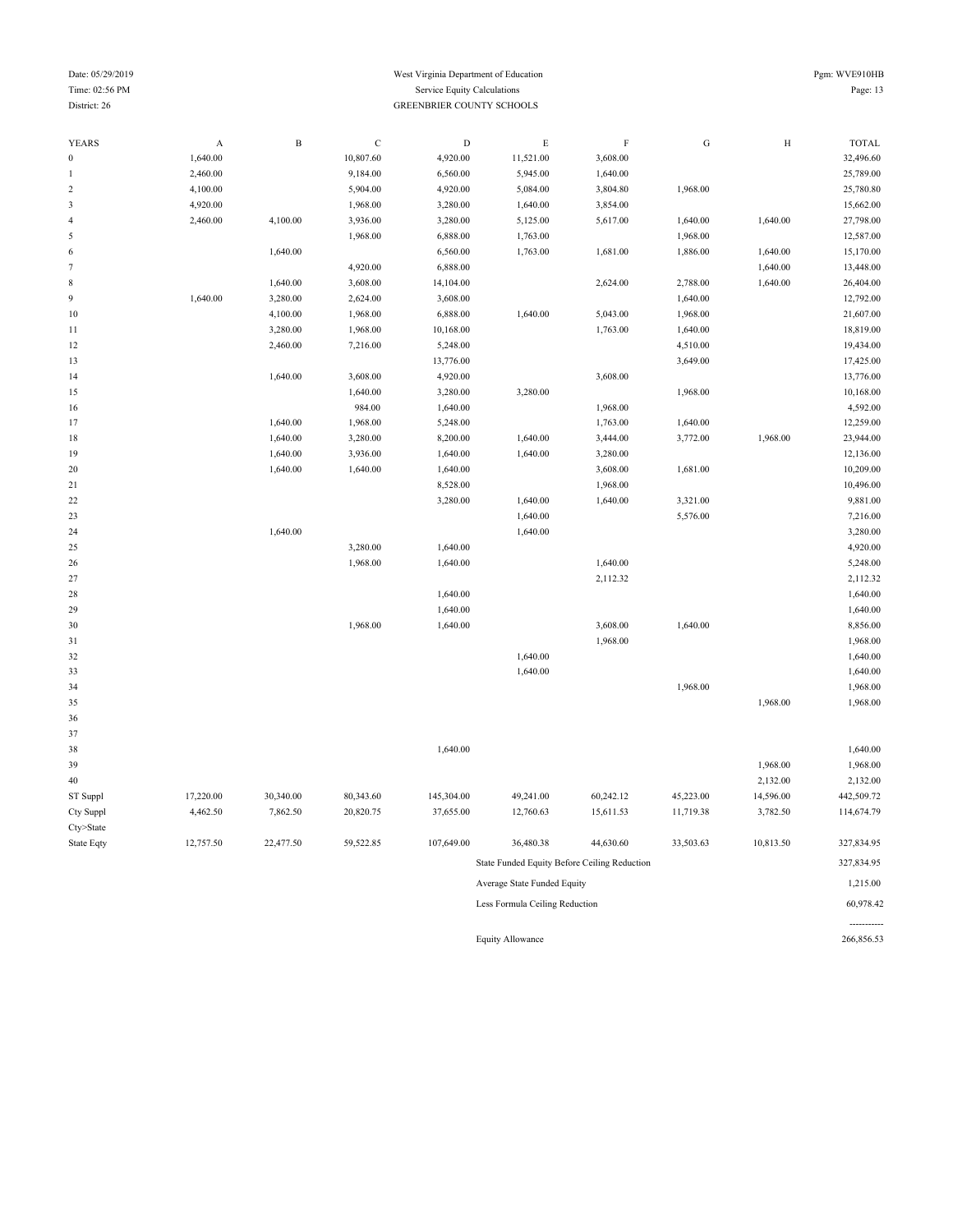#### Date: 05/29/2019 Pgm: WVE910HB Time: 02:56 PM Service Equity Calculations Page: 14 District: 28 HAMPSHIRE COUNTY SCHOOLS

| <b>YEARS</b>     | A | $\, {\bf B}$ | $\mathbf C$ | $\mathbf D$ | $\mathbf E$ | $\mathbf F$                                  | ${\rm G}$ | $\, {\rm H}$ | <b>TOTAL</b> |
|------------------|---|--------------|-------------|-------------|-------------|----------------------------------------------|-----------|--------------|--------------|
| $\boldsymbol{0}$ |   | 1,968.00     | 3,280.00    | 3,280.00    |             | 1,681.00                                     |           |              | 10,209.00    |
| $\mathbf{1}$     |   | 3,936.00     |             | 3,280.00    |             |                                              |           |              | 7,216.00     |
| $\sqrt{2}$       |   |              |             | 5,248.00    |             |                                              |           |              | 5,248.00     |
| $\mathbf{3}$     |   |              |             | 3,280.00    |             | 1,722.00                                     |           |              | 5,002.00     |
| $\overline{4}$   |   | 3,936.00     |             | 10,824.00   |             |                                              |           |              | 14,760.00    |
| 5                |   | 1,968.00     |             | 1,640.00    |             | 1,681.00                                     |           |              | 5,289.00     |
| 6                |   | 5,576.00     |             | 9,840.00    | 1,763.00    |                                              |           |              | 17,179.00    |
| $\tau$           |   |              |             | 1,640.00    |             | 3,608.00                                     | 1,640.00  |              | 6,888.00     |
| $\,$ 8 $\,$      |   |              |             | 8,528.00    | 1,681.00    |                                              | 1,763.00  |              | 11,972.00    |
| $\overline{9}$   |   |              |             | 1,640.00    |             |                                              |           |              | 1,640.00     |
| $10\,$           |   |              |             | 8,200.00    |             | 1,722.00                                     | 1,640.00  |              | 11,562.00    |
| $1\,1$           |   |              |             | 8,528.00    |             |                                              |           |              | 8,528.00     |
| 12               |   | 5,248.00     |             | 8,528.00    |             |                                              | 8,241.00  |              | 22,017.00    |
| 13               |   | 3,608.00     |             | 4,920.00    |             |                                              | 1,640.00  |              | 10,168.00    |
| 14               |   | 1,968.00     |             | 4,920.00    |             |                                              |           |              | 6,888.00     |
| 15               |   |              |             | 1,968.00    |             |                                              | 1,640.00  |              | 3,608.00     |
| 16               |   |              |             | 3,280.00    |             |                                              | 3,280.00  |              | 6,560.00     |
| 17               |   | 2,624.00     |             | 8,200.00    |             | 3,280.00                                     |           |              | 14,104.00    |
| $18\,$           |   |              |             | 3,608.00    |             | 1,681.00                                     | 3,280.00  |              | 8,569.00     |
| 19               |   |              |             | 1,640.00    | 1,763.00    |                                              | 5,576.00  |              | 8,979.00     |
| 20               |   | 1,640.00     |             | 1,640.00    | 1,968.00    |                                              | 3,608.00  |              | 8,856.00     |
| 21               |   | 1,640.00     |             | 6,560.00    |             | 6,560.00                                     | 1,640.00  |              | 16,400.00    |
| $22\,$           |   | 1,640.00     |             |             |             |                                              | 5,090.56  |              | 6,730.56     |
| 23               |   | 1,640.00     |             | 1,640.00    |             |                                              | 1,640.00  |              | 4,920.00     |
| 24               |   |              |             | 1,640.00    |             |                                              | 5,772.80  |              | 7,412.80     |
| 25               |   |              |             |             |             |                                              |           |              |              |
| 26               |   |              |             |             |             |                                              |           |              |              |
| 27               |   |              |             |             |             |                                              |           |              |              |
| 28               |   |              |             | 1,640.00    |             |                                              | 2,066.40  |              | 3,706.40     |
| 29               |   |              |             |             |             | 1,640.00                                     | 1,968.00  | 1,968.00     | 5,576.00     |
| $30\,$           |   |              |             | 1,640.00    |             |                                              |           |              | 1,640.00     |
| 31               |   |              |             |             |             |                                              |           |              |              |
| 32               |   |              |             |             |             |                                              |           |              |              |
| 33               |   |              |             |             |             |                                              |           |              |              |
| 34               |   |              |             |             |             |                                              |           |              |              |
| 35               |   |              |             |             |             |                                              |           |              |              |
| 36               |   |              |             |             |             |                                              |           |              |              |
| 37               |   |              |             |             |             |                                              |           |              |              |
| 38               |   |              |             | 1,640.00    |             |                                              |           |              | 1,640.00     |
| 39               |   |              |             | 1,640.00    |             |                                              |           |              | 1,640.00     |
| $40\,$           |   |              |             | 1,640.00    |             |                                              |           |              | 1,640.00     |
| ST Suppl         |   | 37,392.00    | 3,280.00    | 122,672.00  | 7,175.00    | 23,575.00                                    | 50,485.76 | 1,968.00     | 246,547.76   |
| Cty Suppl        |   |              |             |             |             |                                              |           |              |              |
| Cty>State        |   |              |             |             |             |                                              |           |              |              |
| State Eqty       |   | 37,392.00    | 3,280.00    | 122,672.00  | 7,175.00    | 23,575.00                                    | 50,485.76 | 1,968.00     | 246,547.76   |
|                  |   |              |             |             |             | State Funded Equity Before Ceiling Reduction |           |              | 246,547.76   |

Average State Funded Equity 1,640.00 Less Formula Ceiling Reduction 22,399.12 ----------<br>224,148.64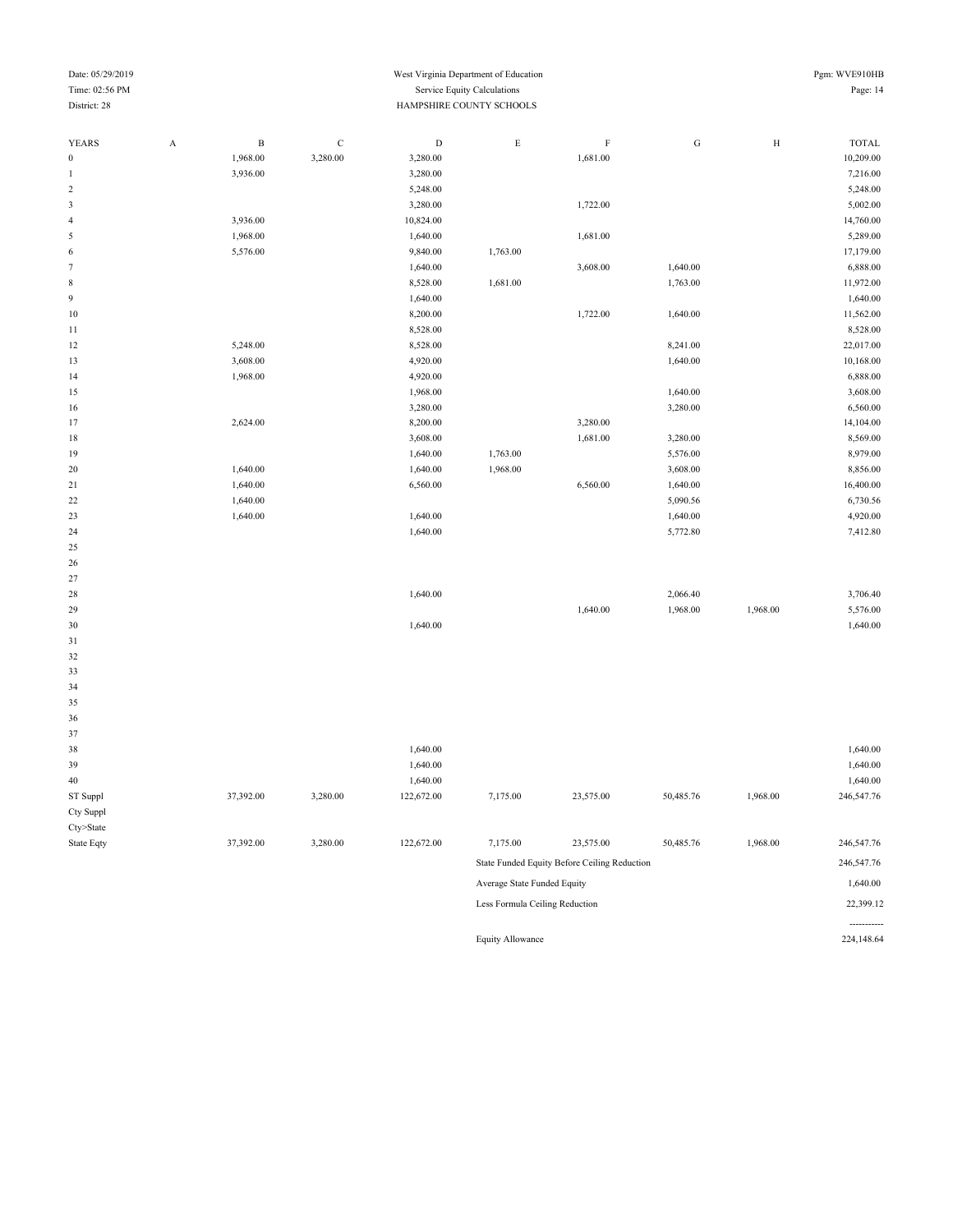#### Date: 05/29/2019 Pgm: WVE910HB Time: 02:56 PM Service Equity Calculations Page: 15 District: 29 HANCOCK COUNTY SCHOOLS

| <b>YEARS</b>     | $\boldsymbol{\mathsf{A}}$ | $\, {\bf B}$ | $\mathbf C$ | $\mathbf D$ | $\mathop{\hbox{\bf E}}$        | $\mathbf F$                                  | ${\bf G}$ | $\, {\rm H}$ | <b>TOTAL</b> |
|------------------|---------------------------|--------------|-------------|-------------|--------------------------------|----------------------------------------------|-----------|--------------|--------------|
| $\boldsymbol{0}$ |                           | 7,872.00     | 5,084.00    | 1,640.00    | 5,084.00                       | 3,280.00                                     |           |              | 22,960.00    |
| $\mathbf{1}$     |                           | 6,396.00     |             | 6,560.00    | 3,444.00                       | 1,722.00                                     |           |              | 18,122.00    |
| $\sqrt{2}$       |                           | 2,624.00     | 1,640.00    | 6,560.00    | 3,280.00                       | 1,640.00                                     | 2,132.00  |              | 17,876.00    |
| $\sqrt{3}$       |                           | 3,444.00     | 5,248.00    | 6,560.00    | 5,166.00                       | 1,640.00                                     | 2,132.00  |              | 24,190.00    |
| $\sqrt{4}$       |                           | 1,804.00     | 4,920.00    | 15,416.00   | 5,002.00                       | 1,640.00                                     |           |              | 28,782.00    |
| $\sqrt{5}$       |                           | 5,576.00     |             | 8,528.00    | 1,640.00                       | 4,920.00                                     |           |              | 20,664.00    |
| 6                |                           | 5,248.00     | 5,248.00    | 4,920.00    |                                | 1,640.00                                     |           |              | 17,056.00    |
| $\tau$           |                           | 4,428.00     | 1,640.00    | 8,200.00    | 1,640.00                       | 3,280.00                                     |           |              | 19,188.00    |
| $\,$ 8 $\,$      |                           | 1,804.00     |             | 1,640.00    |                                | 8,093.40                                     | 2,132.00  |              | 13,669.40    |
| $\overline{9}$   |                           | 2,624.00     | 3,280.00    | 3,280.00    |                                | 1,804.00                                     | 2,132.00  |              | 13,120.00    |
| 10               |                           |              |             | 1,640.00    | 3,280.00                       | 1,640.00                                     |           |              | 6,560.00     |
| 11               |                           | 1,804.00     |             |             |                                |                                              | 2,132.00  |              | 3,936.00     |
| 12               |                           | 1,640.00     |             |             | 1,640.00                       | 5,084.00                                     |           |              | 8,364.00     |
| 13               |                           |              |             | 1,640.00    |                                | 1,640.00                                     |           |              | 3,280.00     |
| 14               |                           |              | 3,608.00    | 3,608.00    |                                | 3,280.00                                     |           |              | 10,496.00    |
| 15               |                           |              |             | 1,640.00    |                                |                                              | 2,132.00  |              | 3,772.00     |
| 16               |                           |              |             | 1,640.00    |                                | 3,280.00                                     | 2,132.00  |              | 7,052.00     |
| 17               |                           | 2,624.00     |             | 3,280.00    | 1,640.00                       | 3,280.00                                     |           |              | 10,824.00    |
| $18\,$           |                           |              | 3,280.00    |             |                                | 3,280.00                                     |           |              | 6,560.00     |
| 19               |                           |              |             |             | 1,640.00                       | 5,166.00                                     |           |              | 6,806.00     |
| 20               |                           |              |             | 5,248.00    |                                | 3,444.00                                     |           |              | 8,692.00     |
| 21               |                           |              |             | 1,640.00    |                                | 3,444.00                                     |           |              | 5,084.00     |
| $22\,$           |                           |              | 3,280.00    | 1,640.00    |                                | 1,968.00                                     |           |              | 6,888.00     |
| 23               |                           | 1,804.00     |             |             |                                |                                              |           |              | 1,804.00     |
| 24               |                           |              |             | 3,280.00    |                                | 3,280.00                                     | 1,812.20  |              | 8,372.20     |
| 25               |                           |              |             |             |                                | 3,280.00                                     |           |              | 3,280.00     |
| 26               |                           |              |             | 3,280.00    | 2,132.00                       | 1,640.00                                     |           |              | 7,052.00     |
| 27               |                           | 1,804.00     |             |             | 1,640.00                       | 1,804.00                                     |           |              | 5,248.00     |
| 28               |                           |              |             |             |                                | 3,772.00                                     |           |              | 3,772.00     |
| 29               |                           |              |             |             |                                | 1,804.00                                     |           |              | 1,804.00     |
| 30               |                           |              | 1,968.00    | 1,640.00    |                                | 2,132.00                                     |           |              | 5,740.00     |
| 31               |                           |              |             |             | 1,640.00                       |                                              |           |              | 1,640.00     |
| 32               |                           |              | 1,640.00    |             |                                |                                              |           |              | 1,640.00     |
| 33               |                           |              |             |             |                                |                                              |           |              |              |
| 34               |                           |              |             |             |                                |                                              |           |              |              |
| 35               |                           |              |             |             |                                |                                              |           |              |              |
| 36               |                           | 1,804.00     |             |             |                                |                                              |           |              | 1,804.00     |
| 37               |                           |              |             | 1,640.00    |                                |                                              |           | 2,132.00     | 3,772.00     |
| 38               |                           |              |             |             |                                |                                              |           |              |              |
| 39               |                           |              |             |             |                                |                                              |           |              |              |
| 40               |                           |              |             |             |                                |                                              |           |              |              |
| ST Suppl         |                           | 53,300.00    | 40,836.00   | 95,120.00   | 38,868.00                      | 82,877.40                                    | 16,736.20 | 2,132.00     | 329,869.60   |
| Cty Suppl        |                           | 54,057.00    | 55,466.00   | 72,906.00   | 17,950.50                      | 63,564.75                                    | 22,668.10 |              | 286,612.35   |
| Cty>State        |                           | 3,023.00     | 14,630.00   |             |                                |                                              | 5,931.90  |              | 23,584.90    |
| State Eqty       |                           | 2,266.00     |             | 22,214.00   | 20,917.50                      | 19,312.65                                    |           | 2,132.00     | 66,842.15    |
|                  |                           |              |             |             |                                | State Funded Equity Before Ceiling Reduction |           |              | 66,842.15    |
|                  |                           |              |             |             | Average State Funded Equity    |                                              |           |              | 332.32       |
|                  |                           |              |             |             | Less Formula Ceiling Reduction |                                              |           |              | 8,547.94     |

Equity Allowance

----------<br>58,294.21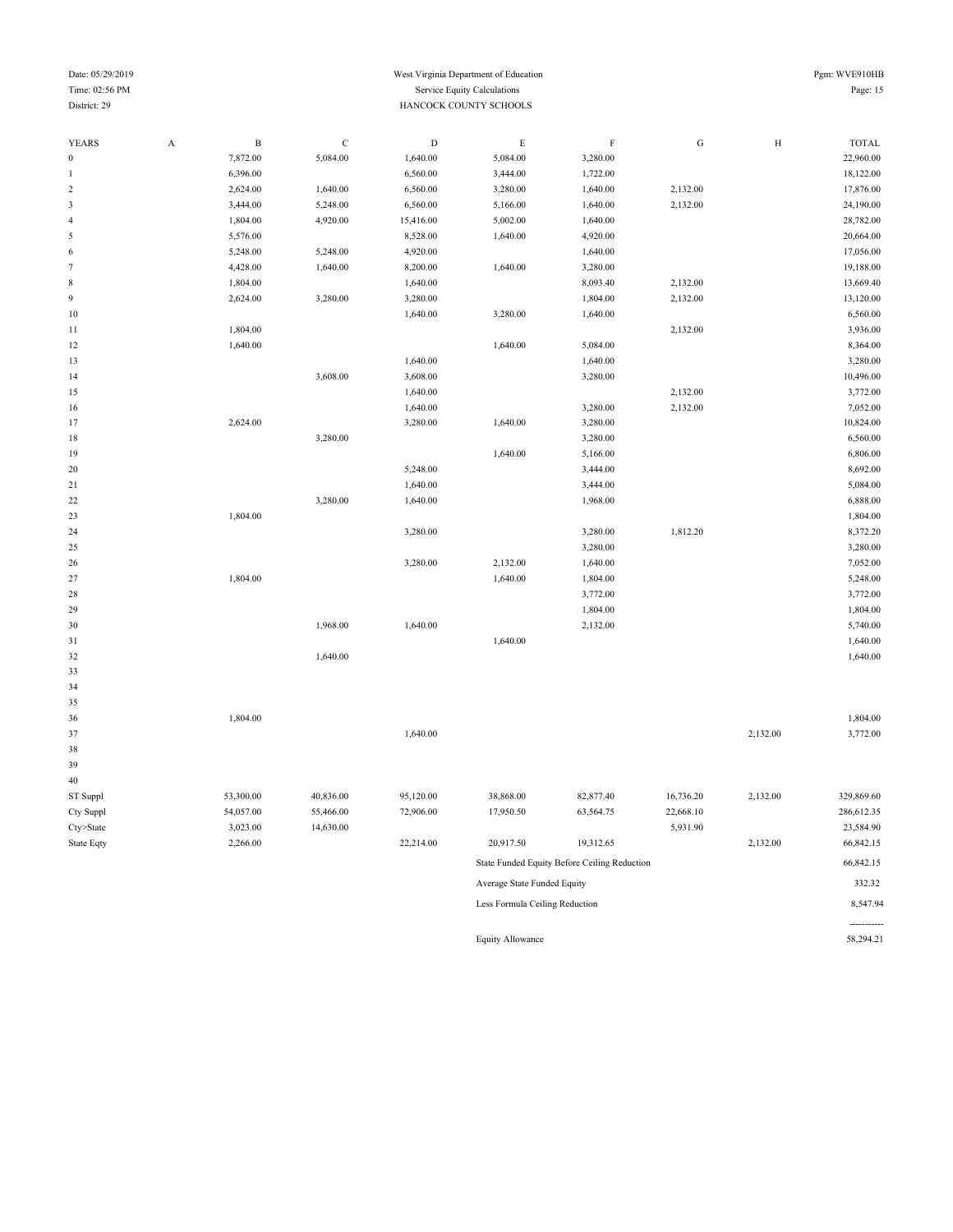| Time: 02:56 PM   |             |              |             | Service Equity Calculations |             |           |           |           | Page: 16     |
|------------------|-------------|--------------|-------------|-----------------------------|-------------|-----------|-----------|-----------|--------------|
| District: 31     |             |              |             | HARDY COUNTY SCHOOLS        |             |           |           |           |              |
|                  |             |              |             |                             |             |           |           |           |              |
| YEARS            | $\mathbf A$ | $\, {\bf B}$ | $\mathbf C$ | $\mathbf D$                 | $\mathbf E$ | $\rm F$   | ${\rm G}$ | $\rm H$   | <b>TOTAL</b> |
| $\boldsymbol{0}$ |             | 4,920.00     | 1,640.00    | 3,280.00                    |             |           |           |           | 9,840.00     |
| $\,1\,$          |             | 1,968.00     |             | 3,280.00                    |             |           |           |           | 5,248.00     |
| $\sqrt{2}$       |             |              | 1,640.00    | 3,280.00                    |             |           |           |           | 4,920.00     |
| $\mathfrak z$    | 1,968.00    | 3,608.00     |             | 1,640.00                    |             |           |           |           | 7,216.00     |
| $\overline{4}$   |             |              | 1,640.00    | 3,280.00                    |             | 2,870.00  | 902.00    |           | 8,692.00     |
| $\sqrt{5}$       |             |              |             | 8,528.00                    |             |           |           |           | 8,528.00     |
| $\,$ 6 $\,$      |             |              | 1,640.00    | 1,640.00                    | 943.00      | 943.00    |           |           | 5,166.00     |
| $\overline{7}$   |             | 1,968.00     | 9,184.00    | 1,640.00                    |             |           | 1,968.00  |           | 14,760.00    |
| $\,$ 8 $\,$      |             | 1,968.00     | 1,640.00    | 1,640.00                    |             |           | 1,968.00  |           | 7,216.00     |
| 9                |             |              |             | 1,968.00                    | 1,640.00    |           |           | 1,968.00  | 5,576.00     |
| $10\,$           |             |              |             | 3,280.00                    |             | 2,542.00  | 902.00    |           | 6,724.00     |
| $11\,$           | 861.00      |              | 1,640.00    | 4,944.60                    |             |           |           | 1,968.00  | 9,413.60     |
| 12               |             |              |             | 3,632.60                    |             |           |           |           | 3,632.60     |
| 13               |             |              |             | 4,920.00                    |             | 902.00    | 4,182.00  | 1,968.00  | 11,972.00    |
| 14               |             |              | 1,640.00    | 1,968.00                    |             | 943.00    | 943.00    | 1,968.00  | 7,462.00     |
| 15               |             |              | 1,640.00    | 1,640.00                    |             |           | 3,280.00  |           | 6,560.00     |
| 16               |             |              |             | 4,969.20                    |             |           |           |           | 4,969.20     |
| 17               |             |              |             | 3,608.00                    |             | 2,542.00  | 902.00    |           | 7,052.00     |
| 18               |             |              | 1,640.00    | 1,664.60                    |             |           | 3,280.00  |           | 6,584.60     |
| 19               |             |              |             |                             |             | 1,640.00  |           |           | 1,640.00     |
| $20\,$           |             |              |             | 3,304.60                    |             |           | 3,280.00  |           | 6,584.60     |
| $21\,$           |             |              |             | 1,640.00                    |             |           |           | 1,968.00  | 3,608.00     |
| $22\,$           |             |              | 1,640.00    |                             |             | 1,640.00  |           | 1,886.00  | 5,166.00     |
| 23               |             |              |             |                             |             |           | 1,968.00  |           | 1,968.00     |
| 24               |             |              |             |                             |             |           |           | 1,640.00  | 1,640.00     |
| $25\,$           |             |              |             |                             |             |           |           | 1,640.00  | 1,640.00     |
| $26\,$           |             |              |             |                             |             |           |           |           |              |
| $27\,$           |             |              |             |                             |             |           |           |           |              |
| 28               |             |              |             |                             |             |           |           |           |              |
| 29               |             |              | 1,640.00    | 1,640.00                    |             |           |           |           | 3,280.00     |
| $30\,$           |             |              |             | 1,640.00                    |             |           |           |           | 1,640.00     |
| 31               |             |              |             |                             |             | 1,640.00  |           |           | 1,640.00     |
| 32               |             |              |             |                             |             |           |           |           |              |
| 33               |             |              |             |                             |             |           |           |           |              |
| 34               |             |              |             |                             |             |           |           |           |              |
| 35               |             |              |             |                             |             |           |           |           |              |
| 36               |             |              |             |                             |             |           |           |           |              |
| 37               |             |              |             |                             |             |           |           |           |              |
| 38               |             |              |             | 1,968.00                    |             |           |           |           | 1,968.00     |
| 39               |             |              |             |                             |             |           |           |           |              |
| $40\,$           |             |              |             |                             |             |           |           |           |              |
| ST Suppl         | 2,829.00    | 14,432.00    | 27,224.00   | 70,995.60                   | 2,583.00    | 15,662.00 | 23,575.00 | 15,006.00 | 172,306.60   |
| Cty Suppl        |             |              |             |                             |             |           |           |           |              |
| Cty>State        |             |              |             |                             |             |           |           |           |              |
|                  |             |              |             |                             |             |           |           |           |              |

Date: 05/29/2019 West Virginia Department of Education Pgm: WVE910HB

State Eqty 2,829.00 14,432.00 27,224.00 70,995.60 2,583.00 15,662.00 23,575.00 15,006.00 172,306.60 State Funded Equity Before Ceiling Reduction 172,306.60 Average State Funded Equity 1,640.00 Less Formula Ceiling Reduction -915.12 Equity Allowance

-----------<br>173,221.72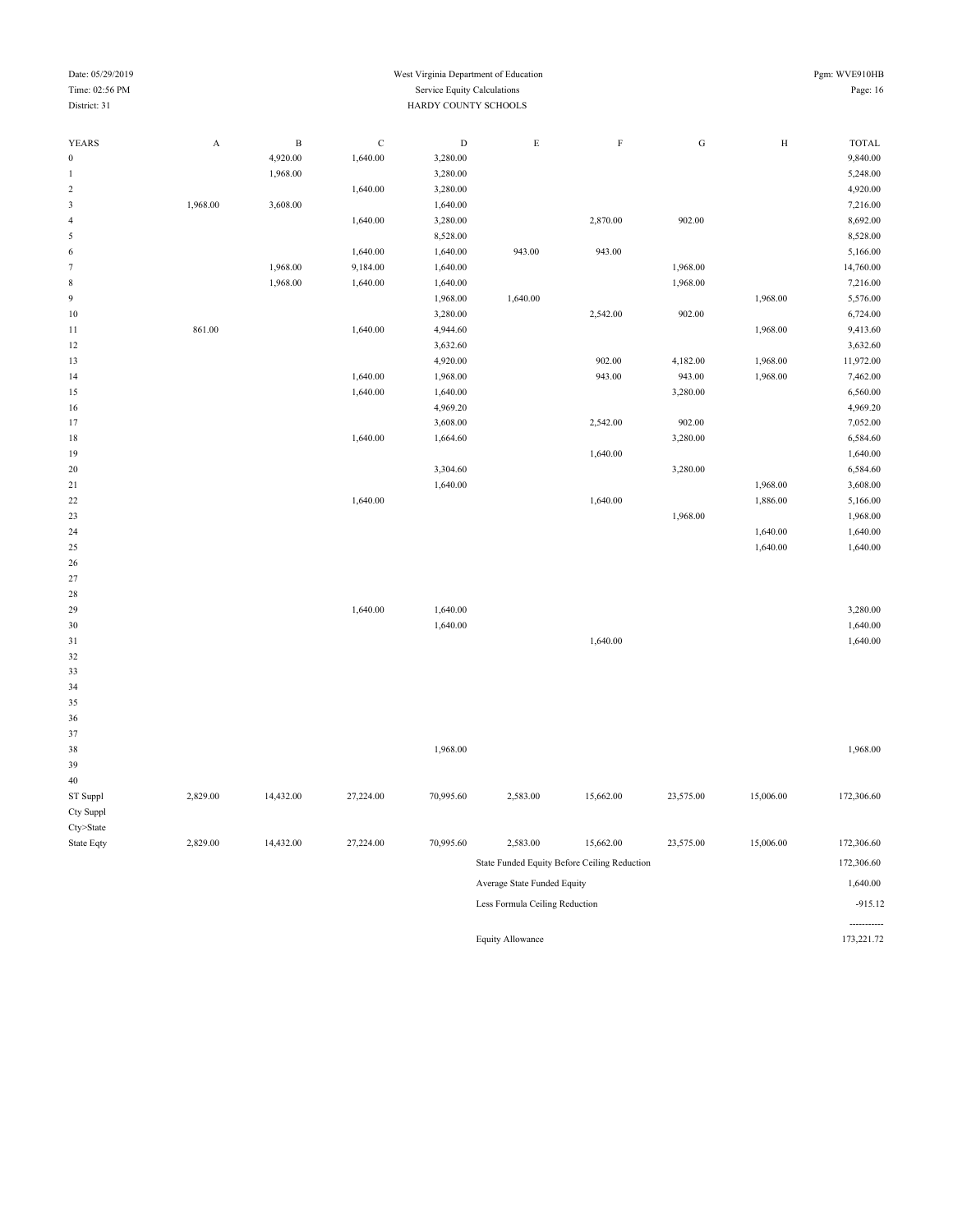----------<br>160,781.24

| <b>YEARS</b>            | A | $\overline{B}$ | $\mathbf C$ | $\mathbf D$ | $\mathbf E$                    | F                                            | ${\bf G}$  | $\rm H$   | <b>TOTAL</b> |
|-------------------------|---|----------------|-------------|-------------|--------------------------------|----------------------------------------------|------------|-----------|--------------|
| $\boldsymbol{0}$        |   | 4,920.00       | 11,890.00   | 13,530.00   | 6,806.00                       |                                              | 1,640.00   | 3,280.00  | 42,066.00    |
| $\mathbf{1}$            |   | 3,280.00       | 5,740.00    | 11,480.00   | 2,522.32                       | 2,932.32                                     | 6,560.00   | 1,640.00  | 34,154.64    |
| $\overline{\mathbf{c}}$ |   | 4,100.00       | 10,660.00   | 9,840.00    | 3,280.00                       | 3,280.00                                     | 5,330.00   |           | 36,490.00    |
| 3                       |   | 3,280.00       | 13,120.00   | 6,560.00    | 6,048.32                       | 9,328.32                                     |            |           | 38,336.64    |
| $\overline{4}$          |   | 4,920.00       | 6,560.00    | 9,840.00    | 3,567.00                       | 1,640.00                                     | 5,330.00   |           | 31,857.00    |
| 5                       |   | 1,640.00       | 9,840.00    | 11,480.00   | 4,100.00                       | 1,763.00                                     | 6,970.00   | 1,640.00  | 37,433.00    |
| 6                       |   | 7,380.00       | 6,560.00    | 4,920.00    | 2,460.00                       | 2,460.00                                     |            |           | 23,780.00    |
| $\tau$                  |   | 3,280.00       | 8,610.00    | 8,200.00    | 4,162.32                       | 4,572.32                                     | 1,640.00   |           | 30,464.64    |
| 8                       |   |                | 2,665.00    | 11,480.00   | 1,804.00                       | 2,289.44                                     | 5,887.60   | 1,640.00  | 25,766.04    |
| 9                       |   |                | 3,280.00    | 8,200.00    | 1,640.00                       | 12,608.32                                    | 7,852.32   |           | 33,580.64    |
| $10$                    |   | 4,920.00       | 11,480.00   | 4,920.00    | 3,280.00                       | 10,988.00                                    | 6,642.00   |           | 42,230.00    |
| 11                      |   | 7,380.00       | 3,509.60    | 3,075.00    |                                | 2,788.00                                     | 3,280.00   | 2,665.00  | 22,697.60    |
| 12                      |   | 9,840.00       | 3,280.00    | 8,200.00    | 2,460.00                       | 9,676.00                                     | 6,970.00   | 1,640.00  | 42,066.00    |
| 13                      |   | 4,920.00       | 4,100.00    | 6,560.00    | 2,460.00                       | 6,786.32                                     | 7,852.32   |           | 32,678.64    |
| 14                      |   | 4,920.00       | 3,280.00    | 6,560.00    |                                | 3,526.00                                     | 8,918.32   | 2,665.00  | 29,869.32    |
| 15                      |   | 3,280.00       | 4,100.00    | 3,280.00    | 1,640.00                       | 3,280.00                                     | 2,050.00   | 2,050.00  | 19,680.00    |
| 16                      |   |                | 1,640.00    | 5,330.00    | 1,640.00                       | 5,330.00                                     | 7,380.00   |           | 21,320.00    |
| 17                      |   | 3,280.00       | 1,640.00    | 15,170.00   |                                | 6,560.00                                     | 6,150.00   |           | 32,800.00    |
| 18                      |   | 1,640.00       | 5,330.00    | 14,760.00   | 4,510.00                       | 4,920.00                                     | 3,690.00   |           | 34,850.00    |
| 19                      |   | 3,280.00       | 2,050.00    | 3,690.00    | 1,722.00                       | 7,380.00                                     | 4,100.00   |           | 22,222.00    |
| 20                      |   | 3,280.00       | 2,050.00    | 15,170.00   |                                | 820.00                                       | 3,690.00   | 2,050.00  | 27,060.00    |
| 21                      |   |                |             | 4,920.00    | 3,280.00                       | 3,280.00                                     | 1,640.00   |           | 13,120.00    |
| 22                      |   |                |             | 9,430.00    | 2,050.00                       | 5,330.00                                     | 3,690.00   | 1,640.00  | 22,140.00    |
| 23                      |   |                | 1,640.00    | 5,330.00    | 2,050.00                       | 5,002.00                                     |            |           | 14,022.00    |
| 24                      |   |                |             | 3,690.00    |                                | 1,640.00                                     |            |           | 5,330.00     |
| 25                      |   | 1,640.00       | 3,690.00    | 7,380.00    |                                | 3,280.00                                     |            | 2,050.00  | 18,040.00    |
| 26                      |   | 4,920.00       |             | 4,920.00    |                                | 2,050.00                                     | 2,050.00   |           | 13,940.00    |
| 27                      |   |                |             | 3,690.00    |                                | 1,640.00                                     | 2,050.00   | 4,100.00  | 11,480.00    |
| 28                      |   |                |             | 3,690.00    |                                | 3,280.00                                     | 4,100.00   |           | 11,070.00    |
| 29                      |   | 1,640.00       |             | 3,280.00    |                                | 1,640.00                                     |            | 2,050.00  | 8,610.00     |
| 30                      |   |                |             | 6,970.00    |                                |                                              |            |           | 6,970.00     |
| 31                      |   |                |             | 3,280.00    |                                | 4,408.32                                     | 2,932.32   | 2,050.00  | 12,670.64    |
| 32                      |   |                |             | 1,640.00    |                                | 1,640.00                                     |            | 2,050.00  | 5,330.00     |
| 33                      |   |                |             |             | 1,640.00                       |                                              |            | 2,050.00  | 3,690.00     |
| 34                      |   |                |             | 2,050.00    |                                |                                              | 2,050.00   |           | 4,100.00     |
| 35                      |   |                |             | 1,640.00    |                                |                                              |            |           | 1,640.00     |
| 36                      |   |                |             |             |                                |                                              |            | 2,050.00  | 2,050.00     |
| 37                      |   |                |             | 1,640.00    |                                |                                              | 2,050.00   | 2,050.00  | 5,740.00     |
| 38                      |   |                |             |             | 1,640.00                       |                                              | 2,050.00   |           | 3,690.00     |
| 39                      |   |                |             |             |                                | 1,640.00                                     |            |           | 1,640.00     |
| 40                      |   |                |             |             |                                | 3,362.00                                     | 2,050.00   | 2,050.00  | 7,462.00     |
| ST Suppl                |   | 87,740.00      | 126,714.60  | 245,795.00  | 64,761.96                      | 141,120.36                                   | 126,594.88 | 41,410.00 | 834,136.80   |
| Cty Suppl               |   | 69,550.00      | 100,444.50  | 194,837.50  | 51,335.70                      | 111,863.70                                   | 100,349.60 | 32,825.00 | 661,206.00   |
| Cty>State               |   |                |             |             |                                |                                              |            |           |              |
| State Eqty              |   | 18,190.00      | 26,270.10   | 50,957.50   | 13,426.26                      | 29,256.66                                    | 26,245.28  | 8,585.00  | 172,930.80   |
|                         |   |                |             |             |                                | State Funded Equity Before Ceiling Reduction |            |           | 172,930.80   |
|                         |   |                |             |             | Average State Funded Equity    |                                              |            |           | 340.00       |
|                         |   |                |             |             | Less Formula Ceiling Reduction |                                              |            |           | 12,149.56    |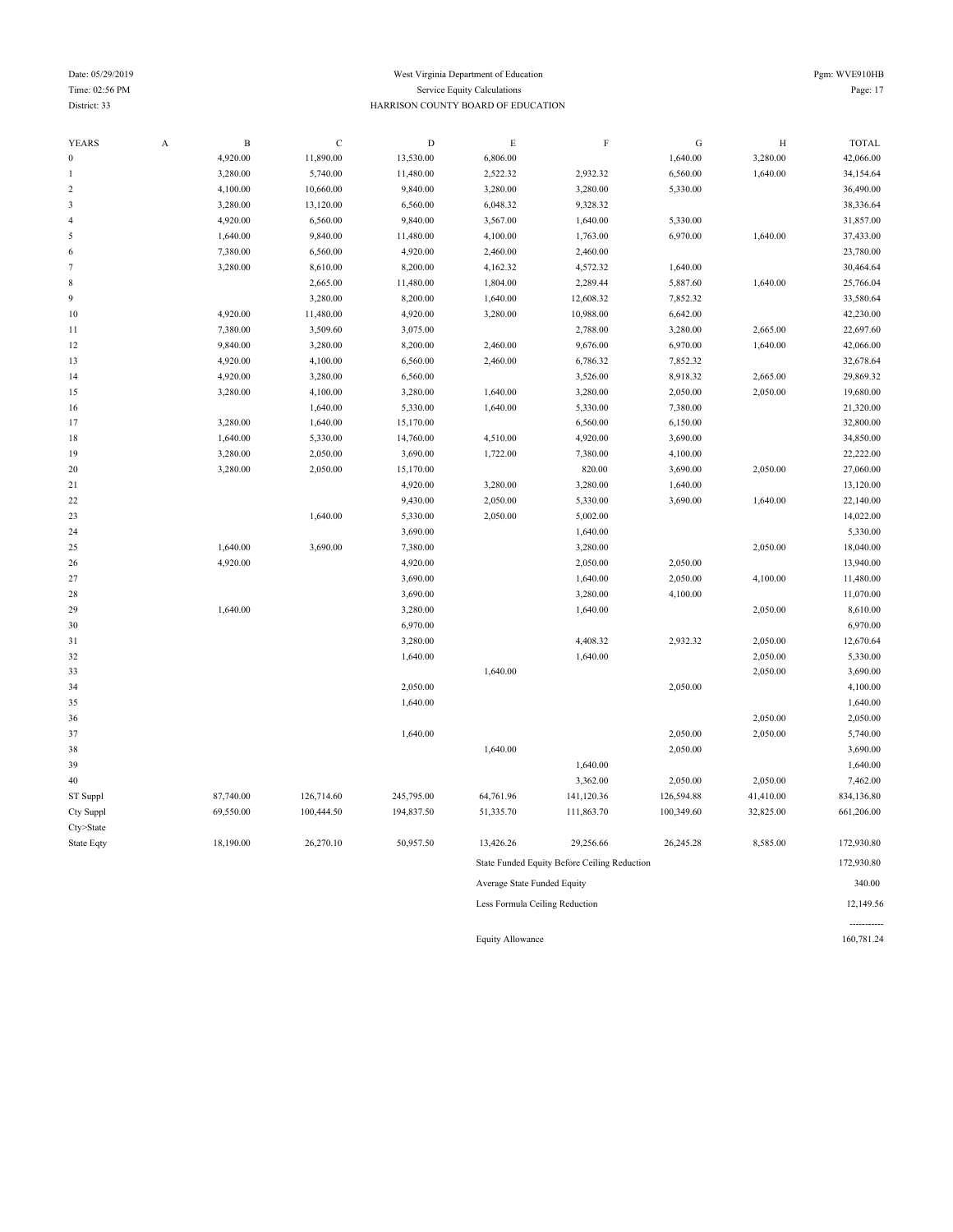#### Date: 05/29/2019 Pgm: WVE910HB Time: 02:56 PM Service Equity Calculations Page: 18 District: 35 JACKSON COUNTY SCHOOLS

-----------

| YEARS            | $\boldsymbol{\mathsf{A}}$ | $\, {\bf B}$ | $\mathbf C$ | $\mathbf D$ | ${\rm E}$                      | $\rm F$                                      | ${\bf G}$ | $\rm H$   | <b>TOTAL</b> |
|------------------|---------------------------|--------------|-------------|-------------|--------------------------------|----------------------------------------------|-----------|-----------|--------------|
| $\boldsymbol{0}$ |                           | 1,640.00     | 6,901.12    | 4,920.00    |                                | 10,545.20                                    |           |           | 24,006.32    |
| $\mathbf{1}$     |                           | 1,640.00     | 4,182.00    |             | 1,640.00                       | 1,640.00                                     | 1,640.00  |           | 10,742.00    |
| $\sqrt{2}$       |                           |              | 7,708.00    | 9,840.00    | 1,640.00                       |                                              | 1,640.00  |           | 20,828.00    |
| $\mathfrak{Z}$   |                           |              | 9,266.00    | 3,280.00    |                                | 1,722.00                                     |           |           | 14,268.00    |
| $\overline{4}$   |                           |              | 5,002.00    | 8,364.00    |                                | 2,132.00                                     |           | 820.00    | 16,318.00    |
| $\mathfrak s$    |                           |              |             | 6,560.00    | 861.00                         | 4,264.00                                     | 4,264.00  |           | 15,949.00    |
| $\sqrt{6}$       |                           |              | 5,002.00    | 6,560.00    | 1,640.00                       |                                              | 1,640.00  | 1,640.00  | 16,482.00    |
| $\tau$           |                           |              | 3,362.00    | 11,562.00   |                                |                                              | 4,264.00  | 3,280.00  | 22,468.00    |
| $\,$ 8 $\,$      |                           |              | 1,722.00    | 3,280.00    |                                |                                              |           | 3,280.00  | 8,282.00     |
| 9                |                           |              | 4,920.00    | 4,920.00    | 2,132.00                       | 2,132.00                                     | 3,854.00  |           | 17,958.00    |
| 10               |                           |              |             | 8,282.00    |                                |                                              | 426.40    | 2,132.00  | 10,840.40    |
| $1\,1$           |                           |              | 5,166.00    | 4,920.00    |                                | 1,722.00                                     |           | 2,132.00  | 13,940.00    |
| 12               |                           |              |             | 3,280.00    |                                |                                              | 3,895.00  | 1,640.00  | 8,815.00     |
| 13               |                           |              | 6,737.12    | 1,722.00    |                                |                                              | 2,132.00  | 1,640.00  | 12,231.12    |
| 14               |                           |              |             | 11,726.00   |                                |                                              |           |           | 11,726.00    |
| 15               |                           |              |             | 5,002.00    |                                |                                              | 4,264.00  | 820.00    | 10,086.00    |
| 16               |                           |              | 6,560.00    | 1,640.00    |                                |                                              | 1,763.00  | 3,280.00  | 13,243.00    |
| 17               |                           |              | 1,640.00    | 6,724.00    |                                |                                              | 3,485.00  |           | 11,849.00    |
| 18               |                           |              | 1,640.00    | 6,642.00    | 2,132.00                       | 2,132.00                                     | 2,132.00  | 1,640.00  | 16,318.00    |
| 19               |                           |              |             | 3,280.00    |                                |                                              | 1,722.00  |           | 5,002.00     |
| 20               |                           |              | 1,640.00    | 3,362.00    |                                |                                              | 1,763.00  | 1,640.00  | 8,405.00     |
| 21               |                           |              | 1,640.00    | 1,640.00    |                                |                                              | 5,905.64  | 1,640.00  | 10,825.64    |
| 22               |                           |              | 1,640.00    | 6,642.00    |                                |                                              | 1,763.00  |           | 10,045.00    |
| 23               |                           |              | 1,640.00    | 3,362.00    |                                |                                              |           | 2,460.00  | 7,462.00     |
| 24               |                           |              |             |             |                                | 2,132.00                                     |           | 4,920.00  | 7,052.00     |
| 25               |                           |              |             |             |                                |                                              | 2,132.00  | 1,640.00  | 3,772.00     |
| 26               |                           |              |             | 1,722.00    |                                |                                              | 1,640.00  |           | 3,362.00     |
| 27               |                           |              |             | 1,640.00    |                                |                                              |           | 1,640.00  | 3,280.00     |
| 28               |                           |              |             |             |                                |                                              | 2,132.00  |           | 2,132.00     |
| 29               |                           |              | 1,722.00    | 1,640.00    |                                | 1,845.00                                     |           | 2,460.00  | 7,667.00     |
| 30               |                           |              |             | 3,362.00    |                                | 2,132.00                                     |           | 1,640.00  | 7,134.00     |
| $3\sqrt{1}$      |                           |              |             | 1,640.00    |                                |                                              | 2,132.00  |           | 3,772.00     |
| 32               |                           |              |             |             |                                |                                              | 2,132.00  |           | 2,132.00     |
| 33               |                           |              |             |             |                                |                                              | 2,132.00  |           | 2,132.00     |
| 34               |                           |              |             |             |                                |                                              |           |           |              |
| 35               |                           |              |             | 1,640.00    |                                |                                              |           | 2,132.00  | 3,772.00     |
| 36               |                           |              |             |             |                                |                                              | 2,132.00  |           | 2,132.00     |
| 37               |                           |              | 2,132.00    |             |                                |                                              |           |           | 2,132.00     |
| 38               |                           |              |             |             |                                | 2,132.00                                     |           |           | 2,132.00     |
| 39               |                           |              |             | 1,640.00    |                                |                                              |           |           | 1,640.00     |
| 40               |                           |              |             |             |                                |                                              | 6,396.00  |           | 6,396.00     |
| ST Suppl         |                           | 3,280.00     | 80,222.24   | 140,794.00  | 10,045.00                      | 34,530.20                                    | 67,381.04 | 42,476.00 | 378,728.48   |
| Cty Suppl        |                           | 1,460.00     | 35,708.68   | 62,670.50   | 4,471.25                       | 15,370.15                                    | 29,992.78 | 18,907.00 | 168,580.36   |
| Cty>State        |                           |              |             |             |                                |                                              |           |           |              |
| State Eqty       |                           | 1,820.00     | 44,513.56   | 78,123.50   | 5,573.75                       | 19,160.05                                    | 37,388.26 | 23,569.00 | 210,148.12   |
|                  |                           |              |             |             |                                | State Funded Equity Before Ceiling Reduction |           |           | 210,148.12   |
|                  |                           |              |             |             | Average State Funded Equity    |                                              |           |           | 910.00       |
|                  |                           |              |             |             | Less Formula Ceiling Reduction |                                              |           |           | 20,879.04    |

Equity Allowance 189,269.08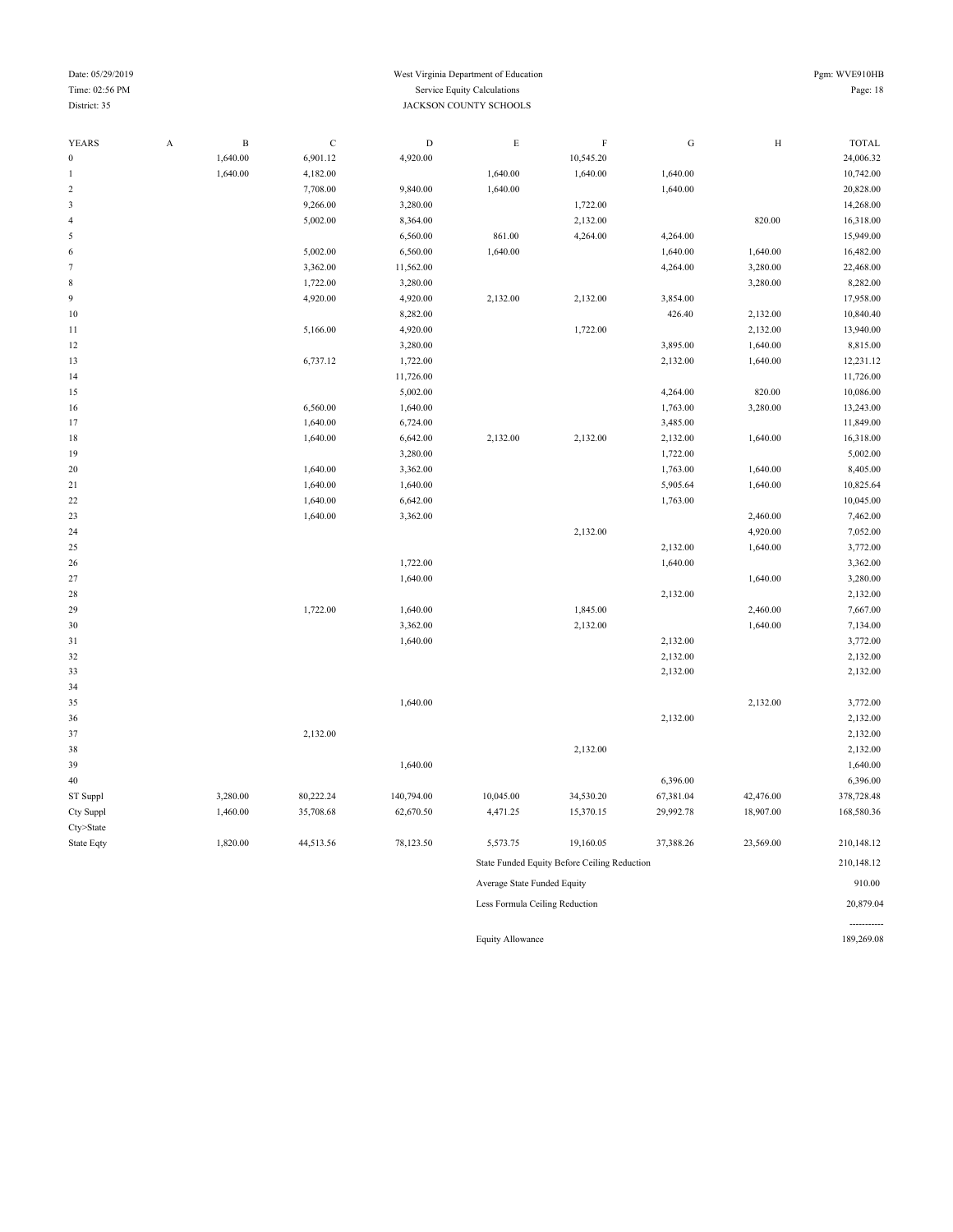### Date: 05/29/2019 West Virginia Department of Education Pgm: WVE910HB Time: 02:56 PM Service Equity Calculations Page: 19 District: 37 JEFFERSON COUNTY BOARD OF EDUCATION

| <b>YEARS</b>             | $\boldsymbol{\mathrm{A}}$ | $\, {\bf B}$ | $\mathbf C$ | $\mathbf D$ | $\mathbf E$ | $\rm F$    | ${\bf G}$ | $\, {\rm H}$ | <b>TOTAL</b> |
|--------------------------|---------------------------|--------------|-------------|-------------|-------------|------------|-----------|--------------|--------------|
| $\boldsymbol{0}$         |                           | 5,740.00     | 15,096.20   | 16,080.20   | 3,280.00    |            |           |              | 40,196.40    |
| $\mathbf{1}$             |                           | 820.00       | 5,420.20    | 19,680.00   | 6,724.00    | 6,560.00   |           |              | 39,204.20    |
| $\sqrt{2}$               |                           | 4,920.00     | 13,981.00   | 15,580.00   | 4,920.00    |            | 7,544.00  |              | 46,945.00    |
| $\sqrt{3}$               |                           | 6,560.00     | 18,761.60   | 19,680.00   | 5,453.00    | 2,140.20   | 3,780.20  |              | 56,375.00    |
| $\overline{\mathcal{L}}$ |                           | 3,780.20     | 6,420.60    | 11,480.00   | 3,485.00    | 3,280.00   |           |              | 28,445.80    |
| 5                        |                           | 4,600.20     | 4,280.40    | 8,200.00    | 1,845.00    | 5,420.20   | 2,140.20  |              | 26,486.00    |
| 6                        |                           | 8,450.92     | 4,350.92    | 8,200.00    | 7,175.00    |            | 1,640.00  |              | 29,816.84    |
| $\tau$                   |                           | 2,710.92     | 12,980.60   | 7,380.00    | 5,125.00    | 5,920.40   | 1,640.00  |              | 35,756.92    |
| 8                        |                           | 4,920.00     | 8,060.60    | 9,840.00    | 13,489.00   | 3,280.00   | 3,780.20  |              | 43,369.80    |
| 9                        |                           | 4,920.00     | 18,261.40   | 3,280.00    | 3,280.00    | 16,396.72  | 3,780.20  |              | 49,918.32    |
| 10                       |                           | 7,880.20     | 14,481.20   | 11,660.40   | 3,280.00    | 4,108.20   |           |              | 41,410.00    |
| 11                       |                           | 4,350.92     | 17,597.20   | 9,840.00    | 6,560.00    | 2,140.20   | 1,640.00  |              | 42,128.32    |
| 12                       |                           |              | 2,140.20    | 8,200.00    | 4,920.00    | 5,625.20   |           |              | 20,885.40    |
| 13                       |                           | 6,560.00     | 8,060.60    | 3,280.00    | 18,245.00   | 8,282.00   | 1,640.00  |              | 46,067.60    |
| 14                       |                           | 4,600.20     |             | 6,560.00    | 6,560.00    | 10,545.20  | 5,420.20  |              | 33,685.60    |
| 15                       |                           | 2,140.20     |             | 4,920.00    | 1,640.00    | 5,084.00   | 4,920.00  |              | 18,704.20    |
| 16                       |                           |              | 7,560.40    | 9,840.00    | 3,280.00    | 5,625.20   | 820.00    |              | 27,125.60    |
| 17                       |                           |              | 2,140.20    | 1,640.00    | 3,485.00    | 1,640.00   | 4,920.00  |              | 13,825.20    |
| 18                       |                           |              | 3,780.20    | 4,920.00    | 6,560.00    | 3,485.00   | 4,280.40  |              | 23,025.60    |
| 19                       |                           |              |             | 10,422.20   | 6,560.00    | 7,888.40   |           |              | 24,870.60    |
| 20                       |                           |              |             | 6,560.00    | 3,280.00    | 3,280.00   | 1,640.00  | 1,968.00     | 16,728.00    |
| 21                       |                           |              |             | 4,920.00    |             | 2,140.20   | 2,140.20  |              | 9,200.40     |
| 22                       |                           | 1,640.00     | 1,640.00    | 1,640.00    |             | 2,140.20   | 1,640.00  |              | 8,700.20     |
| 23                       |                           |              |             | 1,640.00    | 3,280.00    |            | 7,060.20  |              | 11,980.20    |
| 24                       |                           |              |             |             | 1,640.00    | 5,584.20   |           |              | 7,224.20     |
| 25                       |                           |              |             | 1,640.00    | 1,640.00    | 1,845.00   |           |              | 5,125.00     |
| 26                       |                           |              | 2,140.20    |             | 3,280.00    | 3,444.00   | 3,780.20  | 2,140.20     | 14,784.60    |
| 27                       |                           | 1,640.00     |             | 1,640.00    | 3,780.20    | 2,140.20   | 1,640.00  |              | 10,840.40    |
| 28                       |                           |              |             | 3,280.00    |             |            | 1,640.00  |              | 4,920.00     |
| 29                       |                           |              |             | 3,280.00    |             | 7,396.40   |           |              | 10,676.40    |
| 30                       |                           | 820.00       |             | 1,640.00    | 1,640.00    | 3,444.00   |           |              | 7,544.00     |
| 31                       |                           |              |             |             | 7,060.20    | 1,640.00   |           | 1,968.00     | 10,668.20    |
| 32                       |                           |              |             |             | 1,640.00    |            | 3,780.20  |              | 5,420.20     |
| 33                       |                           |              |             | 1,640.00    |             |            |           |              | 1,640.00     |
| 34                       |                           |              |             |             |             | 2,140.20   |           |              | 2,140.20     |
| 35                       |                           |              |             |             | 1,640.00    |            |           |              | 1,640.00     |
| 36                       |                           |              |             |             |             |            |           |              |              |
| 37                       |                           |              |             |             |             |            |           |              |              |
| 38                       |                           |              |             |             |             |            |           |              |              |
| 39                       |                           |              |             |             |             |            |           |              |              |
| 40                       |                           |              |             |             |             | 3,985.20   |           |              | 3,985.20     |
| ST Suppl                 |                           | 77,053.76    | 167, 153.72 | 218,562.80  | 144,746.40  | 136,600.52 | 71,266.20 | 6,076.20     | 821,459.60   |
|                          |                           | 1000515      | 21.217.6    | 20.1707     | 22.101.00   | 22.25025   | 11.77700  | 1.00000      | 110.051.00   |

Cty>State

Cty Suppl 10,065.45 21,217.60 30,179.75 22,191.00 22,359.35 11,655.00 1,296.75 118,964.90 State Eqty 66,988.31 145,936.12 188,383.05 122,555.40 114,241.17 59,611.20 4,779.45 702,494.70 State Funded Equity Before Ceiling Reduction 702,494.70 Average State Funded Equity 1,402.49 Less Formula Ceiling Reduction 149,808.37 ----------- Equity Allowance 552,686.33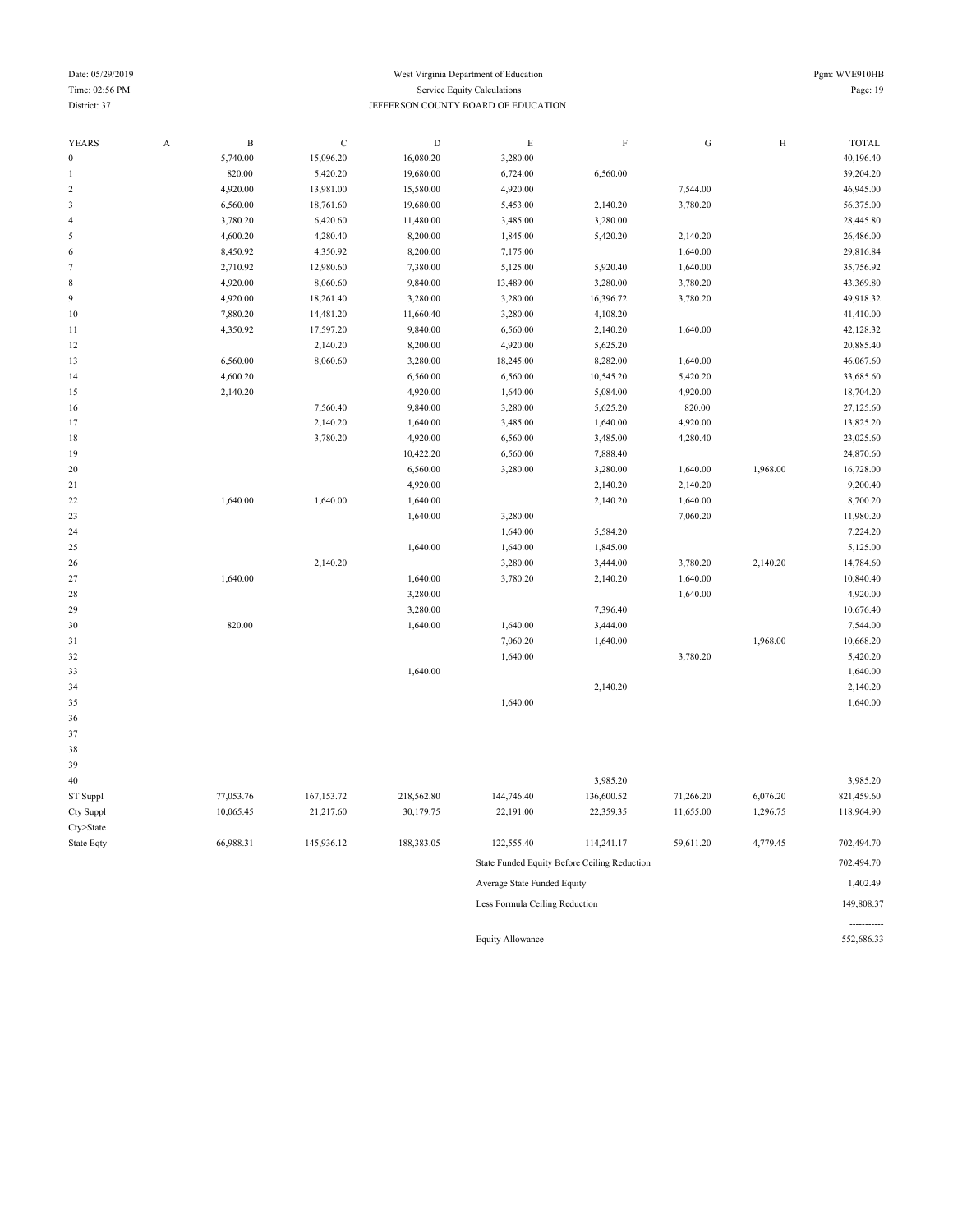#### Date: 05/29/2019 Pgm: WVE910HB Time: 02:56 PM Service Equity Calculations Page: 20 District: 39 KANAWHA COUNTY SCHOOLS

| <b>YEARS</b>     | A          | $\, {\bf B}$ | $\mathbf C$ | $\mathbf D$ | $\mathop{\hbox{\bf E}}$                      | $\mathbf F$ | ${\bf G}$  | H         | <b>TOTAL</b> |
|------------------|------------|--------------|-------------|-------------|----------------------------------------------|-------------|------------|-----------|--------------|
| $\boldsymbol{0}$ | 10,332.00  |              | 1,640.00    | 9,840.00    | 5,346.40                                     | 2,140.20    |            |           | 29,298.60    |
| $\overline{1}$   | 34,953.32  |              | 9,963.00    | 39,860.20   | 9,684.20                                     | 4,280.40    | 2,140.20   | 2,140.20  | 103,021.52   |
| $\overline{2}$   | 73,964.00  | 1,640.00     | 12,550.92   | 32,800.00   | 4,600.20                                     | 6,420.60    | 2,140.20   |           | 134,115.92   |
| 3                | 54,079.00  |              | 20,040.80   | 14,760.00   | 33,833.20                                    | 3,780.20    | 16,121.20  | 2,140.20  | 144,754.60   |
| $\overline{4}$   | 35,793.00  | 1,640.00     | 13,423.40   | 16,400.00   | 23,985.00                                    | 4,100.00    | 3,780.20   |           | 99,121.60    |
| 5                | 33,518.32  | 2,460.00     | 14,907.60   | 16,900.20   | 23,525.80                                    | 1,640.00    | 17,261.00  |           | 110,212.92   |
| 6                | 9,574.32   | 6,560.00     | 19,491.40   | 23,960.40   | 23,476.60                                    | 6,560.00    | 2,140.20   |           | 91,762.92    |
| 7                | 7,749.00   | 12,300.00    | 23,944.00   | 16,400.00   | 19,557.00                                    | 5,920.40    |            |           | 85,870.40    |
| 8                | 13,981.00  | 7,380.00     | 22,681.20   | 32,160.40   | 23,960.40                                    | 3,780.20    | 4,280.40   |           | 108,223.60   |
| 9                | 7,052.00   | 13,940.00    | 16,383.60   | 18,220.40   | 19,860.40                                    | 4,280.40    | 5,920.40   | 4,108.20  | 89,765.40    |
| 10               | 8,692.00   | 8,200.00     | 12,144.20   | 14,120.40   | 8,626.40                                     | 14,809.20   |            |           | 66,592.20    |
| 11               | 7,052.00   | 6,560.00     | 17,769.40   | 13,620.20   | 8,200.00                                     | 11,553.80   | 8,560.80   | 4,280.40  | 77,596.60    |
| 12               | 12,595.20  | 7,380.00     | 17,023.20   | 8,700.20    | 9,020.00                                     | 9,254.52    | 6,420.60   |           | 70,393.72    |
| 13               | 1,763.00   | 10,660.00    | 16,088.40   | 4,920.00    | 13,398.80                                    | 3,878.60    | 6,420.60   | 2,140.20  | 59,269.60    |
| 14               | 7,934.32   | 2,460.00     | 13,144.60   | 11,980.20   | 9,348.00                                     | 6,018.80    | 6,420.60   |           | 57,306.52    |
| 15               | 5,289.00   | 6,560.00     | 24,304.80   | 7,060.20    | 1,738.40                                     | 5,182.40    | 6,420.60   | 6,420.60  | 62,976.00    |
| 16               |            | 6,560.00     | 9,323.40    | 18,400.80   | 6,658.40                                     | 4,280.40    | 11,840.80  | 2,140.20  | 59,204.00    |
| 17               | 1,763.00   | 6,560.00     | 21,164.20   | 19,540.60   | 8,700.20                                     | 6,018.80    | 2,140.20   |           | 65,887.00    |
| 18               | 1,763.00   | 4,920.00     | 8,060.60    | 15,760.40   | 7,060.20                                     | 9,700.60    | 5,420.20   | 3,211.12  | 55,896.12    |
| 19               | 5,666.20   | 1,640.00     | 12,464.00   | 14,120.40   | 9,020.00                                     | 12,078.60   | 5,420.20   | 2,140.20  | 62,549.60    |
| 20               |            | 13,940.00    | 12,239.32   | 15,621.00   | 12,423.00                                    | 17,028.12   |            | 2,140.20  | 73,391.64    |
| 21               |            |              | 1,640.00    | 9,700.60    | 11,480.00                                    | 16,621.40   | 9,700.60   |           | 49,142.60    |
| 22               | 1,640.00   |              | 3,944.20    | 9,840.00    | 13,620.20                                    | 9,700.60    | 10,701.00  | 6,420.60  | 55,866.60    |
| 23               | 1,640.00   | 1,640.00     | 1,763.00    | 4,920.00    | 17,498.80                                    | 1,886.00    | 2,140.20   | 10,701.00 | 42,189.00    |
| 24               |            |              | 8,060.60    | 9,200.40    | 7,060.20                                     | 5,748.20    | 2,140.20   | 2,140.20  | 34,349.80    |
| 25               | 1,640.00   | 3,280.00     | 9,200.40    | 1,640.00    | 3,780.20                                     |             | 3,780.20   |           | 23,320.80    |
| 26               | 3,280.00   | 3,280.00     | 3,444.00    | 4,920.00    | 4,920.00                                     | 1,886.00    | 3,780.20   |           | 25,510.20    |
| 27               |            | 6,560.00     | 7,060.20    | 3,280.00    | 1,640.00                                     | 2,140.20    | 4,280.40   | 2,140.20  | 27,101.00    |
| 28               | 3,903.20   |              | 1,640.00    |             |                                              | 3,378.40    | 2,140.20   |           | 11,061.80    |
| 29               | 2,522.32   |              |             | 7,060.20    | 4,920.00                                     | 11,939.20   | 4,280.40   |           | 30,722.12    |
| 30               | 3,280.00   |              | 8,864.20    |             | 1,763.00                                     | 3,878.60    | 1,640.00   |           | 19,425.80    |
| 31               |            |              | 5,920.40    | 2,140.20    | 3,780.20                                     | 5,576.00    |            |           | 17,416.80    |
| 32               | 3,526.00   | 1,640.00     | 5,207.00    |             |                                              |             |            |           | 10,373.00    |
| 33               | 3,526.00   |              | 2,140.20    | 820.00      | 4,280.40                                     |             |            |           | 10,766.60    |
| 34               |            |              | 1,640.00    | 5,420.20    |                                              |             | 2,140.20   | 2,140.20  | 11,340.60    |
| 35               | 1,763.00   |              |             | 1,640.00    |                                              | 2,140.20    |            |           | 5,543.20     |
| 36               | 1,763.00   |              |             | 2,140.20    | 1,640.00                                     | 2,140.20    | 2,140.20   |           | 9,823.60     |
| 37               | 1,763.00   |              | 6,420.60    |             |                                              | 2,140.20    |            |           | 10,323.80    |
| 38               |            |              |             |             |                                              |             |            | 2,140.20  | 2,140.20     |
| 39               |            |              | 1,968.00    |             |                                              | 2,140.20    | 2,140.20   |           | 6,248.40     |
| 40               | 3,526.00   |              | 3,280.00    | 3,280.00    | 1,640.00                                     | 7,765.40    | 4,280.40   |           | 23,771.80    |
| ST Suppl         | 367,286.20 | 137,760.00   | 390,944.84  | 431,147.80  | 360,045.60                                   | 221,787.04  | 168,132.80 | 56,543.92 | 2,133,648.20 |
| Cty Suppl        | 89,582.00  | 33,600.00    | 95,352.40   | 105,158.00  | 87,816.00                                    | 54,094.40   | 41,008.00  | 13,791.20 | 520,402.00   |
| Cty>State        |            |              |             |             |                                              |             |            |           |              |
| State Eqty       | 277,704.20 | 104,160.00   | 295,592.44  | 325,989.80  | 272,229.60                                   | 167,692.64  | 127,124.80 | 42,752.72 | 1,613,246.20 |
|                  |            |              |             |             | State Funded Equity Before Ceiling Reduction |             |            |           | 1,613,246.20 |
|                  |            |              |             |             | Average State Funded Equity                  |             |            |           | 1,240.00     |
|                  |            |              |             |             | Less Formula Ceiling Reduction               |             |            |           | 213,284.96   |

Equity Allowance 1,399,961.24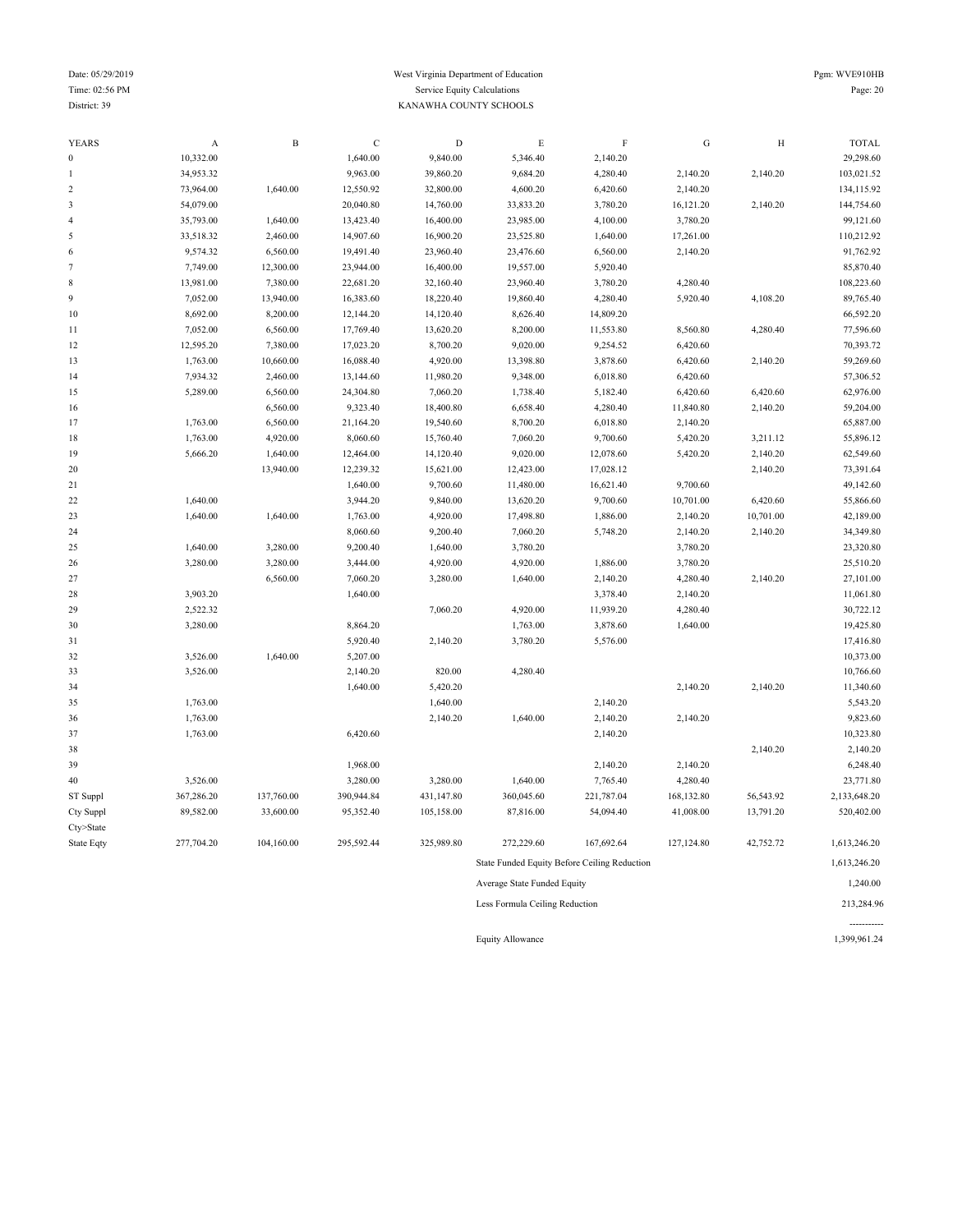| Date: 05/29/2019        |             |              |             | West Virginia Department of Education |             |             |           |           | Pgm: WVE910HB |
|-------------------------|-------------|--------------|-------------|---------------------------------------|-------------|-------------|-----------|-----------|---------------|
| Time: 02:56 PM          |             |              |             | Service Equity Calculations           |             |             |           |           | Page: 21      |
| District: 41            |             |              |             | LEWIS COUNTY SCHOOLS                  |             |             |           |           |               |
|                         |             |              |             |                                       |             |             |           |           |               |
| YEARS                   | $\mathbf A$ | $\, {\bf B}$ | $\mathbf C$ | $\mathbf D$                           | $\mathbf E$ | $\mathbf F$ | ${\bf G}$ | $\rm H$   | <b>TOTAL</b>  |
| $\boldsymbol{0}$        |             |              |             |                                       | 3,280.00    |             |           |           | 3,280.00      |
| $\mathbf{1}$            | 820.00      |              | 2,050.00    | 3,280.00                              |             |             |           |           | 6,150.00      |
| $\sqrt{2}$              | 1,640.00    |              | 4,100.00    | 3,280.00                              |             |             |           |           | 9,020.00      |
| $\overline{\mathbf{3}}$ | 3,280.00    |              | 2,050.00    | 1,640.00                              |             | 3,280.00    |           |           | 10,250.00     |
| $\sqrt{4}$              |             | 3,280.00     | 2,050.00    | 4,920.00                              | 1,722.00    | 4,100.00    | 2,050.00  |           | 18,122.00     |
| $\sqrt{5}$              |             |              | 3,075.00    | 4,920.00                              | 1,722.00    |             | 5,740.00  |           | 15,457.00     |
| $\sqrt{6}$              |             | 3,280.00     |             | 3,280.00                              |             |             |           |           | 6,560.00      |
| $\tau$                  |             | 1,640.00     | 4,100.00    | 4,920.00                              | 5,084.00    | 1,640.00    |           |           | 17,384.00     |
| $\,$ 8 $\,$             |             | 1,640.00     | 2,050.00    | 3,280.00                              |             | 1,640.00    |           | 1,640.00  | 10,250.00     |
| $\boldsymbol{9}$        |             |              | 4,100.00    | 4,920.00                              |             | 1,722.00    |           | 1,640.00  | 12,382.00     |
| 10                      |             |              |             |                                       |             |             |           |           |               |
| 11                      |             | 1,640.00     | 4,100.00    | 3,280.00                              | 2,050.00    | 1,722.00    |           |           | 12,792.00     |
| 12                      |             | 1,640.00     |             | 9,840.00                              |             | 1,722.00    |           | 1,640.00  | 14,842.00     |
| 13                      |             |              | 4,100.00    | 1,640.00                              | 2,050.00    | 3,362.00    |           |           | 11,152.00     |
| 14                      |             |              | 4,100.00    | 3,280.00                              |             | 1,640.00    |           | 1,640.00  | 10,660.00     |
| 15                      |             |              | 4,100.00    |                                       |             | 5,494.00    |           |           | 9,594.00      |
| 16                      |             |              |             | 1,640.00                              |             |             | 3,690.00  | 1,640.00  | 6,970.00      |
| 17                      |             |              | 6,150.00    | 1,640.00                              |             | 1,640.00    |           |           | 9,430.00      |
| 18                      |             |              |             | 1,640.00                              |             |             | 4,100.00  |           | 5,740.00      |
| 19                      |             | 4,920.00     |             |                                       | 1,640.00    | 1,804.00    |           |           | 8,364.00      |
| 20                      |             |              |             | 3,280.00                              |             |             | 2,050.00  |           | 5,330.00      |
| 21                      |             |              |             |                                       |             | 1,640.00    |           |           | 1,640.00      |
| $22\,$                  |             |              |             | 1,640.00                              |             |             | 3,690.00  |           | 5,330.00      |
| 23                      |             |              |             | 3,280.00                              | 2,050.00    | 1,640.00    |           |           | 6,970.00      |
| 24                      |             |              |             |                                       |             |             | 1,025.00  |           | 1,025.00      |
| 25                      |             |              | 2,050.00    | 1,640.00                              |             |             | 2,050.00  |           | 5,740.00      |
| 26                      |             |              |             |                                       |             |             |           | 2,091.00  | 2,091.00      |
| 27                      |             |              | 2,050.00    | 1,640.00                              |             | 1,640.00    |           |           | 5,330.00      |
| 28                      |             |              |             |                                       |             |             |           |           |               |
| 29                      |             |              |             |                                       |             |             |           |           |               |
| 30                      |             | 820.00       |             |                                       |             |             |           |           | 820.00        |
| 31                      |             |              |             | 1,640.00                              |             |             |           |           | 1,640.00      |
| 32                      |             |              |             |                                       |             |             |           |           |               |
| 33                      |             | 1,640.00     |             |                                       |             |             |           |           | 1,640.00      |
| 34                      |             |              |             | 1,640.00                              |             |             |           |           | 1,640.00      |
| 35                      |             |              |             |                                       |             |             |           |           |               |
| 36                      |             |              |             |                                       |             |             |           |           |               |
| 37                      |             |              |             |                                       |             |             |           |           |               |
| 38                      |             |              |             |                                       |             |             |           |           |               |
| 39                      |             |              |             |                                       |             |             |           |           |               |
| 40                      |             |              |             |                                       |             |             |           |           |               |
| ST Suppl                | 5,740.00    | 20,500.00    | 50,225.00   | 72,160.00                             | 19,598.00   | 34,686.00   | 24,395.00 | 10,291.00 | 237,595.00    |
| Cty Suppl               | 1,400.00    | 5,000.00     | 12,250.00   | 17,600.00                             | 4,780.00    | 8,460.00    | 5,950.00  | 2,510.00  | 57,950.00     |
| Cty>State               |             |              |             |                                       |             |             |           |           |               |
|                         |             |              |             |                                       |             |             |           |           |               |

| Cty>State  |          |           |           |           |                                              |           |           |          |              |
|------------|----------|-----------|-----------|-----------|----------------------------------------------|-----------|-----------|----------|--------------|
| State Eqty | 4,340.00 | 15,500.00 | 37,975.00 | 54,560.00 | 14,818.00                                    | 26,226.00 | 18,445.00 | 7,781.00 | 179,645.00   |
|            |          |           |           |           | State Funded Equity Before Ceiling Reduction |           |           |          | 179,645.00   |
|            |          |           |           |           | Average State Funded Equity                  |           |           |          | 1,240.00     |
|            |          |           |           |           | Less Formula Ceiling Reduction               |           |           |          | 38,234.16    |
|            |          |           |           |           |                                              |           |           |          | ------------ |
|            |          |           |           |           | <b>Equity Allowance</b>                      |           |           |          | 141,410.84   |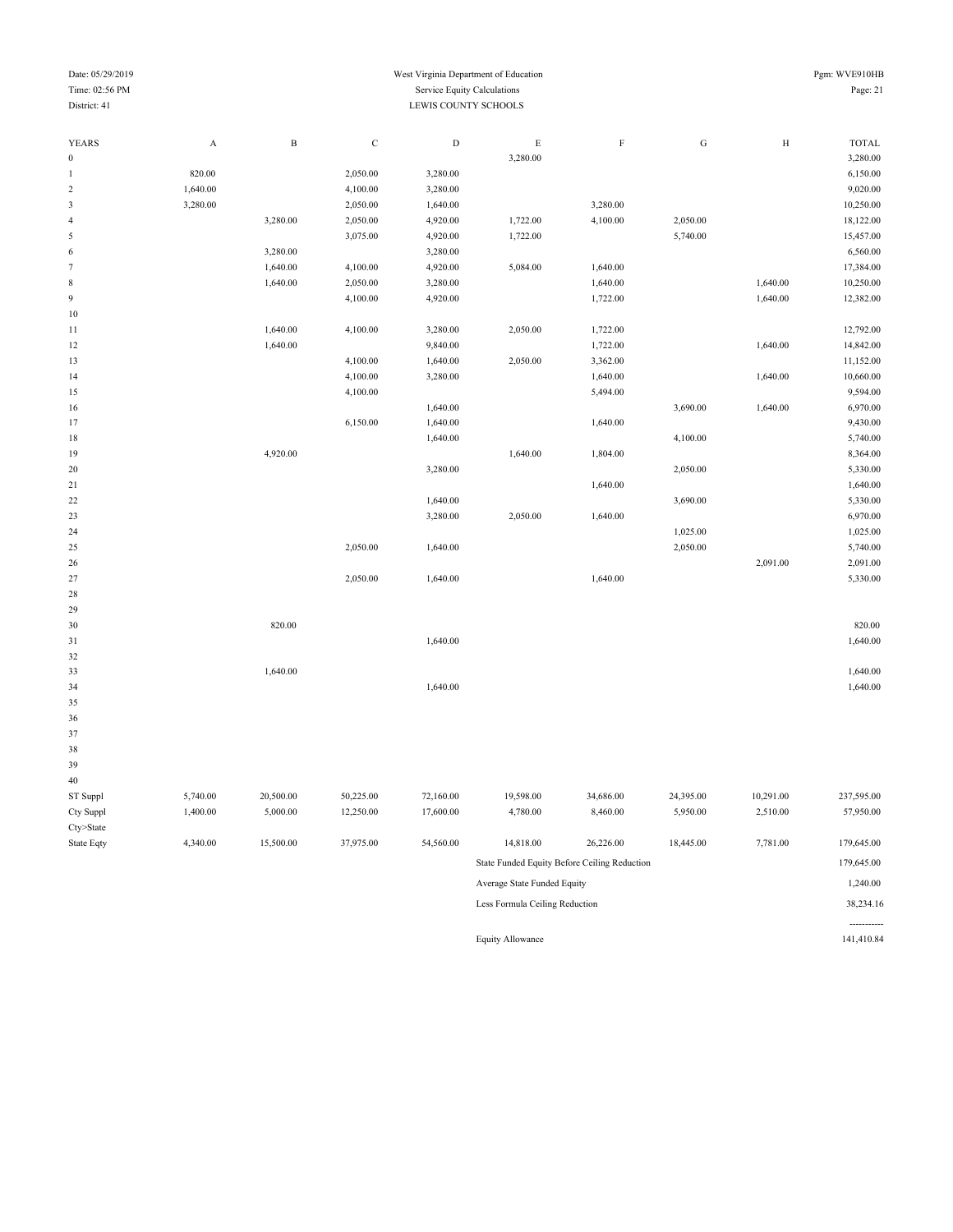#### Date: 05/29/2019 Pgm: WVE910HB Time: 02:56 PM Service Equity Calculations Page: 22 District: 43 LINCOLN COUNTY SCHOOLS

| <b>YEARS</b>            | $\boldsymbol{\mathsf{A}}$ | $\, {\bf B}$ | $\mathbf C$ | $\mathbf D$ | $\mathbf E$ | $\rm F$  | ${\bf G}$ | $\rm H$  | <b>TOTAL</b> |
|-------------------------|---------------------------|--------------|-------------|-------------|-------------|----------|-----------|----------|--------------|
| $\boldsymbol{0}$        |                           | 2,460.00     | 1,640.00    |             | 1,640.00    |          |           |          | 5,740.00     |
| $\mathbf{1}$            |                           |              | 3,493.20    | 4,920.00    | 820.00      |          |           |          | 9,233.20     |
| $\sqrt{2}$              |                           | 4,100.00     | 1,886.00    | 3,280.00    | 3,362.00    | 820.00   |           |          | 13,448.00    |
| $\overline{\mathbf{3}}$ |                           | 4,920.00     | 5,387.40    | 10,660.00   | 1,968.00    | 492.00   |           |          | 23,427.40    |
| $\overline{4}$          |                           | 4,100.00     | 1,681.00    | 8,200.00    |             |          |           |          | 13,981.00    |
| 5                       |                           | 3,280.00     | 2,727.32    | 8,200.00    |             | 4,977.40 |           |          | 19,184.72    |
| 6                       |                           | 3,280.00     | 5,543.20    | 8,200.00    | 4,920.00    | 1,640.00 | 1,697.40  |          | 25,280.60    |
| $\tau$                  |                           | 3,280.00     | 1,886.00    | 11,480.00   | 820.00      | 4,920.00 |           |          | 22,386.00    |
| $\,$ 8 $\,$             |                           | 2,460.00     | 841.32      | 4,920.00    | 5,305.40    | 4,920.00 |           |          | 18,446.72    |
| $\overline{9}$          |                           | 3,280.00     | 1,853.20    | 4,920.00    |             | 1,640.00 | 5,084.00  |          | 16,777.20    |
| 10                      |                           | 1,640.00     | 1,886.00    | 9,840.00    | 1,640.00    | 1,681.00 |           |          | 16,687.00    |
| 11                      |                           | 1,640.00     | 1,853.20    | 4,920.00    |             | 1,968.00 |           |          | 10,381.20    |
| 12                      |                           |              | 1,853.20    | 3,280.00    | 1,640.00    | 5,576.00 | 1,804.00  |          | 14,153.20    |
| 13                      |                           |              |             | 3,280.00    |             |          | 1,968.00  |          | 5,248.00     |
| 14                      |                           | 1,640.00     |             | 3,280.00    | 3,280.00    | 3,665.40 | 1,968.00  |          | 13,833.40    |
| 15                      |                           | 1,640.00     | 1,853.20    | 3,280.00    |             |          | 1,968.00  |          | 8,741.20     |
| 16                      |                           |              | 1,853.20    | 4,920.00    | 1,640.00    | 1,640.00 | 1,640.00  |          | 11,693.20    |
| 17                      |                           |              | 3,567.00    | 3,280.00    | 1,640.00    |          |           |          | 8,487.00     |
| 18                      |                           |              | 1,886.00    | 1,640.00    | 1,640.00    |          |           |          | 5,166.00     |
| 19                      |                           |              |             | 1,640.00    |             |          |           |          | 1,640.00     |
| 20                      |                           |              |             |             |             | 1,640.00 |           |          | 1,640.00     |
| $21\,$                  |                           |              |             |             |             |          | 1,968.00  |          | 1,968.00     |
| 22                      |                           |              |             |             |             | 1,126.68 | 1,968.00  |          | 3,094.68     |
| 23                      |                           |              | 1,853.20    | 1,640.00    |             |          |           |          | 3,493.20     |
| 24                      |                           | 1,640.00     | 1,853.20    |             |             |          |           |          | 3,493.20     |
| 25                      |                           |              | 1,968.00    |             |             |          | 1,968.00  |          | 3,936.00     |
| 26                      |                           |              |             |             |             |          | 1,968.00  |          | 1,968.00     |
| 27                      |                           |              |             |             |             |          | 1,968.00  |          | 1,968.00     |
| 28                      |                           |              |             |             |             |          |           |          |              |
| 29                      |                           |              |             |             |             |          |           |          |              |
| 30                      |                           |              |             |             |             |          |           |          |              |
| 31                      |                           |              |             |             | 1,640.00    | 1,968.00 |           |          | 3,608.00     |
| 32                      |                           |              |             |             |             | 1,640.00 |           | 1,968.00 | 3,608.00     |
| 33                      |                           |              |             |             |             |          | 1,968.00  |          | 1,968.00     |
| 34                      |                           |              |             | 1,640.00    |             |          |           |          | 1,640.00     |
| 35                      |                           |              |             | 1,640.00    |             | 3,280.00 |           | 1,968.00 | 6,888.00     |
| 36                      |                           |              |             |             |             |          |           |          |              |
| 37                      |                           |              |             |             |             |          |           |          |              |
| 38                      |                           |              |             |             |             |          |           |          |              |

| 39         |           |           |            |                             |                                              |           |          |            |
|------------|-----------|-----------|------------|-----------------------------|----------------------------------------------|-----------|----------|------------|
| 40         |           |           |            |                             |                                              | 1,968.00  |          | 1,968.00   |
| ST Suppl   | 39,360.00 | 47,364.84 | 109,060.00 | 31,955.40                   | 43,594.48                                    | 29,905.40 | 3,936.00 | 305,176.12 |
| Cty Suppl  | 6,000.00  | 7,220.25  | 16,625.00  | 4,871.25                    | 6,645.50                                     | 4,558.75  | 600.00   | 46,520.75  |
| Cty>State  |           |           |            |                             |                                              |           |          |            |
| State Eqty | 33,360.00 | 40,144.59 | 92,435.00  | 27,084.15                   | 36,948.98                                    | 25,346.65 | 3,336.00 | 258,655.37 |
|            |           |           |            |                             | State Funded Equity Before Ceiling Reduction |           |          | 258,655.37 |
|            |           |           |            | Average State Funded Equity |                                              |           |          | 1,390.00   |

| Less Formula Ceiling Reduction | 46.599.75 |
|--------------------------------|-----------|
| Average state Funded Equity    | 1.390.00  |

Equity Allowance 212,055.62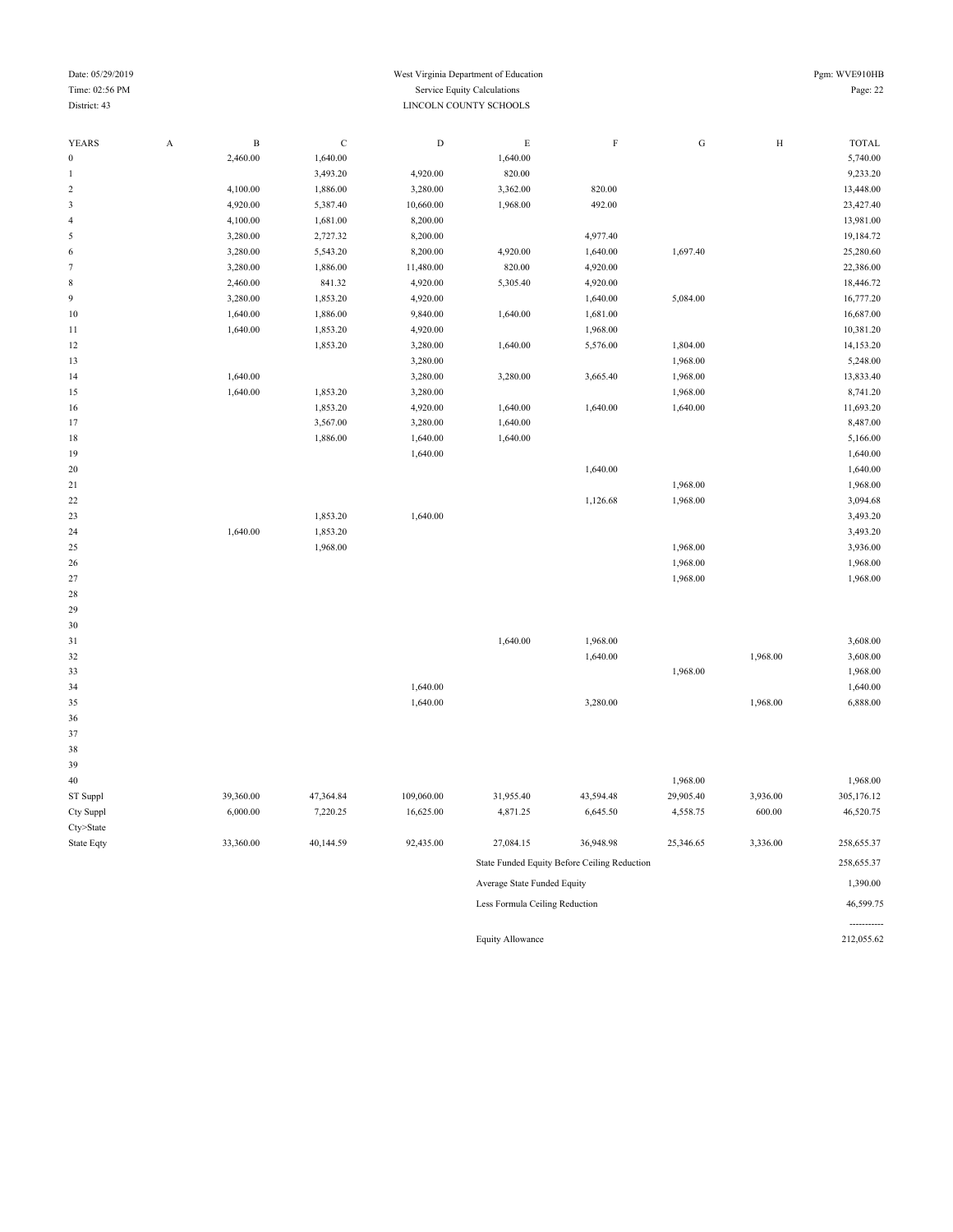#### Date: 05/29/2019 Pgm: WVE910HB Time: 02:56 PM Service Equity Calculations Page: 23 District: 45 LOGAN COUNTY SCHOOL SYSTEM

| $\overline{0}$<br>3,280.00<br>2,140.20<br>6,420.60<br>7,011.00<br>1,640.00<br>2,140.20<br>1,640.00<br>1,722.00<br>$\overline{\mathbf{c}}$<br>2,960.20<br>3,362.00<br>3,280.00<br>4,280.40<br>4,280.40<br>3<br>5,420.20<br>5,884.32<br>13,120.00<br>5,002.00<br>5,502.20<br>2,140.20<br>10,086.00<br>6,560.00<br>8,692.00<br>5,002.00<br>2,140.20<br>$\overline{4}$<br>1,640.00<br>5,043.00<br>11,480.00<br>1,804.00<br>1,640.00<br>5<br>7,401.32<br>5,884.32<br>16,400.00<br>6,724.00<br>3,280.00<br>2,140.20<br>41,829.84<br>6<br>$\tau$<br>5,740.00<br>1,681.00<br>1,640.00<br>8,692.00<br>3,780.20<br>1,640.00<br>1,640.00<br>8<br>3,280.00<br>10,004.00<br>4,920.00<br>1,722.00<br>5,502.20<br>3,780.20<br>9<br>1,640.00<br>12,685.40<br>16,400.00<br>6,642.00<br>2,140.20<br>4,920.00<br>1,640.00<br>3,280.00<br>$10\,$<br>8,364.00<br>3,780.20<br>3,321.00<br>1,681.00<br>6,560.00<br>6,888.00<br>5,502.20<br>11<br>9,994.16<br>4,920.00<br>1,640.00<br>25,518.40<br>12<br>6,988.04<br>1,976.20<br>1,640.00<br>11,980.20<br>1,640.00<br>13<br>14<br>1,640.00<br>3,362.00<br>3,280.00<br>1,722.00<br>1,640.00<br>7,724.40<br>15<br>13,661.20<br>1,640.00<br>1,640.00<br>8,560.80<br>3,362.00<br>12,562.40<br>4,920.00<br>4,280.40<br>16<br>17<br>1,640.00<br>5,002.00<br>1,640.00<br>4,280.40<br>12,562.40<br>18<br>1,640.00<br>1,640.00<br>5,920.40<br>19<br>2,140.20<br>1,640.00<br>1,640.00<br>1,640.00<br>20<br>5,920.40<br>21<br>1,722.00<br>$22\,$<br>23<br>1,640.00<br>1,722.00<br>4,920.00<br>2,140.20<br>7,060.20<br>24<br>25<br>1,681.00<br>1,681.00<br>26<br>3,280.00<br>3,280.00<br>27<br>1,640.00<br>2,140.20<br>3,780.20<br>1,640.00<br>28<br>1,640.00<br>29<br>1,640.00<br>3,944.20<br>5,584.20<br>1,640.00<br>4,920.00<br>30<br>1,640.00<br>1,640.00<br>1,681.00<br>1,640.00<br>5,920.40<br>9,241.40<br>31<br>32<br>1,640.00<br>2,140.20<br>3,780.20<br>33<br>34<br>1,681.00<br>1,681.00<br>1,070.92<br>2,140.20<br>3,211.12<br>35<br>36<br>37<br>2,140.20<br>2,140.20<br>1,804.00<br>5,584.20<br>38<br>1,640.00<br>2,140.20<br>39<br>$40\,$<br>2,140.20<br>2,140.20<br>41,603.52<br>119,170.60<br>41,082.00<br>9,700.60<br>510,371.28<br>ST Suppl<br>141,968.24<br>73,144.00<br>83,702.32<br>3,171.00<br>9,083.13<br>6,379.75<br>739.38<br>38,900.26<br>Cty Suppl<br>10,820.75<br>3,131.25<br>5,575.00<br>Cty>State<br>38,432.52<br>110,087.48<br>131,147.49<br>37,950.75<br>67,569.00<br>77,322.57<br>8,961.22<br>471,471.03<br>State Eqty<br>471,471.03<br>State Funded Equity Before Ceiling Reduction<br>Average State Funded Equity<br>Less Formula Ceiling Reduction | YEARS | $\boldsymbol{\rm{A}}$ | $\, {\bf B}$ | $\mathbf C$ | $\mathbf D$ | $\mathbf E$ | $\mathbf F$ | ${\rm G}$ | $\rm H$ | <b>TOTAL</b> |
|--------------------------------------------------------------------------------------------------------------------------------------------------------------------------------------------------------------------------------------------------------------------------------------------------------------------------------------------------------------------------------------------------------------------------------------------------------------------------------------------------------------------------------------------------------------------------------------------------------------------------------------------------------------------------------------------------------------------------------------------------------------------------------------------------------------------------------------------------------------------------------------------------------------------------------------------------------------------------------------------------------------------------------------------------------------------------------------------------------------------------------------------------------------------------------------------------------------------------------------------------------------------------------------------------------------------------------------------------------------------------------------------------------------------------------------------------------------------------------------------------------------------------------------------------------------------------------------------------------------------------------------------------------------------------------------------------------------------------------------------------------------------------------------------------------------------------------------------------------------------------------------------------------------------------------------------------------------------------------------------------------------------------------------------------------------------------------------------------------------------------------------------------------------------------------------------------------------------------------------------------------------------------------------------------------------------------------------------------------------------------------------------------------------------------------------------------------------------------------------------------------------------------------------------------------------------------------------------------|-------|-----------------------|--------------|-------------|-------------|-------------|-------------|-----------|---------|--------------|
|                                                                                                                                                                                                                                                                                                                                                                                                                                                                                                                                                                                                                                                                                                                                                                                                                                                                                                                                                                                                                                                                                                                                                                                                                                                                                                                                                                                                                                                                                                                                                                                                                                                                                                                                                                                                                                                                                                                                                                                                                                                                                                                                                                                                                                                                                                                                                                                                                                                                                                                                                                                                  |       |                       |              |             |             |             |             |           |         | 5,420.20     |
|                                                                                                                                                                                                                                                                                                                                                                                                                                                                                                                                                                                                                                                                                                                                                                                                                                                                                                                                                                                                                                                                                                                                                                                                                                                                                                                                                                                                                                                                                                                                                                                                                                                                                                                                                                                                                                                                                                                                                                                                                                                                                                                                                                                                                                                                                                                                                                                                                                                                                                                                                                                                  |       |                       |              |             |             |             |             |           |         | 20,573.80    |
|                                                                                                                                                                                                                                                                                                                                                                                                                                                                                                                                                                                                                                                                                                                                                                                                                                                                                                                                                                                                                                                                                                                                                                                                                                                                                                                                                                                                                                                                                                                                                                                                                                                                                                                                                                                                                                                                                                                                                                                                                                                                                                                                                                                                                                                                                                                                                                                                                                                                                                                                                                                                  |       |                       |              |             |             |             |             |           |         | 18,163.00    |
|                                                                                                                                                                                                                                                                                                                                                                                                                                                                                                                                                                                                                                                                                                                                                                                                                                                                                                                                                                                                                                                                                                                                                                                                                                                                                                                                                                                                                                                                                                                                                                                                                                                                                                                                                                                                                                                                                                                                                                                                                                                                                                                                                                                                                                                                                                                                                                                                                                                                                                                                                                                                  |       |                       |              |             |             |             |             |           |         | 34,928.72    |
|                                                                                                                                                                                                                                                                                                                                                                                                                                                                                                                                                                                                                                                                                                                                                                                                                                                                                                                                                                                                                                                                                                                                                                                                                                                                                                                                                                                                                                                                                                                                                                                                                                                                                                                                                                                                                                                                                                                                                                                                                                                                                                                                                                                                                                                                                                                                                                                                                                                                                                                                                                                                  |       |                       |              |             |             |             |             |           |         | 34,620.40    |
|                                                                                                                                                                                                                                                                                                                                                                                                                                                                                                                                                                                                                                                                                                                                                                                                                                                                                                                                                                                                                                                                                                                                                                                                                                                                                                                                                                                                                                                                                                                                                                                                                                                                                                                                                                                                                                                                                                                                                                                                                                                                                                                                                                                                                                                                                                                                                                                                                                                                                                                                                                                                  |       |                       |              |             |             |             |             |           |         | 21,607.00    |
|                                                                                                                                                                                                                                                                                                                                                                                                                                                                                                                                                                                                                                                                                                                                                                                                                                                                                                                                                                                                                                                                                                                                                                                                                                                                                                                                                                                                                                                                                                                                                                                                                                                                                                                                                                                                                                                                                                                                                                                                                                                                                                                                                                                                                                                                                                                                                                                                                                                                                                                                                                                                  |       |                       |              |             |             |             |             |           |         |              |
|                                                                                                                                                                                                                                                                                                                                                                                                                                                                                                                                                                                                                                                                                                                                                                                                                                                                                                                                                                                                                                                                                                                                                                                                                                                                                                                                                                                                                                                                                                                                                                                                                                                                                                                                                                                                                                                                                                                                                                                                                                                                                                                                                                                                                                                                                                                                                                                                                                                                                                                                                                                                  |       |                       |              |             |             |             |             |           |         | 24,813.20    |
|                                                                                                                                                                                                                                                                                                                                                                                                                                                                                                                                                                                                                                                                                                                                                                                                                                                                                                                                                                                                                                                                                                                                                                                                                                                                                                                                                                                                                                                                                                                                                                                                                                                                                                                                                                                                                                                                                                                                                                                                                                                                                                                                                                                                                                                                                                                                                                                                                                                                                                                                                                                                  |       |                       |              |             |             |             |             |           |         | 29,208.40    |
|                                                                                                                                                                                                                                                                                                                                                                                                                                                                                                                                                                                                                                                                                                                                                                                                                                                                                                                                                                                                                                                                                                                                                                                                                                                                                                                                                                                                                                                                                                                                                                                                                                                                                                                                                                                                                                                                                                                                                                                                                                                                                                                                                                                                                                                                                                                                                                                                                                                                                                                                                                                                  |       |                       |              |             |             |             |             |           |         | 39,507.60    |
|                                                                                                                                                                                                                                                                                                                                                                                                                                                                                                                                                                                                                                                                                                                                                                                                                                                                                                                                                                                                                                                                                                                                                                                                                                                                                                                                                                                                                                                                                                                                                                                                                                                                                                                                                                                                                                                                                                                                                                                                                                                                                                                                                                                                                                                                                                                                                                                                                                                                                                                                                                                                  |       |                       |              |             |             |             |             |           |         | 21,984.20    |
|                                                                                                                                                                                                                                                                                                                                                                                                                                                                                                                                                                                                                                                                                                                                                                                                                                                                                                                                                                                                                                                                                                                                                                                                                                                                                                                                                                                                                                                                                                                                                                                                                                                                                                                                                                                                                                                                                                                                                                                                                                                                                                                                                                                                                                                                                                                                                                                                                                                                                                                                                                                                  |       |                       |              |             |             |             |             |           |         | 23,952.20    |
|                                                                                                                                                                                                                                                                                                                                                                                                                                                                                                                                                                                                                                                                                                                                                                                                                                                                                                                                                                                                                                                                                                                                                                                                                                                                                                                                                                                                                                                                                                                                                                                                                                                                                                                                                                                                                                                                                                                                                                                                                                                                                                                                                                                                                                                                                                                                                                                                                                                                                                                                                                                                  |       |                       |              |             |             |             |             |           |         |              |
|                                                                                                                                                                                                                                                                                                                                                                                                                                                                                                                                                                                                                                                                                                                                                                                                                                                                                                                                                                                                                                                                                                                                                                                                                                                                                                                                                                                                                                                                                                                                                                                                                                                                                                                                                                                                                                                                                                                                                                                                                                                                                                                                                                                                                                                                                                                                                                                                                                                                                                                                                                                                  |       |                       |              |             |             |             |             |           |         | 15,260.20    |
|                                                                                                                                                                                                                                                                                                                                                                                                                                                                                                                                                                                                                                                                                                                                                                                                                                                                                                                                                                                                                                                                                                                                                                                                                                                                                                                                                                                                                                                                                                                                                                                                                                                                                                                                                                                                                                                                                                                                                                                                                                                                                                                                                                                                                                                                                                                                                                                                                                                                                                                                                                                                  |       |                       |              |             |             |             |             |           |         | 19,368.40    |
|                                                                                                                                                                                                                                                                                                                                                                                                                                                                                                                                                                                                                                                                                                                                                                                                                                                                                                                                                                                                                                                                                                                                                                                                                                                                                                                                                                                                                                                                                                                                                                                                                                                                                                                                                                                                                                                                                                                                                                                                                                                                                                                                                                                                                                                                                                                                                                                                                                                                                                                                                                                                  |       |                       |              |             |             |             |             |           |         | 25,502.00    |
|                                                                                                                                                                                                                                                                                                                                                                                                                                                                                                                                                                                                                                                                                                                                                                                                                                                                                                                                                                                                                                                                                                                                                                                                                                                                                                                                                                                                                                                                                                                                                                                                                                                                                                                                                                                                                                                                                                                                                                                                                                                                                                                                                                                                                                                                                                                                                                                                                                                                                                                                                                                                  |       |                       |              |             |             |             |             |           |         |              |
|                                                                                                                                                                                                                                                                                                                                                                                                                                                                                                                                                                                                                                                                                                                                                                                                                                                                                                                                                                                                                                                                                                                                                                                                                                                                                                                                                                                                                                                                                                                                                                                                                                                                                                                                                                                                                                                                                                                                                                                                                                                                                                                                                                                                                                                                                                                                                                                                                                                                                                                                                                                                  |       |                       |              |             |             |             |             |           |         |              |
|                                                                                                                                                                                                                                                                                                                                                                                                                                                                                                                                                                                                                                                                                                                                                                                                                                                                                                                                                                                                                                                                                                                                                                                                                                                                                                                                                                                                                                                                                                                                                                                                                                                                                                                                                                                                                                                                                                                                                                                                                                                                                                                                                                                                                                                                                                                                                                                                                                                                                                                                                                                                  |       |                       |              |             |             |             |             |           |         | 9,200.40     |
|                                                                                                                                                                                                                                                                                                                                                                                                                                                                                                                                                                                                                                                                                                                                                                                                                                                                                                                                                                                                                                                                                                                                                                                                                                                                                                                                                                                                                                                                                                                                                                                                                                                                                                                                                                                                                                                                                                                                                                                                                                                                                                                                                                                                                                                                                                                                                                                                                                                                                                                                                                                                  |       |                       |              |             |             |             |             |           |         |              |
|                                                                                                                                                                                                                                                                                                                                                                                                                                                                                                                                                                                                                                                                                                                                                                                                                                                                                                                                                                                                                                                                                                                                                                                                                                                                                                                                                                                                                                                                                                                                                                                                                                                                                                                                                                                                                                                                                                                                                                                                                                                                                                                                                                                                                                                                                                                                                                                                                                                                                                                                                                                                  |       |                       |              |             |             |             |             |           |         | 7,060.20     |
|                                                                                                                                                                                                                                                                                                                                                                                                                                                                                                                                                                                                                                                                                                                                                                                                                                                                                                                                                                                                                                                                                                                                                                                                                                                                                                                                                                                                                                                                                                                                                                                                                                                                                                                                                                                                                                                                                                                                                                                                                                                                                                                                                                                                                                                                                                                                                                                                                                                                                                                                                                                                  |       |                       |              |             |             |             |             |           |         | 7,642.40     |
|                                                                                                                                                                                                                                                                                                                                                                                                                                                                                                                                                                                                                                                                                                                                                                                                                                                                                                                                                                                                                                                                                                                                                                                                                                                                                                                                                                                                                                                                                                                                                                                                                                                                                                                                                                                                                                                                                                                                                                                                                                                                                                                                                                                                                                                                                                                                                                                                                                                                                                                                                                                                  |       |                       |              |             |             |             |             |           |         |              |
|                                                                                                                                                                                                                                                                                                                                                                                                                                                                                                                                                                                                                                                                                                                                                                                                                                                                                                                                                                                                                                                                                                                                                                                                                                                                                                                                                                                                                                                                                                                                                                                                                                                                                                                                                                                                                                                                                                                                                                                                                                                                                                                                                                                                                                                                                                                                                                                                                                                                                                                                                                                                  |       |                       |              |             |             |             |             |           |         | 3,362.00     |
|                                                                                                                                                                                                                                                                                                                                                                                                                                                                                                                                                                                                                                                                                                                                                                                                                                                                                                                                                                                                                                                                                                                                                                                                                                                                                                                                                                                                                                                                                                                                                                                                                                                                                                                                                                                                                                                                                                                                                                                                                                                                                                                                                                                                                                                                                                                                                                                                                                                                                                                                                                                                  |       |                       |              |             |             |             |             |           |         |              |
|                                                                                                                                                                                                                                                                                                                                                                                                                                                                                                                                                                                                                                                                                                                                                                                                                                                                                                                                                                                                                                                                                                                                                                                                                                                                                                                                                                                                                                                                                                                                                                                                                                                                                                                                                                                                                                                                                                                                                                                                                                                                                                                                                                                                                                                                                                                                                                                                                                                                                                                                                                                                  |       |                       |              |             |             |             |             |           |         |              |
|                                                                                                                                                                                                                                                                                                                                                                                                                                                                                                                                                                                                                                                                                                                                                                                                                                                                                                                                                                                                                                                                                                                                                                                                                                                                                                                                                                                                                                                                                                                                                                                                                                                                                                                                                                                                                                                                                                                                                                                                                                                                                                                                                                                                                                                                                                                                                                                                                                                                                                                                                                                                  |       |                       |              |             |             |             |             |           |         |              |
|                                                                                                                                                                                                                                                                                                                                                                                                                                                                                                                                                                                                                                                                                                                                                                                                                                                                                                                                                                                                                                                                                                                                                                                                                                                                                                                                                                                                                                                                                                                                                                                                                                                                                                                                                                                                                                                                                                                                                                                                                                                                                                                                                                                                                                                                                                                                                                                                                                                                                                                                                                                                  |       |                       |              |             |             |             |             |           |         |              |
|                                                                                                                                                                                                                                                                                                                                                                                                                                                                                                                                                                                                                                                                                                                                                                                                                                                                                                                                                                                                                                                                                                                                                                                                                                                                                                                                                                                                                                                                                                                                                                                                                                                                                                                                                                                                                                                                                                                                                                                                                                                                                                                                                                                                                                                                                                                                                                                                                                                                                                                                                                                                  |       |                       |              |             |             |             |             |           |         |              |
|                                                                                                                                                                                                                                                                                                                                                                                                                                                                                                                                                                                                                                                                                                                                                                                                                                                                                                                                                                                                                                                                                                                                                                                                                                                                                                                                                                                                                                                                                                                                                                                                                                                                                                                                                                                                                                                                                                                                                                                                                                                                                                                                                                                                                                                                                                                                                                                                                                                                                                                                                                                                  |       |                       |              |             |             |             |             |           |         |              |
|                                                                                                                                                                                                                                                                                                                                                                                                                                                                                                                                                                                                                                                                                                                                                                                                                                                                                                                                                                                                                                                                                                                                                                                                                                                                                                                                                                                                                                                                                                                                                                                                                                                                                                                                                                                                                                                                                                                                                                                                                                                                                                                                                                                                                                                                                                                                                                                                                                                                                                                                                                                                  |       |                       |              |             |             |             |             |           |         |              |
|                                                                                                                                                                                                                                                                                                                                                                                                                                                                                                                                                                                                                                                                                                                                                                                                                                                                                                                                                                                                                                                                                                                                                                                                                                                                                                                                                                                                                                                                                                                                                                                                                                                                                                                                                                                                                                                                                                                                                                                                                                                                                                                                                                                                                                                                                                                                                                                                                                                                                                                                                                                                  |       |                       |              |             |             |             |             |           |         |              |
|                                                                                                                                                                                                                                                                                                                                                                                                                                                                                                                                                                                                                                                                                                                                                                                                                                                                                                                                                                                                                                                                                                                                                                                                                                                                                                                                                                                                                                                                                                                                                                                                                                                                                                                                                                                                                                                                                                                                                                                                                                                                                                                                                                                                                                                                                                                                                                                                                                                                                                                                                                                                  |       |                       |              |             |             |             |             |           |         |              |
|                                                                                                                                                                                                                                                                                                                                                                                                                                                                                                                                                                                                                                                                                                                                                                                                                                                                                                                                                                                                                                                                                                                                                                                                                                                                                                                                                                                                                                                                                                                                                                                                                                                                                                                                                                                                                                                                                                                                                                                                                                                                                                                                                                                                                                                                                                                                                                                                                                                                                                                                                                                                  |       |                       |              |             |             |             |             |           |         |              |
|                                                                                                                                                                                                                                                                                                                                                                                                                                                                                                                                                                                                                                                                                                                                                                                                                                                                                                                                                                                                                                                                                                                                                                                                                                                                                                                                                                                                                                                                                                                                                                                                                                                                                                                                                                                                                                                                                                                                                                                                                                                                                                                                                                                                                                                                                                                                                                                                                                                                                                                                                                                                  |       |                       |              |             |             |             |             |           |         |              |
|                                                                                                                                                                                                                                                                                                                                                                                                                                                                                                                                                                                                                                                                                                                                                                                                                                                                                                                                                                                                                                                                                                                                                                                                                                                                                                                                                                                                                                                                                                                                                                                                                                                                                                                                                                                                                                                                                                                                                                                                                                                                                                                                                                                                                                                                                                                                                                                                                                                                                                                                                                                                  |       |                       |              |             |             |             |             |           |         |              |
|                                                                                                                                                                                                                                                                                                                                                                                                                                                                                                                                                                                                                                                                                                                                                                                                                                                                                                                                                                                                                                                                                                                                                                                                                                                                                                                                                                                                                                                                                                                                                                                                                                                                                                                                                                                                                                                                                                                                                                                                                                                                                                                                                                                                                                                                                                                                                                                                                                                                                                                                                                                                  |       |                       |              |             |             |             |             |           |         |              |
|                                                                                                                                                                                                                                                                                                                                                                                                                                                                                                                                                                                                                                                                                                                                                                                                                                                                                                                                                                                                                                                                                                                                                                                                                                                                                                                                                                                                                                                                                                                                                                                                                                                                                                                                                                                                                                                                                                                                                                                                                                                                                                                                                                                                                                                                                                                                                                                                                                                                                                                                                                                                  |       |                       |              |             |             |             |             |           |         |              |
|                                                                                                                                                                                                                                                                                                                                                                                                                                                                                                                                                                                                                                                                                                                                                                                                                                                                                                                                                                                                                                                                                                                                                                                                                                                                                                                                                                                                                                                                                                                                                                                                                                                                                                                                                                                                                                                                                                                                                                                                                                                                                                                                                                                                                                                                                                                                                                                                                                                                                                                                                                                                  |       |                       |              |             |             |             |             |           |         |              |
|                                                                                                                                                                                                                                                                                                                                                                                                                                                                                                                                                                                                                                                                                                                                                                                                                                                                                                                                                                                                                                                                                                                                                                                                                                                                                                                                                                                                                                                                                                                                                                                                                                                                                                                                                                                                                                                                                                                                                                                                                                                                                                                                                                                                                                                                                                                                                                                                                                                                                                                                                                                                  |       |                       |              |             |             |             |             |           |         |              |
|                                                                                                                                                                                                                                                                                                                                                                                                                                                                                                                                                                                                                                                                                                                                                                                                                                                                                                                                                                                                                                                                                                                                                                                                                                                                                                                                                                                                                                                                                                                                                                                                                                                                                                                                                                                                                                                                                                                                                                                                                                                                                                                                                                                                                                                                                                                                                                                                                                                                                                                                                                                                  |       |                       |              |             |             |             |             |           |         |              |
|                                                                                                                                                                                                                                                                                                                                                                                                                                                                                                                                                                                                                                                                                                                                                                                                                                                                                                                                                                                                                                                                                                                                                                                                                                                                                                                                                                                                                                                                                                                                                                                                                                                                                                                                                                                                                                                                                                                                                                                                                                                                                                                                                                                                                                                                                                                                                                                                                                                                                                                                                                                                  |       |                       |              |             |             |             |             |           |         |              |
|                                                                                                                                                                                                                                                                                                                                                                                                                                                                                                                                                                                                                                                                                                                                                                                                                                                                                                                                                                                                                                                                                                                                                                                                                                                                                                                                                                                                                                                                                                                                                                                                                                                                                                                                                                                                                                                                                                                                                                                                                                                                                                                                                                                                                                                                                                                                                                                                                                                                                                                                                                                                  |       |                       |              |             |             |             |             |           |         |              |
|                                                                                                                                                                                                                                                                                                                                                                                                                                                                                                                                                                                                                                                                                                                                                                                                                                                                                                                                                                                                                                                                                                                                                                                                                                                                                                                                                                                                                                                                                                                                                                                                                                                                                                                                                                                                                                                                                                                                                                                                                                                                                                                                                                                                                                                                                                                                                                                                                                                                                                                                                                                                  |       |                       |              |             |             |             |             |           |         |              |
|                                                                                                                                                                                                                                                                                                                                                                                                                                                                                                                                                                                                                                                                                                                                                                                                                                                                                                                                                                                                                                                                                                                                                                                                                                                                                                                                                                                                                                                                                                                                                                                                                                                                                                                                                                                                                                                                                                                                                                                                                                                                                                                                                                                                                                                                                                                                                                                                                                                                                                                                                                                                  |       |                       |              |             |             |             |             |           |         |              |
|                                                                                                                                                                                                                                                                                                                                                                                                                                                                                                                                                                                                                                                                                                                                                                                                                                                                                                                                                                                                                                                                                                                                                                                                                                                                                                                                                                                                                                                                                                                                                                                                                                                                                                                                                                                                                                                                                                                                                                                                                                                                                                                                                                                                                                                                                                                                                                                                                                                                                                                                                                                                  |       |                       |              |             |             |             |             |           |         |              |
|                                                                                                                                                                                                                                                                                                                                                                                                                                                                                                                                                                                                                                                                                                                                                                                                                                                                                                                                                                                                                                                                                                                                                                                                                                                                                                                                                                                                                                                                                                                                                                                                                                                                                                                                                                                                                                                                                                                                                                                                                                                                                                                                                                                                                                                                                                                                                                                                                                                                                                                                                                                                  |       |                       |              |             |             |             |             |           |         | 1,515.00     |
|                                                                                                                                                                                                                                                                                                                                                                                                                                                                                                                                                                                                                                                                                                                                                                                                                                                                                                                                                                                                                                                                                                                                                                                                                                                                                                                                                                                                                                                                                                                                                                                                                                                                                                                                                                                                                                                                                                                                                                                                                                                                                                                                                                                                                                                                                                                                                                                                                                                                                                                                                                                                  |       |                       |              |             |             |             |             |           |         | 95,904.05    |

Equity Allowance 375,566.98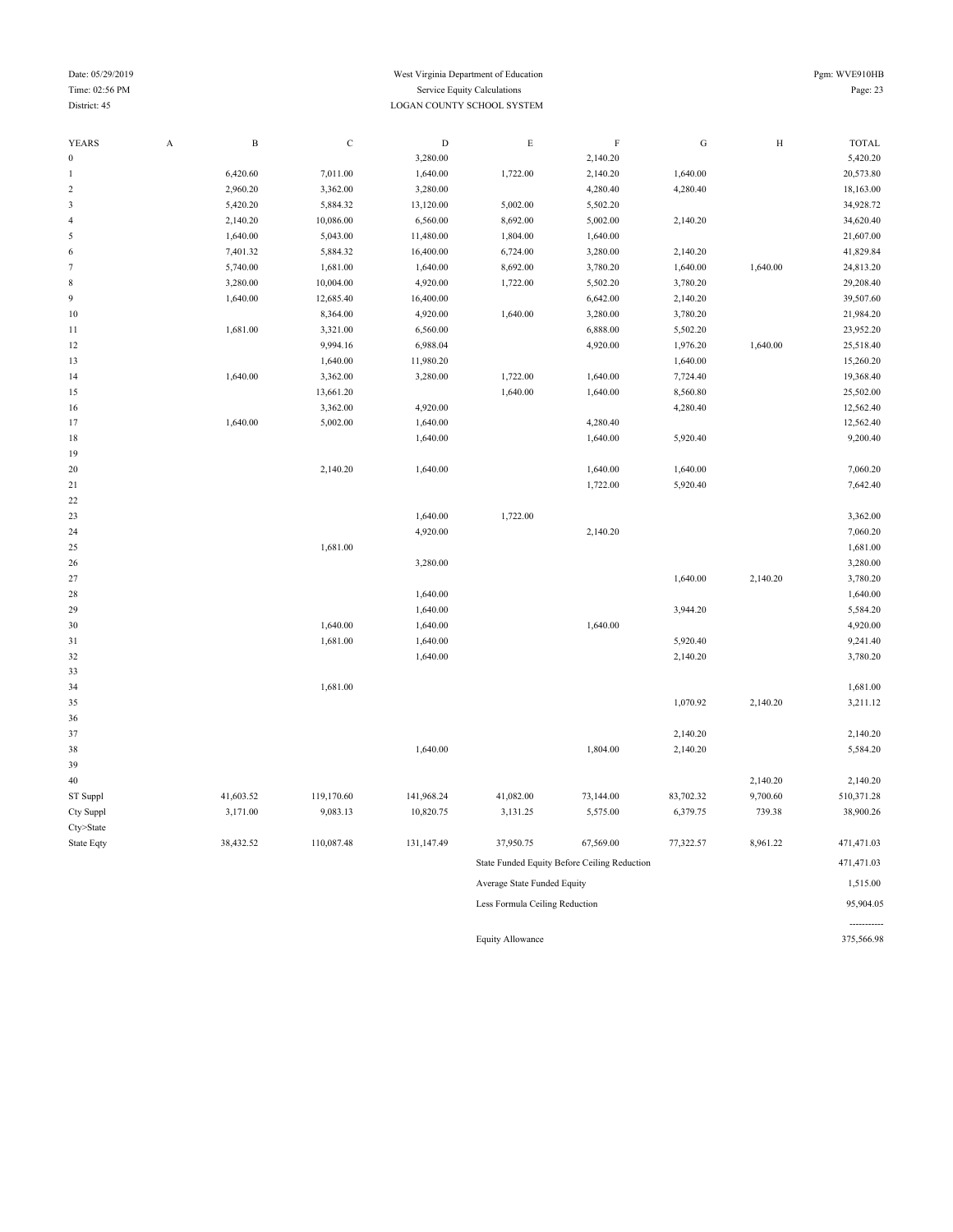#### Date: 05/29/2019 Pgm: WVE910HB Time: 02:56 PM Service Equity Calculations Page: 24 Service Equity Calculations Page: 24 District: 47 MARION COUNTY SCHOOLS

| <b>YEARS</b>             | $\boldsymbol{\rm{A}}$ | $\, {\bf B}$ | $\mathbf C$ | $\mathbf D$ | E         | $\mathbf F$ | ${\bf G}$ | $\,$ H   | <b>TOTAL</b> |
|--------------------------|-----------------------|--------------|-------------|-------------|-----------|-------------|-----------|----------|--------------|
| $\boldsymbol{0}$         |                       |              | 3,280.00    | 1,640.00    | 4,920.00  |             | 1,640.00  |          | 11,480.00    |
| $\mathbf{1}$             |                       | 21,730.00    | 1,640.00    | 3,280.00    | 3,280.00  | 6,560.00    |           |          | 36,490.00    |
| $\sqrt{2}$               |                       | 10,947.00    | 3,280.00    | 8,200.00    | 5,420.20  | 4,920.00    |           |          | 32,767.20    |
| $\mathbf{3}$             |                       | 18,450.00    | 5,002.00    | 8,200.00    | 17,056.00 | 9,028.20    |           |          | 57,736.20    |
| $\overline{\mathcal{L}}$ |                       | 19,352.00    |             | 16,400.00   | 1,640.00  | 11,480.00   | 1,640.00  |          | 50,512.00    |
| 5                        |                       | 20,336.00    | 1,722.00    | 16,400.00   | 6,888.00  | 3,780.20    | 4,280.40  |          | 53,406.60    |
| 6                        |                       | 10,004.00    | 3,362.00    | 4,920.00    |           | 7,388.20    |           | 1,968.00 | 27,642.20    |
| $\tau$                   |                       | 17,056.00    |             | 6,560.00    | 1,640.00  | 4,920.00    |           |          | 30,176.00    |
| 8                        |                       | 10,086.00    | 1,640.00    | 13,120.00   | 1,640.00  | 3,780.20    |           |          | 30,266.20    |
| 9                        |                       | 3,362.00     | 1,722.00    | 3,280.00    |           | 5,420.20    |           |          | 13,784.20    |
| $10$                     |                       |              |             | 11,480.00   | 1,640.00  | 7,060.20    |           |          | 20,180.20    |
| 11                       |                       | 11,890.00    | 1,722.00    | 9,840.00    | 4,920.00  | 20,021.12   |           |          | 48,393.12    |
| 12                       |                       | 8,364.00     | 5,084.00    | 11,562.00   | 1,640.00  | 5,900.72    | 1,640.00  |          | 34,190.72    |
| 13                       |                       | 10,668.20    |             | 1,640.00    | 1,640.00  | 3,780.20    | 6,420.60  |          | 24,149.00    |
| 14                       |                       | 8,446.00     |             | 21,820.20   |           | 9,200.40    |           |          | 39,466.60    |
| 15                       |                       | 5,584.20     | 1,722.00    | 6,560.00    | 3,280.00  | 4,920.00    | 4,280.40  |          | 26,346.60    |
| 16                       |                       | 6,806.00     | 1,722.00    | 5,420.20    |           | 3,608.00    |           |          | 17,556.20    |
| 17                       |                       | 1,640.00     |             | 6,560.00    |           | 4,920.00    | 2,140.20  |          | 15,260.20    |
| 18                       |                       | 5,084.00     |             | 4,920.00    |           |             | 2,140.20  |          | 12,144.20    |
| 19                       |                       | 3,444.00     | 3,444.00    | 6,560.00    | 1,640.00  | 4,920.00    | 2,140.20  |          | 22,148.20    |
| 20                       |                       | 1,722.00     | 1,722.00    | 1,640.00    |           | 3,280.00    | 5,748.20  |          | 14,112.20    |
| 21                       |                       |              | 1,722.00    | 9,840.00    |           | 7,060.20    | 2,140.20  |          | 20,762.40    |
| 22                       |                       | 9,922.00     |             | 1,640.00    | 1,640.00  | 7,224.20    | 6,420.60  |          | 26,846.80    |
| 23                       |                       |              |             | 7,125.80    | 3,780.20  | 3,280.00    | 2,140.20  |          | 16,326.20    |
| 24                       |                       |              |             | 8,282.00    |           |             | 6,420.60  |          | 14,702.60    |
| 25                       |                       |              | 1,722.00    | 8,060.60    |           |             |           |          | 9,782.60     |
| 26                       |                       | 1,722.00     |             | 3,280.00    | 2,140.20  | 2,140.20    | 1,640.00  |          | 10,922.40    |
| 27                       |                       |              | 1,640.00    |             |           |             |           |          | 1,640.00     |
| 28                       |                       |              |             | 1,640.00    |           | 1,640.00    |           |          | 3,280.00     |
| 29                       |                       |              |             | 3,362.00    | 1,640.00  | 4,108.20    | 1,640.00  | 2,140.20 | 12,890.40    |
| 30                       |                       |              | 3,444.00    |             |           |             |           |          | 3,444.00     |
| 31                       |                       |              |             | 3,362.00    | 2,140.20  |             | 2,140.20  |          | 7,642.40     |
| 32                       |                       |              |             |             |           |             | 2,140.20  |          | 2,140.20     |
| 33                       |                       |              |             |             | 1,640.00  | 1,804.00    |           |          | 3,444.00     |
| 34                       |                       |              |             |             |           |             |           |          |              |
| 35                       |                       |              |             |             |           |             |           |          |              |
| 36                       |                       |              |             |             |           |             |           |          |              |
| 37                       |                       |              |             |             | 2,140.20  | 1,968.00    |           |          | 4,108.20     |
| 38                       |                       |              |             |             |           | 1,968.00    |           | 2,140.20 | 4,108.20     |
| 39                       |                       |              |             | 1,640.00    |           | 2,140.20    |           |          | 3,780.20     |
| 40                       |                       |              |             |             |           |             | 1,968.00  |          | 1,968.00     |
|                          |                       | 206,615.40   | 45,592.00   | 218,234.80  | 72,365.00 | 158,220.64  | 58,720.20 | 6,248.40 | 765,996.44   |
| ST Suppl                 |                       | 258,269.25   | 56,990.00   | 272,793.50  | 90,456.25 | 197,775.80  | 73,400.25 | 7,810.50 | 957,495.55   |
| Cty Suppl<br>Cty>State   |                       | 51,653.85    | 11,398.00   | 54,558.70   | 18,091.25 | 39,555.16   | 14,680.05 | 1,562.10 | 191,499.11   |
|                          |                       |              |             |             |           |             |           |          |              |
| <b>State Eqty</b>        |                       |              |             |             |           |             |           |          |              |

State Funded Equity Before Ceiling Reduction

Average State Funded Equity

Less Formula Ceiling Reduction

Equity Allowance 0.00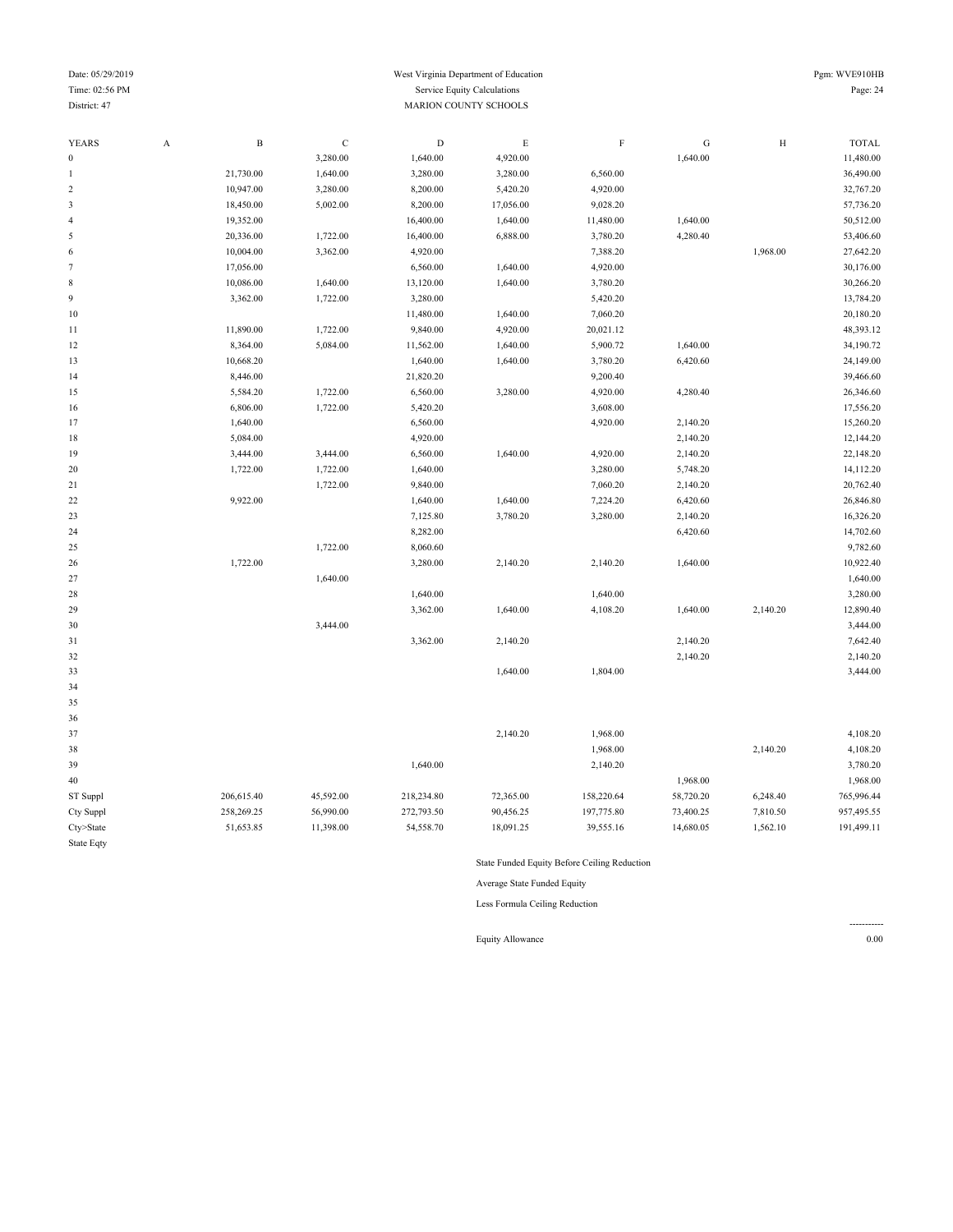#### Date: 05/29/2019 Pgm: WVE910HB Time: 02:56 PM Service Equity Calculations Page: 25 District: 48 MARSHALL COUNTY SCHOOLS

-----------

| <b>YEARS</b> | A | $\, {\bf B}$ | $\mathbf C$ | $\mathbf D$ | E         | $\mathbf F$ | ${\bf G}$ | $\, {\rm H}$ | <b>TOTAL</b> |
|--------------|---|--------------|-------------|-------------|-----------|-------------|-----------|--------------|--------------|
| $\bf{0}$     |   | 4,920.00     | 11,398.00   | 8,200.00    | 1,763.00  | 3,280.00    | 3,772.00  |              | 33,333.00    |
| 1            |   | 4,920.00     | 4,264.00    | 8,200.00    |           | 5,412.00    | 2,132.00  |              | 24,928.00    |
| 2            |   | 6,560.00     | 7,544.00    | 8,200.00    | 3,526.00  |             |           |              | 25,830.00    |
| 3            |   | 6,560.00     | 10,004.00   | 11,480.00   | 1,640.00  | 2,132.00    | 1,640.00  |              | 33,456.00    |
| 4            |   |              | 1,804.00    | 4,920.00    | 3,526.00  | 7,544.00    | 2,132.00  |              | 19,926.00    |
| 5            |   | 4,100.00     | 5,576.00    | 6,560.00    | 1,640.00  | 2,132.00    | 3,280.00  |              | 23,288.00    |
| 6            |   | 3,280.00     | 3,936.00    | 8,200.00    |           | 1,640.00    | 2,132.00  |              | 19,188.00    |
| 7            |   | 820.00       | 1,804.00    | 11,480.00   | 7,052.00  |             |           |              | 21,156.00    |
| 8            |   |              | 3,936.00    | 9,840.00    | 1,763.00  | 3,772.00    | 2,460.00  |              | 21,771.00    |
| 9            |   |              | 3,608.00    | 4,920.00    | 3,280.00  | 3,772.00    |           |              | 15,580.00    |
| 10           |   | 1,640.00     |             | 9,840.00    |           | 1,640.00    | 1,640.00  |              | 14,760.00    |
| 11           |   | 4,100.00     | 2,132.00    | 11,480.00   | 1,640.00  |             |           |              | 19,352.00    |
| 12           |   | 1,640.00     |             | 6,560.00    | 13,612.00 | 1,763.00    | 3,772.00  |              | 27,347.00    |
| 13           |   | 1,640.00     | 3,444.00    | 6,560.00    | 1,640.00  | 3,772.00    | 9,184.00  |              | 26,240.00    |
| 14           |   | 3,280.00     | 6,396.00    | 8,200.00    | 6,560.00  | 3,895.00    | 2,132.00  |              | 30,463.00    |
| 15           |   |              | 4,264.00    | 1,640.00    | 1,640.00  |             | 3,772.00  |              | 11,316.00    |
| 16           |   | 1,640.00     | 6,068.00    | 1,640.00    |           |             | 2,132.00  |              | 11,480.00    |
| 17           |   |              | 1,640.00    | 1,640.00    | 4,920.00  |             |           |              | 8,200.00     |
| 18           |   | 1,640.00     |             | 5,412.00    | 4,920.00  |             | 2,132.00  |              | 14,104.00    |
| 19           |   |              | 2,132.00    | 1,640.00    |           |             | 2,132.00  |              | 5,904.00     |
| 20           |   | 820.00       | 5,904.00    | 3,280.00    | 5,535.00  | 1,640.00    | 3,772.00  |              | 20,951.00    |
| 21           |   |              | 6,396.00    | 3,280.00    |           | 3,280.00    | 1,640.00  |              | 14,596.00    |
| 22           |   |              |             | 3,280.00    | 3,280.00  | 1,804.00    | 4,264.00  |              | 12,628.00    |
| 23           |   |              | 1,763.00    | 1,640.00    |           |             | 3,772.00  |              | 7,175.00     |
| 24           |   |              | 2,132.00    |             |           |             | 1,640.00  |              | 3,772.00     |
| 25           |   |              |             |             |           |             | 2,132.00  |              | 2,132.00     |
| 26           |   |              |             |             |           |             |           |              |              |
| 27           |   |              |             |             |           |             |           |              |              |

| 29 |          |          | 1,640.00 | 2,132.00 | 3,772.00 |
|----|----------|----------|----------|----------|----------|
| 30 |          |          | 1,640.00 |          | 1,640.00 |
| 31 |          | 1,640.00 | 1,640.00 |          | 3,280.00 |
| 32 |          |          |          |          |          |
| 33 |          | 1,640.00 | 1,640.00 |          | 3,280.00 |
| 34 |          | 3,280.00 |          | 2,132.00 | 5,412.00 |
| 35 | 2,132.00 | 1,640.00 |          |          | 3,772.00 |
|    |          |          |          |          |          |

| 39           |           |            |            |           |                                              |           |           |            |
|--------------|-----------|------------|------------|-----------|----------------------------------------------|-----------|-----------|------------|
| 40           |           |            |            |           |                                              |           |           |            |
| ST Suppl     | 47.560.00 | 98.277.00  | 156.292.00 | 69,577.00 | 49.118.00                                    | 64.944.00 | 4.264.00  | 490,032.00 |
| Cty Suppl    | 53,865.00 | 116,192.00 | 100,877.00 | 85,578.50 | 57,498.00                                    | 80,736.00 | 29,393.00 | 524,139.50 |
| $C$ ty>State | 6,305.00  | 17,915.00  |            | 16,001.50 | 8,380.00                                     | 15,792.00 | 25,129.00 | 89,522.50  |
| State Eqty   |           |            | 55,415.00  |           |                                              |           |           | 55,415.00  |
|              |           |            |            |           | State Funded Equity Before Ceiling Reduction |           |           | 55,415.00  |

| Average State Funded Equity    | 185.46    |
|--------------------------------|-----------|
| Less Formula Ceiling Reduction | 17.449.93 |

Equity Allowance 37,965.07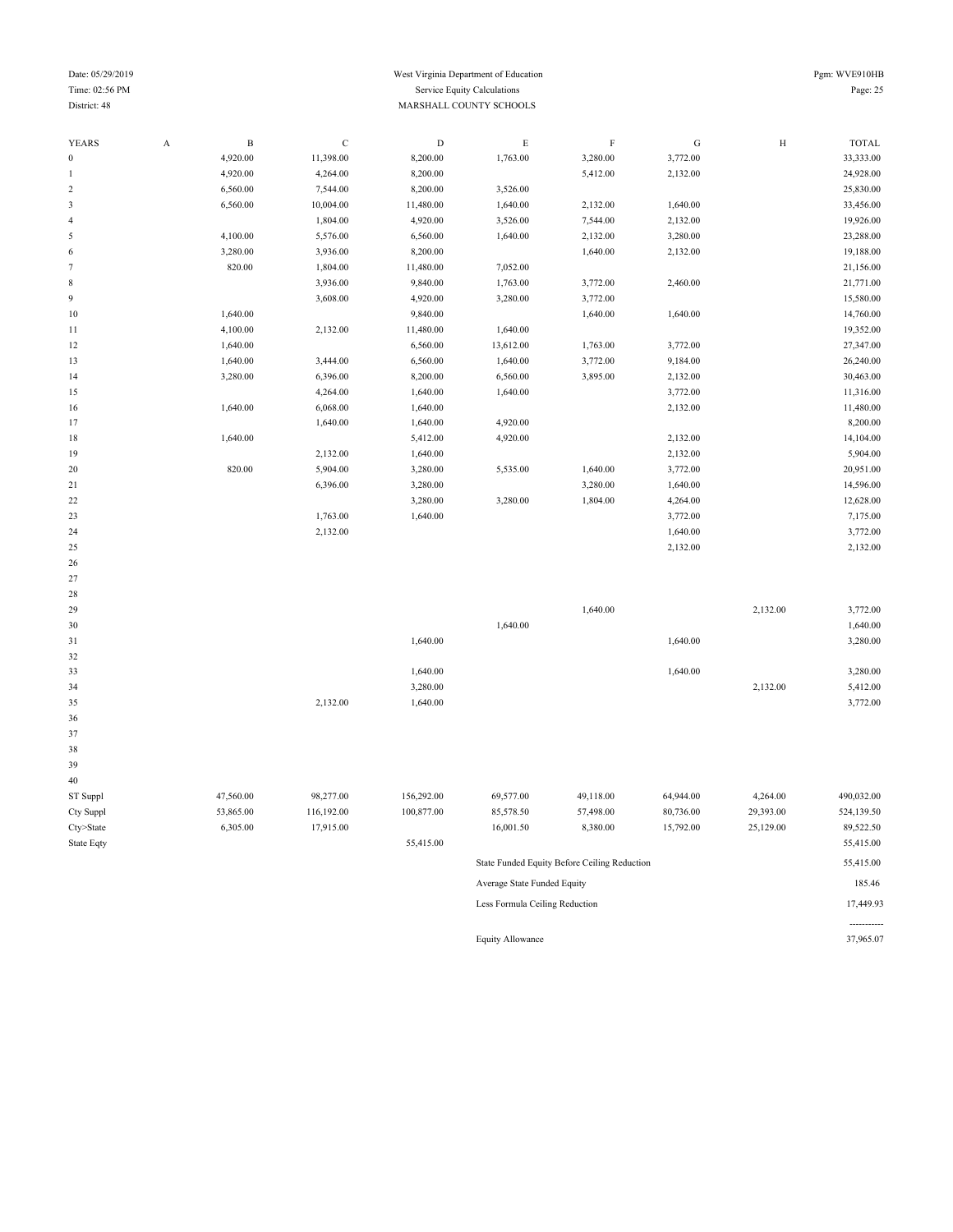#### Date: 05/29/2019 Pgm: WVE910HB Time: 02:56 PM Service Equity Calculations Page: 26 District: 49 MASON COUNTY SCHOOLS

-----------<br>222,792.12

| <b>YEARS</b>   | $\, {\bf B}$<br>A | $\mathbf C$ | ${\rm D}$  | $\mathbf E$                 | $\mathbf F$                                  | ${\bf G}$ | $\,$ H   | <b>TOTAL</b> |
|----------------|-------------------|-------------|------------|-----------------------------|----------------------------------------------|-----------|----------|--------------|
| $\mathbf{0}$   |                   | 15,252.00   | 3,280.00   |                             |                                              |           |          | 18,532.00    |
| 1              |                   | 5,248.00    | 3,280.00   | 3,608.00                    | 3,780.20                                     |           |          | 15,916.20    |
| $\overline{c}$ |                   | 8,528.00    | 8,200.00   | 3,526.00                    | 2,140.20                                     | 2,140.20  |          | 24,534.40    |
| $\mathfrak{Z}$ |                   | 10,168.00   | 4,920.00   | 6,806.00                    | 3,780.20                                     |           |          | 25,674.20    |
| 4              |                   | 8,856.00    | 14,760.00  | 1,722.00                    | 3,280.00                                     | 2,140.20  |          | 30,758.20    |
| 5              |                   | 9,020.00    | 1,640.00   |                             | 11,504.60                                    |           |          | 22,164.60    |
| 6              |                   | 10,832.20   | 3,280.00   |                             |                                              |           |          | 14,112.20    |
| $\tau$         |                   | 3,280.00    | 1,640.00   | 2,140.20                    | 4,280.40                                     | 2,140.20  |          | 13,480.80    |
| $\,$ 8 $\,$    |                   | 1,804.00    | 6,560.00   |                             | 3,862.20                                     |           |          | 12,226.20    |
| 9              |                   | 1,804.00    | 6,560.00   | 1,722.00                    | 2,140.20                                     | 1,640.00  |          | 13,866.20    |
| 10             |                   | 5,248.00    | 1,640.00   | 1,722.00                    | 6,806.00                                     | 2,140.20  |          | 17,556.20    |
| $1\,1$         |                   | 3,772.00    | 8,200.00   |                             | 1,640.00                                     | 5,920.40  |          | 19,532.40    |
| 12             |                   | 5,084.00    | 3,280.00   | 1,722.00                    | 5,084.00                                     | 1,640.00  |          | 16,810.00    |
| 13             |                   | 1,640.00    | 3,280.00   | 1,640.00                    | 7,060.20                                     | 1,640.00  |          | 15,260.20    |
| 14             |                   | 1,640.00    | 6,560.00   |                             | 3,280.00                                     |           |          | 11,480.00    |
| 15             |                   | 1,804.00    | 1,640.00   |                             | 1,640.00                                     | 4,280.40  |          | 9,364.40     |
| 16             |                   | 4,920.00    |            | 1,640.00                    |                                              |           |          | 6,560.00     |
| $17\,$         |                   | 1,640.00    | 3,280.00   |                             | 1,640.00                                     |           |          | 6,560.00     |
| 18             |                   | 1,804.00    | 4,920.00   |                             |                                              |           |          | 6,724.00     |
| 19             |                   | 1,640.00    | 3,280.00   |                             | 3,280.00                                     |           |          | 8,200.00     |
| 20             |                   | 7,052.00    | 6,560.00   |                             | 3,362.00                                     |           | 1,640.00 | 18,614.00    |
| 21             |                   | 1,640.00    | 1,640.00   |                             |                                              |           | 2,140.20 | 5,420.20     |
| 22             |                   | 1,640.00    |            | 2,140.20                    |                                              |           |          | 3,780.20     |
| 23             |                   | 1,640.00    | 3,280.00   |                             |                                              |           |          | 4,920.00     |
| 24             |                   | 3,444.00    |            |                             | 1,722.00                                     | 3,780.20  |          | 8,946.20     |
| 25             |                   |             | 3,280.00   |                             |                                              | 2,140.20  |          | 5,420.20     |
| 26             |                   |             |            |                             |                                              |           |          |              |
| $27\,$         |                   | 5,248.00    |            |                             |                                              |           |          | 5,248.00     |
| 28             |                   | 1,968.00    | 1,681.00   |                             |                                              | 2,140.20  |          | 5,789.20     |
| 29             |                   | 1,804.00    |            |                             | 1,722.00                                     |           |          | 3,526.00     |
| 30             |                   |             | 1,640.00   | 2,140.20                    |                                              | 2,140.20  |          | 5,920.40     |
| 31             |                   |             |            |                             |                                              | 2,140.20  |          | 2,140.20     |
| $32\,$         |                   |             |            |                             |                                              |           | 1,605.56 | 1,605.56     |
| 33             |                   |             |            |                             |                                              |           |          |              |
| 34             |                   |             | 1,640.00   |                             |                                              |           |          | 1,640.00     |
| 35             |                   |             |            |                             |                                              |           |          |              |
| 36             |                   |             |            |                             |                                              |           |          |              |
| 37             |                   |             |            |                             | 1,722.00                                     | 2,140.20  |          | 3,862.20     |
| 38             |                   |             |            |                             |                                              |           |          |              |
| 39             |                   |             | 1,640.00   |                             |                                              |           |          | 1,640.00     |
| 40             |                   |             |            |                             |                                              | 1,640.00  |          | 1,640.00     |
| ST Suppl       |                   | 128,420.20  | 111,561.00 | 30,528.60                   | 73,726.20                                    | 39,802.80 | 5,385.76 | 389,424.56   |
| Cty Suppl      |                   | 33,279.63   | 28,910.63  | 7,911.38                    | 19,105.88                                    | 10,314.75 | 1,395.70 | 100,917.97   |
| Cty>State      |                   |             |            |                             |                                              |           |          |              |
| State Eqty     |                   | 95,140.58   | 82,650.38  | 22,617.23                   | 54,620.33                                    | 29,488.05 | 3,990.06 | 288,506.61   |
|                |                   |             |            |                             | State Funded Equity Before Ceiling Reduction |           |          | 288,506.61   |
|                |                   |             |            | Average State Funded Equity |                                              |           |          | 1,215.00     |
|                |                   |             |            |                             | Less Formula Ceiling Reduction               |           |          | 65,714.49    |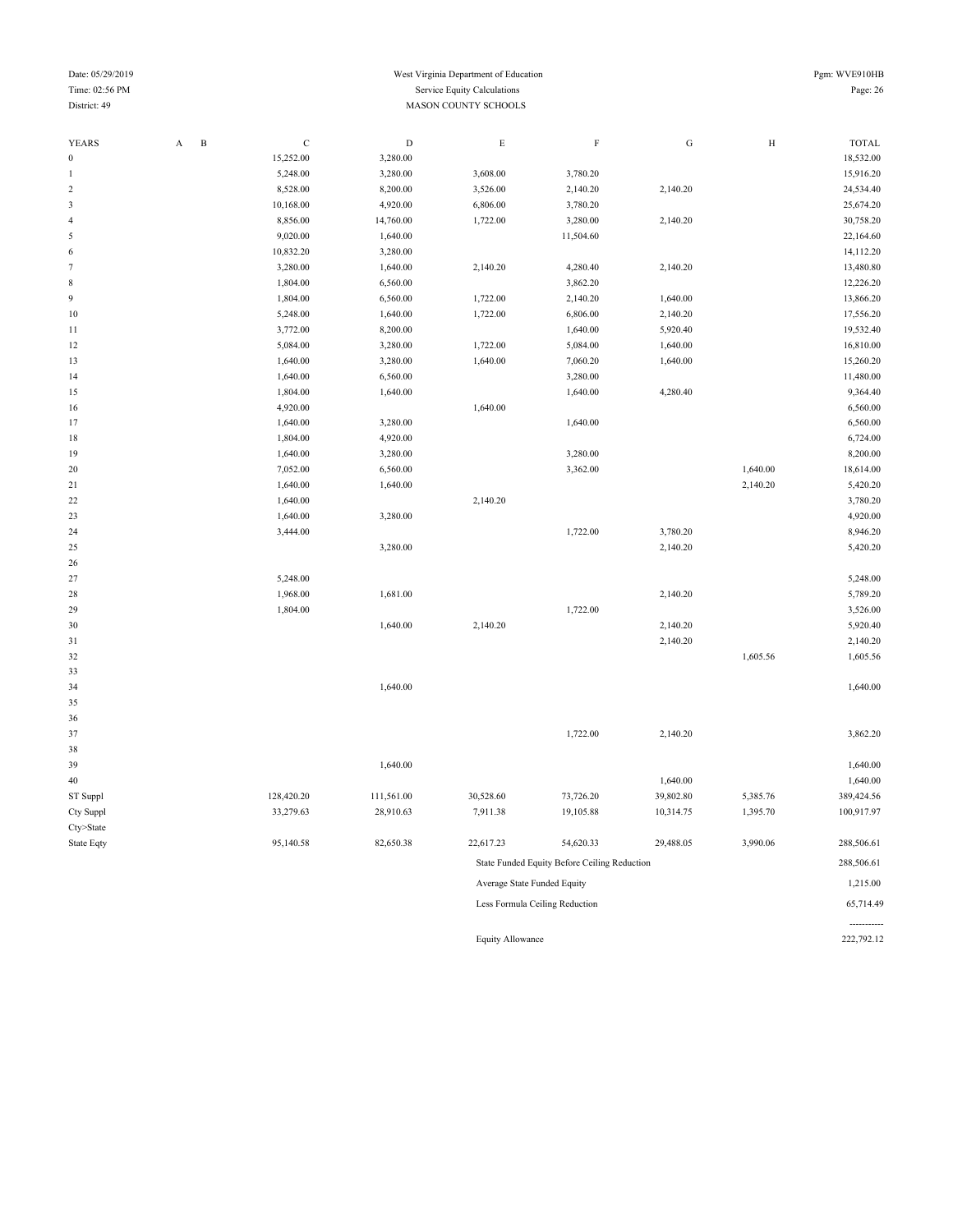| YEARS                       | A         | $\, {\bf B}$ | $\mathbf C$ | $\mathbf D$ | $\mathbf E$                                  | $\rm F$    | G         | H        | <b>TOTAL</b> |
|-----------------------------|-----------|--------------|-------------|-------------|----------------------------------------------|------------|-----------|----------|--------------|
| $\boldsymbol{0}$            |           |              | 8,311.52    | 4,920.00    |                                              | 1,968.00   | 1,968.00  |          | 17,167.52    |
| $\,1$                       | 4,100.00  | 2,460.00     | 8,659.20    | 9,840.00    | 3,690.00                                     | 1,968.00   |           | 1,968.00 | 32,685.20    |
| $\sqrt{2}$                  | 3,280.00  | 4,920.00     | 5,740.00    | 8,200.00    | 5,412.00                                     | 5,625.20   | 3,608.00  |          | 36,785.20    |
| $\ensuremath{\mathfrak{Z}}$ | 1,640.00  | 6,560.00     | 3,772.00    | 9,676.00    | 4,170.52                                     | 1,640.00   | 3,936.00  |          | 31,394.52    |
| $\sqrt{4}$                  |           | 8,200.00     | 12,398.40   | 15,088.00   | 5,248.00                                     | 4,674.00   | 5,904.00  |          | 51,512.40    |
| $\sqrt{5}$                  | 1,968.00  | 9,840.00     | 3,378.40    | 15,744.00   | 3,444.00                                     | 11,972.00  |           |          | 46,346.40    |
| 6                           |           | 18,040.00    | 10,332.00   | 10,496.00   | 1,640.00                                     | 5,904.00   | 3,936.00  |          | 50,348.00    |
| $\boldsymbol{7}$            |           | 11,480.00    | 11,849.00   | 13,448.00   | 10,742.00                                    | 1,640.00   | 3,936.00  |          | 53,095.00    |
| 8                           |           | 6,560.00     | 5,043.00    | 9,840.00    | 3,419.40                                     | 7,052.00   | 3,936.00  | 1,968.00 | 37,818.40    |
| 9                           |           |              | 5,945.00    | 10,496.00   | 5,412.00                                     | 9,184.00   |           |          | 31,037.00    |
| 10                          |           | 2,460.00     | 1,722.00    | 6,888.00    |                                              | 6,888.00   |           |          | 17,958.00    |
| 11                          |           |              |             | 9,840.00    |                                              | 8,528.00   | 5,617.00  |          | 23,985.00    |
| 12                          | 1,640.00  | 6,560.00     | 6,560.00    | 11,480.00   |                                              | 6,560.00   |           |          | 32,800.00    |
| 13                          |           |              | 3,608.00    | 6,560.00    |                                              | 5,248.00   | 1,968.00  |          | 17,384.00    |
| 14                          |           | 4,920.00     | 7,339.00    | 12,136.00   |                                              | 1,640.00   |           |          | 26,035.00    |
| 15                          | 1,640.00  | 4,920.00     | 6,888.00    | 6,560.00    |                                              | 8,995.40   | 1,640.00  |          | 30,643.40    |
| 16                          |           |              | 1,640.00    | 4,920.00    | 1,968.00                                     | 3,321.00   | 1,640.00  |          | 13,489.00    |
| 17                          |           | 4,920.00     | 3,362.00    | 3,280.00    |                                              |            | 1,640.00  |          | 13,202.00    |
| 18                          |           | 1,640.00     | 3,280.00    | 5,248.00    |                                              | 5,387.40   | 3,329.20  |          | 18,884.60    |
| 19                          |           | 1,640.00     | 4,920.00    | 4,920.00    |                                              | 1,697.40   | 1,697.40  | 1,968.00 | 16,842.80    |
| 20                          |           | 1,640.00     | 3,280.00    | 1,640.00    |                                              | 1,640.00   | 1,968.00  |          | 10,168.00    |
| 21                          |           | 1,640.00     | 3,280.00    | 5,248.00    |                                              | 3,665.40   |           |          | 13,833.40    |
| 22                          |           | 1,640.00     | 3,362.00    | 1,968.00    |                                              |            |           |          | 6,970.00     |
| 23                          |           | 1,640.00     |             | 3,936.00    |                                              | 4,592.00   | 1,968.00  |          | 12,136.00    |
| 24                          |           |              |             | 1,640.00    | 1,640.00                                     | 3,280.00   | 1,640.00  |          | 8,200.00     |
| 25                          |           | 1,640.00     |             |             |                                              |            |           |          | 1,640.00     |
| 26                          |           |              |             |             |                                              | 1,640.00   |           |          | 1,640.00     |
| $27\,$                      |           |              |             | 3,608.00    |                                              | 3,608.00   | 1,689.20  |          | 8,905.20     |
| 28                          |           | 820.00       |             | 5,248.00    |                                              |            |           |          | 6,068.00     |
| 29                          |           |              |             |             |                                              |            | 1,722.00  |          | 1,722.00     |
| 30                          |           |              |             | 5,904.00    |                                              |            | 1,689.20  |          | 7,593.20     |
| 31                          |           |              |             |             |                                              | 1,640.00   | 1,966.36  |          | 3,606.36     |
| 32                          |           |              |             |             |                                              |            |           | 1,968.00 | 1,968.00     |
| 33                          |           |              |             | 1,640.00    |                                              |            | 1,968.00  |          | 3,608.00     |
| 34                          |           |              |             |             |                                              |            |           |          |              |
| 35                          |           |              | 1,640.00    | 1,640.00    |                                              |            |           |          | 3,280.00     |
| 36                          |           |              |             |             |                                              | 1,681.00   |           |          | 1,681.00     |
| 37                          |           |              |             |             |                                              |            |           |          |              |
| 38                          |           |              |             |             |                                              |            |           |          |              |
| 39                          |           |              |             |             | 1,968.00                                     |            |           |          | 1,968.00     |
| 40                          |           |              |             |             |                                              |            |           |          |              |
| ST Suppl                    | 14,268.00 | 104,140.00   | 126,309.52  | 212,052.00  | 48,753.92                                    | 121,638.80 | 59,366.36 | 7,872.00 | 694,400.60   |
| Cty Suppl                   | 5,220.00  | 38,100.00    | 46,210.80   | 77,580.00   | 17,836.80                                    | 44,502.00  | 21,719.40 | 2,880.00 | 254,049.00   |
| Cty>State                   |           |              |             |             |                                              |            |           |          |              |
| State Eqty                  | 9,048.00  | 66,040.00    | 80,098.72   | 134,472.00  | 30,917.12                                    | 77,136.80  | 37,646.96 | 4,992.00 | 440,351.60   |
|                             |           |              |             |             | State Funded Equity Before Ceiling Reduction |            |           |          | 440,351.60   |
|                             |           |              |             |             | Average State Funded Equity                  |            |           |          | 1,040.00     |
|                             |           |              |             |             | Less Formula Ceiling Reduction               |            |           |          | 36,546.64    |
|                             |           |              |             |             |                                              |            |           |          |              |

Equity Allowance 403,804.96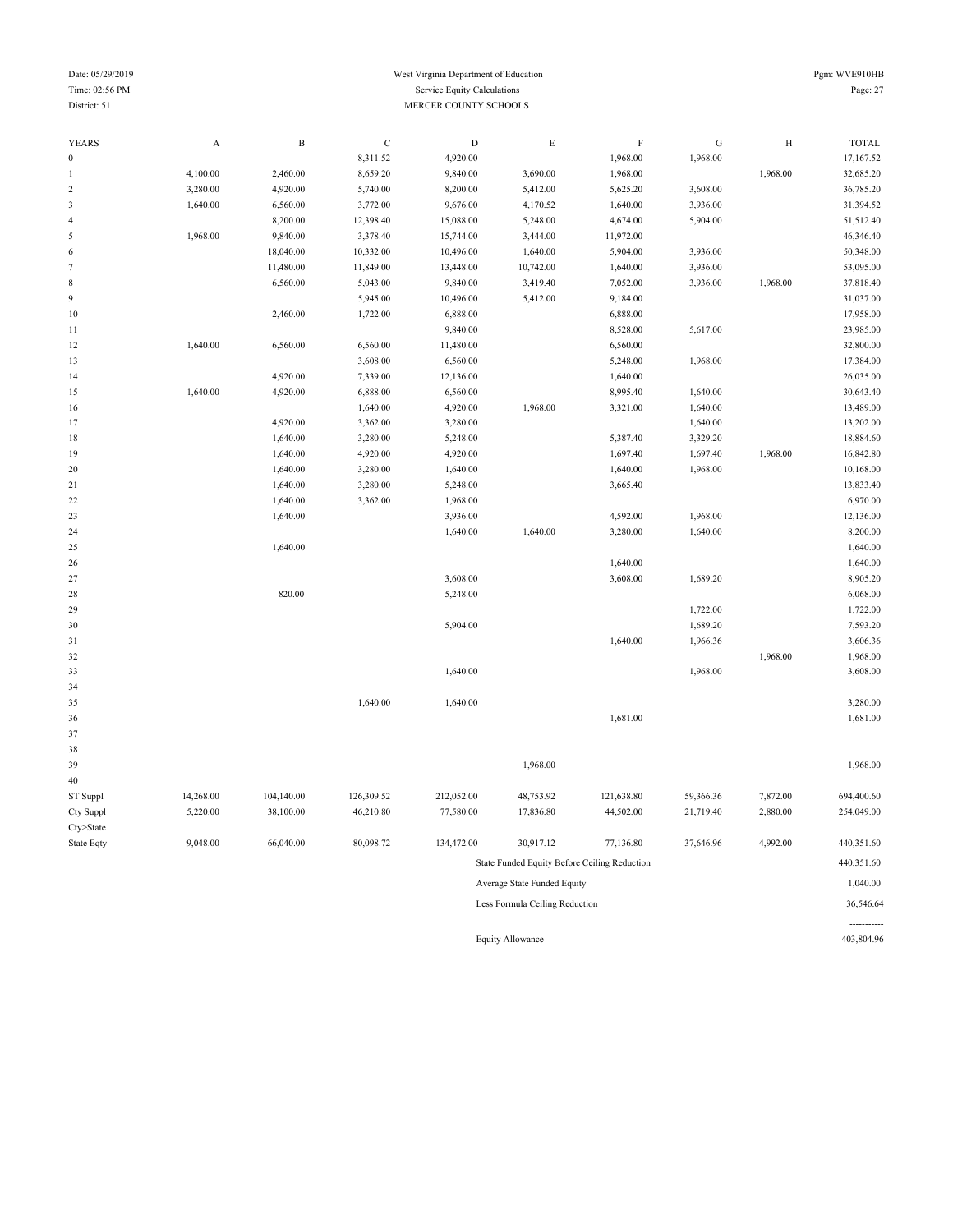-----------

### Date: 05/29/2019 Pgm: WVE910HB Time: 02:56 PM Service Equity Calculations Page: 28 District: 53 MINERAL COUNTY PUBLIC SCHOOLS

| <b>YEARS</b>     | $\boldsymbol{\mathsf{A}}$ | $\, {\bf B}$ | $\mathbf C$ | $\mathbf D$ | $\mathbf E$                    | $\mathbf F$                                  | ${\bf G}$ | $\, {\rm H}$ | <b>TOTAL</b> |
|------------------|---------------------------|--------------|-------------|-------------|--------------------------------|----------------------------------------------|-----------|--------------|--------------|
| $\boldsymbol{0}$ |                           |              | 1,927.00    | 1,640.00    | 2,665.00                       | 3,567.00                                     |           |              | 9,799.00     |
| $\mathbf{1}$     | 1,804.00                  | 3,731.00     | 1,927.00    | 1,640.00    | 1,804.00                       | 1,927.00                                     |           |              | 12,833.00    |
| $\sqrt{2}$       |                           | 820.00       |             | 4,920.00    | 861.00                         | 1,640.00                                     |           | 1,640.00     | 9,881.00     |
| $\mathfrak z$    |                           | 3,280.00     | 5,494.00    | 6,560.00    | 3,444.00                       | 2,140.20                                     | 1,640.00  |              | 22,558.20    |
| $\overline{4}$   |                           | 820.00       | 1,927.00    |             | 5,330.00                       | 3,001.20                                     | 861.00    | 2,460.00     | 14,399.20    |
| 5                |                           |              | 1,927.00    | 3,280.00    |                                |                                              | 820.00    | 1,640.00     | 7,667.00     |
| $\sqrt{6}$       |                           | 2,460.00     |             | 1,640.00    |                                |                                              | 1,640.00  | 820.00       | 6,560.00     |
| $\tau$           |                           | 1,640.00     | 1,640.00    | 8,200.00    | 1,722.00                       | 2,140.20                                     | 2,140.20  | 1,640.00     | 19,122.40    |
| $\,$ 8 $\,$      |                           |              | 3,854.00    | 9,840.00    |                                | 1,886.00                                     |           |              | 15,580.00    |
| $\overline{9}$   |                           | 2,460.00     | 4,280.40    | 3,280.00    |                                |                                              |           | 2,140.20     | 12,160.60    |
| 10               |                           | 820.00       |             | 4,920.00    |                                | 2,665.00                                     | 861.00    | 2,460.00     | 11,726.00    |
| 11               |                           | 1,640.00     |             | 3,280.00    |                                |                                              | 1,640.00  | 1,640.00     | 8,200.00     |
| 12               |                           | 820.00       |             | 8,200.00    |                                |                                              | 1,640.00  |              | 10,660.00    |
| 13               |                           | 1,640.00     | 2,140.20    | 8,528.00    |                                | 3,690.00                                     |           |              | 15,998.20    |
| 14               |                           | 6,560.00     | 4,067.20    | 5,207.00    |                                |                                              | 1,640.00  |              | 17,474.20    |
| 15               |                           | 3,280.00     |             | 3,280.00    |                                |                                              | 1,640.00  |              | 8,200.00     |
| 16               |                           |              | 2,140.20    | 8,200.00    |                                |                                              | 3,780.20  |              | 14,120.40    |
| 17               |                           |              |             | 4,100.00    |                                | 1,804.00                                     | 1,640.00  | 2,960.20     | 10,504.20    |
| $18\,$           |                           | 4,198.40     |             | 3,280.00    |                                |                                              | 3,280.00  |              | 10,758.40    |
| 19               |                           | 4,100.00     | 4,280.40    | 6,560.00    |                                | 1,804.00                                     | 728.16    | 1,640.00     | 19,112.56    |
| $20\,$           |                           |              | 2,140.20    | 8,060.60    | 1,722.00                       |                                              | 1,640.00  |              | 13,562.80    |
| 21               |                           | 3,280.00     |             | 1,640.00    |                                |                                              | 2,140.20  |              | 7,060.20     |
| $22\,$           |                           | 1,640.00     |             |             |                                | 1,722.00                                     |           | 820.00       | 4,182.00     |
| 23               |                           |              | 2,140.20    | 4,920.00    |                                |                                              | 1,640.00  | 2,140.20     | 10,840.40    |
| 24               |                           | 820.00       |             | 3,280.00    |                                |                                              | 3,780.20  | 1,640.00     | 9,520.20     |
| 25               |                           |              |             |             |                                |                                              | 3,780.20  |              | 3,780.20     |
| 26               |                           |              |             |             |                                |                                              | 1,640.00  | 1,640.00     | 3,280.00     |
| 27               |                           |              | 2,140.20    | 1,640.00    |                                |                                              | 3,780.20  |              | 7,560.40     |
| 28               |                           |              |             | 3,280.00    |                                |                                              | 1,640.00  |              | 4,920.00     |
| 29               |                           |              |             |             |                                |                                              |           |              |              |
| 30               |                           |              |             | 3,780.20    |                                |                                              |           |              | 3,780.20     |
| 31               |                           |              |             |             |                                |                                              |           |              |              |
| 32               |                           |              | 2,140.20    |             |                                |                                              | 2,140.20  |              | 4,280.40     |
| 33               |                           |              |             | 3,780.20    |                                |                                              |           |              | 3,780.20     |
| 34               |                           |              |             |             |                                |                                              |           |              |              |
| 35               |                           |              |             |             |                                |                                              | 2,140.20  |              | 2,140.20     |
| 36               |                           |              |             |             |                                |                                              |           |              |              |
| 37               |                           |              |             |             | 1,640.00                       |                                              |           |              | 1,640.00     |
| 38               |                           |              |             |             |                                |                                              |           |              |              |
| 39               |                           |              |             |             |                                |                                              |           |              |              |
| 40               |                           |              |             |             |                                |                                              |           | 2,140.20     | 2,140.20     |
| ST Suppl         | 1,804.00                  | 44,009.40    | 44,165.20   | 126,936.00  | 19,188.00                      | 27,986.60                                    | 48,271.76 | 27,420.80    | 339,781.76   |
| Cty Suppl        | 11.00                     | 2,987.35     | 2,689.35    | 9,024.50    | 616.00                         | 1,302.45                                     | 4,092.49  | 1,873.85     | 22,596.99    |
| Cty>State        |                           |              |             |             |                                |                                              |           |              |              |
| State Eqty       | 1,793.00                  | 41,022.05    | 41,475.85   | 117,911.50  | 18,572.00                      | 26,684.15                                    | 44,179.27 | 25,546.95    | 317,184.77   |
|                  |                           |              |             |             |                                | State Funded Equity Before Ceiling Reduction |           |              | 317,184.77   |
|                  |                           |              |             |             | Average State Funded Equity    |                                              |           |              | 1,530.93     |
|                  |                           |              |             |             | Less Formula Ceiling Reduction |                                              |           |              | 37,757.33    |

Equity Allowance 279,427.44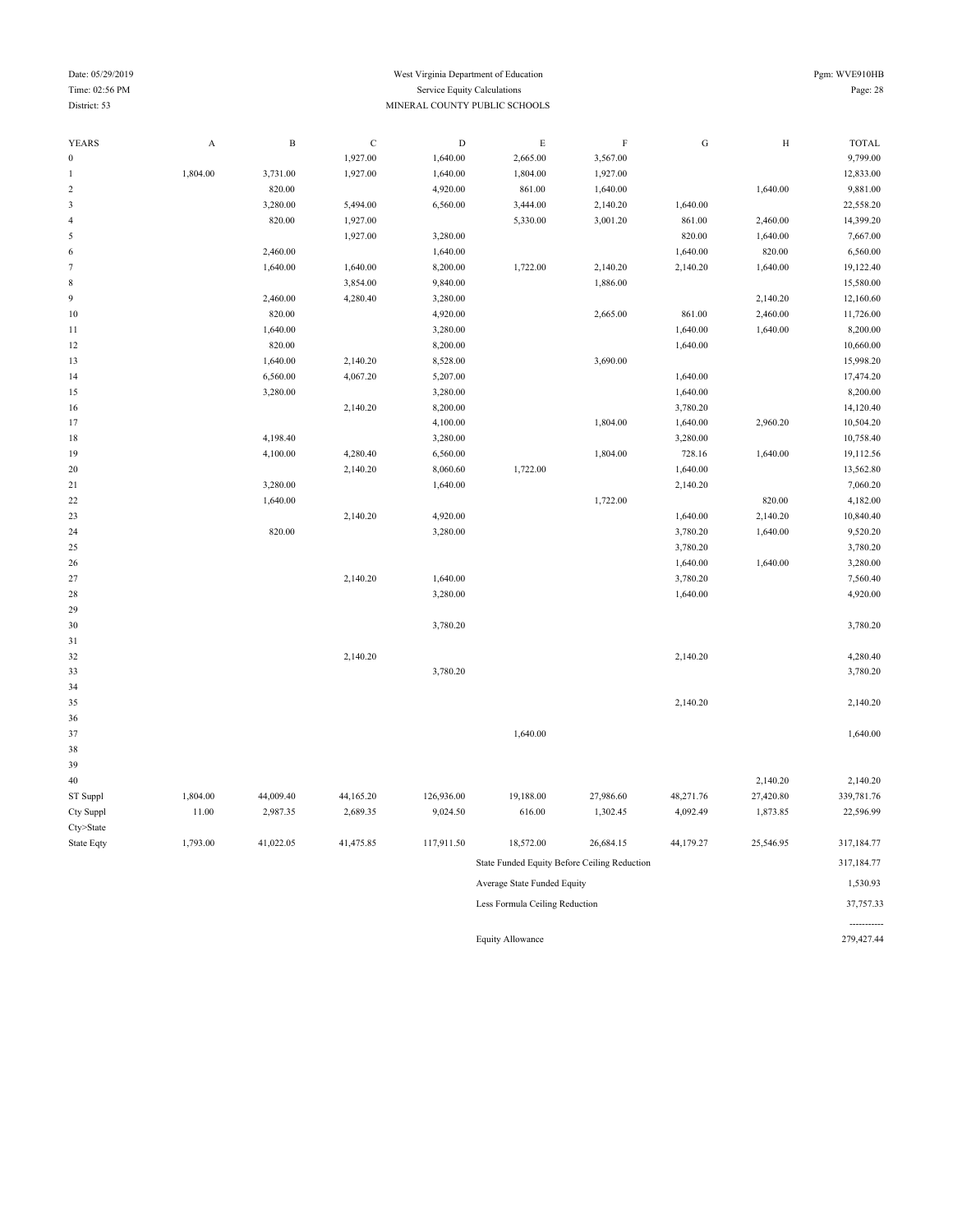#### Date: 05/29/2019 West Virginia Department of Education Pgm: WVE910HB Time: 02:56 PM Service Equity Calculations Page: 29 District: 54 MINGO COUNTY SCHOOLS

| YEARS                       | $\boldsymbol{A}$ | $\, {\bf B}$ | $\mathbf C$ | $\mathbf D$ | $\mathbf E$ | $\, {\rm F}$ | ${\bf G}$ | $\, {\rm H}$ | <b>TOTAL</b> |
|-----------------------------|------------------|--------------|-------------|-------------|-------------|--------------|-----------|--------------|--------------|
| $\boldsymbol{0}$            |                  | 1,640.00     | 1,640.00    | 4,920.00    |             | 6,560.00     |           | 1,640.00     | 16,400.00    |
| $\mathbf{1}$                |                  |              | 1,640.00    | 3,280.00    |             | 820.00       |           |              | 5,740.00     |
| $\sqrt{2}$                  |                  | 1,648.20     | 3,526.00    | 1,640.00    |             |              | 2,140.20  | 820.00       | 9,774.40     |
| $\ensuremath{\mathfrak{Z}}$ |                  |              | 3,526.00    | 3,280.00    | 1,681.00    | 820.00       | 5,748.20  | 820.00       | 15,875.20    |
| $\overline{4}$              |                  | 4,944.60     | 3,526.00    | 9,840.00    |             | 3,280.00     | 1,968.00  |              | 23,558.60    |
| $\sqrt{5}$                  |                  | 1,648.20     | 1,763.00    | 4,920.00    | 1,886.00    |              |           | 820.00       | 11,037.20    |
| 6                           |                  | 1,648.20     | 3,526.00    | 3,280.00    |             |              |           |              | 8,454.20     |
| $\tau$                      |                  | 4,121.32     | 3,526.00    | 3,280.00    | 1,681.00    | 5,920.40     | 2,140.20  |              | 20,668.92    |
| $\,$ 8 $\,$                 |                  | 3,296.40     | 5,174.20    | 9,840.00    |             |              |           | 1,640.00     | 19,950.60    |
| $\overline{9}$              |                  |              | 3,526.00    | 3,280.00    |             | 5,920.40     | 1,640.00  | 820.00       | 15,186.40    |
| 10                          |                  | 1,648.20     | 1,763.00    | 11,480.00   | 1,640.00    |              | 4,469.00  | 820.00       | 21,820.20    |
| 11                          |                  | 1,648.20     | 3,526.00    | 9,840.00    |             |              | 3,280.00  | 4,920.00     | 23,214.20    |
| 12                          |                  | 3,296.40     | 6,822.40    | 1,640.00    |             | 6,601.00     | 1,968.00  | 820.00       | 21,147.80    |
| 13                          |                  |              | 10,348.40   | 3,280.00    |             | 3,780.20     |           | 820.00       | 18,228.60    |
| 14                          |                  |              | 3,526.00    | 1,640.00    |             | 1,640.00     |           | 820.00       | 7,626.00     |
| 15                          |                  |              | 1,648.20    | 1,640.00    |             |              | 6,248.40  |              | 9,536.60     |
| 16                          |                  | 4,944.60     | 1,648.20    | 1,640.00    |             |              | 1,640.00  |              | 9,872.80     |
| 17                          |                  |              |             | 1,640.00    |             |              | 1,180.80  | 820.00       | 3,640.80     |
| 18                          |                  | 1,648.20     |             | 3,280.00    |             |              | 4,108.20  |              | 9,036.40     |
| 19                          |                  |              | 6,043.40    |             |             | 3,821.20     |           |              | 9,864.60     |
| $20\,$                      |                  |              | 3,526.00    |             |             |              |           |              | 3,526.00     |
| 21                          |                  |              | 1,648.20    |             |             | 3,362.00     |           |              | 5,010.20     |
| $22\,$                      |                  |              |             | 1,640.00    |             |              | 1,640.00  |              | 3,280.00     |
| 23                          |                  |              |             |             |             |              |           |              |              |
| 24                          |                  | 1,648.20     |             |             |             |              |           |              | 1,648.20     |
| 25                          |                  |              |             | 1,640.00    |             |              |           |              | 1,640.00     |
| $26\,$                      |                  |              |             | 1,968.00    |             |              |           |              | 1,968.00     |
| 27                          |                  |              | 1,648.20    |             |             |              |           |              | 1,648.20     |
| $28\,$                      |                  | 1,648.20     | 1,763.00    |             |             | 1,640.00     | 1,681.00  |              | 6,732.20     |
| 29                          |                  |              | 1,763.00    |             |             |              |           |              | 1,763.00     |
| 30                          |                  |              | 1,763.00    |             |             |              |           |              | 1,763.00     |
| 31                          |                  |              |             |             |             |              |           |              |              |
| 32                          |                  |              |             |             |             |              |           | 820.00       | 820.00       |
| 33                          |                  |              |             |             |             | 1,681.00     |           |              | 1,681.00     |
| 34                          |                  |              | 3,526.00    |             |             |              |           |              | 3,526.00     |
| 35                          |                  |              |             |             |             |              |           |              |              |
| 36                          |                  |              |             |             |             |              |           |              |              |
| 37                          |                  |              |             |             |             |              |           |              |              |
| 38                          |                  |              |             |             |             |              |           |              |              |
| 39                          |                  |              |             |             |             |              |           |              |              |
| 40                          |                  |              |             |             |             | 4,961.00     | 7,101.20  | 2,140.20     | 14,202.40    |
| ST Suppl                    |                  | 35,428.92    | 82,336.20   | 88,888.00   | 6,888.00    | 50,807.20    | 46,953.20 | 18,540.20    | 329,841.72   |
| Cty Suppl                   |                  | 6,480.90     | 15,061.50   | 16,260.00   | 1,260.00    | 9,294.00     | 8,589.00  | 3,391.50     | 60,336.90    |
| Cty>State                   |                  |              |             |             |             |              |           |              |              |

State Eqty 28,948.02 67,274.70 72,628.00 5,628.00 41,513.20 38,364.20 15,148.70 269,504.82 State Funded Equity Before Ceiling Reduction 269,504.82 Average State Funded Equity 1,340.00 Less Formula Ceiling Reduction 23,235.60 -----------<br>246,269.22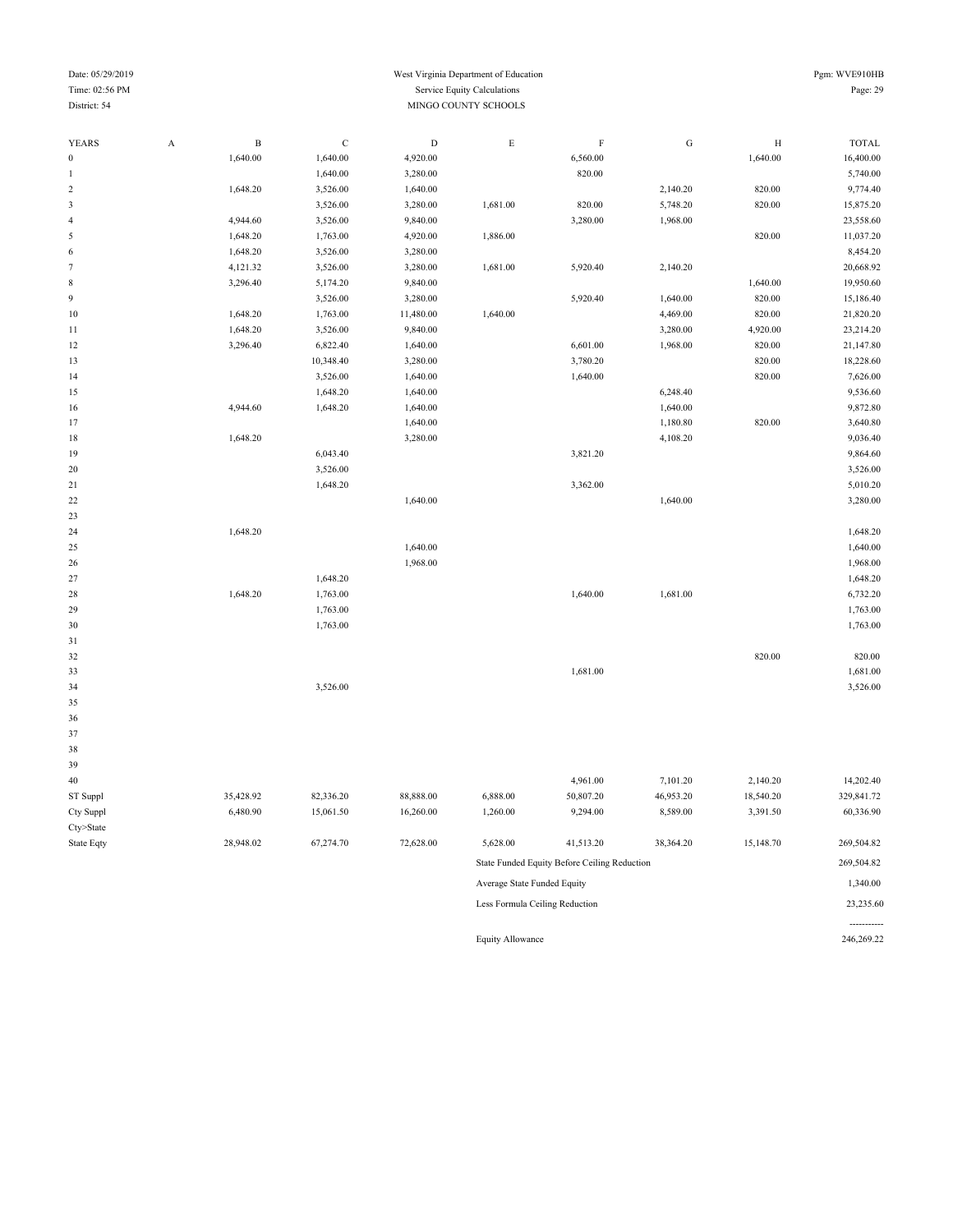#### Date: 05/29/2019 Pgm: WVE910HB Time: 02:56 PM Service Equity Calculations Page: 30 District: 56 MONONGALIA COUNTY SCHOOLS

| <b>YEARS</b>           | A | $\, {\bf B}$ | $\mathbf C$ | $\mathbf D$ | $\mathbf E$ | $\rm F$                                      | ${\bf G}$  | $\, {\rm H}$ | <b>TOTAL</b> |
|------------------------|---|--------------|-------------|-------------|-------------|----------------------------------------------|------------|--------------|--------------|
| $\mathbf{0}$           |   |              | 19,709.52   | 11,480.00   | 4,920.00    | 8,700.20                                     | 3,280.00   |              | 48,089.72    |
| 1                      |   |              | 38,351.40   | 16,400.00   | 4,510.00    | 3,280.00                                     | 2,460.00   |              | 65,001.40    |
| $\boldsymbol{2}$       |   |              | 6,109.00    | 19,680.00   | 16,564.00   | 4,920.00                                     | 4,920.00   |              | 52,193.00    |
| 3                      |   |              | 18,655.00   | 6,560.00    | 10,332.00   | 6,560.00                                     | 5,420.20   |              | 47,527.20    |
| 4                      |   |              | 22,735.32   | 16,400.00   | 10,660.00   | 7,060.20                                     | 7,060.20   | 2,140.20     | 66,055.92    |
| 5                      |   |              | 10,804.32   | 26,240.00   | 5,986.00    | 5,822.00                                     | 3,780.20   |              | 52,632.52    |
| 6                      |   |              | 17,441.40   | 8,700.20    | 10,660.00   | 8,700.20                                     | 3,280.00   |              | 48,781.80    |
| $\overline{7}$         |   |              | 10,463.20   | 11,980.20   | 5,248.00    | 1,640.00                                     | 8,200.00   |              | 37,531.40    |
| 8                      |   |              | 12,595.20   | 12,226.20   | 7,060.20    | 7,060.20                                     | 3,280.00   |              | 42,221.80    |
| 9                      |   |              | 4,920.00    | 7,380.00    | 3,780.20    | 5,420.20                                     | 3,780.20   |              | 25,280.60    |
| 10                     |   |              | 11,463.60   | 5,166.00    | 5,084.00    | 7,224.20                                     |            |              | 28,937.80    |
| 11                     |   |              | 7,942.52    | 10,086.00   | 1,640.00    | 3,280.00                                     | 7,060.20   |              | 30,008.72    |
| 12                     |   |              | 3,780.20    | 4,920.00    | 1,640.00    | 1,828.60                                     | 2,140.20   |              | 14,309.00    |
| 13                     |   |              | 5,543.20    | 3,780.20    |             | 5,084.00                                     | 3,280.00   |              | 17,687.40    |
| 14                     |   |              | 5,289.00    | 3,280.00    | 1,640.00    | 10,668.20                                    | 1,640.00   |              | 22,517.20    |
| 15                     |   |              | 7,183.20    | 3,280.00    | 3,280.00    | 10,340.20                                    | 5,920.40   |              | 30,003.80    |
| 16                     |   |              |             | 6,560.00    | 4,920.00    | 8,060.60                                     | 3,780.20   |              | 23,320.80    |
| 17                     |   |              | 1,886.00    | 9,840.00    | 1,640.00    | 3,944.20                                     | 5,920.40   |              | 23,230.60    |
| 18                     |   |              | 3,526.00    | 7,560.40    | 3,280.00    | 6,991.32                                     |            |              | 21,357.72    |
| 19                     |   |              | 8,446.00    |             | 6,560.00    | 5,420.20                                     | 5,920.40   |              | 26,346.60    |
| 20                     |   |              | 6,560.00    | 3,280.00    | 2,542.00    | 3,444.00                                     |            |              | 15,826.00    |
| 21                     |   |              | 3,903.20    | 6,560.00    | 3,280.00    | 7,560.40                                     | 3,280.00   |              | 24,583.60    |
| 22                     |   |              |             | 10,340.20   | 1,640.00    | 1,640.00                                     | 5,420.20   |              | 19,040.40    |
| 23                     |   |              | 3,903.20    | 3,280.00    | 3,280.00    | 5,920.40                                     | 1,640.00   |              | 18,023.60    |
| 24                     |   |              | 3,780.20    | 6,560.00    | 1,640.00    | 1,804.00                                     |            |              | 13,784.20    |
| 25                     |   |              | 1,886.00    | 3,280.00    |             | 2,140.20                                     |            |              | 7,306.20     |
| 26                     |   |              | 3,780.20    | 7,060.20    | 1,640.00    |                                              | 3,780.20   |              | 16,260.60    |
| 27                     |   |              | 3,780.20    | 8,200.00    |             | 2,140.20                                     |            | 2,140.20     | 16,260.60    |
| 28                     |   |              |             | 3,780.20    |             | 2,140.20                                     |            |              | 5,920.40     |
| 29                     |   |              |             | 8,700.20    |             | 2,140.20                                     |            | 2,140.20     | 12,980.60    |
| 30                     |   |              | 2,140.20    | 4,280.40    | 1,640.00    |                                              |            |              | 8,060.60     |
| 31                     |   |              |             |             |             | 4,280.40                                     | 2,140.20   | 2,140.20     | 8,560.80     |
| 32                     |   |              | 3,403.00    |             |             |                                              |            |              | 3,403.00     |
| 33                     |   |              | 5,543.20    |             | 3,780.20    |                                              | 2,140.20   |              | 11,463.60    |
| 34                     |   |              |             | 1,640.00    |             |                                              |            |              | 1,640.00     |
| 35                     |   |              |             |             |             |                                              |            |              |              |
| 36                     |   |              |             | 1,640.00    |             |                                              |            |              | 1,640.00     |
| 37                     |   |              |             |             |             |                                              |            | 2,140.20     | 2,140.20     |
| 38                     |   |              | 2,140.20    |             | 2,140.20    | 2,140.20                                     | 2,140.20   |              | 8,560.80     |
| 39                     |   |              | 1,886.00    | 1,640.00    |             |                                              |            |              | 3,526.00     |
| 40                     |   |              | 259,549.68  | 261,760.40  | 130,986.80  | 157,354.72                                   | 101,663.60 | 10,701.00    | 922,016.20   |
| ST Suppl               |   |              |             |             |             |                                              |            |              | 242,913.95   |
| Cty Suppl<br>Cty>State |   |              | 67,305.10   | 68,924.50   | 34,356.50   | 42,146.10                                    | 27,245.50  | 2,936.25     |              |
|                        |   |              | 192,244.58  | 192,835.90  | 96,630.30   |                                              |            |              | 679,102.25   |
| State Eqty             |   |              |             |             |             | 115,208.62                                   | 74,418.10  | 7,764.75     |              |
|                        |   |              |             |             |             | State Funded Equity Before Ceiling Reduction |            |              | 679,102.25   |
|                        |   |              |             |             |             | Average State Funded Equity                  |            |              | 1,207.93     |
|                        |   |              |             |             |             | Less Formula Ceiling Reduction               |            |              | 67,810.77    |

Equity Allowance 611,291.48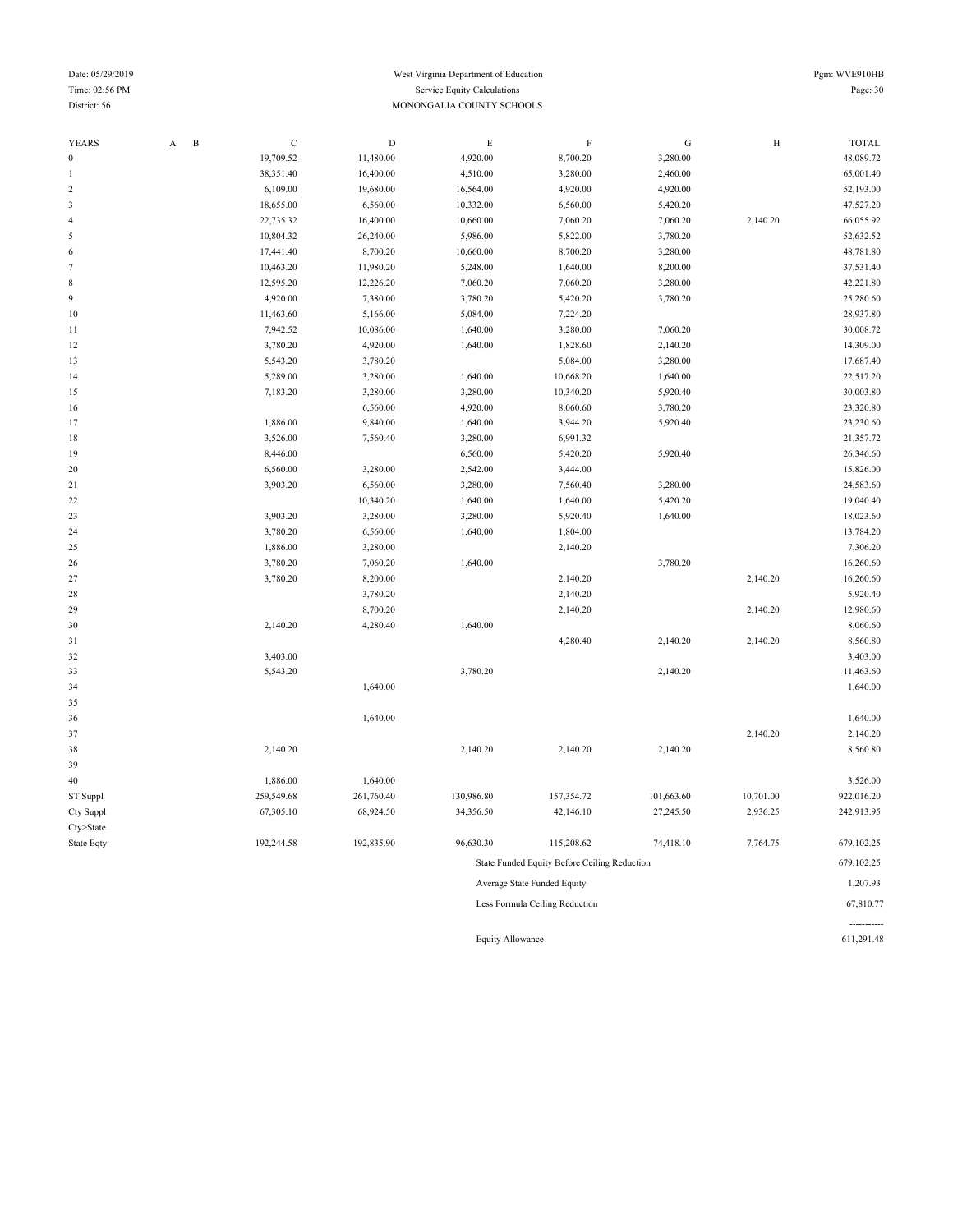----------<br>129,981.48

| YEARS            | $\mathbf A$ | $\, {\bf B}$ | $\mathbf C$ | $\mathbf D$ | $\mathbf E$                 | $\rm F$                                      | ${\bf G}$ | $\, {\rm H}$ | <b>TOTAL</b> |
|------------------|-------------|--------------|-------------|-------------|-----------------------------|----------------------------------------------|-----------|--------------|--------------|
| $\boldsymbol{0}$ |             |              |             | 3,608.00    | 1,722.00                    |                                              |           | 1,968.00     | 7,298.00     |
| $\mathbf{1}$     |             | 4,100.00     |             | 5,248.00    |                             |                                              |           |              | 9,348.00     |
| $\sqrt{2}$       |             |              |             | 6,560.00    |                             |                                              |           |              | 6,560.00     |
| $\sqrt{3}$       |             |              | 1,968.00    | 3,280.00    |                             |                                              |           |              | 5,248.00     |
| $\sqrt{4}$       |             |              |             | 4,920.00    |                             | 820.00                                       |           |              | 5,740.00     |
| $\sqrt{5}$       |             |              |             | 5,248.00    |                             |                                              | 1,968.00  |              | 7,216.00     |
| $\sqrt{6}$       |             |              |             | 1,640.00    |                             |                                              |           |              | 1,640.00     |
| $\tau$           |             |              |             | 1,640.00    |                             |                                              |           |              | 1,640.00     |
| $\,$ 8 $\,$      |             | 1,640.00     |             | 4,920.00    |                             |                                              |           |              | 6,560.00     |
| $\boldsymbol{9}$ |             | 1,640.00     | 820.00      |             | 1,763.00                    |                                              |           |              | 4,223.00     |
| 10               |             | 1,640.00     |             | 3,280.00    |                             |                                              |           |              | 4,920.00     |
| 11               |             | 1,640.00     |             | 3,280.00    |                             |                                              | 2,583.00  |              | 7,503.00     |
| 12               |             | 1,640.00     |             | 1,968.00    |                             | 1,968.00                                     | 492.00    |              | 6,068.00     |
| 13               |             |              |             |             |                             |                                              |           |              |              |
| 14               |             |              |             | 4,920.00    |                             |                                              |           |              | 4,920.00     |
| 15               |             |              | 1,640.00    | 1,968.00    |                             |                                              |           |              | 3,608.00     |
| 16               |             |              |             | 1,640.00    |                             |                                              |           |              | 1,640.00     |
| 17               |             |              |             |             |                             | 3,608.00                                     |           |              | 3,608.00     |
| 18               |             |              |             | 1,640.00    |                             | 3,403.00                                     | 3,280.00  |              | 8,323.00     |
| 19               |             | 1,640.00     |             | 5,248.00    |                             |                                              |           |              | 6,888.00     |
| 20               |             |              |             | 1,640.00    |                             | 3,321.00                                     |           |              | 4,961.00     |
| 21               |             | 1,640.00     |             |             |                             | 1,763.00                                     |           |              | 3,403.00     |
| 22               |             | 1,640.00     |             | 1,640.00    |                             | 1,640.00                                     |           |              | 4,920.00     |
| 23               |             |              |             | 1,640.00    |                             | 1,640.00                                     |           |              | 3,280.00     |
| 24<br>25         |             |              |             |             |                             | 1,763.00                                     |           |              | 1,763.00     |
|                  |             |              |             |             |                             | 3,280.00                                     |           |              | 3,280.00     |
| 26<br>27         |             |              |             | 1,640.00    |                             |                                              |           |              | 1,640.00     |
| 28               |             |              |             |             |                             |                                              |           |              |              |
| 29               |             |              |             |             |                             | 1,968.00                                     |           |              | 1,968.00     |
| 30               |             |              |             |             |                             |                                              |           |              |              |
| 31               |             |              |             |             |                             |                                              | 1,968.00  |              | 1,968.00     |
| 32               |             |              |             | 1,640.00    |                             |                                              |           |              | 1,640.00     |
| 33               |             |              |             |             |                             |                                              |           |              |              |
| 34               |             |              |             |             |                             |                                              |           |              |              |
| 35               |             |              |             |             |                             |                                              |           |              |              |
| 36               |             |              |             |             |                             | 1,640.00                                     |           |              | 1,640.00     |
| 37               |             |              |             |             |                             |                                              |           |              |              |
| 38               |             |              |             |             |                             |                                              |           |              |              |
| 39               |             |              |             | 1,640.00    |                             |                                              |           |              | 1,640.00     |
| $40\,$           |             |              |             |             |                             |                                              |           |              |              |
| ST Suppl         |             | 17,220.00    | 4,428.00    | 70,848.00   | 3,485.00                    | 26,814.00                                    | 10,291.00 | 1,968.00     | 135,054.00   |
| Cty Suppl        |             |              |             |             |                             |                                              |           |              |              |
| Cty>State        |             |              |             |             |                             |                                              |           |              |              |
| State Eqty       |             | 17,220.00    | 4,428.00    | 70,848.00   | 3,485.00                    | 26,814.00                                    | 10,291.00 | 1,968.00     | 135,054.00   |
|                  |             |              |             |             |                             | State Funded Equity Before Ceiling Reduction |           |              | 135,054.00   |
|                  |             |              |             |             |                             |                                              |           |              |              |
|                  |             |              |             |             | Average State Funded Equity |                                              |           |              | 1,640.00     |

Equity Allowance

Less Formula Ceiling Reduction 5,072.52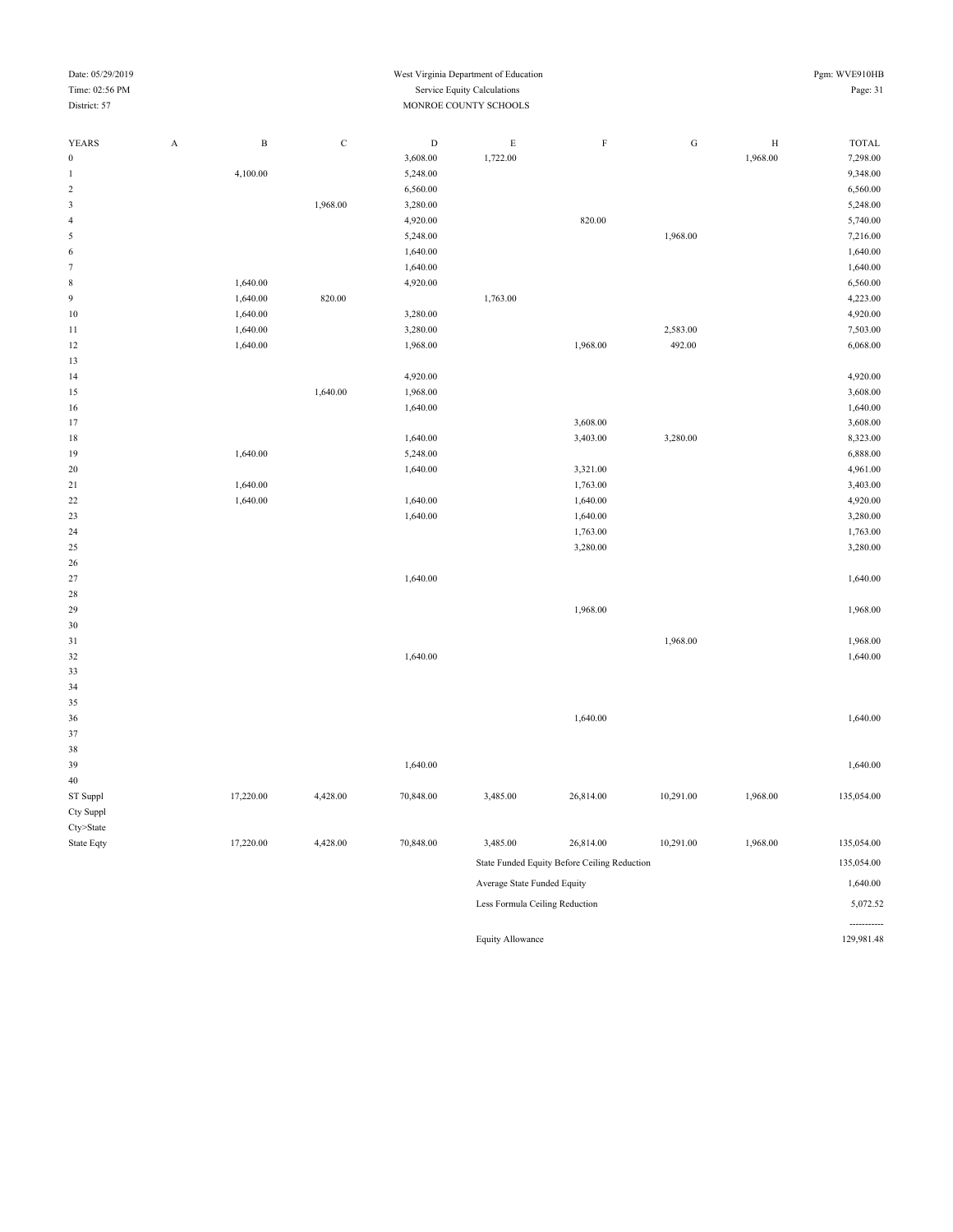#### Date: 05/29/2019 Pgm: WVE910HB Time: 02:56 PM Service Equity Calculations Page: 32 District: 58 MORGAN COUNTY SCHOOLS

-----------

| <b>YEARS</b>     | $\boldsymbol{\mathsf{A}}$ | $\, {\bf B}$ | $\mathbf C$ | ${\rm D}$ | $\mathbf E$                    | $\mathbf F$                                  | ${\rm G}$ | $\, {\rm H}$ | <b>TOTAL</b> |
|------------------|---------------------------|--------------|-------------|-----------|--------------------------------|----------------------------------------------|-----------|--------------|--------------|
| $\boldsymbol{0}$ |                           | 4,100.00     |             |           | 1,722.00                       |                                              |           |              | 5,822.00     |
| 1                |                           |              | 984.00      | 4,920.00  | 1,640.00                       | 3,813.00                                     | 2,091.00  |              | 13,448.00    |
| $\sqrt{2}$       |                           |              | 1,968.00    | 9,840.00  |                                |                                              |           |              | 11,808.00    |
| 3                |                           | 820.00       | 11,152.00   | 4,920.00  |                                |                                              |           |              | 16,892.00    |
| 4                |                           | 2,460.00     | 3,526.00    | 4,920.00  | 1,640.00                       |                                              |           |              | 12,546.00    |
| 5                |                           |              |             |           | 1,763.00                       | 1,722.00                                     |           |              | 3,485.00     |
| 6                |                           | 1,640.00     |             |           |                                |                                              |           |              | 1,640.00     |
| $\tau$           |                           |              | 1,968.00    |           |                                |                                              |           |              | 1,968.00     |
| $\,$ 8 $\,$      |                           | 1,640.00     | 1,681.00    | 1,640.00  |                                |                                              |           |              | 4,961.00     |
| $\overline{9}$   |                           | 3,280.00     |             | 1,640.00  | 1,722.00                       |                                              |           |              | 6,642.00     |
| $10\,$           |                           |              |             |           |                                |                                              | 2,091.00  |              | 2,091.00     |
| $1\,1$           |                           |              | 2,788.00    |           |                                |                                              | 2,091.00  |              | 4,879.00     |
| $12\,$           |                           |              |             | 3,280.00  | 1,640.00                       |                                              | 1,640.00  |              | 6,560.00     |
| 13               |                           |              | 1,681.00    | 6,560.00  |                                |                                              |           |              | 8,241.00     |
| 14               |                           |              |             |           | 1,886.00                       | 1,640.00                                     | 4,182.00  |              | 7,708.00     |
| 15               |                           |              |             | 4,920.00  |                                | 2,091.00                                     |           | 2,091.00     | 9,102.00     |
| 16               |                           | 1,640.00     | 1,968.00    | 1,640.00  |                                |                                              | 1,640.00  |              | 6,888.00     |
| 17               |                           |              | 1,968.00    |           |                                |                                              | 3,280.00  |              | 5,248.00     |
| 18               |                           | 820.00       | 3,321.00    | 1,640.00  | 1,640.00                       |                                              | 1,722.00  |              | 9,143.00     |
| 19               |                           |              | 3,608.00    | 3,280.00  |                                |                                              |           |              | 6,888.00     |
| 20               |                           |              | 1,968.00    |           |                                |                                              | 1,640.00  | 1,640.00     | 5,248.00     |
| 21               |                           |              | 1,968.00    | 1,640.00  |                                |                                              |           |              | 3,608.00     |
| 22               |                           |              |             | 2,091.00  |                                |                                              | 1,640.00  |              | 3,731.00     |
| 23               |                           |              |             |           |                                |                                              |           |              |              |
| 24               |                           | 1,640.00     |             |           |                                |                                              |           |              | 1,640.00     |
| 25               |                           |              |             |           |                                | 1,640.00                                     |           |              | 1,640.00     |
| 26               |                           |              |             |           |                                |                                              |           |              |              |
| 27               |                           |              |             |           |                                | 1,640.00                                     |           |              | 1,640.00     |
| 28               |                           |              |             | 1,640.00  |                                |                                              |           |              | 1,640.00     |
| 29               |                           |              |             |           |                                |                                              | 2,091.00  |              | 2,091.00     |
| 30               |                           | 1,640.00     |             | 1,640.00  |                                | 523.16                                       |           |              | 3,803.16     |
| 31               |                           |              |             |           |                                |                                              |           |              |              |
| 32               |                           |              |             |           |                                |                                              |           |              |              |
| 33               |                           |              |             |           |                                |                                              |           |              |              |
| 34               |                           |              |             | 1,640.00  |                                | 2,091.00                                     |           |              | 3,731.00     |
| 35               |                           |              |             | 1,640.00  |                                |                                              |           |              | 1,640.00     |
| 36               |                           |              |             |           |                                | 1,886.00                                     |           |              | 1,886.00     |
| 37               |                           |              |             |           |                                |                                              |           |              |              |
| 38               |                           |              |             | 1,640.00  |                                | 1,640.00                                     |           |              | 3,280.00     |
| 39               |                           |              |             |           |                                |                                              |           |              |              |
| $40\,$           |                           |              |             | 1,640.00  |                                |                                              |           |              | 1,640.00     |
| ST Suppl         |                           | 19,680.00    | 40,549.00   | 62,771.00 | 13,653.00                      | 18,686.16                                    | 24,108.00 | 3,731.00     | 183,178.16   |
| Cty Suppl        |                           | 6,000.00     | 12,362.50   | 19,137.50 | 4,162.50                       | 5,697.00                                     | 7,350.00  | 1,137.50     | 55,847.00    |
| Cty>State        |                           |              |             |           |                                |                                              |           |              |              |
| State Eqty       |                           | 13,680.00    | 28,186.50   | 43,633.50 | 9,490.50                       | 12,989.16                                    | 16,758.00 | 2,593.50     | 127,331.16   |
|                  |                           |              |             |           |                                | State Funded Equity Before Ceiling Reduction |           |              | 127,331.16   |
|                  |                           |              |             |           | Average State Funded Equity    |                                              |           |              | 1,140.00     |
|                  |                           |              |             |           | Less Formula Ceiling Reduction |                                              |           |              | 10,928.04    |

Equity Allowance 116,403.12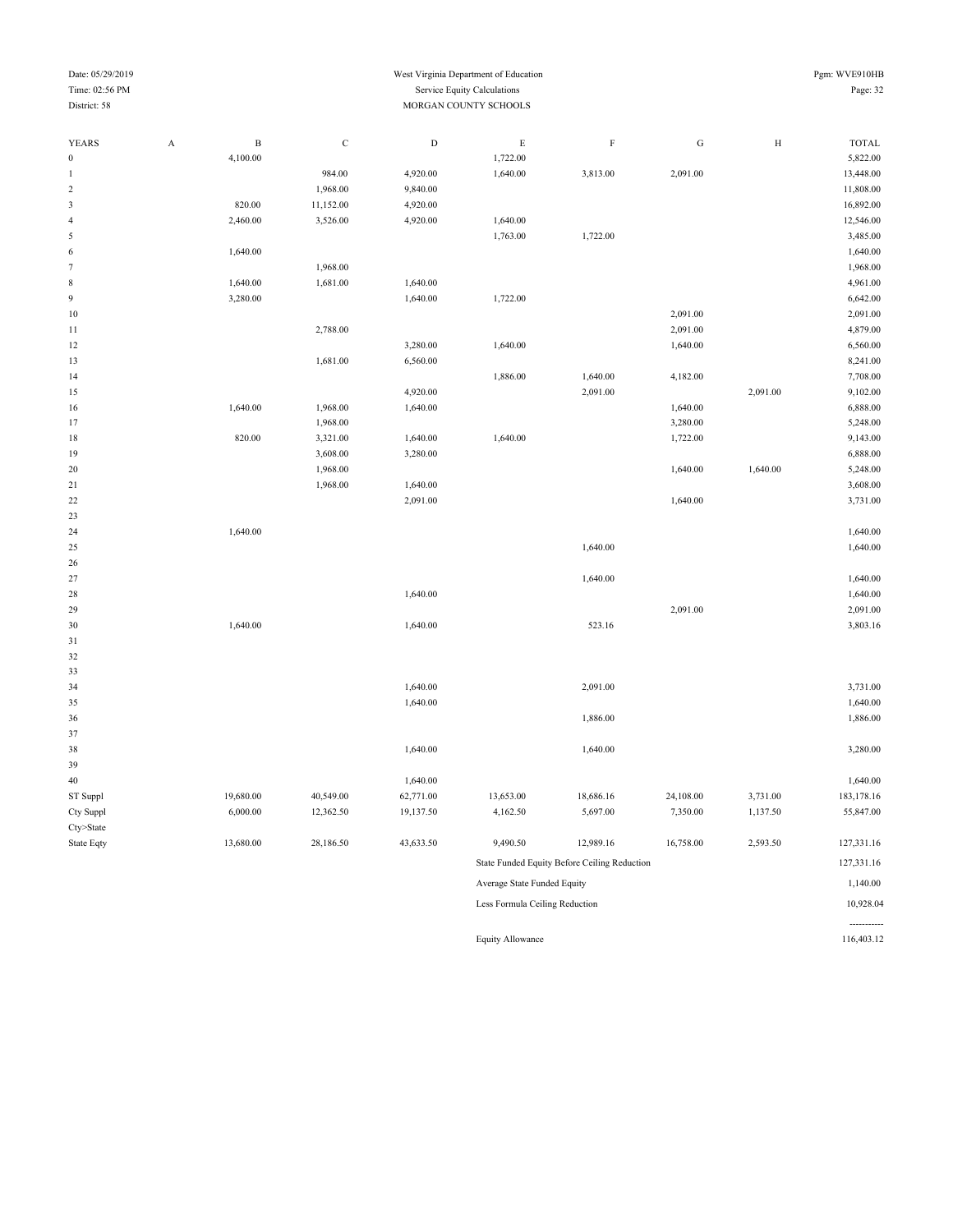| Date: 05/29/2019<br>Time: 02:56 PM<br>District: 60 |   |          |          |          | West Virginia Department of Education<br>Service Equity Calculations<br>MCDOWELL COUNTY SCHOOLS |          |          | Pgm: WVE910HB<br>Page: 33 |              |  |
|----------------------------------------------------|---|----------|----------|----------|-------------------------------------------------------------------------------------------------|----------|----------|---------------------------|--------------|--|
| <b>YEARS</b>                                       | А | B        | C        | D        | E                                                                                               | E.       | G        | H                         | <b>TOTAL</b> |  |
| $\mathbf{0}$                                       |   |          |          |          |                                                                                                 | 1,664.60 |          |                           | 1,664.60     |  |
|                                                    |   |          |          |          |                                                                                                 |          |          |                           |              |  |
| 2                                                  |   | 1,640.00 | 1,804.00 |          | 3,468.60                                                                                        |          |          |                           | 6,912.60     |  |
| 3                                                  |   | 2,460.00 | 2,706.00 | 4,920.00 | 1,664.60                                                                                        |          | 1,968.00 |                           | 13,718.60    |  |
| 4                                                  |   | 3,280.00 | 1,804.00 | 1,640.00 |                                                                                                 | 3,280.00 |          |                           | 10,004.00    |  |
| 5                                                  |   |          |          | 4,920.00 | 2,497.72                                                                                        | 5,272.60 | 1,968.00 |                           | 14,658.32    |  |
| 6                                                  |   | 2,460.00 | 3,608.00 | 4,920.00 | 1,640.00                                                                                        | 5,272.60 |          |                           | 17,900.60    |  |

| 7  | 3,280.00 | 7,216.00 | 13,120.00 | 1,640.00 | 1,664.60 |          |          | 26,920.60 |
|----|----------|----------|-----------|----------|----------|----------|----------|-----------|
| 8  | 2,460.00 | 3,608.00 | 6,560.00  | 1,640.00 | 1,640.00 |          |          | 15,908.00 |
| 9  | 3,280.00 |          |           |          | 5,576.00 | 3,304.60 |          | 12,160.60 |
| 10 |          |          |           | 1,640.00 |          |          |          | 1,640.00  |
| 11 |          | 3,608.00 |           |          | 1,804.00 | 5,272.60 |          | 10,684.60 |
| 12 | 1,640.00 |          | 3,280.00  | 1,640.00 | 3,304.60 |          |          | 9,864.60  |
| 13 |          | 1,804.00 |           |          | 1,640.00 | 1,640.00 |          | 5,084.00  |
| 14 |          | 7,216.00 | 3,280.00  |          |          |          |          | 10,496.00 |
| 15 |          |          | 1,640.00  |          | 1,968.00 | 1,640.00 |          | 5,248.00  |
| 16 |          |          | 3,280.00  |          | 1,968.00 | 1,640.00 |          | 6,888.00  |
| 17 |          | 2,706.00 | 4,920.00  |          |          |          |          | 7,626.00  |
| 18 |          | 1,804.00 | 1,640.00  |          | 1,640.00 |          |          | 5,084.00  |
| 19 |          | 1,804.00 | 4,920.00  |          |          |          |          | 6,724.00  |
| 20 | 1,640.00 |          | 1,640.00  |          |          |          |          | 3,280.00  |
| 21 | 820.00   |          | 1,640.00  |          |          |          |          | 2,460.00  |
| 22 |          | 3,608.00 | 3,280.00  |          |          |          |          | 6,888.00  |
| 23 | 1,640.00 | 1,804.00 | 3,280.00  |          |          | 1,640.00 |          | 8,364.00  |
| 24 | 1,640.00 | 3,608.00 | 3,280.00  |          |          | 1,968.00 |          | 10,496.00 |
| 25 |          |          | 4,920.00  |          | 1,968.00 | 1,804.00 |          | 8,692.00  |
| 26 |          |          |           |          |          | 1,968.00 |          | 1,968.00  |
| 27 |          | 1,804.00 | 1,640.00  |          |          | 1,968.00 |          | 5,412.00  |
| 28 |          |          | 1,640.00  |          |          |          |          | 1,640.00  |
| 29 | 3,280.00 | 1,804.00 | 3,280.00  |          |          |          |          | 8,364.00  |
| 30 |          |          |           | 1,640.00 |          | 1,968.00 |          | 3,608.00  |
| 31 |          |          |           | 1,640.00 |          | 1,968.00 | 1,968.00 | 5,576.00  |
| 32 |          |          |           |          |          | 1,968.00 |          | 1,968.00  |
| 33 |          |          |           |          |          |          |          |           |
| 34 |          |          |           |          |          |          |          |           |
| 35 |          |          |           |          |          |          |          |           |
| 36 |          |          |           |          |          |          |          |           |
| 37 |          |          |           |          | 1,640.00 |          | 1,968.00 | 3,608.00  |
| 38 |          |          |           |          |          |          |          |           |
| 39 |          |          |           |          |          |          |          |           |
|    |          |          |           |          |          |          |          |           |

| 39         |           |           |           |                             |                                              |           |          |            |
|------------|-----------|-----------|-----------|-----------------------------|----------------------------------------------|-----------|----------|------------|
| 40         |           |           |           |                             |                                              | 3,280.00  |          | 3,280.00   |
| ST Suppl   | 29,520.00 | 52,316.00 | 83,640.00 | 19,110.92                   | 40,303.00                                    | 35,965.20 | 3,936.00 | 264,791.12 |
| Cty Suppl  | 15,300.00 | 27,115.00 | 43,350.00 | 9,905.05                    | 20,888.75                                    | 18,640.50 | 2,040.00 | 137,239.30 |
| Cty>State  |           |           |           |                             |                                              |           |          |            |
| State Eqty | 14.220.00 | 25.201.00 | 40.290.00 | 9.205.87                    | 19.414.25                                    | 17,324.70 | 1,896.00 | 127,551.82 |
|            |           |           |           |                             | State Funded Equity Before Ceiling Reduction |           |          | 127,551.82 |
|            |           |           |           | Average State Funded Equity |                                              |           |          | 790.00     |

Less Formula Ceiling Reduction 21,698.93

Equity Allowance 105,852.89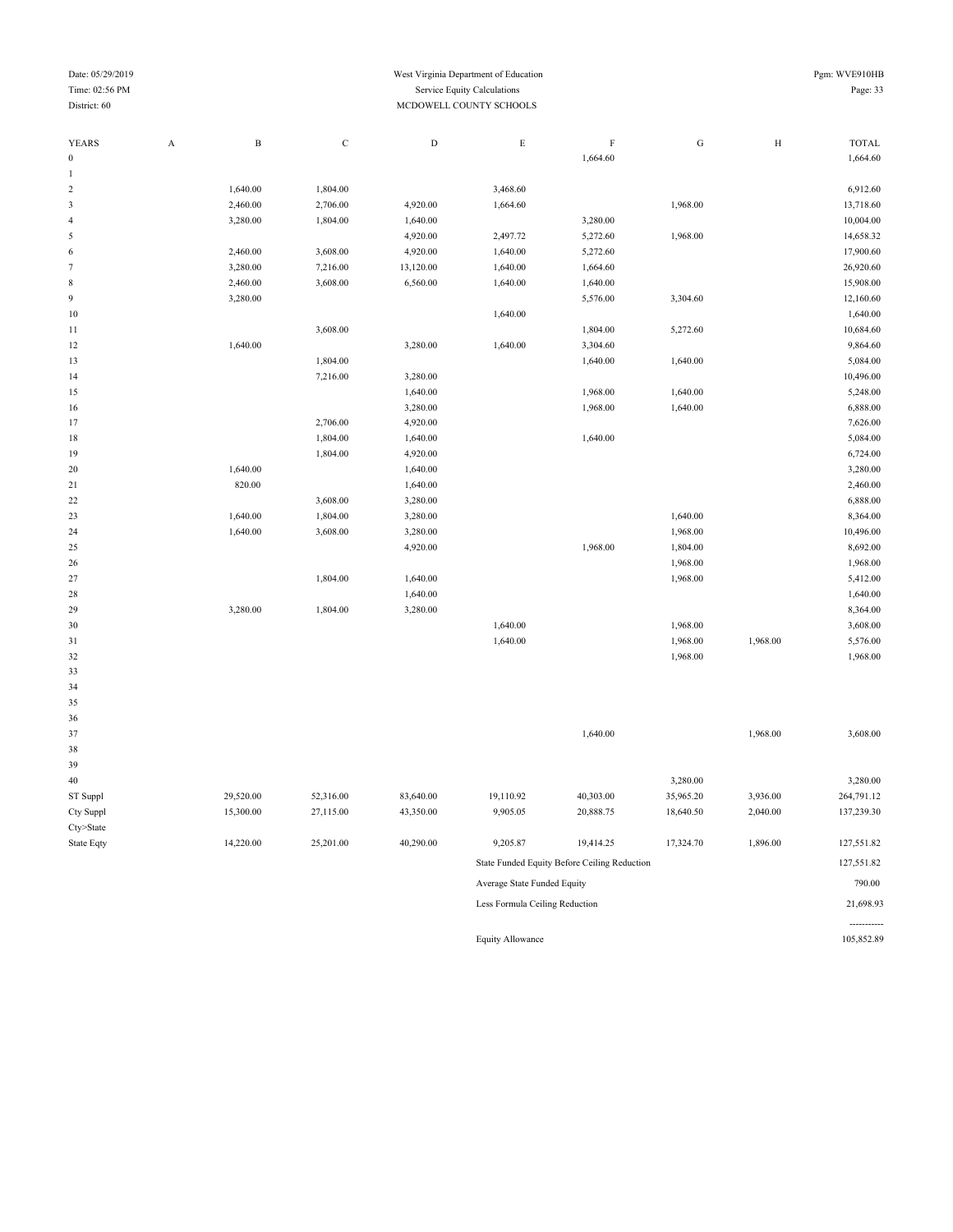-----------

### Date: 05/29/2019 Pgm: WVE910HB Time: 02:56 PM Service Equity Calculations Page: 34 District: 62 NICHOLAS COUNTY SCHOOLS

| <b>YEARS</b>            | A         | $\, {\bf B}$ | $\mathbf C$ | $\mathbf D$ | $\mathbf E$                                  | $\mathbf F$ | ${\bf G}$ | $\, {\rm H}$ | <b>TOTAL</b> |
|-------------------------|-----------|--------------|-------------|-------------|----------------------------------------------|-------------|-----------|--------------|--------------|
| $\boldsymbol{0}$        | 3,280.00  | 3,280.00     | 1,722.00    | 5,420.20    | 1,640.00                                     |             | 2,140.20  |              | 17,482.40    |
| $\mathbf{1}$            | 4,100.00  | 1,640.00     | 5,207.00    | 3,280.00    |                                              |             |           |              | 14,227.00    |
| $\sqrt{2}$              | 2,460.00  |              | 8,569.00    | 4,920.00    | 2,583.00                                     | 2,542.00    |           |              | 21,074.00    |
| $\overline{\mathbf{3}}$ |           |              | 4,108.20    | 3,280.00    |                                              |             |           |              | 7,388.20     |
| $\overline{4}$          |           | 1,640.00     | 5,125.00    | 4,920.00    | 2,522.32                                     | 3,591.60    |           |              | 17,798.92    |
| 5                       |           | 3,280.00     |             | 3,280.00    |                                              | 3,780.20    | 1,640.00  |              | 11,980.20    |
| 6                       |           |              | 5,748.20    | 4,920.00    | 1,804.00                                     | 1,968.00    |           |              | 14,440.20    |
| $\tau$                  |           | 1,640.00     | 3,444.00    | 4,100.00    |                                              |             | 1,640.00  |              | 10,824.00    |
| $\,$ 8 $\,$             | 1,763.00  | 1,640.00     | 1,640.00    | 1,640.00    |                                              |             |           |              | 6,683.00     |
| 9                       |           |              | 1,763.00    | 12,300.00   |                                              | 3,321.00    |           | 2,000.80     | 19,384.80    |
| $10\,$                  |           | 1,640.00     | 3,862.20    | 4,100.00    |                                              |             |           |              | 9,602.20     |
| 11                      |           | 2,460.00     | 1,763.00    | 9,840.00    |                                              | 1,968.00    |           |              | 16,031.00    |
| 12                      |           |              | 3,731.00    | 6,560.00    |                                              |             | 3,280.00  |              | 13,571.00    |
| 13                      |           | 1,640.00     | 2,583.00    | 6,560.00    | 2,481.32                                     | 4,621.52    | 7,060.20  | 1,640.00     | 26,586.04    |
| 14                      |           |              | 1,763.00    | 1,640.00    |                                              |             |           |              | 3,403.00     |
| 15                      |           | 820.00       |             | 6,560.00    |                                              | 3,280.00    |           |              | 10,660.00    |
| 16                      |           |              | 6,970.00    | 3,280.00    |                                              |             |           | 1,640.00     | 11,890.00    |
| 17                      |           | 1,640.00     | 1,763.00    | 4,920.00    |                                              |             | 3,780.20  |              | 12,103.20    |
| $18\,$                  |           | 820.00       |             | 3,280.00    |                                              | 3,903.20    |           |              | 8,003.20     |
| 19                      |           |              |             | 4,920.00    | 1,640.00                                     | 1,640.00    |           |              | 8,200.00     |
| 20                      |           |              | 1,640.00    | 3,280.00    |                                              |             | 1,640.00  |              | 6,560.00     |
| 21                      |           |              |             | 1,640.00    | 841.32                                       | 841.32      | 1,640.00  | 2,140.20     | 7,102.84     |
| $22\,$                  |           |              |             | 3,280.00    | 1,640.00                                     |             | 2,140.20  |              | 7,060.20     |
| 23                      |           |              | 1,968.00    | 3,280.00    |                                              |             |           |              | 5,248.00     |
| 24                      |           |              | 1,722.00    | 1,640.00    |                                              |             |           |              | 3,362.00     |
| $25\,$                  |           |              | 5,453.00    |             |                                              |             | 2,140.20  |              | 7,593.20     |
| 26                      |           |              | 1,640.00    |             |                                              |             |           |              | 1,640.00     |
| 27                      |           |              | 1,763.00    |             |                                              |             |           |              | 1,763.00     |
| 28                      |           |              |             |             |                                              |             |           |              |              |
| 29                      |           |              |             | 3,280.00    |                                              | 1,640.00    |           |              | 4,920.00     |
| 30                      |           |              |             |             |                                              |             |           |              |              |
| 31                      |           |              |             |             |                                              |             |           |              |              |
| 32                      |           |              |             |             |                                              |             |           |              |              |
| 33                      |           |              |             |             |                                              | 2,140.20    |           |              | 2,140.20     |
| 34                      |           |              |             |             |                                              |             |           |              |              |
| 35                      |           |              |             |             |                                              |             |           |              |              |
| 36                      |           |              |             |             |                                              |             |           |              |              |
| 37                      |           |              |             |             |                                              |             |           |              |              |
| 38                      |           |              | 1,722.00    |             |                                              |             |           |              | 1,722.00     |
| 39                      |           |              |             |             |                                              |             |           |              |              |
| 40                      |           |              |             |             |                                              |             |           |              |              |
| ST Suppl                | 11,603.00 | 22,140.00    | 75,669.60   | 116,120.20  | 15,151.96                                    | 35,237.04   | 27,101.00 | 7,421.00     | 310,443.80   |
| Cty Suppl               | 1,061.25  | 2,025.00     | 6,921.00    | 10,620.75   | 1,385.85                                     | 3,222.90    | 2,478.75  | 678.75       | 28,394.25    |
| Cty>State               |           |              |             |             |                                              |             |           |              |              |
| State Eqty              | 10,541.75 | 20,115.00    | 68,748.60   | 105,499.45  | 13,766.11                                    | 32,014.14   | 24,622.25 | 6,742.25     | 282,049.55   |
|                         |           |              |             |             | State Funded Equity Before Ceiling Reduction |             |           |              | 282,049.55   |
|                         |           |              |             |             | Average State Funded Equity                  |             |           |              | 1,490.00     |
|                         |           |              |             |             | Less Formula Ceiling Reduction               |             |           |              | 34,527.77    |

Equity Allowance 247,521.78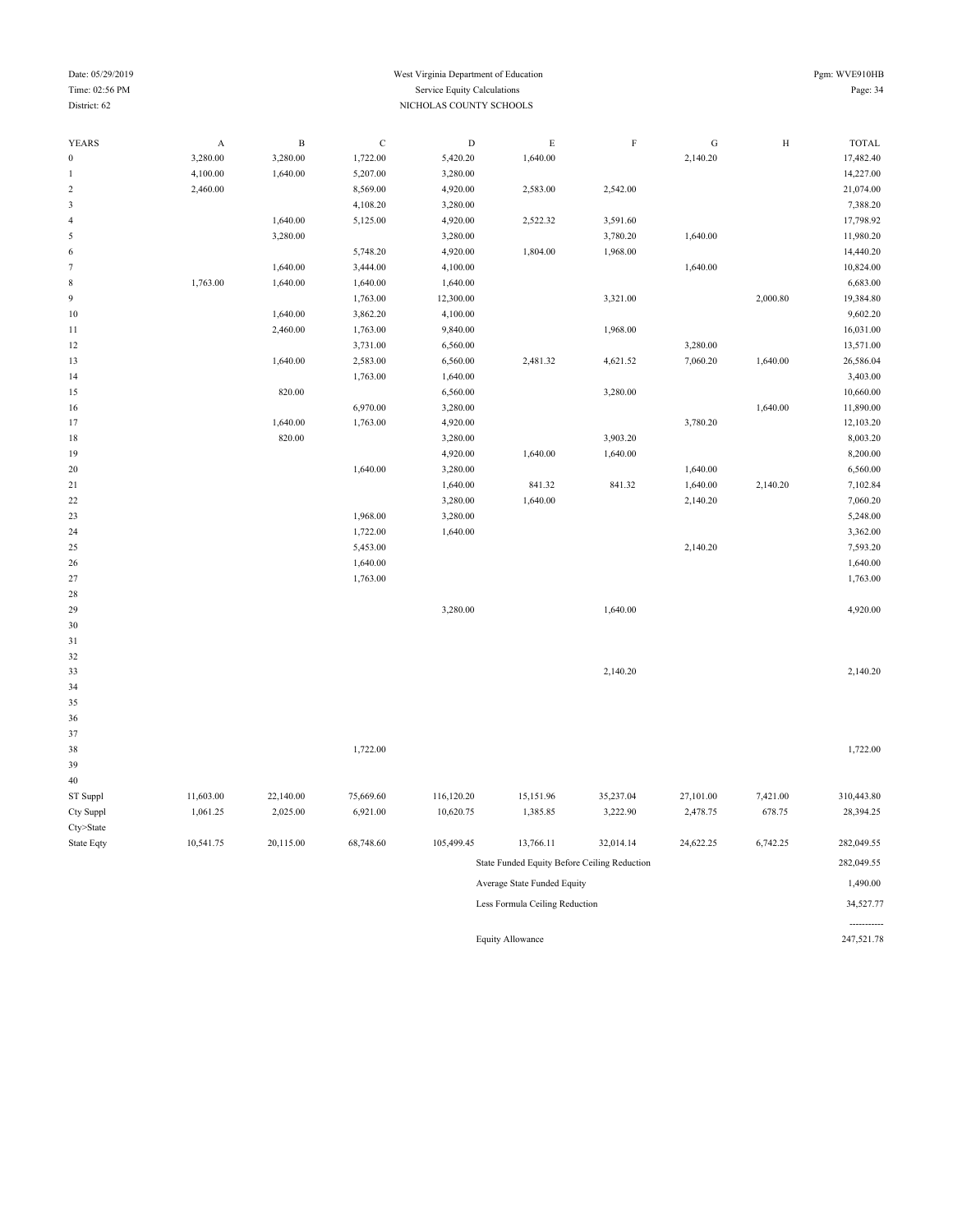| Date: 05/29/2019 |                     |   | Pgm: WVE910HB |  |                             |          |   |   |              |  |
|------------------|---------------------|---|---------------|--|-----------------------------|----------|---|---|--------------|--|
| Time: 02:56 PM   |                     |   |               |  | Service Equity Calculations |          |   |   | Page: 35     |  |
| District: 64     | OHIO COUNTY SCHOOLS |   |               |  |                             |          |   |   |              |  |
|                  |                     |   |               |  |                             |          |   |   |              |  |
| YEARS            |                     | B |               |  | н.                          |          | G | Н | <b>TOTAL</b> |  |
|                  |                     |   | 10.071.60     |  | 804.00                      | 5.584.20 |   |   | 18 350 80    |  |

| YEARS                     | $\, {\bf B}$<br>$\mathbf A$ | $\mathbf C$ | $\mathbf D$ | $\mathbf E$ | $\mathbf F$                                  | ${\rm G}$ | $\, {\rm H}$ | <b>TOTAL</b> |
|---------------------------|-----------------------------|-------------|-------------|-------------|----------------------------------------------|-----------|--------------|--------------|
| $\boldsymbol{0}$          |                             | 10,971.60   |             | 1,804.00    | 5,584.20                                     |           |              | 18,359.80    |
| 1                         |                             | 25,641.40   | 3,280.00    | 7,060.20    | 7,388.20                                     |           |              | 43,369.80    |
| $\sqrt{2}$                |                             | 11,160.20   | 2,460.00    | 5,084.00    | 3,944.20                                     |           |              | 22,648.40    |
| $\sqrt{3}$                |                             | 1,640.00    | 6,560.00    |             | 9,864.60                                     | 4,280.40  |              | 22,345.00    |
| $\overline{4}$            |                             | 11,521.00   | 7,060.20    | 8,200.00    | 3,780.20                                     | 2,140.20  |              | 32,701.60    |
| $\sqrt{5}$                |                             | 9,380.80    | 9,020.00    | 3,444.00    | 1,640.00                                     |           |              | 23,484.80    |
| $\sqrt{6}$                |                             | 7,560.40    | 5,740.00    | 3,280.00    | 6,888.00                                     |           |              | 23,468.40    |
| $\boldsymbol{7}$          |                             | 9,131.52    | 5,740.00    | 1,640.00    | 4,920.00                                     |           |              | 21,431.52    |
| $\,$ 8 $\,$               |                             | 6,491.12    | 7,560.40    |             | 5,912.20                                     | 2,140.20  |              | 22,103.92    |
| $\boldsymbol{9}$          |                             |             | 3,780.20    | 1,640.00    | 5,084.00                                     |           |              | 10,504.20    |
| $10$                      |                             |             | 6,560.00    | 4,920.00    | 5,420.20                                     | 1,804.00  |              | 18,704.20    |
| 11                        |                             | 2,960.20    | 9,020.00    |             | 3,280.00                                     | 1,804.00  |              | 17,064.20    |
| 12                        |                             | 5,420.20    | 3,780.20    | 3,280.00    | 2,140.20                                     |           | 2,140.20     | 16,760.80    |
| 13                        |                             | 4,100.00    | 3,280.00    | 1,640.00    | 1,640.00                                     |           |              | 10,660.00    |
| 14                        |                             | 2,710.92    | 4,280.40    |             | 1,640.00                                     |           |              | 8,631.32     |
| 15                        |                             | 1,640.00    | 3,780.20    | 3,280.00    | 2,140.20                                     |           |              | 10,840.40    |
| 16                        |                             |             | 2,140.20    |             | 1,640.00                                     | 3,608.00  |              | 7,388.20     |
| 17                        |                             | 4,100.00    | 820.00      | 1,640.00    | 1,640.00                                     |           |              | 8,200.00     |
| 18                        |                             | 3,780.20    | 3,280.00    |             | 3,280.00                                     |           | 1,968.00     | 12,308.20    |
| 19                        |                             | 1,640.00    | 3,280.00    |             |                                              |           |              | 4,920.00     |
| 20                        |                             | 4,600.20    | 4,280.40    | 1,640.00    |                                              | 2,140.20  |              | 12,660.80    |
| 21                        |                             |             | 1,640.00    | 3,280.00    | 3,280.00                                     |           |              | 8,200.00     |
| 22                        |                             | 3,280.00    | 4,280.40    | 1,640.00    | 5,420.20                                     |           |              | 14,620.60    |
| 23                        |                             | 2,140.20    | 2,140.20    | 1,640.00    |                                              |           |              | 5,920.40     |
| 24                        |                             | 820.00      |             | 1,640.00    | 4,920.00                                     |           |              | 7,380.00     |
| 25                        |                             |             |             | 1,640.00    | 3,444.00                                     |           |              | 5,084.00     |
| 26                        |                             |             |             |             | 3,280.00                                     |           |              | 3,280.00     |
| 27                        |                             |             |             |             |                                              |           |              |              |
| 28                        |                             |             | 2,140.20    |             |                                              |           |              | 2,140.20     |
| 29                        |                             |             |             |             |                                              |           |              |              |
| 30                        |                             |             |             |             | 1,640.00                                     |           |              | 1,640.00     |
| 31                        |                             |             |             |             |                                              |           |              |              |
| 32                        |                             |             |             | 1,640.00    |                                              |           |              | 1,640.00     |
| 33                        |                             | 1,640.00    |             | 2,140.20    | 3,944.20                                     |           | 2,140.20     | 9,864.60     |
| 34                        |                             | 2,140.20    |             |             | 1,804.00                                     | 902.00    | 2,140.20     | 6,986.40     |
| 35                        |                             |             |             |             |                                              | 2,140.20  |              | 2,140.20     |
| 36                        |                             |             |             |             |                                              |           |              |              |
| 37                        |                             |             |             |             | 1,640.00                                     |           | 2,140.20     | 3,780.20     |
| 38                        |                             |             | 2,140.20    |             |                                              | 2,140.20  |              | 4,280.40     |
| 39                        |                             |             |             |             |                                              |           |              |              |
| $40\,$                    |                             |             |             | 1,640.00    |                                              |           | 2,140.20     | 3,780.20     |
| ST Suppl                  |                             | 134,470.16  | 108,043.20  | 63,812.40   | 107,198.60                                   | 23,099.40 | 12,669.00    | 449,292.76   |
| Cty Suppl                 |                             | 36,292.10   | 41,284.63   | 22,630.88   | 39,942.88                                    | 9,992.63  | 7,912.88     | 158,056.00   |
| $\mbox{Cty}\mbox{>State}$ |                             |             |             |             |                                              |           |              |              |
| State Eqty                |                             | 98,178.06   | 66,758.57   | 41,181.52   | 67,255.72                                    | 13,106.78 | 4,756.13     | 291,236.79   |
|                           |                             |             |             |             | State Funded Equity Before Ceiling Reduction |           |              | 291,236.79   |
|                           |                             |             |             |             | Average State Funded Equity                  |           |              | 1,063.07     |
|                           |                             |             |             |             | Less Formula Ceiling Reduction               |           |              | 47,145.03    |
|                           |                             |             |             |             |                                              |           |              |              |

Equity Allowance 244,091.76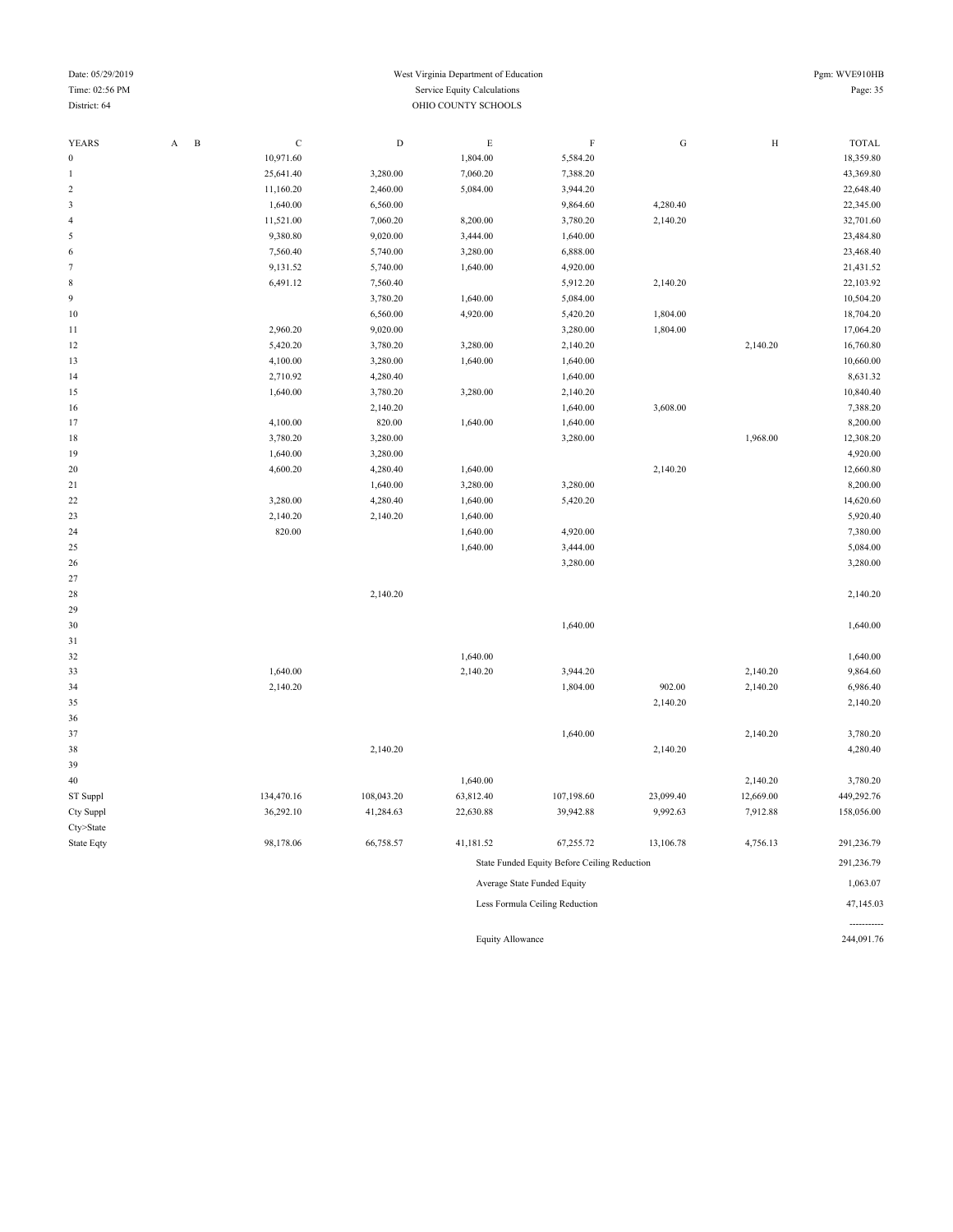| Date: 05/29/2019 | West Virginia Department of Education | Pgm: WVE910HB |
|------------------|---------------------------------------|---------------|
| Time: 02:56 PM   | <b>Service Equity Calculations</b>    | Page: 36      |
| District: 66     | PENDLETON COUNTY SCHOOLS              |               |
|                  |                                       |               |

| <b>YEARS</b>            | $\mathbf{A}$<br>$\, {\bf B}$ | $\mathbf C$ | D        | E        | F        | G        | H        | <b>TOTAL</b> |
|-------------------------|------------------------------|-------------|----------|----------|----------|----------|----------|--------------|
| $\boldsymbol{0}$        |                              | 6,560.00    | 1,640.00 |          |          |          | 2,140.20 | 10,340.20    |
| 1                       |                              |             | 1,968.00 |          |          | 1,640.00 |          | 3,608.00     |
| $\sqrt{2}$              |                              |             | 1,640.00 |          |          |          |          | 1,640.00     |
| $\overline{\mathbf{3}}$ |                              |             |          | 1,722.00 |          | 1,640.00 |          | 3,362.00     |
| $\sqrt{4}$              |                              |             |          |          |          | 2,624.00 | 1,968.00 | 4,592.00     |
| 5                       |                              |             |          |          | 1,640.00 | 1,640.00 |          | 3,280.00     |
| 6                       |                              |             |          |          | 1,640.00 | 1,640.00 |          | 3,280.00     |
| $\boldsymbol{7}$        |                              | 1,640.00    | 3,280.00 |          |          |          |          | 4,920.00     |
| $\,$ 8 $\,$             |                              |             | 1,640.00 |          |          |          |          | 1,640.00     |
| 9                       |                              |             | 3,280.00 |          |          |          |          | 3,280.00     |
| 10                      |                              |             | 1,640.00 |          |          |          | 2,140.20 | 3,780.20     |
| 11                      |                              |             | 3,280.00 |          |          |          |          | 3,280.00     |
| 12                      |                              |             |          |          |          |          |          |              |
| 13                      |                              |             | 1,640.00 |          | 1,640.00 |          |          | 3,280.00     |
| 14                      |                              |             | 1,640.00 |          |          | 2,140.20 |          | 3,780.20     |
| 15                      |                              |             |          |          | 3,362.00 |          |          | 3,362.00     |
| 16                      |                              | 1,640.00    |          |          |          | 1,968.00 |          | 3,608.00     |
| 17                      |                              |             | 2,140.20 |          |          | 1,640.00 |          | 3,780.20     |
| $18\,$                  |                              | 1,640.00    |          |          |          |          |          | 1,640.00     |
| 19                      |                              |             | 1,640.00 |          |          | 1,141.44 |          | 2,781.44     |
| 20                      |                              |             | 3,280.00 |          |          |          |          | 3,280.00     |
| 21                      |                              |             |          |          |          |          |          |              |
| 22                      |                              |             | 3,280.00 |          | 1,722.00 |          |          | 5,002.00     |
| 23                      |                              | 1,640.00    | 1,968.00 |          |          |          |          | 3,608.00     |
| 24                      |                              |             |          |          |          |          |          |              |
| 25                      |                              |             | 2,140.20 |          |          |          |          | 2,140.20     |
| 26                      |                              |             | 1,640.00 |          |          | 3,321.00 |          | 4,961.00     |
| 27                      |                              |             |          |          | 1,640.00 |          |          | 1,640.00     |
| 28                      |                              |             | 4,920.00 |          |          |          |          | 4,920.00     |
| 29                      |                              |             |          |          |          |          |          |              |
| 30                      |                              |             | 1,640.00 |          |          |          |          | 1,640.00     |
| 31                      |                              |             |          |          |          |          |          |              |
| 32                      |                              |             |          |          |          |          |          |              |
| 33                      |                              |             |          |          |          |          |          |              |
| 34                      |                              |             |          |          |          |          |          |              |

| 37         |           |           |          |                                              |           |          |             |
|------------|-----------|-----------|----------|----------------------------------------------|-----------|----------|-------------|
| 38         |           |           |          |                                              |           |          |             |
| 39         |           |           |          | 1,681.00                                     |           |          | 1,681.00    |
| 40         |           |           |          |                                              |           |          |             |
| ST Suppl   | 13,120.00 | 44,296.40 | 1,722.00 | 13,325.00                                    | 19,394.64 | 6,248.40 | 98,106.44   |
| Cty Suppl  |           |           |          |                                              |           |          |             |
| Cty>State  |           |           |          |                                              |           |          |             |
| State Eqty | 13,120.00 | 44,296.40 | 1,722.00 | 13,325.00                                    | 19,394.64 | 6,248.40 | 98,106.44   |
|            |           |           |          | State Funded Equity Before Ceiling Reduction |           |          | 98,106.44   |
|            |           |           |          | Average State Funded Equity                  |           |          | 1,640.00    |
|            |           |           |          | Less Formula Ceiling Reduction               |           |          | $-5,682.60$ |

 

Equity Allowance 103,789.04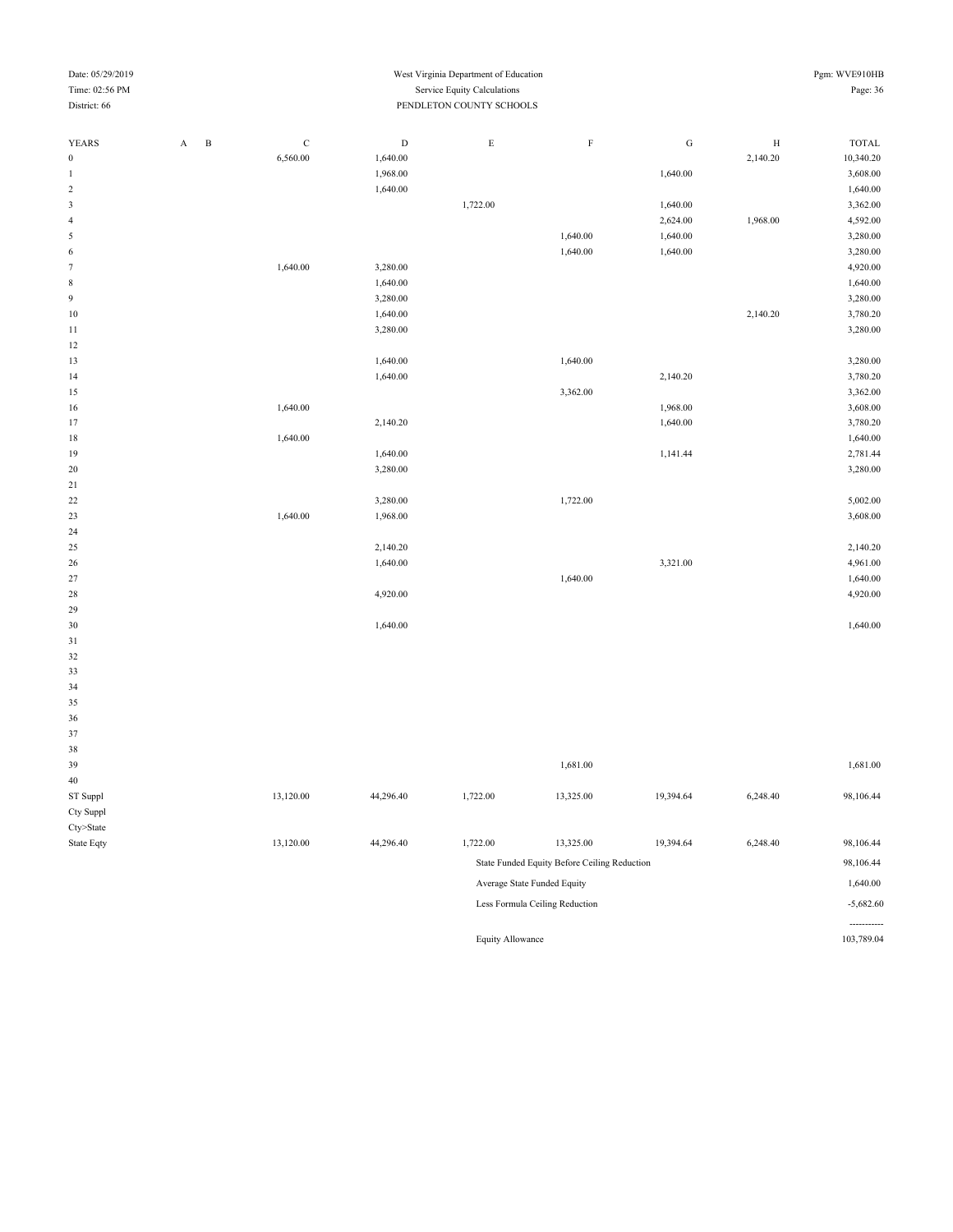#### Date: 05/29/2019 Pgm: WVE910HB Time: 02:56 PM Service Equity Calculations Page: 37 District: 67 PLEASANTS COUNTY SCHOOLS

| YEARS                       | $\boldsymbol{\rm{A}}$ | $\, {\bf B}$ | $\mathbf C$ | $\mathbf D$ | $\mathop{\hbox{\bf E}}$ | $\mathbf F$          | ${\rm G}$ | $\rm H$  | <b>TOTAL</b>         |
|-----------------------------|-----------------------|--------------|-------------|-------------|-------------------------|----------------------|-----------|----------|----------------------|
| $\boldsymbol{0}$            |                       | 3,280.00     |             | 1,640.00    |                         | 1,640.00             |           |          | 6,560.00             |
| $\,1\,$                     |                       | 1,640.00     | 2,140.20    |             |                         |                      |           |          | 3,780.20             |
| $\sqrt{2}$                  |                       |              |             | 1,640.00    |                         |                      |           |          | 1,640.00             |
| $\ensuremath{\mathfrak{Z}}$ |                       | 1,640.00     | 2,140.20    | 3,780.20    |                         |                      | 2,140.20  |          | 9,700.60             |
| $\sqrt{4}$                  |                       |              |             |             | 1,886.00                | 1,640.00             |           |          | 3,526.00             |
| $\mathfrak s$               |                       |              |             |             |                         |                      |           |          |                      |
| $\,$ 6 $\,$                 |                       | 1,640.00     |             | 1,640.00    |                         |                      |           |          | 3,280.00             |
| $\tau$                      |                       |              |             | 1,640.00    |                         |                      |           |          | 1,640.00             |
| $\,$ 8 $\,$                 |                       |              |             | 1,640.00    |                         |                      |           |          | 1,640.00             |
| $\overline{9}$              |                       | 1,640.00     |             | 1,640.00    |                         | 2,140.20             |           |          | 5,420.20             |
| 10                          |                       |              | 2,140.20    | 3,280.00    |                         |                      | 2,140.20  |          | 7,560.40             |
|                             |                       |              | 4,280.40    |             |                         |                      |           |          |                      |
| 11<br>12                    |                       |              | 2,140.20    | 3,280.00    |                         | 2,140.20<br>1,640.00 |           |          | 6,420.60<br>7,060.20 |
|                             |                       |              |             |             |                         | 836.40               |           |          |                      |
| 13                          |                       |              |             | 3,280.00    |                         |                      |           |          | 4,116.40             |
| 14                          |                       |              |             | 1,640.00    |                         | 3,780.20             |           | 2,140.20 | 7,560.40             |
| 15                          |                       | 1,640.00     |             |             |                         |                      |           |          | 1,640.00             |
| $16\,$                      |                       |              | 2,140.20    | 2,140.20    |                         |                      | 2,140.20  |          | 6,420.60             |
| 17                          |                       |              |             |             | 1,886.00                |                      | 2,140.20  |          | 4,026.20             |
| 18                          |                       | 820.00       |             |             |                         | 5,658.00             |           |          | 6,478.00             |
| 19                          |                       |              |             | 2,140.20    |                         |                      |           |          | 2,140.20             |
| $20\,$                      |                       |              |             |             |                         |                      | 2,140.20  |          | 2,140.20             |
| $21\,$                      |                       |              |             | 1,640.00    |                         | 1,640.00             |           |          | 3,280.00             |
| $22\,$                      |                       |              |             | 1,640.00    |                         |                      |           |          | 1,640.00             |
| 23                          |                       |              |             | 1,640.00    |                         |                      | 2,140.20  |          | 3,780.20             |
| 24                          |                       |              | 2,140.20    |             |                         | 1,640.00             |           |          | 3,780.20             |
| $25\,$                      |                       |              |             | 1,640.00    |                         |                      |           |          | 1,640.00             |
| 26                          |                       |              |             |             |                         |                      |           |          |                      |
| $27\,$                      |                       |              |             |             |                         |                      |           |          |                      |
| 28                          |                       |              |             |             |                         |                      |           |          |                      |
| 29                          |                       |              | 2,140.20    |             |                         |                      |           |          | 2,140.20             |
| $30\,$                      |                       |              |             |             |                         |                      |           |          |                      |
| $31\,$                      |                       |              |             | 1,640.00    |                         |                      |           |          | 1,640.00             |
| $32\,$                      |                       |              |             |             |                         |                      |           |          |                      |
| 33                          |                       |              |             |             |                         |                      |           |          |                      |
| 34                          |                       |              |             |             |                         |                      |           |          |                      |
| 35                          |                       |              |             |             |                         |                      |           |          |                      |
| $36\,$                      |                       |              |             |             |                         |                      |           |          |                      |
| $37\,$                      |                       |              |             |             |                         | 1,640.00             |           |          | 1,640.00             |
| $38\,$                      |                       |              |             |             |                         |                      |           |          |                      |
| 39                          |                       |              |             |             |                         |                      |           | 2,140.20 | 2,140.20             |
| $40\,$                      |                       |              |             | 4,280.40    |                         |                      |           |          | 4,280.40             |
| ST Suppl                    |                       | 12,300.00    | 19,261.80   | 41,861.00   | 3,772.00                | 24,395.00            | 12,841.20 | 4,280.40 | 118,711.40           |
| Cty Suppl                   |                       | 15,619.00    | 26,702.91   | 58,854.57   | 5,096.80                | 34,556.55            | 18,301.32 | 6,441.48 | 165,572.63           |
| Cty>State                   |                       | 3,319.00     | 7,441.11    | 16,993.57   | 1,324.80                | 10,161.55            | 5,460.12  | 2,161.08 | 46,861.23            |
| State Eqty                  |                       |              |             |             |                         |                      |           |          |                      |

State Funded Equity Before Ceiling Reduction

Average State Funded Equity

Less Formula Ceiling Reduction

Equity Allowance 0.00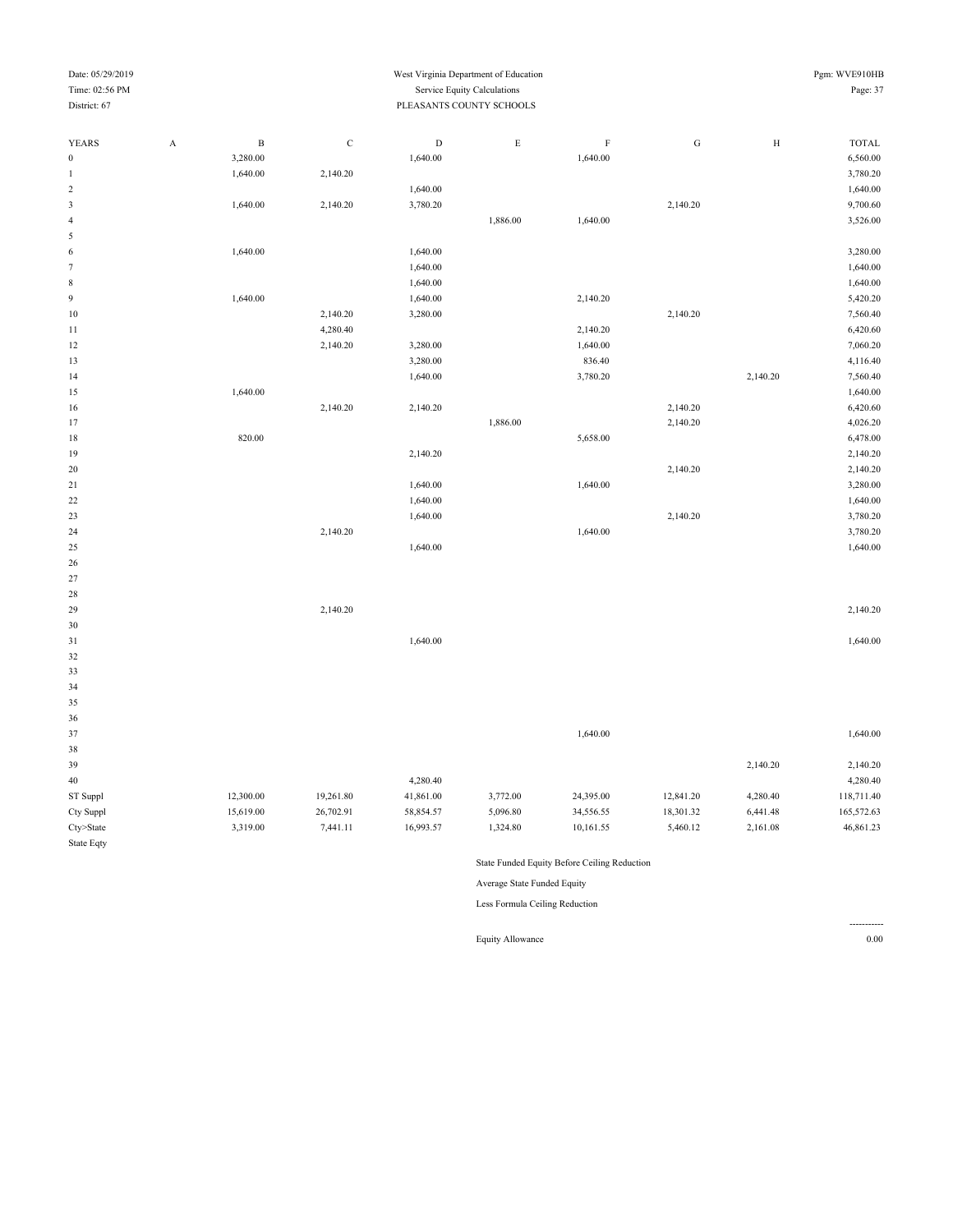| Time: 02:56 PM   |                       |                           |             |           | Service Equity Calculations |                                              |           |              | Page: 38   |  |  |  |
|------------------|-----------------------|---------------------------|-------------|-----------|-----------------------------|----------------------------------------------|-----------|--------------|------------|--|--|--|
| District: 69     |                       | POCAHONTAS COUNTY SCHOOLS |             |           |                             |                                              |           |              |            |  |  |  |
| YEARS            | $\boldsymbol{\rm{A}}$ | $\, {\bf B}$              | $\mathbf C$ | ${\rm D}$ | $\mathbf E$                 | $\rm F$                                      | ${\bf G}$ | $\, {\rm H}$ | TOTAL      |  |  |  |
| $\boldsymbol{0}$ |                       | 1,640.00                  |             |           |                             |                                              | 1,968.00  |              | 3,608.00   |  |  |  |
| $\mathbf{1}$     |                       |                           | 2,542.00    | 1,640.00  |                             |                                              | 2,140.20  |              | 6,322.20   |  |  |  |
| $\overline{c}$   |                       |                           | 1,804.00    |           |                             |                                              |           |              | 1,804.00   |  |  |  |
| 3                |                       |                           |             | 7,060.20  |                             |                                              |           |              | 7,060.20   |  |  |  |
| $\overline{4}$   |                       |                           |             | 1,640.00  | 3,403.00                    |                                              |           |              | 5,043.00   |  |  |  |
| 5                |                       |                           |             | 1,640.00  | 1,763.00                    | 2,591.20                                     | 8,060.60  |              | 14,054.80  |  |  |  |
| 6                |                       | 1,640.00                  |             |           |                             |                                              |           |              | 1,640.00   |  |  |  |
| $\boldsymbol{7}$ |                       | 1,640.00                  |             | 1,640.00  |                             | 1,640.00                                     |           |              | 4,920.00   |  |  |  |
| $\,$ 8 $\,$      |                       |                           | 1,640.00    | 3,280.00  |                             |                                              | 2,140.20  |              | 7,060.20   |  |  |  |
| 9                |                       |                           | 1,804.00    | 3,780.20  |                             |                                              |           |              | 5,584.20   |  |  |  |
| $10\,$           |                       | 1,640.00                  |             | 1,640.00  |                             |                                              |           |              | 3,280.00   |  |  |  |
| 11               |                       |                           |             |           |                             |                                              |           |              |            |  |  |  |
| 12               |                       |                           |             |           |                             |                                              |           |              |            |  |  |  |
| 13               |                       |                           |             | 1,640.00  |                             |                                              |           |              | 1,640.00   |  |  |  |
| 14               |                       | 1,640.00                  |             |           |                             | 1,804.00                                     | 3,903.20  |              | 7,347.20   |  |  |  |
| 15               |                       |                           |             | 1,640.00  |                             |                                              | 3,403.00  |              | 5,043.00   |  |  |  |
| 16               |                       |                           |             |           |                             | 1,640.00                                     |           |              | 1,640.00   |  |  |  |
| 17               |                       |                           |             | 3,280.00  |                             |                                              | 2,140.20  |              | 5,420.20   |  |  |  |
| $1\,8$           |                       |                           |             |           |                             |                                              |           |              |            |  |  |  |
| 19               |                       |                           |             |           |                             |                                              | 3,280.00  |              | 3,280.00   |  |  |  |
| 20               |                       |                           |             |           |                             |                                              |           | 2,140.20     | 2,140.20   |  |  |  |
| 21               |                       |                           |             | 3,280.00  |                             | 1,763.00                                     |           |              | 5,043.00   |  |  |  |
| 22               |                       |                           |             | 4,920.00  |                             |                                              |           |              | 4,920.00   |  |  |  |
| 23               |                       |                           |             |           |                             |                                              |           | 1,640.00     | 1,640.00   |  |  |  |
| 24               |                       |                           |             |           |                             |                                              |           |              |            |  |  |  |
| 25               |                       |                           |             |           |                             |                                              |           |              |            |  |  |  |
| 26               |                       |                           |             |           |                             |                                              |           |              |            |  |  |  |
| 27               |                       |                           |             |           |                             |                                              |           |              |            |  |  |  |
| 28               |                       |                           |             | 3,780.20  |                             |                                              |           |              | 3,780.20   |  |  |  |
| 29               |                       |                           |             |           |                             |                                              |           |              |            |  |  |  |
| 30               |                       |                           |             | 1,640.00  |                             |                                              | 1,763.00  |              | 3,403.00   |  |  |  |
| $3\sqrt{1}$      |                       |                           | 1,804.00    |           |                             |                                              |           |              | 1,804.00   |  |  |  |
| 32               |                       |                           |             |           |                             |                                              |           |              |            |  |  |  |
| 33               |                       |                           |             |           |                             |                                              |           |              |            |  |  |  |
| 34               |                       |                           |             |           |                             |                                              |           |              |            |  |  |  |
| 35               |                       |                           |             |           |                             |                                              |           |              |            |  |  |  |
| 36               |                       |                           |             |           |                             |                                              |           |              |            |  |  |  |
| 37               |                       |                           |             | 1,640.00  |                             |                                              |           |              | 1,640.00   |  |  |  |
| 38               |                       |                           | 1,804.00    |           |                             |                                              |           |              | 1,804.00   |  |  |  |
| 39               |                       |                           |             |           |                             |                                              | 2,140.20  |              | 2,140.20   |  |  |  |
| $40\,$           |                       |                           |             |           |                             |                                              |           |              |            |  |  |  |
| ST Suppl         |                       | 8,200.00                  | 11,398.00   | 44,140.60 | 5,166.00                    | 9,438.20                                     | 30,938.60 | 3,780.20     | 113,061.60 |  |  |  |
| Cty Suppl        |                       |                           |             |           |                             |                                              |           |              |            |  |  |  |
| Cty>State        |                       |                           |             |           |                             |                                              |           |              |            |  |  |  |
| State Eqty       |                       | 8,200.00                  | 11,398.00   | 44,140.60 | 5,166.00                    | 9,438.20                                     | 30,938.60 | 3,780.20     | 113,061.60 |  |  |  |
|                  |                       |                           |             |           |                             | State Funded Equity Before Ceiling Reduction |           |              | 113,061.60 |  |  |  |
|                  |                       |                           |             |           | Average State Funded Equity |                                              |           |              | 1,640.00   |  |  |  |
|                  |                       |                           |             |           |                             |                                              |           |              |            |  |  |  |

Date: 05/29/2019 West Virginia Department of Education Pgm: WVE910HB

Less Formula Ceiling Reduction 8,180.32

-----------

Equity Allowance 104,881.28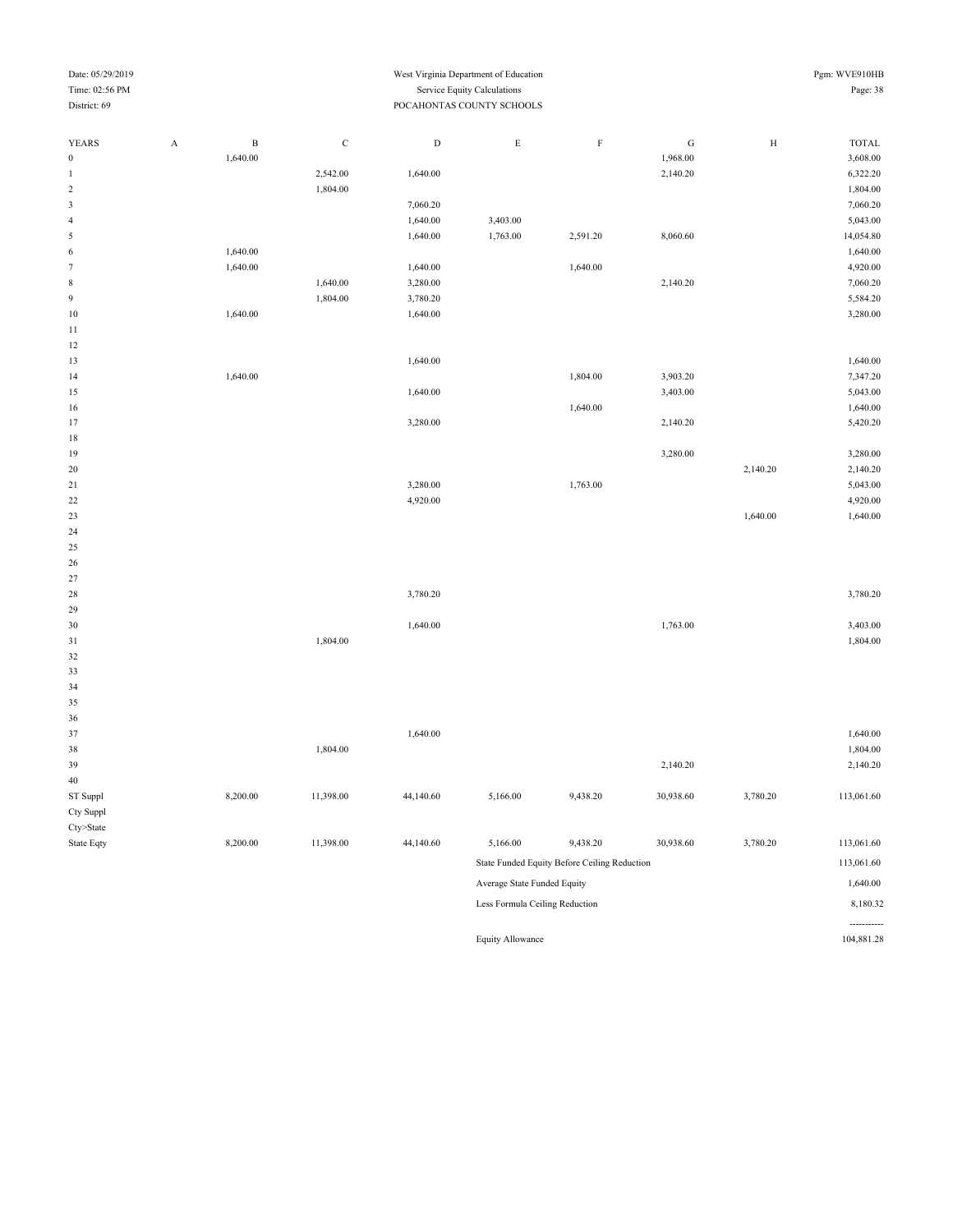#### Date: 05/29/2019 Pgm: WVE910HB Time: 02:56 PM Service Equity Calculations Page: 39 Page: 39 **District: 70** PRESTON COUNTY SCHOOLS

| YEARS                   | $\boldsymbol{\mathsf{A}}$ | $\, {\bf B}$ | $\mathbf C$ | $\mathbf D$ | $\mathbf E$                    | $\rm F$                                      | ${\bf G}$ | $\rm H$  | <b>TOTAL</b> |
|-------------------------|---------------------------|--------------|-------------|-------------|--------------------------------|----------------------------------------------|-----------|----------|--------------|
| 0                       |                           | 5,248.00     | 6,494.40    | 3,280.00    |                                |                                              | 1,968.00  |          | 16,990.40    |
|                         |                           |              |             | 8,200.00    | 3,485.00                       | 1,640.00                                     |           |          | 13,325.00    |
| $\overline{\mathbf{c}}$ |                           | 4,920.00     | 820.00      | 6,560.00    | 1,779.40                       | 1,968.00                                     | 1,968.00  |          | 18,015.40    |
| 3                       |                           |              | 7,216.00    | 4,920.00    | 1,968.00                       |                                              | 1,968.00  |          | 16,072.00    |
| 4                       |                           | 1,640.00     | 7,585.00    | 14,760.00   | 1,820.40                       | 5,305.40                                     |           |          | 31,110.80    |
| 5                       |                           | 1,640.00     | 3,608.00    | 7,216.00    | 1,640.00                       | 6,945.40                                     |           |          | 21,049.40    |
| 6                       |                           | 4,920.00     |             | 15,088.00   |                                | 1,968.00                                     |           |          | 21,976.00    |
| 7                       |                           |              |             | 6,888.00    |                                | 1,640.00                                     |           |          | 8,528.00     |
| 8                       |                           | 1,640.00     | 3,362.00    | 4,920.00    | 3,280.00                       |                                              | 1,886.00  |          | 15,088.00    |
| 9                       |                           | 1,640.00     |             | 9,840.00    |                                | 1,640.00                                     |           |          | 13,120.00    |
| 10                      |                           |              |             | 4,920.00    | 1,968.00                       |                                              | 1,968.00  |          | 8,856.00     |
| 11                      |                           |              |             | 5,248.00    | 3,280.00                       |                                              | 3,624.40  |          | 12,152.40    |
| 12                      |                           |              |             | 6,560.00    | 3,280.00                       |                                              | 1,713.80  |          | 11,553.80    |
| 13                      |                           |              |             | 9,840.00    | 3,280.00                       | 1,779.40                                     |           |          | 14,899.40    |
| 14                      |                           |              |             | 1,640.00    |                                | 3,353.80                                     |           |          | 4,993.80     |
| 15                      |                           | 1,640.00     |             | 4,920.00    | 1,968.00                       | 3,280.00                                     | 3,050.40  | 1,968.00 | 16,826.40    |
| 16                      |                           |              | 1,640.00    | 3,280.00    |                                |                                              | 1,968.00  |          | 6,888.00     |
| 17                      |                           |              |             | 3,280.00    | 1,640.00                       |                                              | 1,640.00  |          | 6,560.00     |
| 18                      |                           |              |             | 3,280.00    |                                | 1,640.00                                     | 1,697.40  |          | 6,617.40     |
| 19                      |                           | 1,640.00     |             | 6,888.00    | 1,640.00                       |                                              | 1,968.00  |          | 12,136.00    |
| 20                      |                           |              |             |             |                                |                                              |           |          |              |
| 21                      |                           |              |             |             |                                |                                              | 1,886.00  |          | 1,886.00     |
| 22                      |                           |              | 1,948.32    | 1,968.00    |                                |                                              | 1,968.00  |          | 5,884.32     |
| 23                      |                           |              | 1,968.00    | 1,968.00    |                                |                                              |           |          | 3,936.00     |
| 24                      |                           |              |             | 1,640.00    |                                |                                              | 1,640.00  |          | 3,280.00     |
| 25                      |                           |              |             | 1,640.00    |                                |                                              | 1,968.00  |          | 3,608.00     |
| 26                      |                           |              |             | 1,968.00    |                                |                                              | 1,640.00  |          | 3,608.00     |
| 27                      |                           |              |             |             |                                |                                              | 1,779.40  |          | 1,779.40     |
| 28                      |                           |              |             | 3,280.00    | 1,640.00                       |                                              | 3,936.00  |          | 8,856.00     |
| 29                      |                           |              |             | 1,640.00    | 1,968.00                       |                                              |           |          | 3,608.00     |
| 30                      |                           |              |             |             |                                | 1,640.00                                     |           |          |              |
| 31                      |                           |              |             | 1,640.00    |                                |                                              |           |          | 3,280.00     |
| 32<br>33                |                           |              |             |             |                                | 1,968.00                                     |           |          | 1,968.00     |
| 34                      |                           |              |             | 1,968.00    |                                |                                              |           |          | 1,968.00     |
| 35                      |                           |              |             | 1,968.00    |                                |                                              |           |          | 1,968.00     |
| 36                      |                           |              |             | 1,640.00    |                                |                                              |           |          | 1,640.00     |
| 37                      |                           |              |             |             |                                |                                              | 1,968.00  |          | 1,968.00     |
|                         |                           |              |             | 4,920.00    |                                |                                              |           |          | 4,920.00     |
| 38<br>39                |                           |              |             | 1,640.00    |                                |                                              | 1,968.00  |          | 3,608.00     |
| 40                      |                           |              |             |             |                                |                                              |           |          |              |
|                         |                           | 24,928.00    | 34,641.72   | 159,408.00  | 34,636.80                      | 34,768.00                                    | 44,173.40 | 1,968.00 | 334,523.92   |
| ST Suppl<br>Cty Suppl   |                           |              |             |             |                                |                                              |           |          |              |
| Cty>State               |                           |              |             |             |                                |                                              |           |          |              |
| State Eqty              |                           | 24,928.00    | 34,641.72   | 159,408.00  | 34,636.80                      | 34,768.00                                    | 44,173.40 | 1,968.00 | 334,523.92   |
|                         |                           |              |             |             |                                | State Funded Equity Before Ceiling Reduction |           |          | 334,523.92   |
|                         |                           |              |             |             |                                |                                              |           |          |              |
|                         |                           |              |             |             | Average State Funded Equity    |                                              |           |          | 1,640.00     |
|                         |                           |              |             |             | Less Formula Ceiling Reduction |                                              |           |          | 8,908.48     |
|                         |                           |              |             |             |                                |                                              |           |          |              |

Equity Allowance 325,615.44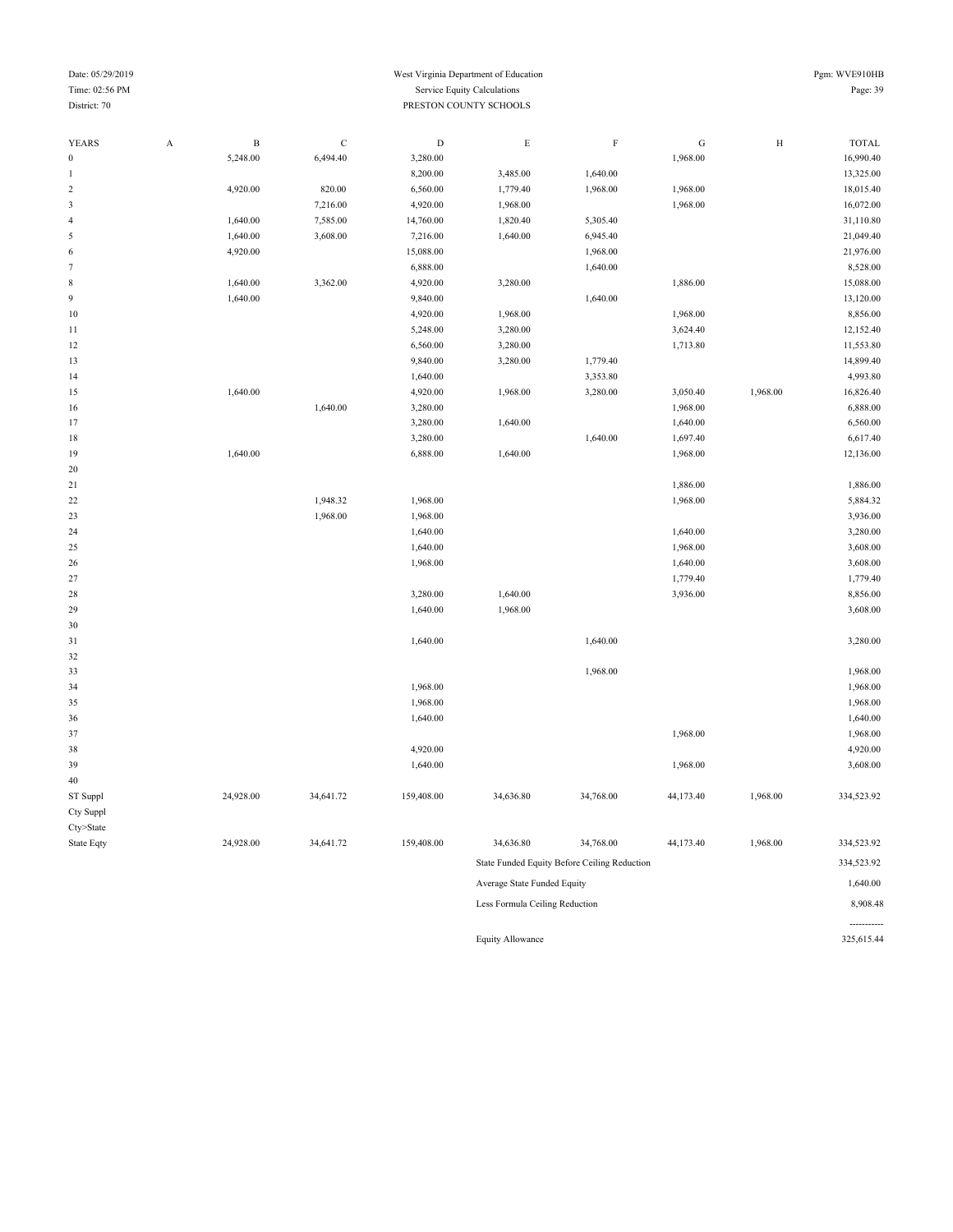#### Date: 05/29/2019 West Virginia Department of Education Pgm: WVE910HB Time: 02:56 PM Service Equity Calculations Page: 40 **District: 72** PUTNAM COUNTY SCHOOLS

----------<br>184,433.04

| <b>YEARS</b>                   | $\boldsymbol{\mathsf{A}}$ | $\, {\bf B}$ | $\mathbf C$ | $\mathbf D$ | $\mathbf E$                 | $\mathbf F$                                  | ${\bf G}$ | $\rm H$   | <b>TOTAL</b> |
|--------------------------------|---------------------------|--------------|-------------|-------------|-----------------------------|----------------------------------------------|-----------|-----------|--------------|
| $\boldsymbol{0}$               |                           | 5,740.00     | 9,889.20    | 5,945.00    | 9,430.00                    |                                              | 4,280.40  |           | 35,284.60    |
| $\mathbf{1}$                   |                           | 1,640.00     | 10,783.00   | 12,505.00   | 7,544.00                    | 3,780.20                                     | 4,280.40  |           | 40,532.60    |
| $\sqrt{2}$                     |                           | 7,380.00     | 5,789.20    | 6,027.00    | 3,362.00                    | 3,280.00                                     | 2,140.20  |           | 27,978.40    |
| $\sqrt{3}$                     |                           | 2,460.00     | 10,094.20   | 10,414.00   | 8,487.00                    | 6,322.20                                     | 2,140.20  |           | 39,917.60    |
| 4                              |                           | 4,920.00     | 8,667.40    | 16,400.00   | 3,403.00                    | 10,340.20                                    | 1,640.00  | 2,140.20  | 47,510.80    |
| $\sqrt{5}$                     |                           | 6,560.00     | 8,413.20    | 8,200.00    |                             | 3,780.20                                     | 1,640.00  |           | 28,593.40    |
| 6                              |                           | 2,460.00     | 13,354.52   | 14,965.00   | 6,970.00                    | 4,280.40                                     | 4,280.40  |           | 46,310.32    |
| $\tau$                         |                           | 3,280.00     | 4,920.00    | 15,252.00   | 5,084.00                    | 9,192.20                                     | 7,560.40  |           | 45,288.60    |
| $\,$ 8 $\,$                    |                           | 4,920.00     |             | 14,440.20   | 3,280.00                    | 5,330.00                                     | 1,640.00  | 1,640.00  | 31,250.20    |
| $\overline{9}$                 |                           |              |             | 8,610.00    |                             | 6,560.00                                     | 3,780.20  | 1,640.00  | 20,590.20    |
| 10                             |                           | 4,100.00     | 1,640.00    | 5,125.00    |                             | 7,560.40                                     | 7,060.20  |           | 25,485.60    |
| 11                             |                           | 820.00       | 3,526.00    | 8,405.00    | 1,640.00                    | 10,102.40                                    | 3,280.00  | 3,780.20  | 31,553.60    |
| 12                             |                           | 3,280.00     | 1,713.80    | 9,840.00    |                             | 10,914.20                                    | 5,420.20  |           | 31,168.20    |
| 13                             |                           | 3,280.00     |             | 19,680.00   | 1,640.00                    | 5,740.00                                     |           | 2,140.20  | 32,480.20    |
| 14                             |                           | 820.00       | 1,640.00    | 7,134.00    | 1,640.00                    | 9,110.20                                     | 6,560.00  |           | 26,904.20    |
| 15                             |                           |              | 4,920.00    | 9,922.00    | 3,280.00                    | 5,830.20                                     | 1,722.00  |           | 25,674.20    |
| 16                             |                           |              | 5,043.00    | 4,920.00    |                             | 7,060.20                                     | 3,780.20  |           | 20,803.40    |
| 17                             |                           | 3,280.00     |             | 4,920.00    |                             | 3,362.00                                     | 2,140.20  |           | 13,702.20    |
| 18                             |                           | 2,460.00     | 1,689.20    | 5,125.00    |                             | 7,306.20                                     |           |           | 16,580.40    |
| 19                             |                           | 1,640.00     | 1,689.20    | 8,200.00    |                             | 4,920.00                                     | 3,862.20  | 2,140.20  | 22,451.60    |
| 20                             |                           |              |             | 10,422.20   |                             | 2,140.20                                     | 2,140.20  | 3,280.00  | 17,982.60    |
| 21                             |                           |              | 5,133.20    | 3,280.00    |                             | 1,640.00                                     |           |           | 10,053.20    |
| 22                             |                           | 820.00       |             | 14,030.20   |                             | 7,560.40                                     | 5,420.20  |           | 27,830.80    |
| 23                             |                           | 1,640.00     | 4,944.60    | 6,560.00    |                             |                                              | 5,420.20  |           | 18,564.80    |
| 24                             |                           | 1,640.00     | 3,329.20    |             |                             | 3,280.00                                     | 1,722.00  | 10,701.00 | 20,672.20    |
| 25                             |                           |              |             | 5,494.00    |                             |                                              | 2,140.20  |           | 7,634.20     |
| 26                             |                           | 1,640.00     |             | 6,765.00    |                             | 2,460.00                                     | 1,640.00  |           | 12,505.00    |
| 27                             |                           |              |             |             |                             | 820.00                                       |           | 1,640.00  | 2,460.00     |
| 28                             |                           |              |             | 1,640.00    |                             |                                              |           |           | 1,640.00     |
| 29                             |                           |              |             | 3,280.00    |                             |                                              |           | 1,640.00  | 4,920.00     |
| 30                             |                           |              | 1,640.00    |             |                             |                                              | 3,780.20  |           | 5,420.20     |
| 31                             |                           |              |             | 1,927.00    |                             |                                              |           |           | 1,927.00     |
| 32                             |                           |              | 1,640.00    | 1,640.00    |                             |                                              |           |           | 3,280.00     |
| 33                             |                           |              |             |             |                             |                                              |           |           |              |
| 34                             |                           |              |             |             |                             |                                              |           | 2,140.20  | 2,140.20     |
| 35                             |                           |              |             |             |                             |                                              |           |           |              |
| 36                             |                           |              | 1,640.00    |             |                             |                                              |           |           | 1,640.00     |
| 37                             |                           |              |             |             |                             |                                              |           |           |              |
| 38                             |                           |              | 1,640.00    |             |                             |                                              |           |           | 1,640.00     |
| 39                             |                           |              |             |             |                             |                                              | 2,140.20  |           | 2,140.20     |
| 40                             |                           |              |             |             |                             |                                              |           |           |              |
| ST Suppl                       |                           | 64,780.00    | 113,738.92  | 251,067.60  | 55,760.00                   | 142,671.80                                   | 91,610.40 | 32,882.00 | 752,510.72   |
| Cty Suppl                      |                           | 47,400.00    | 83,223.60   | 183,708.00  | 40,800.00                   | 104,394.00                                   | 67,032.00 | 24,060.00 | 550,617.60   |
| Cty>State                      |                           |              |             |             |                             |                                              |           |           |              |
| State Eqty                     |                           | 17,380.00    | 30,515.32   | 67,359.60   | 14,960.00                   | 38,277.80                                    | 24,578.40 | 8,822.00  | 201,893.12   |
|                                |                           |              |             |             |                             | State Funded Equity Before Ceiling Reduction |           |           | 201,893.12   |
|                                |                           |              |             |             | Average State Funded Equity |                                              |           |           | 440.00       |
| Less Formula Ceiling Reduction |                           |              |             |             |                             |                                              |           |           | 17,460.08    |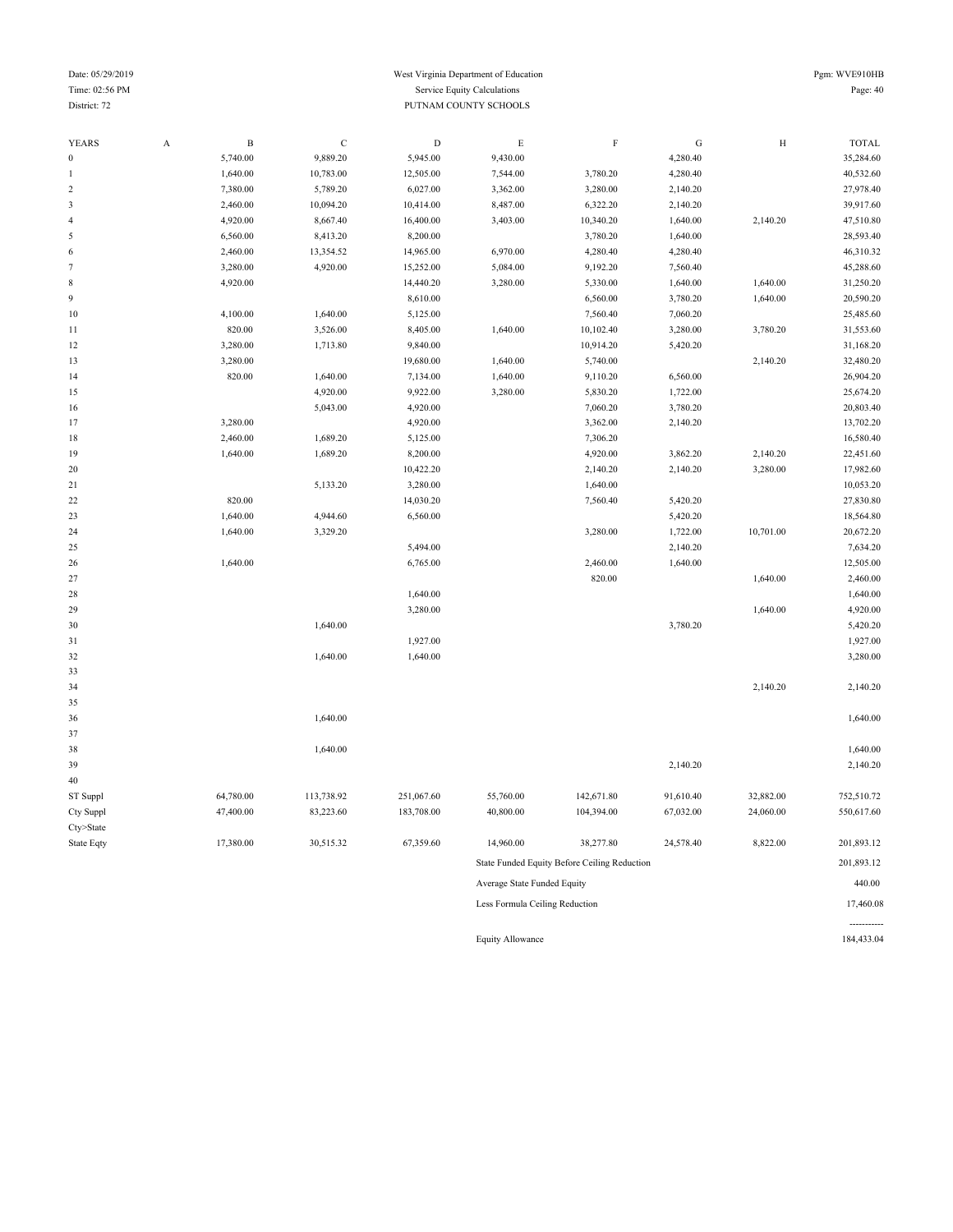#### Date: 05/29/2019 Pgm: WVE910HB Time: 02:56 PM Service Equity Calculations Page: 41 District: 74 RALEIGH COUNTY SCHOOLS

----------<br>459,984.93

| <b>YEARS</b>     | $\boldsymbol{\mathsf{A}}$ | $\, {\bf B}$ | $\mathsf C$ | $\mathbf D$ | $\mathbf E$                    | $\rm F$                                      | ${\rm G}$  | $\rm H$   | <b>TOTAL</b> |
|------------------|---------------------------|--------------|-------------|-------------|--------------------------------|----------------------------------------------|------------|-----------|--------------|
| $\boldsymbol{0}$ |                           | 5,740.00     | 13,530.00   | 6,560.00    | 1,722.00                       |                                              |            |           | 27,552.00    |
| 1                |                           |              | 9,405.40    | 11,980.20   | 1,722.00                       | 7,183.20                                     |            |           | 30,290.80    |
| $\boldsymbol{2}$ |                           | 6,560.00     | 8,692.00    | 13,120.00   | 3,280.00                       | 7,101.20                                     | 1,640.00   | 2,181.20  | 42,574.40    |
| 3                |                           | 8,200.00     | 17,835.00   | 11,980.20   | 5,098.76                       | 9,602.20                                     | 5,420.20   |           | 58,136.36    |
| $\overline{4}$   |                           | 22,960.00    | 5,166.00    | 18,860.00   | 4,920.00                       | 13,120.00                                    | 7,560.40   |           | 72,586.40    |
| 5                |                           | 8,200.00     | 14,104.00   | 14,760.00   | 1,640.00                       | 12,103.20                                    | 3,280.00   |           | 54,087.20    |
| 6                |                           | 9,840.00     | 12,652.60   | 9,840.00    | 10,209.00                      | 5,789.20                                     | 1,640.00   |           | 49,970.80    |
| $\tau$           |                           | 14,760.00    | 8,897.00    | 13,120.00   |                                | 10,061.40                                    | 4,920.00   |           | 51,758.40    |
| 8                |                           | 6,560.00     | 3,608.00    | 8,200.00    |                                | 14,702.60                                    | 8,282.00   | 1,640.00  | 42,992.60    |
| 9                |                           | 2,460.00     | 1,886.00    | 8,200.00    | 1,640.00                       | 12,021.20                                    | 7,601.40   |           | 33,808.60    |
| 10               |                           | 8,200.00     | 10,988.00   | 18,540.20   |                                | 16,383.60                                    | 1,722.00   |           | 55,833.80    |
| 11               |                           |              | 9,430.00    | 14,760.00   | 2,140.20                       | 5,461.20                                     | 14,243.40  |           | 46,034.80    |
| 12               |                           | 3,280.00     | 11,111.00   | 3,280.00    |                                | 2,960.20                                     | 3,321.00   |           | 23,952.20    |
| 13               |                           | 2,460.00     | 4,026.20    | 9,840.00    | 2,796.20                       |                                              | 6,642.00   | 1,640.00  | 27,404.40    |
| 14               |                           | 3,280.00     | 1,804.00    | 11,480.00   |                                | 4,223.00                                     | 7,142.20   |           | 27,929.20    |
| 15               |                           | 3,280.00     |             | 14,760.00   | 1,640.00                       | 9,364.40                                     | 1,640.00   |           | 30,684.40    |
| 16               |                           |              |             | 9,840.00    |                                | 7,094.64                                     | 2,140.20   |           | 19,074.84    |
| 17               |                           | 1,640.00     | 6,166.40    | 13,120.00   |                                | 3,780.20                                     |            |           | 24,706.60    |
| 18               |                           | 4,100.00     |             | 4,920.00    | 1,197.20                       | 2,140.20                                     | 2,140.20   |           | 14,497.60    |
| 19               |                           |              |             | 3,280.00    |                                | 3,780.20                                     |            |           | 7,060.20     |
| 20               |                           | 1,640.00     |             |             |                                | 1,681.00                                     | 5,043.00   |           | 8,364.00     |
| 21               |                           | 1,640.00     | 1,886.00    | 1,640.00    | 1,640.00                       | 7,580.08                                     |            | 1,640.00  | 16,026.08    |
| 22               |                           | 1,640.00     | 2,140.20    | 8,200.00    | 1,640.00                       |                                              | 6,642.00   |           | 20,262.20    |
| 23               |                           | 1,640.00     |             | 1,640.00    |                                | 1,640.00                                     | 4,280.40   | 3,780.20  | 12,980.60    |
| 24               |                           | 820.00       |             | 3,280.00    | 2,140.20                       | 1,640.00                                     | 3,280.00   |           | 11,160.20    |
| 25               |                           |              | 1,886.00    | 1,640.00    |                                | 2,993.00                                     | 5,502.20   |           | 12,021.20    |
| 26               |                           |              | 1,886.00    |             |                                | 1,640.00                                     | 3,821.20   |           | 7,347.20     |
| 27               |                           |              | 1,886.00    | 3,780.20    |                                |                                              | 2,140.20   |           | 7,806.40     |
| 28               |                           |              | 1,886.00    | 9,840.00    |                                | 1,640.00                                     |            |           | 13,366.00    |
| 29               |                           |              | 1,886.00    | 4,920.00    |                                |                                              | 3,780.20   |           | 10,586.20    |
| 30               |                           |              |             | 1,640.00    |                                | 3,821.20                                     | 2,140.20   | 820.00    | 8,421.40     |
| 31               |                           |              | 2,140.20    | 3,280.00    |                                |                                              | 2,140.20   |           | 7,560.40     |
| 32               |                           |              | 2,140.20    | 1,640.00    | 1,640.00                       |                                              | 2,140.20   |           | 7,560.40     |
| 33               |                           |              | 1,886.00    |             |                                |                                              |            |           | 1,886.00     |
| 34               |                           |              | 2,140.20    |             |                                | 2,140.20                                     |            |           | 4,280.40     |
| 35               |                           |              |             |             |                                | 2,140.20                                     |            |           | 2,140.20     |
| 36               |                           |              |             | 984.00      |                                |                                              | 2,140.20   |           | 3,124.20     |
| 37               |                           |              |             |             |                                |                                              | 2,140.20   |           | 2,140.20     |
| 38               |                           |              |             |             | 1,640.00                       | 2,140.20                                     |            | 2,140.20  | 5,920.40     |
| 39               |                           |              |             |             |                                | 1,640.00                                     |            |           | 1,640.00     |
| 40               |                           |              |             | 1,640.00    |                                | 2,140.20                                     |            |           | 3,780.20     |
| ST Suppl         |                           | 118,900.00   | 161,064.40  | 264,564.80  | 46,705.56                      | 179,707.92                                   | 124,525.20 | 13,841.60 | 909,309.48   |
| Cty Suppl        |                           | 54,375.00    | 73,657.50   | 120,990.00  | 21,359.25                      | 82,183.50                                    | 56,947.50  | 6,330.00  | 415,842.75   |
| Cty>State        |                           |              |             |             |                                |                                              |            |           |              |
| State Eqty       |                           | 64,525.00    | 87,406.90   | 143,574.80  | 25,346.31                      | 97,524.42                                    | 67,577.70  | 7,511.60  | 493,466.73   |
|                  |                           |              |             |             |                                | State Funded Equity Before Ceiling Reduction |            |           | 493,466.73   |
|                  |                           |              |             |             | Average State Funded Equity    |                                              |            |           | 890.00       |
|                  |                           |              |             |             | Less Formula Ceiling Reduction |                                              |            |           | 33,481.80    |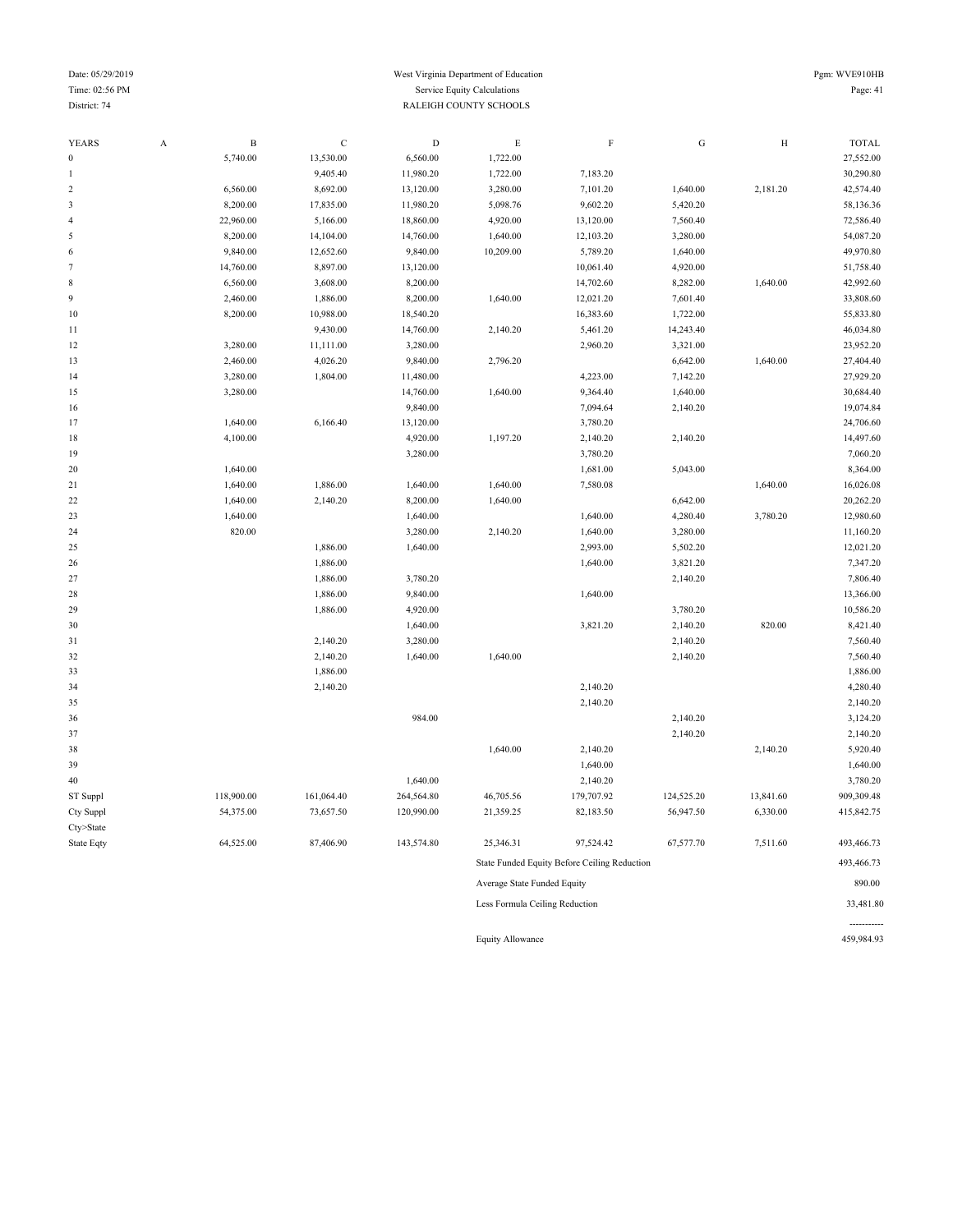#### Date: 05/29/2019 Pgm: WVE910HB Time: 02:56 PM Service Equity Calculations Page: 42 District: 75 RANDOLPH COUNTY SCHOOLS

----------<br>295,178.68

| <b>YEARS</b>     | A                                       | $\, {\bf B}$ | $\mathbf C$ | $\mathbf D$ | $\mathop{\hbox{\bf E}}$ | $\rm F$                                      | ${\bf G}$ | $\rm H$   | <b>TOTAL</b> |
|------------------|-----------------------------------------|--------------|-------------|-------------|-------------------------|----------------------------------------------|-----------|-----------|--------------|
| $\boldsymbol{0}$ |                                         | 4,920.00     | 1,640.00    | 6,560.00    |                         |                                              |           |           | 13,120.00    |
| $\mathbf{1}$     |                                         | 820.00       | 4,100.00    | 13,120.00   | 943.00                  | 2,779.80                                     | 3,608.00  |           | 25,370.80    |
| $\sqrt{2}$       |                                         | 3,280.00     | 1,968.00    | 6,560.00    | 841.32                  | 841.32                                       | 1,640.00  | 1,968.00  | 17,098.64    |
| $\mathfrak z$    |                                         | 1,640.00     | 6,888.00    | 3,280.00    | 841.32                  | 2,481.32                                     | 3,608.00  |           | 18,738.64    |
| $\sqrt{4}$       |                                         | 2,460.00     |             | 3,280.00    |                         |                                              | 1,968.00  |           | 7,708.00     |
| 5                |                                         |              | 3,608.00    | 9,840.00    |                         |                                              | 1,640.00  |           | 15,088.00    |
| $\,$ 6 $\,$      |                                         | 4,920.00     | 3,608.00    | 3,280.00    |                         |                                              | 1,640.00  |           | 13,448.00    |
| $\boldsymbol{7}$ |                                         | 1,640.00     | 4,428.00    | 4,920.00    |                         | 1,968.00                                     | 1,640.00  |           | 14,596.00    |
| $\,$ 8 $\,$      |                                         | 820.00       | 5,248.00    | 3,280.00    |                         | 841.32                                       | 6,089.32  |           | 16,278.64    |
| $\boldsymbol{9}$ |                                         | 1,640.00     | 1,640.00    | 3,280.00    |                         | 1,968.00                                     | 1,722.00  |           | 10,250.00    |
| 10               |                                         |              | 5,248.00    | 3,280.00    |                         | 2,809.32                                     | 4,326.32  |           | 15,663.64    |
| $1\,1$           |                                         | 3,280.00     |             | 4,920.00    |                         | 2,460.00                                     | 2,460.00  | 1,968.00  | 15,088.00    |
| 12               |                                         | 1,640.00     | 1,968.00    | 4,920.00    |                         |                                              |           |           | 8,528.00     |
| 13               |                                         | 4,100.00     |             | 8,200.00    |                         |                                              |           |           | 12,300.00    |
| 14               |                                         | 1,640.00     | 1,968.00    |             |                         | 841.32                                       | 841.32    |           | 5,290.64     |
| 15               |                                         |              | 1,640.00    | 4,920.00    |                         |                                              |           |           | 6,560.00     |
| 16               |                                         |              |             |             |                         | 841.32                                       | 9,410.32  |           | 10,251.64    |
| 17               |                                         | 1,640.00     | 1,968.00    | 1,640.00    |                         | 1,640.00                                     | 1,640.00  | 1,640.00  | 10,168.00    |
| $18\,$           |                                         |              |             | 3,608.00    |                         | 984.00                                       | 2,624.00  |           | 7,216.00     |
| 19               |                                         |              |             |             |                         | 2,809.32                                     | 841.32    |           | 3,650.64     |
| 20               |                                         | 1,640.00     | 820.00      | 1,968.00    |                         | 1,968.00                                     |           | 1,640.00  | 8,036.00     |
| 21               |                                         | 1,640.00     | 3,608.00    | 3,280.00    |                         |                                              |           | 1,640.00  | 10,168.00    |
| 22               |                                         | 820.00       |             |             |                         | 1,640.00                                     |           | 1,640.00  | 4,100.00     |
| 23               |                                         |              |             | 1,968.00    |                         | 4,777.32                                     | 4,121.32  |           | 10,866.64    |
| 24               |                                         |              |             |             |                         |                                              |           |           |              |
| 25               |                                         | 1,640.00     |             |             |                         |                                              |           |           | 1,640.00     |
| 26               |                                         |              |             | 1,640.00    |                         | 1,968.00                                     |           |           | 3,608.00     |
| 27               |                                         |              |             |             |                         |                                              |           |           |              |
| 28               |                                         |              |             | 1,640.00    |                         |                                              |           | 1,968.00  | 3,608.00     |
| 29               |                                         |              |             |             |                         | 1,968.00                                     |           |           | 1,968.00     |
| 30               |                                         |              | 984.00      |             |                         |                                              |           | 1,968.00  | 2,952.00     |
| 31               |                                         |              |             | 1,640.00    |                         |                                              |           |           | 1,640.00     |
| 32               |                                         |              |             |             |                         |                                              |           | 1,968.00  | 1,968.00     |
| 33               |                                         |              |             |             |                         |                                              |           |           |              |
| 34               |                                         |              |             |             |                         |                                              |           |           |              |
| 35               |                                         |              | 1,968.00    | 1,640.00    |                         | 984.00                                       | 984.00    |           | 5,576.00     |
| 36               |                                         |              |             |             |                         |                                              |           |           |              |
| 37               |                                         |              |             |             |                         |                                              |           |           |              |
| 38               |                                         |              |             |             |                         |                                              |           |           |              |
| 39               |                                         |              |             |             |                         |                                              |           |           |              |
| 40               |                                         |              |             |             |                         | 1,021.72                                     | 4,104.92  |           | 5,126.64     |
| ST Suppl         |                                         | 40,180.00    | 53,300.00   | 102,664.00  | 2,625.64                | 37,592.08                                    | 54,908.84 | 16,400.00 | 307,670.56   |
| Cty Suppl        |                                         |              |             |             |                         |                                              |           |           |              |
| Cty>State        |                                         |              |             |             |                         |                                              |           |           |              |
| State Eqty       |                                         | 40,180.00    | 53,300.00   | 102,664.00  | 2,625.64                | 37,592.08                                    | 54,908.84 | 16,400.00 | 307,670.56   |
|                  |                                         |              |             |             |                         | State Funded Equity Before Ceiling Reduction |           |           | 307,670.56   |
|                  | 1,640.00<br>Average State Funded Equity |              |             |             |                         |                                              |           |           |              |

Less Formula Ceiling Reduction 12,491.88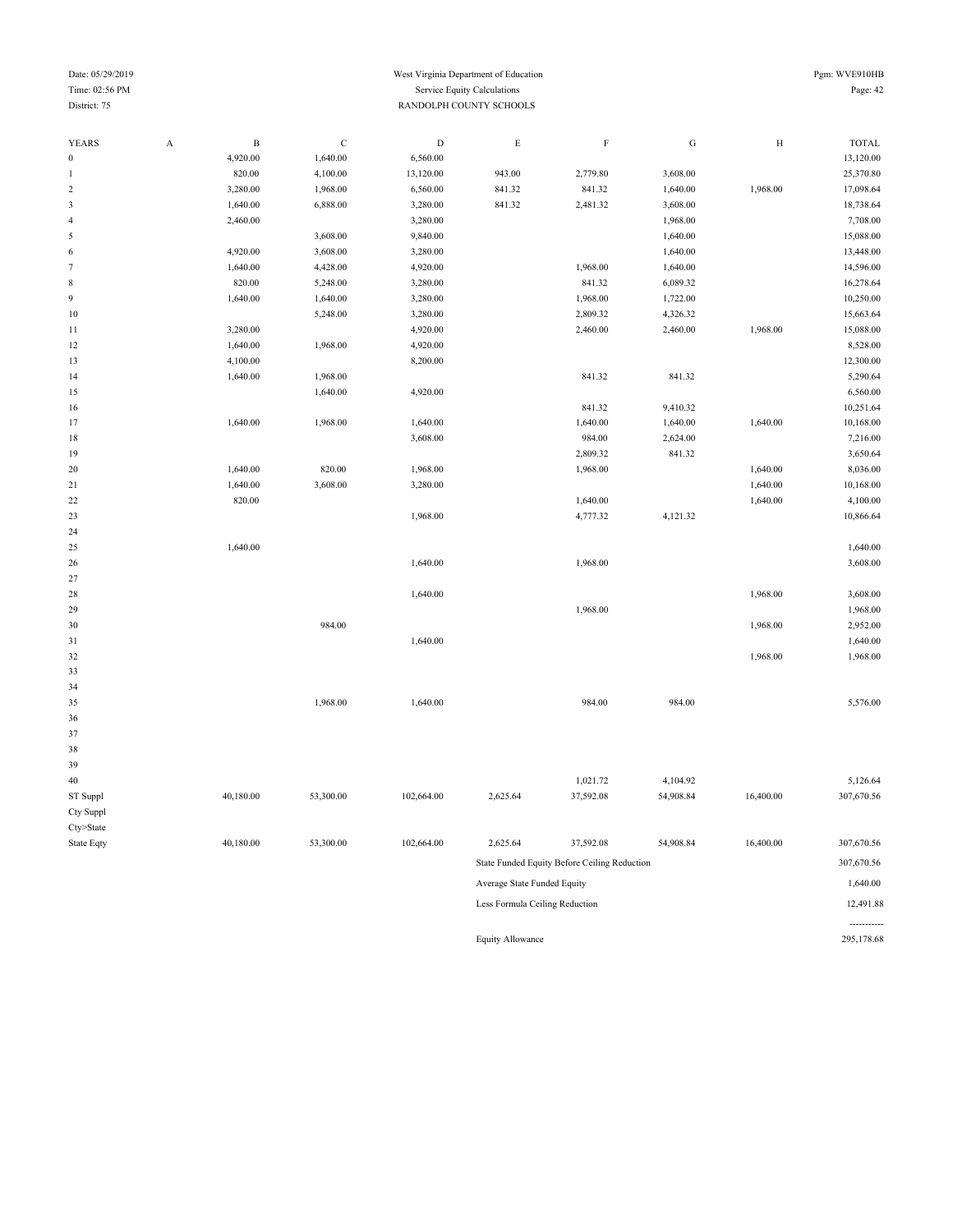| Date: 05/29/2019 |                           |              |             |                             | West Virginia Department of Education                         |                   |           |              | Pgm: WVE910HB |
|------------------|---------------------------|--------------|-------------|-----------------------------|---------------------------------------------------------------|-------------------|-----------|--------------|---------------|
| Time: 02:56 PM   |                           |              |             | Service Equity Calculations |                                                               | Page: 43          |           |              |               |
| District: 77     |                           |              |             | RITCHIE COUNTY SCHOOLS      |                                                               |                   |           |              |               |
|                  |                           |              |             |                             |                                                               |                   |           |              |               |
| YEARS            | $\boldsymbol{\mathsf{A}}$ | $\, {\bf B}$ | $\mathbf C$ | $\mathbf D$                 | $\mathop{\hbox{\bf E}}$                                       | $\mathbf F$       | ${\rm G}$ | $\, {\rm H}$ | TOTAL         |
| $\boldsymbol{0}$ |                           |              | 3,780.20    |                             | 1,640.00                                                      | 1,968.00          |           |              | 7,388.20      |
| $\,1$            |                           |              |             | 6,560.00                    |                                                               |                   |           |              | 6,560.00      |
| $\sqrt{2}$       |                           |              |             |                             |                                                               |                   |           |              |               |
| $\sqrt{3}$       |                           | 1,640.00     |             | 3,280.00                    | 1,763.00                                                      | 3,903.20          |           |              | 10,586.20     |
| $\sqrt{4}$       |                           |              |             | 3,280.00                    |                                                               |                   | 1,640.00  |              | 4,920.00      |
| $\sqrt{5}$       |                           |              |             | 1,640.00                    |                                                               | 2,140.20          |           |              | 3,780.20      |
| $\sqrt{6}$       |                           |              | 1,722.00    | 6,560.00                    |                                                               |                   |           |              | 8,282.00      |
| $\boldsymbol{7}$ |                           |              | 1,722.00    | 1,640.00                    |                                                               |                   |           |              | 3,362.00      |
| $\,$ 8 $\,$      |                           |              |             |                             |                                                               | 1,640.00          |           |              | 1,640.00      |
| $\boldsymbol{9}$ |                           | 1,640.00     |             |                             |                                                               | 1,763.00          | 2,140.20  |              | 5,543.20      |
| 10               |                           |              |             | 3,280.00                    |                                                               |                   |           |              | 3,280.00      |
| 11               |                           | 1,640.00     |             |                             |                                                               | 1,640.00          | 1,640.00  |              | 4,920.00      |
| 12               |                           | 1,640.00     |             | 1,640.00                    |                                                               |                   | 3,526.00  |              | 6,806.00      |
| 13               |                           | 1,640.00     | 2,140.20    |                             |                                                               | 1,640.00          |           |              | 5,420.20      |
| 14               |                           |              |             | 1,640.00                    |                                                               |                   | 1,640.00  |              | 3,280.00      |
| 15               |                           |              |             | 1,640.00                    |                                                               |                   | 1,640.00  | 2,140.20     | 5,420.20      |
| 16               |                           |              | 2,140.20    | 3,280.00                    |                                                               |                   |           |              | 5,420.20      |
| 17               |                           | 1,640.00     |             | 1,640.00                    |                                                               |                   |           |              | 3,280.00      |
| $18\,$           |                           |              |             | 1,640.00                    |                                                               | 3,780.20          |           |              | 5,420.20      |
| 19               |                           | 3,280.00     |             | 3,280.00                    |                                                               |                   | 1,763.00  |              | 8,323.00      |
| 20               |                           |              |             |                             |                                                               | 1,284.12          |           |              | 1,284.12      |
| 21               |                           |              |             |                             |                                                               |                   | 1,640.00  |              | 1,640.00      |
| 22               |                           |              |             |                             |                                                               |                   | 2,140.20  |              | 2,140.20      |
| 23               |                           | 1,640.00     |             | 2,140.20                    |                                                               |                   |           |              | 3,780.20      |
| 24               |                           |              |             | 1,640.00                    |                                                               |                   | 1,640.00  |              | 3,280.00      |
| 25               |                           |              |             | 4,280.40                    | 1,640.00                                                      |                   |           |              | 5,920.40      |
| 26               |                           |              | 2,140.20    |                             |                                                               |                   |           |              | 2,140.20      |
| 27               |                           |              |             |                             |                                                               |                   |           |              |               |
| 28               |                           |              |             |                             |                                                               |                   |           |              |               |
| 29               |                           |              |             |                             |                                                               |                   |           |              |               |
| 30               |                           |              |             |                             |                                                               |                   |           |              |               |
| 31<br>32         |                           |              |             |                             |                                                               |                   |           |              |               |
| 33               |                           |              |             |                             |                                                               |                   |           |              |               |
| 34               |                           |              |             |                             |                                                               |                   |           |              |               |
| 35               |                           |              |             |                             |                                                               |                   |           |              |               |
| 36               |                           |              |             |                             |                                                               |                   |           |              |               |
| 37               |                           |              |             |                             |                                                               |                   |           |              |               |
| 38               |                           |              |             |                             |                                                               |                   |           |              |               |
| 39               |                           |              |             |                             |                                                               |                   |           |              |               |
| $40\,$           |                           |              |             |                             |                                                               |                   | 2,140.20  |              | 2,140.20      |
| ST Suppl         |                           | 14,760.00    | 13,644.80   | 49,060.60                   | 5,043.00                                                      | 19,758.72         | 21,549.60 | 2,140.20     | 125,956.92    |
| Cty Suppl        |                           |              |             |                             |                                                               |                   |           |              |               |
| Cty>State        |                           |              |             |                             |                                                               |                   |           |              |               |
| State Eqty       |                           | 14,760.00    | 13,644.80   | 49,060.60                   | 5,043.00                                                      | 19,758.72         | 21,549.60 | 2,140.20     | 125,956.92    |
|                  |                           |              |             |                             | $1.1m$ $\sim$ $m/c$<br>$\mathbf{C}$ $\mathbf{C}$ $\mathbf{C}$ | $(2.22)$ $(2.22)$ |           |              | 12202222      |

| 5.043.00                    | 19,758.72                                    | 21.549.60 | 2.140.20 | 125,956.92 |  |  |  |  |
|-----------------------------|----------------------------------------------|-----------|----------|------------|--|--|--|--|
|                             | State Funded Equity Before Ceiling Reduction |           |          | 125,956.92 |  |  |  |  |
| Average State Funded Equity |                                              |           |          | 1.640.00   |  |  |  |  |
|                             | Less Formula Ceiling Reduction               |           |          |            |  |  |  |  |
|                             |                                              |           |          |            |  |  |  |  |
| <b>Equity Allowance</b>     |                                              |           |          | 102,585.28 |  |  |  |  |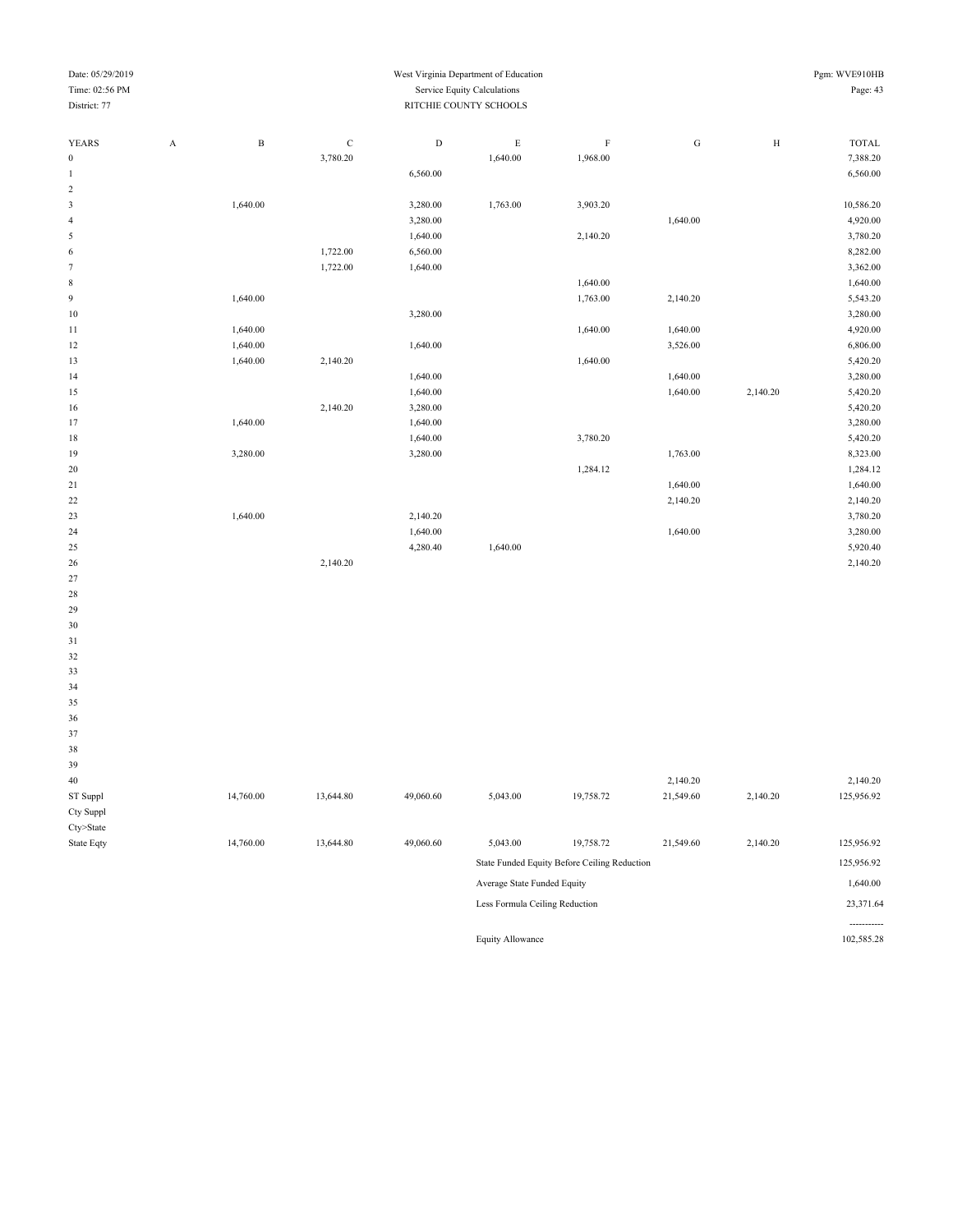| Date: 05/29/2019 |   |            |                              |                             | Pgm: WVE910HB |          |          |   |              |  |
|------------------|---|------------|------------------------------|-----------------------------|---------------|----------|----------|---|--------------|--|
| Time: 02:56 PM   |   |            |                              | Service Equity Calculations |               |          |          |   | Page: 44     |  |
| District: 79     |   |            | ROANE COUNTY SCHOOL DISTRICT |                             |               |          |          |   |              |  |
|                  |   |            |                              |                             |               |          |          |   |              |  |
| <b>YEARS</b>     | A | $_{\rm B}$ | C                            | D                           | E             | F        | G        | H | <b>TOTAL</b> |  |
| $\bf{0}$         |   |            | 7,052.00                     | 6,560.00                    |               |          | 1,640.00 |   | 15,252.00    |  |
|                  |   |            | 3,608.00                     | 6,560.00                    | 1,763.00      | 3,280.00 | 3,444.00 |   | 18,655.00    |  |
| $\overline{2}$   |   | 1,640.00   | 1,845.00                     | 4,920.00                    | 3,485.00      |          |          |   | 11,890.00    |  |
| 3                |   | 1,640.00   | 1,804.00                     |                             | 1,804.00      |          |          |   | 5,248.00     |  |
| 4                |   | 1,640.00   | 1,640.00                     |                             |               |          | 3,608.00 |   | 6,888.00     |  |
| 5                |   | 1,640.00   | 1,640.00                     | 3,280.00                    | 2,140.20      |          | 2,140.20 |   | 10,840.40    |  |
| 6                |   | 1,640.00   |                              |                             | 1,804.00      | 1,640.00 |          |   | 5,084.00     |  |
|                  |   |            | 5,453.00                     |                             |               |          |          |   | 5,453.00     |  |
| 8                |   |            | 1,804.00                     | 1,640.00                    |               | 3,608.00 | 1,640.00 |   | 8,692.00     |  |
| 9                |   | 1,640.00   | 1,804.00                     | 3,280.00                    |               | 1,722.00 |          |   | 8,446.00     |  |
| 10               |   |            |                              |                             |               | 1,640.00 |          |   | 1,640.00     |  |
|                  |   |            |                              |                             |               |          |          |   |              |  |

1,640.00 3,485.00 6,560.00 13,325.00 13,325.00  $3,280.00$   $3,280.00$ 13 13 1,640.00 2,460.00 2,460.00 2,460.00 2,460.00 2,460.00 2,460.00 2,460.00 2,460.00 2,460.00 2,460.00 2,460 14 3,485.00 3,280.00 11,849.00 3,280.00 11,849.00 15 1,640.00 1,640.00 1,804.00 **4,920.00** 6,724.00 **6**,724.00 17 1,640.00 1,640.00 1,640.00 1,640.00 1,640.00 1,640.00 19 1,640.00 1,640.00 1,640.00 1,640.00 1,640.00 1,640.00 1,640.00 1,640.00 3,280.00 21 1,640.00 1,640.00 1,640.00 1,640.00 1,640.00 3,280.00

23 1,640.00 2,140.20 2,140.20 2,140.20 2,140.20 3,780.20 2,140.20 2,140.20 2,140.20 2,140.20 2,140.20 2,140.20 2,140.20 2,140.20 2,140.20 2,140.20 2,140.20 2,140.20 2,140.20 25 4,280.40 4,280.40

 3,526.00 3,526.00 1,640.00 2,140.20 3,780.20 1,640.00 1,640.00  $1,886.00$   $1,886.00$ 

22

26 27 28

| 39         |           |           |           |                                              |           |           |            |
|------------|-----------|-----------|-----------|----------------------------------------------|-----------|-----------|------------|
| 40         |           |           |           |                                              |           |           |            |
| ST Suppl   | 13,120.00 | 37,064.00 | 61,500.00 | 10,996.20                                    | 24,526.20 | 26,453.20 | 173,659.60 |
| Cty Suppl  |           |           |           |                                              |           |           |            |
| Cty>State  |           |           |           |                                              |           |           |            |
| State Eqty | 13,120.00 | 37,064.00 | 61,500.00 | 10,996.20                                    | 24,526.20 | 26,453.20 | 173,659.60 |
|            |           |           |           | State Funded Equity Before Ceiling Reduction |           |           | 173,659.60 |
|            |           |           |           | Average State Funded Equity                  |           |           | 1,640.00   |
|            |           |           |           | Less Formula Ceiling Reduction               |           |           | 20,194.96  |

Equity Allowance 153,464.64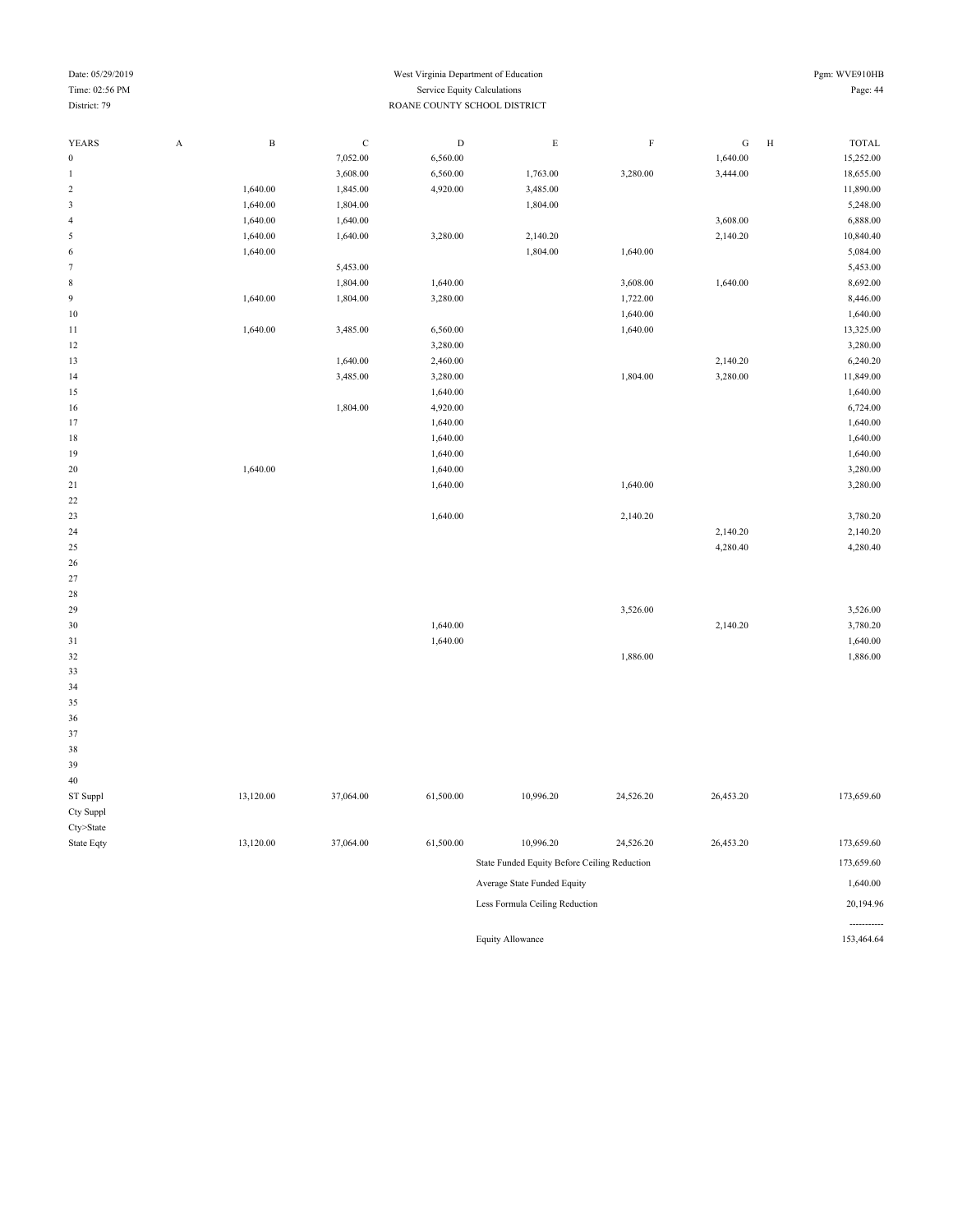| Date: 05/29/2019 |             |              |             |             | West Virginia Department of Education |                                              |           |              | Pgm: WVE910HB        |
|------------------|-------------|--------------|-------------|-------------|---------------------------------------|----------------------------------------------|-----------|--------------|----------------------|
| Time: 02:56 PM   |             |              |             |             | Service Equity Calculations           |                                              |           |              | Page: 45             |
| District: 81     |             |              |             |             | SUMMERS COUNTY SCHOOLS                |                                              |           |              |                      |
|                  |             |              |             |             |                                       |                                              |           |              |                      |
| <b>YEARS</b>     | $\mathbf A$ | $\, {\bf B}$ | $\mathbf C$ | $\mathbf D$ | $\mathbf E$                           | $\mathbf F$                                  | ${\bf G}$ | $\, {\rm H}$ | <b>TOTAL</b>         |
| $\boldsymbol{0}$ |             |              | 3,329.20    | 1,640.00    |                                       |                                              |           |              | 4,969.20             |
| $\mathbf{1}$     |             |              |             | 1,640.00    | 1,738.40                              |                                              | 1,968.00  |              | 5,346.40             |
| $\sqrt{2}$       |             | 1,640.00     | 1,689.20    | 9,840.00    |                                       |                                              |           |              | 13,169.20            |
| 3                |             | 3,280.00     |             | 1,640.00    |                                       | 3,936.00                                     |           |              | 8,856.00             |
| $\overline{4}$   |             | 1,640.00     |             | 4,920.00    | 4,190.20                              |                                              |           |              | 10,750.20            |
| 5                |             |              | 1,689.20    |             | 3,304.60                              |                                              | 1,968.00  |              | 6,961.80             |
| 6                |             |              | 1,640.00    |             |                                       |                                              |           |              | 1,640.00             |
| $\tau$           |             | 820.00       | 943.00      | 1,640.00    | 1,640.00                              |                                              |           |              | 5,043.00             |
| $\,$ 8 $\,$      |             |              |             | 4,920.00    |                                       |                                              |           | 3,936.00     | 8,856.00             |
| $\overline{9}$   |             |              |             |             |                                       | 1,640.00                                     |           |              | 1,640.00             |
| $10\,$           |             | 820.00       |             | 3,280.00    |                                       |                                              | 1,640.00  |              | 5,740.00             |
| 11               |             |              |             | 1,640.00    |                                       |                                              |           |              | 1,640.00             |
| 12               |             |              | 1,689.20    | 1,804.00    |                                       |                                              |           |              | 3,493.20             |
| 13               |             |              |             | 1,640.00    |                                       |                                              |           |              | 1,640.00             |
| 14               |             |              |             | 1,640.00    |                                       | 3,280.00                                     |           |              | 4,920.00             |
| 15               |             |              |             |             |                                       |                                              |           | 1,968.00     | 1,968.00             |
| 16               |             |              |             |             |                                       |                                              |           |              |                      |
| 17               |             |              |             | 6,560.00    |                                       |                                              |           |              | 6,560.00             |
| 18               |             |              |             | 1,640.00    |                                       |                                              |           |              | 1,640.00             |
| 19               |             | 1,640.00     |             | 1,640.00    |                                       |                                              | 1,681.00  | 1,968.00     | 6,929.00             |
| 20               |             |              |             |             |                                       | 3,280.00                                     |           |              |                      |
| 21<br>$22\,$     |             |              |             | 1,804.00    |                                       | 1,640.00                                     |           |              | 3,280.00<br>3,444.00 |
| 23               |             |              |             | 3,280.00    |                                       |                                              |           |              | 3,280.00             |
| 24               |             |              |             | 5,248.00    |                                       |                                              |           |              | 5,248.00             |
| 25               |             |              |             |             |                                       |                                              |           |              |                      |
| 26               |             |              |             |             |                                       |                                              |           |              |                      |
| 27               |             |              |             |             |                                       |                                              |           |              |                      |
| $28\,$           |             |              |             |             |                                       |                                              |           |              |                      |
| 29               |             |              |             |             |                                       |                                              |           |              |                      |
| 30               |             |              |             | 1,640.00    |                                       |                                              |           |              | 1,640.00             |
| 31               |             |              |             |             |                                       |                                              |           |              |                      |
| 32               |             |              |             |             |                                       |                                              |           |              |                      |
| 33               |             |              |             |             |                                       |                                              |           |              |                      |
| 34               |             |              |             |             |                                       |                                              |           |              |                      |
| 35               |             |              |             |             |                                       |                                              |           |              |                      |
| 36               |             |              |             |             |                                       |                                              |           |              |                      |
| 37               |             |              |             |             |                                       |                                              |           |              |                      |
| 38               |             |              |             | 1,804.00    |                                       |                                              |           |              | 1,804.00             |
| 39               |             |              |             |             |                                       |                                              |           |              |                      |
| $40\,$           |             |              |             |             |                                       |                                              |           |              |                      |
| ST Suppl         |             | 9,840.00     | 10,979.80   | 59,860.00   | 10,873.20                             | 13,776.00                                    | 7,257.00  | 7,872.00     | 120,458.00           |
| Cty Suppl        |             |              |             |             |                                       |                                              |           |              |                      |
| Cty>State        |             |              |             |             |                                       |                                              |           |              |                      |
| State Eqty       |             | 9,840.00     | 10,979.80   | 59,860.00   | 10,873.20                             | 13,776.00                                    | 7,257.00  | 7,872.00     | 120,458.00           |
|                  |             |              |             |             |                                       | State Funded Equity Before Ceiling Reduction |           |              | 120,458.00           |
|                  |             |              |             |             | Average State Funded Equity           |                                              |           |              | 1,640.00             |
|                  |             |              |             |             | Less Formula Ceiling Reduction        |                                              |           |              | 9,134.80             |
|                  |             |              |             |             |                                       |                                              |           |              |                      |

Equity Allowance

-----------<br>111,323.20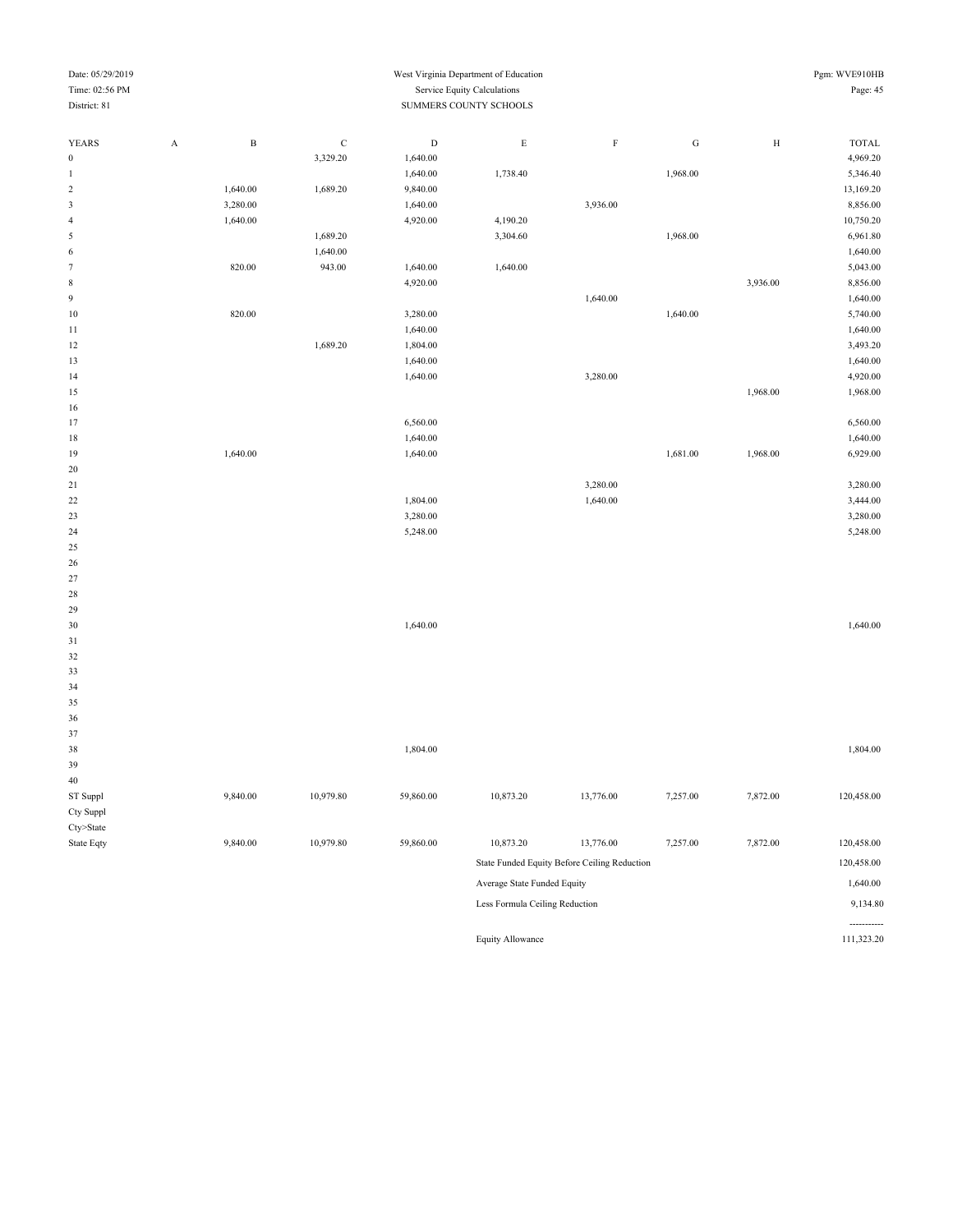| $1 \, \text{m} \cdot \text{m} \cdot \text{m} \cdot \text{m} \cdot \text{m}$<br>District: 83 |                                       | bet vice Lyany Calearanons<br>TAYLOR COUNTY SCHOOLS |             |             |                                              |           |              |              |  |
|---------------------------------------------------------------------------------------------|---------------------------------------|-----------------------------------------------------|-------------|-------------|----------------------------------------------|-----------|--------------|--------------|--|
|                                                                                             |                                       |                                                     |             |             |                                              |           |              |              |  |
| <b>YEARS</b>                                                                                | $\, {\bf B}$<br>$\boldsymbol{\rm{A}}$ | $\mathbf C$                                         | $\mathbf D$ | $\mathbf E$ | $\mathbf F$                                  | ${\bf G}$ | $\, {\rm H}$ | <b>TOTAL</b> |  |
| $\boldsymbol{0}$                                                                            |                                       | 1,722.00                                            | 1,640.00    |             | 1,804.00                                     |           |              | 5,166.00     |  |
| $\mathbf{1}$                                                                                |                                       | 6,888.00                                            | 820.00      |             |                                              |           |              | 7,708.00     |  |
| $\sqrt{2}$                                                                                  |                                       | 3,444.00                                            | 4,797.00    | 3,362.00    |                                              | 3,608.00  |              | 15,211.00    |  |
| $\mathfrak z$                                                                               |                                       | 5,248.00                                            | 1,640.00    | 1,681.00    |                                              | 3,280.00  |              | 11,849.00    |  |
| $\overline{4}$                                                                              |                                       | 8,856.00                                            | 1,640.00    |             | 3,608.00                                     | 1,968.00  |              | 16,072.00    |  |
| $\sqrt{5}$                                                                                  |                                       |                                                     | 3,280.00    |             |                                              |           |              | 3,280.00     |  |
| $\,$ 6 $\,$                                                                                 |                                       |                                                     | 1,640.00    | 1,804.00    |                                              | 3,608.00  |              | 7,052.00     |  |
| $\boldsymbol{7}$                                                                            |                                       | 5,248.00                                            | 6,724.00    | 1,640.00    |                                              | 5,576.00  |              | 19,188.00    |  |
| $\,$ 8 $\,$                                                                                 |                                       |                                                     | 1,640.00    |             | 1,640.00                                     |           | 1,968.00     | 5,248.00     |  |
| $\boldsymbol{9}$                                                                            |                                       | 1,640.00                                            | 5,248.00    |             |                                              | 1,968.00  |              | 8,856.00     |  |
| 10                                                                                          |                                       | 4,100.00                                            | 7,380.00    |             |                                              | 1,968.00  |              | 13,448.00    |  |
| 11                                                                                          |                                       | 1,804.00                                            | 1,640.00    |             |                                              | 1,681.00  |              | 5,125.00     |  |
| 12                                                                                          |                                       |                                                     |             |             |                                              |           |              |              |  |
| 13                                                                                          |                                       | 1,640.00                                            | 1,640.00    |             |                                              |           | 1,968.00     | 5,248.00     |  |
| 14                                                                                          |                                       | 1,640.00                                            |             |             |                                              | 1,968.00  |              | 3,608.00     |  |
| 15                                                                                          |                                       | 1,804.00                                            | 1,640.00    |             | 3,280.00                                     |           |              | 6,724.00     |  |
| 16                                                                                          |                                       |                                                     |             |             | 3,280.00                                     | 1,968.00  |              | 5,248.00     |  |
| 17                                                                                          |                                       |                                                     |             | 1,640.00    | 1,640.00                                     | 1,722.00  |              | 5,002.00     |  |
| $18\,$                                                                                      |                                       |                                                     | 4,920.00    |             | 1,804.00                                     | 1,640.00  |              | 8,364.00     |  |
| 19                                                                                          |                                       |                                                     | 1,640.00    |             | 1,640.00                                     |           |              | 3,280.00     |  |
| 20                                                                                          |                                       |                                                     |             |             | 1,640.00                                     |           |              | 1,640.00     |  |
| 21                                                                                          |                                       |                                                     |             |             |                                              | 492.00    |              | 492.00       |  |
| 22                                                                                          |                                       |                                                     | 3,280.00    |             | 1,640.00                                     | 1,722.00  | 1,968.00     | 8,610.00     |  |
| 23                                                                                          |                                       |                                                     | 3,280.00    |             |                                              |           |              | 3,280.00     |  |
| 24                                                                                          |                                       |                                                     |             |             | 3,280.00                                     |           |              | 3,280.00     |  |
| 25                                                                                          |                                       |                                                     | 1,640.00    |             |                                              |           |              | 1,640.00     |  |
| 26                                                                                          |                                       |                                                     | 1,640.00    |             |                                              | 1,640.00  |              | 3,280.00     |  |
| 27                                                                                          |                                       |                                                     |             |             |                                              |           | 1,968.00     | 1,968.00     |  |
| 28                                                                                          |                                       |                                                     | 3,280.00    |             |                                              |           |              | 3,280.00     |  |
| 29                                                                                          |                                       |                                                     |             |             |                                              |           |              |              |  |
| 30                                                                                          |                                       |                                                     |             |             |                                              |           |              |              |  |
| 31                                                                                          |                                       |                                                     |             |             |                                              |           |              |              |  |
| 32                                                                                          |                                       |                                                     | 3,608.00    |             |                                              |           |              | 3,608.00     |  |
| 33                                                                                          |                                       |                                                     |             |             |                                              |           |              |              |  |
| 34                                                                                          |                                       |                                                     |             |             |                                              |           |              |              |  |
| 35                                                                                          |                                       |                                                     |             |             |                                              |           |              |              |  |
| 36                                                                                          |                                       |                                                     |             |             |                                              |           | 1,968.00     | 1,968.00     |  |
| 37                                                                                          |                                       |                                                     |             |             |                                              |           |              |              |  |
| 38                                                                                          |                                       |                                                     |             |             |                                              |           |              |              |  |
| 39                                                                                          |                                       |                                                     | 1,968.00    |             |                                              |           |              | 1,968.00     |  |
| $40\,$                                                                                      |                                       |                                                     | 1,804.00    |             |                                              |           |              | 1,804.00     |  |
| ST Suppl                                                                                    |                                       | 44,034.00                                           | 68,429.00   | 10,127.00   | 25,256.00                                    | 34,809.00 | 9,840.00     | 192,495.00   |  |
| Cty Suppl                                                                                   |                                       | 5,370.00                                            | 8,345.00    | 1,235.00    | 3,080.00                                     | 4,245.00  | 1,200.00     | 23,475.00    |  |
| $Cty$ >State                                                                                |                                       |                                                     |             |             |                                              |           |              |              |  |
| State Eqty                                                                                  |                                       | 38,664.00                                           | 60,084.00   | 8,892.00    | 22,176.00                                    | 30,564.00 | 8,640.00     | 169,020.00   |  |
|                                                                                             |                                       |                                                     |             |             | State Funded Equity Before Ceiling Reduction |           |              | 169,020.00   |  |
|                                                                                             |                                       |                                                     |             |             | Average State Funded Equity                  |           |              | 1,440.00     |  |

----------- Equity Allowance 153,296.64

Less Formula Ceiling Reduction 15,723.36

## Date: 05/29/2019 West Virginia Department of Education Pgm: WVE910HB Time: 02:56 PM Service Equity Calculations Page: 46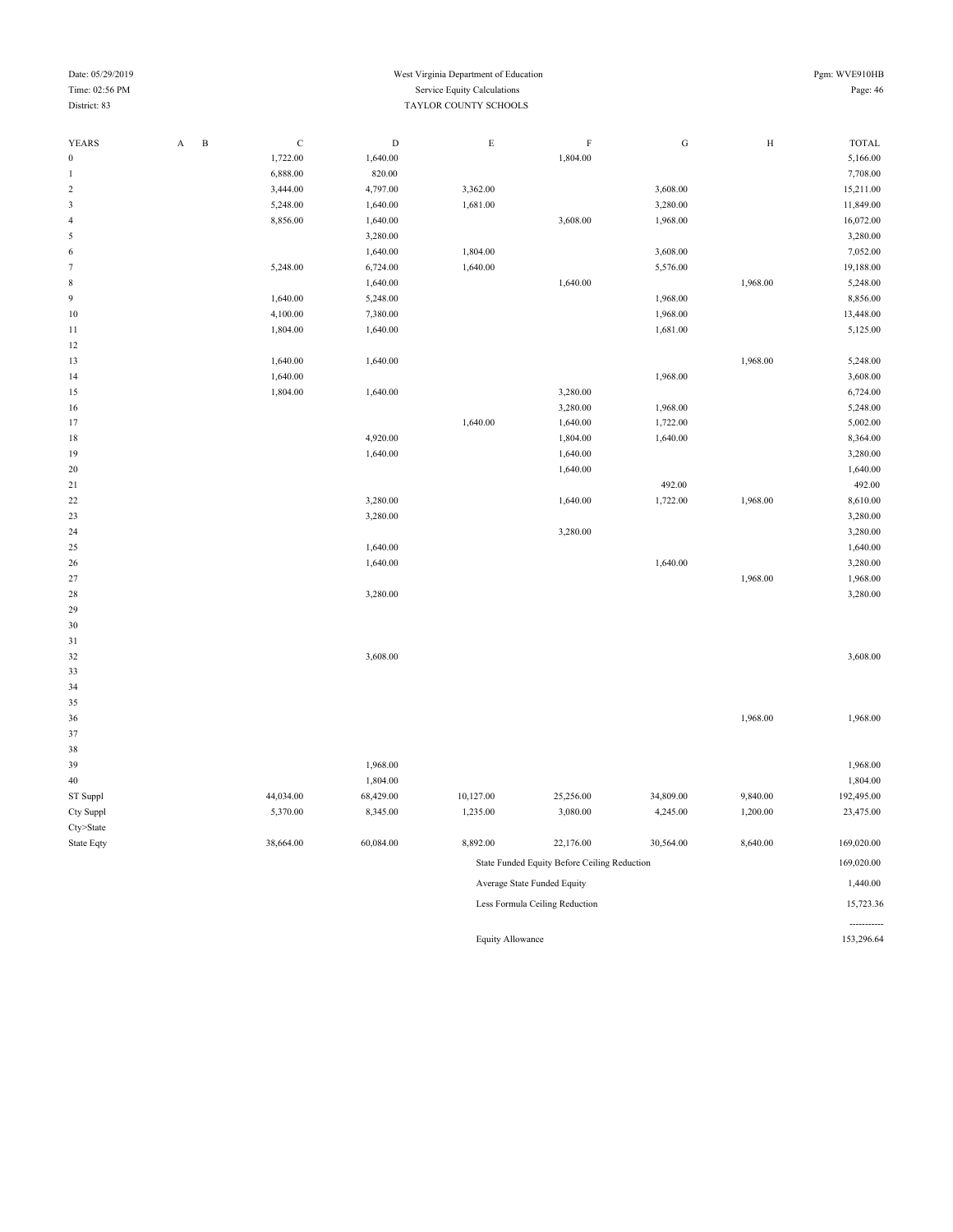| Date: 05/29/2019               |              |             |           | West Virginia Department of Education |                                              |           |          | Pgm: WVE910HB |
|--------------------------------|--------------|-------------|-----------|---------------------------------------|----------------------------------------------|-----------|----------|---------------|
| Time: 02:56 PM                 |              |             |           | Service Equity Calculations           |                                              |           |          | Page: 47      |
| District: 84                   |              |             |           | TUCKER COUNTY SCHOOLS                 |                                              |           |          |               |
|                                |              |             |           |                                       |                                              |           |          |               |
| YEARS<br>$\boldsymbol{\rm{A}}$ | $\, {\bf B}$ | $\mathbf C$ | ${\rm D}$ | $\mathbf E$                           | $\rm F$                                      | ${\rm G}$ | $\rm H$  | <b>TOTAL</b>  |
| $\boldsymbol{0}$               | 1,640.00     |             |           |                                       | 984.00                                       |           |          | 2,624.00      |
| $\mathbf{1}$                   | 1,640.00     | 1,968.00    |           |                                       | 1,640.00                                     | 4,108.20  |          | 9,356.20      |
| $\sqrt{2}$                     |              |             | 3,280.00  |                                       |                                              |           |          | 3,280.00      |
| $\sqrt{3}$                     |              |             |           |                                       |                                              |           |          |               |
| $\overline{4}$                 | 3,280.00     | 1,968.00    | 3,321.00  | 1,640.00                              |                                              |           |          | 10,209.00     |
| 5                              |              |             | 1,968.00  |                                       |                                              | 1,968.00  |          | 3,936.00      |
| $\sqrt{6}$                     |              |             | 3,280.00  |                                       | 1,640.00                                     |           |          | 4,920.00      |
| $\tau$                         |              |             |           | 1,640.00                              |                                              |           |          | 1,640.00      |
| $\,$ 8 $\,$                    | 4,920.00     |             |           |                                       |                                              |           |          | 4,920.00      |
| $\boldsymbol{9}$               | 1,640.00     |             | 1,640.00  |                                       | 1,640.00                                     |           |          | 4,920.00      |
| 10                             | 1,640.00     |             |           |                                       | 1,640.00                                     |           |          | 3,280.00      |
| 11                             |              |             | 3,280.00  |                                       |                                              | 1,968.00  |          | 5,248.00      |
| 12                             |              |             | 1,640.00  |                                       |                                              |           |          | 1,640.00      |
| 13                             |              |             | 1,640.00  |                                       |                                              | 1,968.00  |          | 3,608.00      |
| 14                             |              |             |           |                                       |                                              |           |          |               |
| 15                             | 1,640.00     |             |           |                                       |                                              |           |          | 1,640.00      |
| 16                             |              |             |           |                                       |                                              |           |          |               |
| 17                             |              |             | 1,681.00  |                                       |                                              | 3,608.00  |          | 5,289.00      |
| 18                             |              |             | 1,681.00  |                                       |                                              |           |          | 1,681.00      |
| 19                             |              |             |           |                                       |                                              |           |          |               |
| 20                             |              | 1,968.00    | 1,640.00  |                                       |                                              | 1,968.00  |          | 5,576.00      |
| 21                             |              |             | 1,640.00  |                                       | 1,640.00                                     |           |          | 3,280.00      |
| 22                             |              | 1,968.00    | 1,640.00  |                                       |                                              |           |          | 3,608.00      |
| 23                             |              |             |           |                                       |                                              |           |          |               |
| 24                             |              |             |           |                                       |                                              |           |          |               |
| 25                             |              |             |           |                                       |                                              | 1,640.00  | 1,640.00 | 3,280.00      |
| 26                             |              |             |           |                                       |                                              |           |          |               |
| 27                             |              |             |           |                                       |                                              |           |          |               |
| 28                             |              |             |           |                                       |                                              |           |          |               |
| 29                             |              |             |           |                                       |                                              |           |          |               |
| 30                             |              |             |           |                                       |                                              |           |          |               |
| 31                             |              |             |           |                                       |                                              |           |          |               |
| 32                             |              |             |           |                                       |                                              |           |          |               |
| 33                             |              |             |           |                                       |                                              |           |          |               |
| 34                             |              |             |           |                                       |                                              |           |          |               |
| 35                             |              |             |           |                                       | 1,640.00                                     |           |          | 1,640.00      |
| 36                             |              |             |           |                                       |                                              |           |          |               |
| 37                             |              |             |           |                                       |                                              |           |          |               |
| 38                             |              |             |           |                                       |                                              |           |          |               |
| 39                             |              |             |           |                                       |                                              |           |          |               |
| $40\,$                         |              |             |           |                                       |                                              | 1,640.00  |          | 1,640.00      |
| ST Suppl                       | 16,400.00    | 7,872.00    | 28,331.00 | 3,280.00                              | 10,824.00                                    | 18,868.20 | 1,640.00 | 87,215.20     |
| Cty Suppl                      |              |             |           |                                       |                                              |           |          |               |
| $Cty$ >State                   |              |             |           |                                       |                                              |           |          |               |
| State Eqty                     | 16,400.00    | 7,872.00    | 28,331.00 | 3,280.00                              | 10,824.00                                    | 18,868.20 | 1,640.00 | 87,215.20     |
|                                |              |             |           |                                       | State Funded Equity Before Ceiling Reduction |           |          | 87,215.20     |
|                                |              |             |           |                                       |                                              |           |          |               |
|                                |              |             |           | Average State Funded Equity           |                                              |           |          | 1,640.00      |
|                                |              |             |           | Less Formula Ceiling Reduction        |                                              |           |          | $-10,168.00$  |

Equity Allowance 97,383.20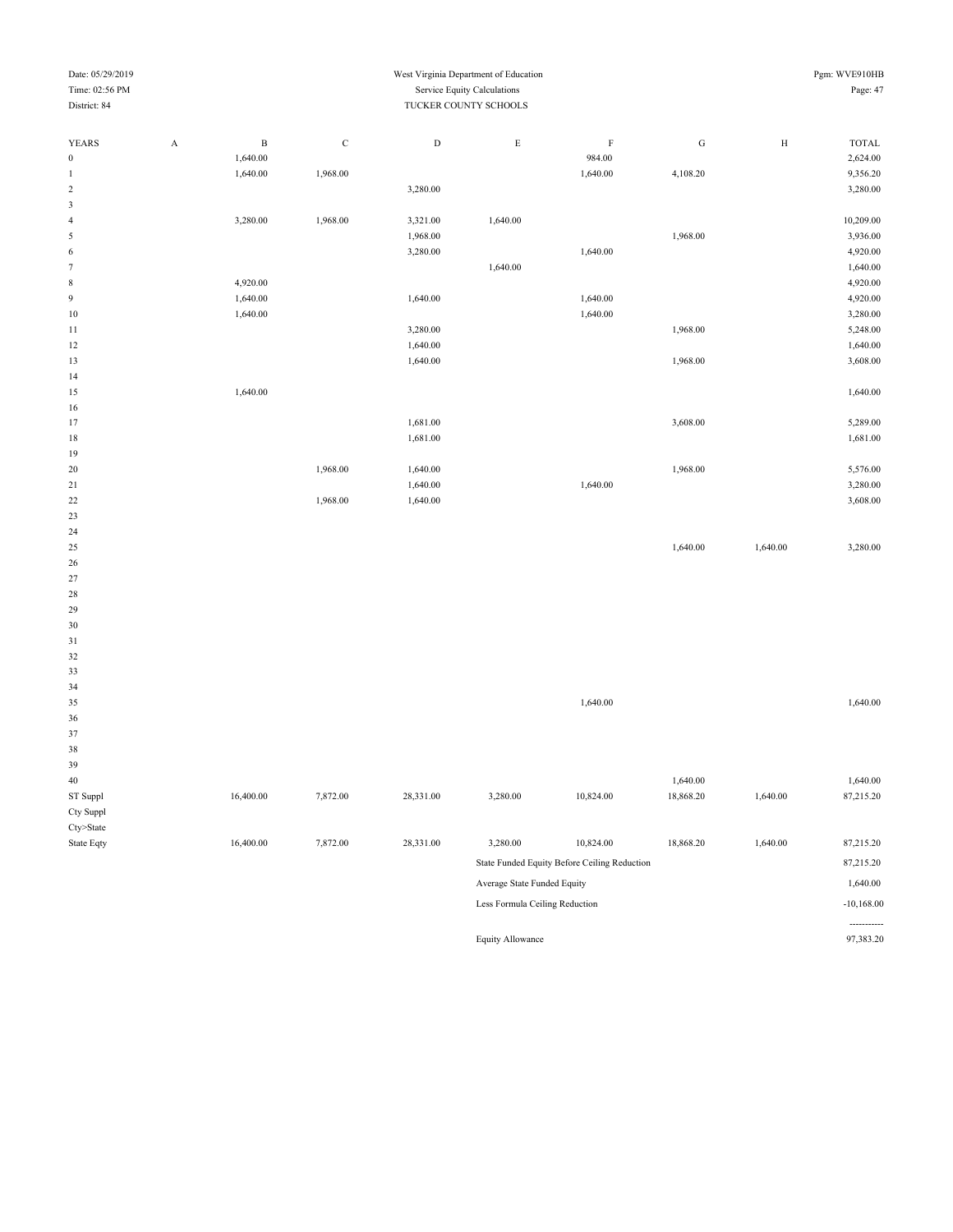| Date: 05/29/2019<br>Time: 02:56 PM<br>District: 85 |             |              | West Virginia Department of Education<br>Service Equity Calculations<br>TYLER COUNTY SCHOOLS |           |                                              |             |           |                              |  |  |
|----------------------------------------------------|-------------|--------------|----------------------------------------------------------------------------------------------|-----------|----------------------------------------------|-------------|-----------|------------------------------|--|--|
| YEARS                                              | $\mathbf A$ | $\, {\bf B}$ | $\mathbf C$                                                                                  | D         | $\mathbf E$                                  | $\mathbf F$ | ${\bf G}$ | $\, {\rm H}$<br><b>TOTAL</b> |  |  |
| $\boldsymbol{0}$                                   |             |              | 3,936.00                                                                                     | 1,640.00  | 1,640.00                                     | 1,763.00    |           | 8,979.00                     |  |  |
| $\mathbf{1}$                                       |             |              | 5,576.00                                                                                     | 4,920.00  |                                              |             |           | 10,496.00                    |  |  |
| $\sqrt{2}$                                         |             |              | 5,904.00                                                                                     |           | 1,763.00                                     | 2,140.20    |           | 9,807.20                     |  |  |
| $\sqrt{3}$                                         |             | 820.00       | 3,608.00                                                                                     | 1,640.00  |                                              |             |           | 6,068.00                     |  |  |
| $\overline{4}$                                     |             | 1,640.00     |                                                                                              | 8,200.00  | 1,763.00                                     | 3,403.00    |           | 15,006.00                    |  |  |
| $\sqrt{5}$                                         |             |              | 1,968.00                                                                                     | 1,640.00  | 1,640.00                                     | 3,403.00    |           | 8,651.00                     |  |  |
| 6                                                  |             |              |                                                                                              | 1,640.00  |                                              |             | 2,140.20  | 3,780.20                     |  |  |
| $\tau$                                             |             |              |                                                                                              | 4,920.00  |                                              |             |           | 4,920.00                     |  |  |
| $\bf 8$                                            |             |              |                                                                                              | 1,640.00  |                                              |             | 4,280.40  | 5,920.40                     |  |  |
| $\overline{9}$                                     |             |              |                                                                                              |           |                                              | 1,640.00    |           | 1,640.00                     |  |  |
| 10                                                 |             |              |                                                                                              | 3,280.00  |                                              |             |           | 3,280.00                     |  |  |
| 11                                                 |             |              | 1,968.00                                                                                     |           | 3,280.00                                     |             |           | 5,248.00                     |  |  |
| 12                                                 |             |              |                                                                                              |           |                                              | 1,070.92    |           | 1,070.92                     |  |  |
| 13                                                 |             | 3,280.00     |                                                                                              | 3,280.00  |                                              | 2,140.20    | 2,140.20  | 10,840.40                    |  |  |
| 14                                                 |             | 1,640.00     | 1,968.00                                                                                     |           | 1,640.00                                     |             |           | 5,248.00                     |  |  |
| 15                                                 |             | 1,640.00     |                                                                                              | 1,640.00  |                                              |             |           | 3,280.00                     |  |  |
| 16                                                 |             | 1,640.00     |                                                                                              |           |                                              |             | 2,140.20  | 3,780.20                     |  |  |
| 17                                                 |             | 1,640.00     |                                                                                              | 1,640.00  |                                              |             |           | 3,280.00                     |  |  |
| 18                                                 |             |              | 1,968.00                                                                                     |           |                                              |             |           | 1,968.00                     |  |  |
| 19                                                 |             |              |                                                                                              |           |                                              |             |           |                              |  |  |
| 20                                                 |             |              |                                                                                              | 1,640.00  |                                              |             |           | 1,640.00                     |  |  |
| 21                                                 |             | 1,640.00     |                                                                                              | 3,280.00  |                                              |             |           | 4,920.00                     |  |  |
| 22                                                 |             |              |                                                                                              | 3,280.00  |                                              |             |           | 3,280.00                     |  |  |
| 23                                                 |             |              |                                                                                              |           |                                              |             |           |                              |  |  |
| 24                                                 |             |              |                                                                                              |           |                                              |             |           |                              |  |  |
| 25                                                 |             |              |                                                                                              | 1,640.00  |                                              |             |           | 1,640.00                     |  |  |
| 26                                                 |             |              |                                                                                              |           |                                              |             |           |                              |  |  |
| 27                                                 |             |              |                                                                                              |           |                                              | 2,140.20    |           | 2,140.20                     |  |  |
| 28                                                 |             |              |                                                                                              |           |                                              |             |           |                              |  |  |
| 29                                                 |             |              |                                                                                              |           |                                              |             |           |                              |  |  |
| 30                                                 |             |              |                                                                                              |           |                                              |             |           |                              |  |  |
| 31                                                 |             |              |                                                                                              |           |                                              |             |           |                              |  |  |
| 32                                                 |             |              |                                                                                              |           |                                              |             |           |                              |  |  |
| 33                                                 |             |              |                                                                                              |           |                                              |             |           |                              |  |  |
| 34                                                 |             |              |                                                                                              |           |                                              |             |           |                              |  |  |
| 35<br>36                                           |             |              |                                                                                              |           |                                              |             |           |                              |  |  |
| 37                                                 |             |              |                                                                                              |           |                                              |             |           |                              |  |  |
| 38                                                 |             |              |                                                                                              |           |                                              |             |           |                              |  |  |
| 39                                                 |             |              |                                                                                              |           |                                              |             |           |                              |  |  |
| $40\,$                                             |             |              |                                                                                              |           |                                              |             |           |                              |  |  |
| ST Suppl                                           |             | 13,940.00    | 26,896.00                                                                                    | 45,920.00 | 11,726.00                                    | 17,700.52   | 10,701.00 | 126,883.52                   |  |  |
| Cty Suppl                                          |             | 4,250.00     | 8,200.00                                                                                     | 14,000.00 | 3,575.00                                     | 5,396.50    | 3,262.50  | 38,684.00                    |  |  |
| Cty>State                                          |             |              |                                                                                              |           |                                              |             |           |                              |  |  |
| State Eqty                                         |             | 9,690.00     | 18,696.00                                                                                    | 31,920.00 | 8,151.00                                     | 12,304.02   | 7,438.50  | 88,199.52                    |  |  |
|                                                    |             |              |                                                                                              |           |                                              |             |           |                              |  |  |
|                                                    |             |              |                                                                                              |           | State Funded Equity Before Ceiling Reduction |             |           | 88,199.52                    |  |  |
|                                                    |             |              |                                                                                              |           | Average State Funded Equity                  |             |           | 1,140.00                     |  |  |

Less Formula Ceiling Reduction 16,203.96

Equity Allowance

----------<br>71,995.56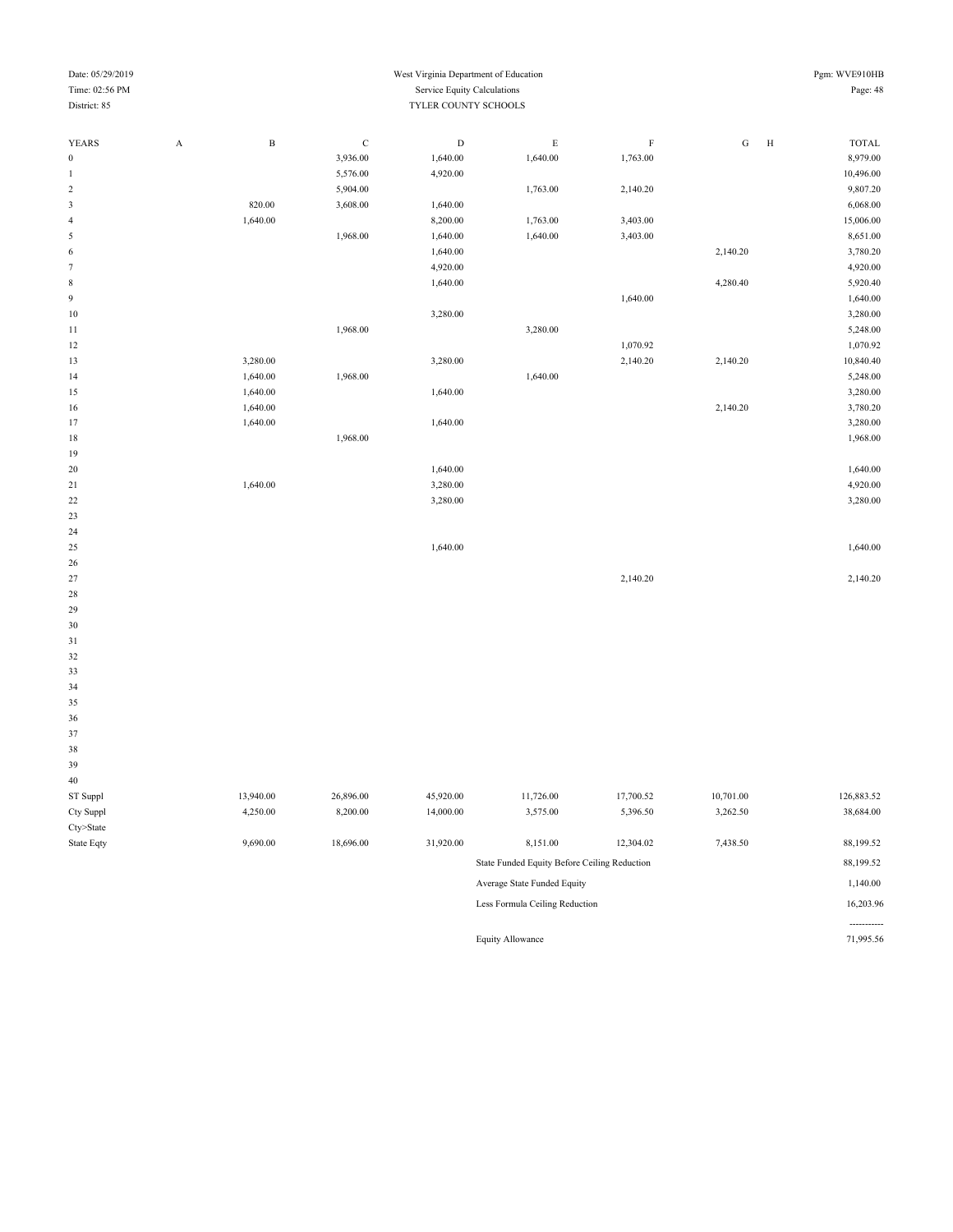#### Date: 05/29/2019 Pgm: WVE910HB Time: 02:56 PM Service Equity Calculations Page: 49 District: 87 UPSHUR COUNTY SCHOOL DISTRICT

| YEARS            | A | $\, {\bf B}$ | $\mathsf C$ | $\mathbf D$ | $\mathbf E$                    | $\mathbf F$                                  | G         | $\rm H$   | <b>TOTAL</b> |
|------------------|---|--------------|-------------|-------------|--------------------------------|----------------------------------------------|-----------|-----------|--------------|
| $\boldsymbol{0}$ |   |              | 4,920.00    | 3,280.00    | 1,640.00                       | 5,248.00                                     | 1,968.00  |           | 17,056.00    |
| $\mathbf{1}$     |   |              | 1,968.00    | 6,560.00    |                                | 1,968.00                                     |           |           | 10,496.00    |
| $\sqrt{2}$       |   | 820.00       | 5,904.00    | 3,280.00    |                                | 1,804.00                                     |           |           | 11,808.00    |
| $\sqrt{3}$       |   | 4,920.00     |             | 4,920.00    |                                | 1,640.00                                     |           |           | 11,480.00    |
| $\overline{4}$   |   | 1,640.00     | 3,936.00    | 8,200.00    |                                | 3,444.00                                     |           |           | 17,220.00    |
| $\sqrt{5}$       |   |              | 902.00      | 9,840.00    |                                | 1,722.00                                     |           |           | 12,464.00    |
| 6                |   | 5,740.00     | 1,968.00    | 4,920.00    |                                | 1,640.00                                     |           | 1,968.00  | 16,236.00    |
| 7                |   | 6,560.00     | 1,968.00    | 3,280.00    | 1,640.00                       | 1,968.00                                     |           |           | 15,416.00    |
| $\,$ 8 $\,$      |   |              | 3,936.00    | 3,280.00    |                                | 1,640.00                                     | 1,640.00  | 1,640.00  | 12,136.00    |
| 9                |   |              | 3,936.00    | 6,560.00    |                                | 6,888.00                                     | 1,804.00  | 1,968.00  | 21,156.00    |
| 10               |   | 1,640.00     |             | 1,640.00    | 1,640.00                       |                                              | 5,084.00  |           | 10,004.00    |
| $1\,1$           |   | 1,640.00     |             | 6,560.00    | 1,640.00                       | 1,640.00                                     | 3,936.00  |           | 15,416.00    |
| 12               |   |              | 1,640.00    | 1,640.00    | 1,640.00                       | 1,640.00                                     | 1,640.00  |           | 8,200.00     |
| 13               |   | 3,280.00     | 1,968.00    | 3,280.00    |                                | 1,640.00                                     | 1,640.00  |           | 11,808.00    |
| 14               |   |              |             | 3,280.00    |                                |                                              | 3,280.00  | 1,968.00  | 8,528.00     |
| 15               |   |              |             | 1,640.00    | 1,640.00                       |                                              |           |           | 3,280.00     |
| 16               |   |              | 1,968.00    | 1,640.00    |                                | 3,772.00                                     | 1,640.00  |           | 9,020.00     |
| 17               |   |              |             | 1,640.00    |                                |                                              | 5,248.00  |           | 6,888.00     |
| 18               |   |              |             | 1,640.00    |                                |                                              |           |           | 1,640.00     |
| 19               |   | 820.00       |             | 1,640.00    |                                | 1,640.00                                     |           |           | 4,100.00     |
| 20               |   |              |             | 6,560.00    |                                | 3,280.00                                     |           |           | 9,840.00     |
| 21               |   | 1,640.00     |             | 6,560.00    | 1,640.00                       | 1,640.00                                     | 196.80    |           | 11,676.80    |
| 22               |   |              | 3,936.00    | 3,280.00    |                                |                                              |           |           | 7,216.00     |
| 23               |   | 1,640.00     |             | 3,280.00    |                                |                                              |           |           | 4,920.00     |
| 24               |   |              |             | 3,280.00    |                                |                                              |           |           | 3,280.00     |
| 25               |   |              |             | 3,608.00    |                                |                                              |           |           | 3,608.00     |
| 26               |   |              |             | 3,280.00    | 1,640.00                       |                                              | 820.00    | 820.00    | 6,560.00     |
| 27               |   | 1,640.00     |             |             |                                |                                              | 1,968.00  |           | 3,608.00     |
| 28               |   |              |             |             |                                | 1,968.00                                     | 1,968.00  |           | 3,936.00     |
| 29               |   |              |             |             |                                |                                              |           |           |              |
| 30               |   |              |             | 1,968.00    |                                |                                              |           |           | 1,968.00     |
| 31               |   |              | 1,968.00    |             |                                |                                              |           |           | 1,968.00     |
| 32               |   |              |             | 1,968.00    |                                |                                              |           | 1,968.00  | 3,936.00     |
| 33               |   |              | 1,968.00    |             |                                |                                              | 1,968.00  |           | 3,936.00     |
| 34               |   |              |             |             |                                |                                              |           |           |              |
| 35               |   |              | 1,968.00    | 1,640.00    |                                | 1,640.00                                     |           |           | 5,248.00     |
| 36               |   |              |             | 1,640.00    |                                |                                              |           |           | 1,640.00     |
| 37               |   |              |             | 1,640.00    |                                |                                              |           |           | 1,640.00     |
| 38               |   |              |             |             |                                |                                              |           | 1,968.00  | 1,968.00     |
| 39               |   |              |             |             |                                |                                              | 1,640.00  |           | 1,640.00     |
| 40               |   |              |             |             |                                |                                              |           |           |              |
| ST Suppl         |   | 31,980.00    | 44,854.00   | 117,424.00  | 13,120.00                      | 46,822.00                                    | 36,440.80 | 12,300.00 | 302,940.80   |
| Cty Suppl        |   |              |             |             |                                |                                              |           |           |              |
| $Cty$ >State     |   |              |             |             |                                |                                              |           |           |              |
| State Eqty       |   | 31,980.00    | 44,854.00   | 117,424.00  | 13,120.00                      | 46,822.00                                    | 36,440.80 | 12,300.00 | 302,940.80   |
|                  |   |              |             |             |                                | State Funded Equity Before Ceiling Reduction |           |           | 302,940.80   |
|                  |   |              |             |             | Average State Funded Equity    |                                              |           |           | 1,640.00     |
|                  |   |              |             |             | Less Formula Ceiling Reduction |                                              |           |           | 26,448.28    |
|                  |   |              |             |             |                                |                                              |           |           |              |
|                  |   |              |             |             | <b>Equity Allowance</b>        |                                              |           |           | 276,492.52   |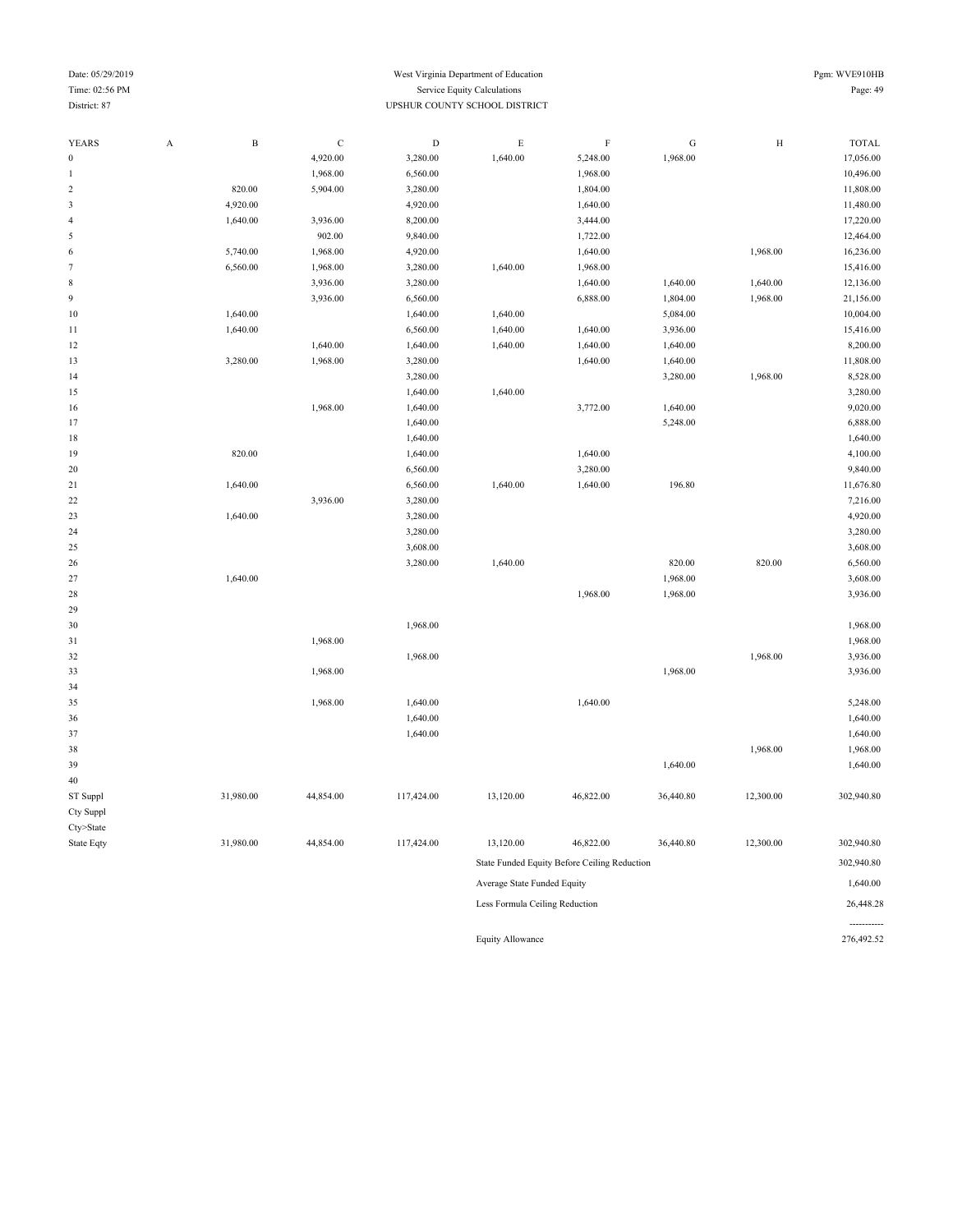#### Date: 05/29/2019 Pgm: WVE910HB Time: 02:56 PM Service Equity Calculations Page: 50 District: 89 WAYNE COUNTY SCHOOLS

| 1 gill. W v |  |
|-------------|--|
|             |  |
|             |  |
|             |  |

| <b>YEARS</b>   | $\boldsymbol{\rm{A}}$ | $\, {\bf B}$ | $\mathbf C$ | $\mathbf D$ | $\mathbf E$ | $\rm F$   | ${\bf G}$  | $\, {\rm H}$ | <b>TOTAL</b> |
|----------------|-----------------------|--------------|-------------|-------------|-------------|-----------|------------|--------------|--------------|
| $\bf{0}$       | 3,280.00              |              | 3,280.00    | 4,920.00    | 1,787.60    | 2,140.20  | 1,640.00   |              | 17,047.80    |
| 1              | 7,486.60              |              |             | 6,560.00    | 1,804.00    |           | 4,920.00   |              | 20,770.60    |
| $\overline{c}$ | 3,386.60              |              |             | 8,200.00    | 1,640.00    | 2,140.20  | 1,640.00   |              | 17,006.80    |
| 3              | 16,219.60             |              |             | 13,120.00   | 3,427.60    | 1,640.00  | 7,060.20   |              | 41,467.40    |
| 4              | 16,219.60             |              | 3,280.00    | 5,740.00    | 1,787.60    | 1,640.00  | 4,920.00   |              | 33,587.20    |
| 5              | 6,007.32              | 1,746.60     | 1,640.00    | 9,840.00    | 3,591.60    | 5,420.20  | 6,560.00   |              | 34,805.72    |
| 6              | 5,953.20              |              | 1,640.00    | 6,560.00    | 3,575.20    | 3,780.20  | 5,920.40   |              | 27,429.00    |
| 7              |                       | 7,273.40     |             | 13,120.00   | 1,804.00    | 5,920.40  | 3,280.00   |              | 31,397.80    |
| 8              |                       | 3,493.20     | 1,640.00    | 1,640.00    | 3,591.60    | 3,280.00  | 3,780.20   |              | 17,425.00    |
| 9              |                       | 6,113.92     | 6,986.40    | 6,560.00    | 1,804.00    | 5,084.00  | 4,920.00   |              | 31,468.32    |
| $10\,$         |                       | 3,386.60     | 5,026.60    | 8,200.00    | 1,804.00    | 3,427.60  | 4,280.40   |              | 26,125.20    |
| 11             |                       | 4,367.32     | 6,773.20    | 3,280.00    | 1,640.00    | 7,224.20  | 5,420.20   |              | 28,704.92    |
| 12             |                       | 1,746.60     | 1,640.00    | 4,920.00    |             | 15,284.80 | 4,920.00   |              | 28,511.40    |
| 13             |                       |              | 8,519.80    | 8,200.00    |             | 1,787.60  |            |              | 18,507.40    |
| 14             |                       | 1,746.60     | 1,746.60    | 5,740.00    |             |           | 2,140.20   |              | 11,373.40    |
| 15             |                       |              | 3,493.20    | 3,280.00    | 1,804.00    | 3,927.80  | 1,640.00   |              | 14,145.00    |
| 16             |                       | 1,746.60     | 10,553.40   | 6,560.00    |             | 1,804.00  | 5,420.20   |              | 26,084.20    |
| 17             |                       |              | 3,386.60    | 1,640.00    |             | 6,084.40  | 3,280.00   |              | 14,391.00    |
| 18             |                       |              | 1,640.00    | 1,640.00    |             | 1,640.00  | 1,640.00   | 2,140.20     | 8,700.20     |
| 19             |                       |              | 3,493.20    | 3,280.00    |             | 1,640.00  |            |              | 8,413.20     |
| 20             |                       |              | 5,133.20    | 9,840.00    |             |           | 4,920.00   |              | 19,893.20    |
| 21             |                       |              | 5,026.60    | 3,280.00    |             | 2,140.20  | 3,280.00   |              | 13,726.80    |
| 22             |                       |              | 1,746.60    | 6,560.00    |             | 5,420.20  | 2,140.20   |              | 15,867.00    |
| 23             |                       |              | 3,493.20    | 1,640.00    |             | 1,640.00  | 6,420.60   |              | 13,193.80    |
| 24             |                       |              |             |             |             | 3,944.20  |            |              | 3,944.20     |
| 25             |                       |              | 3,886.80    | 1,640.00    |             | 3,280.00  | 2,140.20   |              | 10,947.00    |
| 26             |                       |              | 1,640.00    | 3,280.00    |             | 1,804.00  | 2,140.20   |              | 8,864.20     |
| 27             |                       |              |             | 1,640.00    |             | 1,681.00  | 4,280.40   |              | 7,601.40     |
| 28             |                       |              | 5,239.80    | 4,920.00    |             |           |            |              | 10,159.80    |
| 29             |                       |              | 1,746.60    | 7,060.20    |             |           |            |              | 8,806.80     |
| 30             |                       |              |             | 3,280.00    |             |           |            |              | 3,280.00     |
| 31             |                       |              |             | 1,640.00    |             |           |            |              | 1,640.00     |
| 32             |                       |              | 1,746.60    |             |             |           |            |              | 1,746.60     |
| 33             |                       |              |             |             |             |           |            |              |              |
| 34             |                       |              |             |             |             |           | 2,140.20   |              | 2,140.20     |
| 35             |                       |              |             |             |             |           |            |              |              |
| 36             |                       |              |             |             |             |           |            |              |              |
| 37             |                       |              |             |             |             |           |            |              |              |
| 38             |                       |              |             | 1,640.00    |             |           |            |              | 1,640.00     |
| 39             |                       |              |             |             |             | 1,968.00  | 2,140.20   |              | 4,108.20     |
| 40             |                       |              |             |             |             | 1,804.00  | 1,640.00   |              | 3,444.00     |
| ST Suppl       | 58,552.92             | 31,620.84    | 94,398.40   | 169,420.20  | 30,061.20   | 97,547.20 | 104,623.80 | 2,140.20     | 588,364.76   |
| Cty Suppl      | 21,421.80             | 11,568.60    | 34,536.00   | 61,983.00   | 10,998.00   | 35,688.00 | 38,277.00  | 783.00       | 215,255.40   |
| Cty>State      |                       |              |             |             |             |           |            |              |              |
| State Eqty     | 37,131.12             | 20,052.24    | 59,862.40   | 107,437.20  | 19,063.20   | 61,859.20 | 66,346.80  | 1,357.20     | 373,109.36   |
|                |                       |              |             |             |             |           |            |              |              |

State Funded Equity Before Ceiling Reduction 373,109.36 Average State Funded Equity 1,040.00

Less Formula Ceiling Reduction 62,122.32

Equity Allowance

----------<br>310,987.04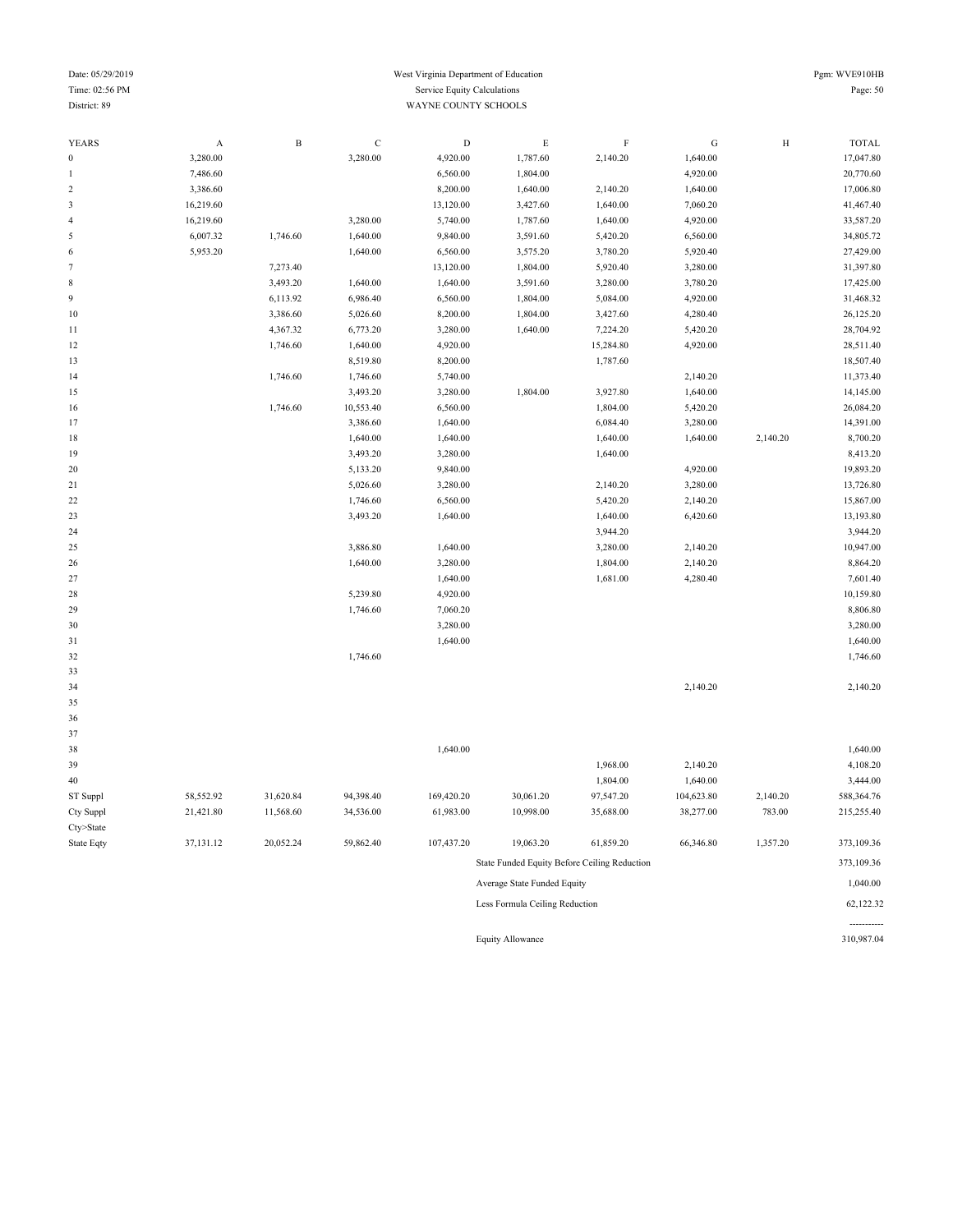| Date: 05/29/2019 |   |              |              | West Virginia Department of Education |   |          |          |   | Pgm: WVE910HB |
|------------------|---|--------------|--------------|---------------------------------------|---|----------|----------|---|---------------|
| Time: 02:56 PM   |   |              |              | Service Equity Calculations           |   |          |          |   | Page: 51      |
| District: 91     |   |              |              | WEBSTER COUNTY SCHOOLS                |   |          |          |   |               |
|                  |   |              |              |                                       |   |          |          |   |               |
| <b>YEARS</b>     | A | $\, {\bf B}$ | $\mathsf{C}$ | D                                     | E | $\rm F$  | G        | H | <b>TOTAL</b>  |
| $\bf{0}$         |   |              | 2,583.00     | 1,640.00                              |   |          |          |   | 4,223.00      |
| 1                |   | 820.00       |              | 1,640.00                              |   |          |          |   | 2,460.00      |
| $\overline{2}$   |   |              |              |                                       |   |          | 1,722.00 |   | 1,722.00      |
| 3                |   | 1,640.00     | 1,722.00     | 3,280.00                              |   |          |          |   | 6,642.00      |
| $\overline{4}$   |   | 3,280.00     | 3,690.00     | 3,280.00                              |   | 1,722.00 |          |   | 11,972.00     |
| 5                |   |              |              | 3,280.00                              |   | 861.00   |          |   | 4,141.00      |
| 6                |   |              | 1,722.00     |                                       |   |          |          |   | 1,722.00      |
| $\overline{7}$   |   | 1,640.00     | 3,444.00     | 1,640.00                              |   | 3,362.00 |          |   | 10,086.00     |
| 8                |   |              |              | 1,640.00                              |   |          |          |   | 1,640.00      |
| 9                |   | 820.00       | 1,722.00     | 6,560.00                              |   |          |          |   | 9,102.00      |
| 10               |   |              |              | 1,640.00                              |   |          |          |   | 1,640.00      |
| 11               |   | 1,640.00     | 3,690.00     |                                       |   | 1,640.00 | 1,968.00 |   | 8,938.00      |
| 12               |   |              |              |                                       |   | 3,362.00 |          |   | 3,362.00      |
| 13               |   |              |              |                                       |   | 1,640.00 |          |   | 1,640.00      |
| 14               |   |              | 1,722.00     | 1,640.00                              |   | 1,640.00 | 1,722.00 |   | 6,724.00      |
| 15               |   |              |              |                                       |   | 2,058.20 |          |   | 2,058.20      |
| 16               |   |              |              |                                       |   |          |          |   |               |
| 17               |   |              |              | 1,640.00                              |   | 1,640.00 |          |   | 3,280.00      |
| 18               |   |              |              |                                       |   | 1,029.92 |          |   | 1,029.92      |
|                  |   |              |              |                                       |   |          |          |   |               |

| 19 | 1,640.00 |          | 1,640.00 |
|----|----------|----------|----------|
| 20 |          |          |          |
| 21 | 3,280.00 | 1,640.00 | 4,920.00 |
| 22 |          |          |          |
| 23 |          |          |          |
| 24 |          |          |          |
|    |          |          |          |

| 26         |          |           |           | 1,640.00                                     |          |          | 1,640.00   |
|------------|----------|-----------|-----------|----------------------------------------------|----------|----------|------------|
| 27         |          | 1,722.00  |           |                                              |          |          | 1,722.00   |
| 28         |          |           | 1,640.00  |                                              |          |          | 1,640.00   |
| 29         |          | 1,722.00  |           |                                              | 2,058.20 | 2,058.20 | 5,838.40   |
| 30         |          |           |           |                                              |          |          |            |
| 31         |          |           |           |                                              |          |          |            |
| 32         |          |           |           |                                              |          |          |            |
| 33         |          |           | 4,920.00  | 1,640.00                                     |          |          | 6,560.00   |
| 34         |          |           |           |                                              |          |          |            |
| 35         |          |           |           |                                              |          |          |            |
| 36         |          |           | 1,640.00  |                                              |          |          | 1,640.00   |
| 37         |          |           |           |                                              |          |          |            |
| 38         |          |           |           |                                              |          |          |            |
| 39         |          |           |           |                                              |          |          |            |
| 40         |          |           |           |                                              |          |          |            |
| ST Suppl   | 9,840.00 | 23,739.00 | 41,000.00 | 22,235.12                                    | 9,110.20 | 2,058.20 | 107,982.52 |
| Cty Suppl  |          |           |           |                                              |          |          |            |
| Cty>State  |          |           |           |                                              |          |          |            |
| State Eqty | 9,840.00 | 23,739.00 | 41,000.00 | 22,235.12                                    | 9,110.20 | 2,058.20 | 107,982.52 |
|            |          |           |           | State Funded Equity Before Ceiling Reduction |          |          | 107,982.52 |
|            |          |           |           | Average State Funded Equity                  |          |          | 1,640.00   |

Equity Allowance

Less Formula Ceiling Reduction 3,101.24

----------<br>104,881.28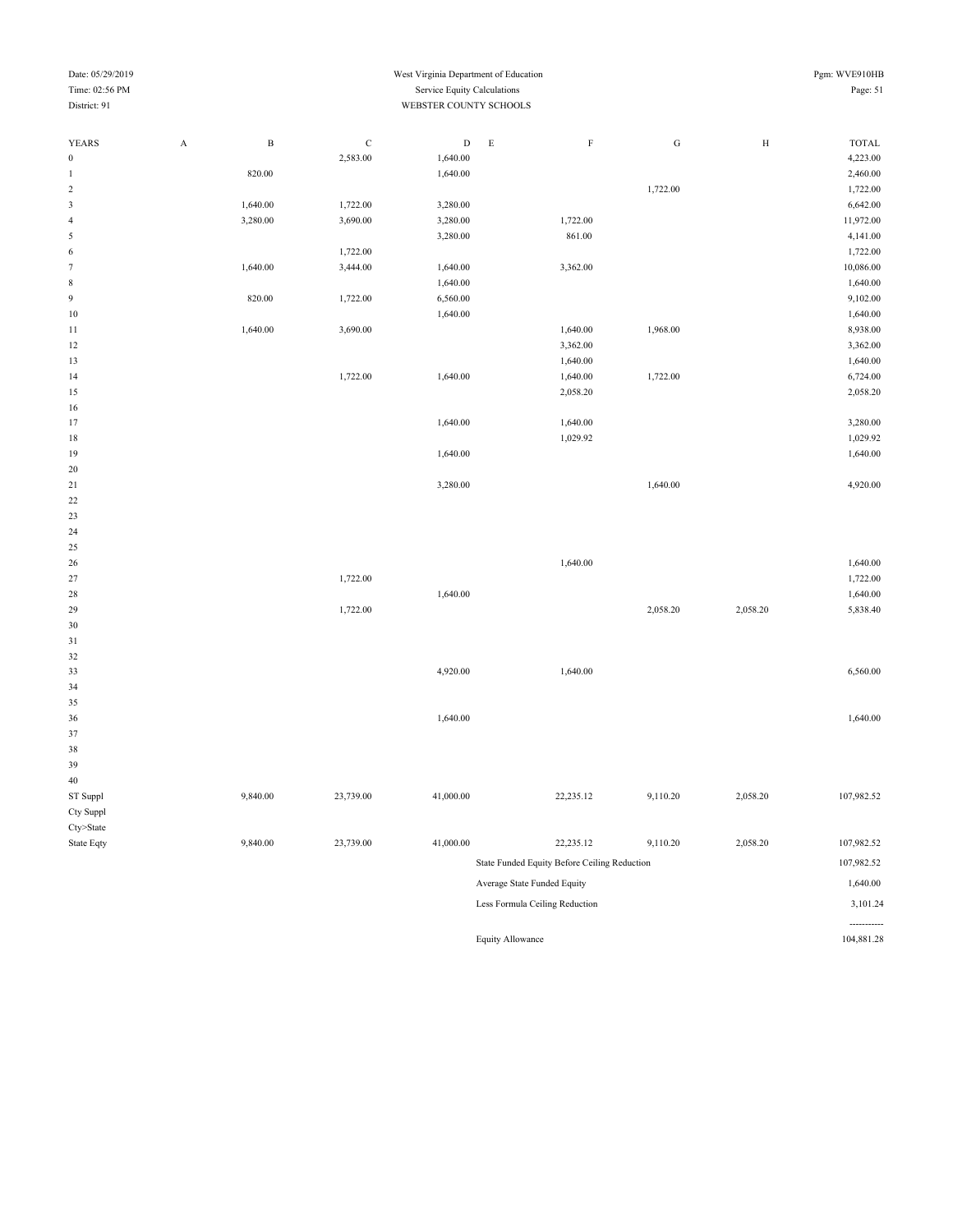#### Date: 05/29/2019 Pgm: WVE910HB Time: 02:56 PM Service Equity Calculations Page: 52 District: 92 WETZEL COUNTY SCHOOLS

-----------

| YEARS            | $\boldsymbol{\mathsf{A}}$ | $\, {\bf B}$ | $\mathbf C$ | $\mathbf D$ | $\mathbf E$                    | $\rm F$                                      | ${\bf G}$ | $\rm H$   | <b>TOTAL</b> |
|------------------|---------------------------|--------------|-------------|-------------|--------------------------------|----------------------------------------------|-----------|-----------|--------------|
| $\boldsymbol{0}$ |                           | 5,379.20     | 3,509.60    | 1,640.00    |                                |                                              |           |           | 10,528.80    |
| $\mathbf{1}$     |                           |              | 1,640.00    | 4,920.00    |                                | 1,640.00                                     |           |           | 8,200.00     |
| $\sqrt{2}$       |                           |              | 17,088.80   | 8,200.00    |                                | 3,780.20                                     |           |           | 29,069.00    |
| $\mathfrak{Z}$   |                           |              | 9,118.40    | 6,560.00    |                                | 5,330.00                                     | 3,780.20  |           | 24,788.60    |
| $\overline{4}$   |                           |              | 7,019.20    | 3,280.00    | 3,444.00                       | 3,780.20                                     |           |           | 17,523.40    |
| $\mathfrak s$    |                           |              | 1,640.00    | 1,640.00    |                                | 6,724.00                                     |           | 3,780.20  | 13,784.20    |
| 6                |                           |              | 8,888.80    | 1,640.00    | 1,804.00                       | 5,084.00                                     |           |           | 17,416.80    |
| $\tau$           |                           |              | 4,920.00    | 4,920.00    | 2,140.20                       | 1,640.00                                     |           | 2,174.64  | 15,794.84    |
| $\,$ 8 $\,$      |                           |              | 5,149.60    |             |                                |                                              |           |           | 5,149.60     |
| $\boldsymbol{9}$ |                           |              | 3,509.60    |             | 1,640.00                       |                                              | 3,780.20  |           | 8,929.80     |
| 10               |                           |              | 1,640.00    | 1,640.00    |                                |                                              | 1,640.00  |           | 4,920.00     |
| $1\,1$           |                           |              |             | 3,280.00    | 2,140.20                       | 3,280.00                                     | 1,640.00  |           | 10,340.20    |
| 12               |                           |              | 1,869.60    | 3,280.00    |                                | 1,804.00                                     | 2,460.00  |           | 9,413.60     |
| 13               |                           |              |             | 1,640.00    | 2,140.20                       | 1,804.00                                     | 1,804.00  | 2,140.20  | 9,528.40     |
| 14               |                           |              |             |             |                                |                                              | 2,140.20  | 2,140.20  | 4,280.40     |
| 15               |                           |              | 1,640.00    | 1,640.00    |                                | 1,640.00                                     | 1,640.00  |           | 6,560.00     |
| 16               |                           |              | 1,869.60    | 3,280.00    | 2,140.20                       | 4,920.00                                     | 2,140.20  | 3,780.20  | 18,130.20    |
| 17               |                           |              |             | 1,640.00    |                                | 1,640.00                                     |           |           | 3,280.00     |
| 18               |                           |              | 1,869.60    | 1,640.00    | 1,640.00                       | 1,804.00                                     |           | 2,140.20  | 9,093.80     |
| 19               |                           |              |             | 1,640.00    | 3,780.20                       |                                              | 1,640.00  |           | 7,060.20     |
| 20               |                           |              |             | 3,280.00    |                                |                                              |           |           | 3,280.00     |
| 21               |                           |              |             |             |                                | 1,640.00                                     |           | 2,140.20  | 3,780.20     |
| 22               |                           |              |             | 3,280.00    |                                | 1,640.00                                     |           |           | 4,920.00     |
| 23               |                           |              |             | 3,280.00    | 1,640.00                       |                                              |           |           | 4,920.00     |
| 24               |                           |              | 5,149.60    | 3,280.00    | 2,140.20                       |                                              | 1,640.00  | 1,070.92  | 13,280.72    |
| 25               |                           |              |             |             |                                | 1,640.00                                     |           |           | 1,640.00     |
| 26               |                           |              |             |             |                                |                                              |           |           |              |
| 27               |                           |              |             | 1,640.00    |                                |                                              |           |           | 1,640.00     |
| 28               |                           |              |             |             |                                |                                              |           |           |              |
| 29               |                           |              |             |             |                                | 5,248.00                                     |           |           | 5,248.00     |
| 30               |                           |              |             | 1,640.00    |                                | 1,722.00                                     |           |           | 3,362.00     |
| 31               |                           |              |             |             |                                |                                              |           |           |              |
| 32               |                           |              |             |             |                                | 1,640.00                                     |           |           | 1,640.00     |
| 33               |                           |              |             |             |                                |                                              |           |           |              |
| 34               |                           |              |             |             | 2,140.20                       |                                              |           |           | 2,140.20     |
| 35               |                           |              |             |             |                                |                                              |           |           |              |
| 36               |                           |              |             |             |                                |                                              |           |           |              |
| 37               |                           |              |             |             | 2,140.20                       |                                              |           |           | 2,140.20     |
| 38               |                           |              |             |             | 2,140.20                       | 1,722.00                                     |           |           | 3,862.20     |
| 39               |                           |              |             |             |                                |                                              |           | 2,140.20  | 2,140.20     |
| $40\,$           |                           |              |             |             |                                |                                              |           |           |              |
| ST Suppl         |                           | 5,379.20     | 76,522.40   | 68,880.00   | 31,069.80                      | 60,122.40                                    | 24,304.80 | 21,506.96 | 287,785.56   |
| Cty Suppl        |                           | 656.00       | 14,840.00   | 14,200.00   | 7,578.00                       | 13,353.00                                    | 5,467.00  | 5,245.60  | 61,339.60    |
| Cty>State        |                           |              |             |             |                                |                                              |           |           |              |
| State Eqty       |                           | 4,723.20     | 61,682.40   | 54,680.00   | 23,491.80                      | 46,769.40                                    | 18,837.80 | 16,261.36 | 226,445.96   |
|                  |                           |              |             |             |                                | State Funded Equity Before Ceiling Reduction |           |           | 226,445.96   |
|                  |                           |              |             |             | Average State Funded Equity    |                                              |           |           | 1,290.44     |
|                  |                           |              |             |             | Less Formula Ceiling Reduction |                                              |           |           | 83,140.47    |

Equity Allowance 143,305.49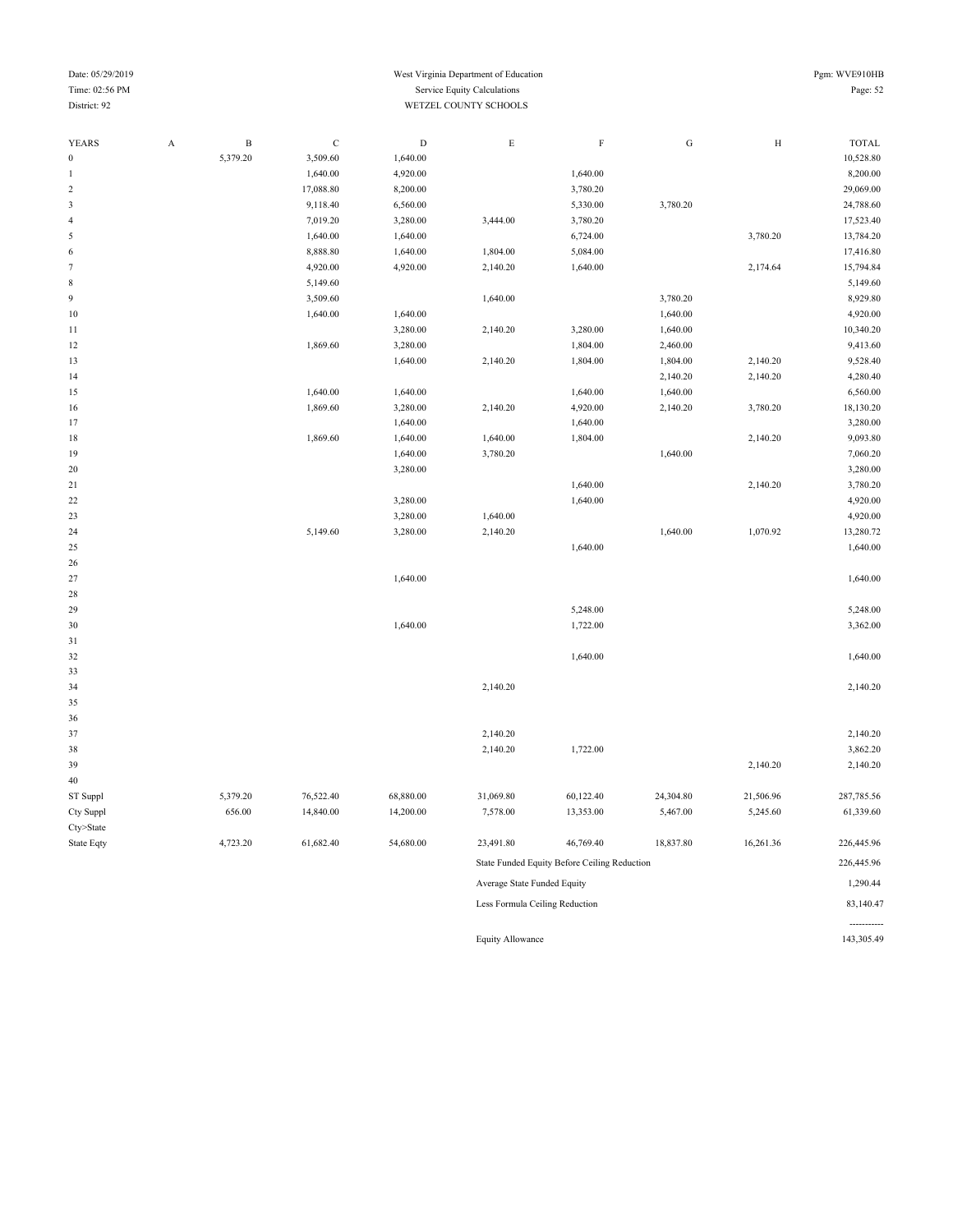| Date: 05/29/2019 | West Virginia Department of Education |   |  |  |          |  |    |  | Pgm: WVE910HB |
|------------------|---------------------------------------|---|--|--|----------|--|----|--|---------------|
| Time: 02:56 PM   |                                       |   |  |  | Page: 53 |  |    |  |               |
| District: 94     | WIRT COUNTY SCHOOLS                   |   |  |  |          |  |    |  |               |
|                  |                                       |   |  |  |          |  |    |  |               |
| <b>YEARS</b>     | $\Delta$                              | B |  |  | Е.       |  | ίí |  | <b>TOTAL</b>  |

| $\boldsymbol{0}$        | 3,608.00 | 4,920.00 |          |          |          |          | 8,528.00  |
|-------------------------|----------|----------|----------|----------|----------|----------|-----------|
| 1                       | 1,640.00 | 1,968.00 |          |          |          |          | 3,608.00  |
| $\overline{\mathbf{c}}$ | 1,640.00 | 3,280.00 | 3,042.20 | 902.00   |          |          | 8,864.20  |
| 3                       | 3,280.00 |          | 1,804.00 |          |          |          | 5,084.00  |
| 4                       | 4,920.00 | 1,640.00 |          |          |          |          | 6,560.00  |
| 5                       | 3,608.00 |          | 1,968.00 |          |          |          | 5,576.00  |
| 6                       | 1,640.00 |          | 1,640.00 |          |          | 2,140.20 | 5,420.20  |
| 7                       | 3,280.00 | 3,780.20 |          | 902.00   | 2,140.20 |          | 10,102.40 |
| 8                       |          | 3,780.20 |          |          |          |          | 3,780.20  |
| 9                       | 1,640.00 |          |          | 3,280.00 |          |          | 4,920.00  |
| 10                      |          |          |          | 1,640.00 |          |          | 1,640.00  |
| 11                      |          |          |          |          |          |          |           |
| 12                      |          | 1,640.00 |          |          |          |          | 1,640.00  |
| 13                      |          | 3,280.00 |          | 1,640.00 | 2,140.20 |          | 7,060.20  |
| 14                      |          |          |          |          |          |          |           |
| 15                      |          | 1,640.00 |          |          |          | 2,140.20 | 3,780.20  |
| 16                      |          |          |          | 1,804.00 |          |          | 1,804.00  |
| 17                      |          | 1,640.00 |          |          | 1,070.92 |          | 2,710.92  |
| $18\,$                  | 1,640.00 |          |          |          |          | 2,140.20 | 3,780.20  |
| 19                      |          |          |          |          |          |          |           |
| 20                      |          |          |          |          |          |          |           |
| 21                      |          | 1,640.00 |          |          |          |          | 1,640.00  |
| 22                      |          |          |          |          |          |          |           |
| 23                      |          |          |          |          | 2,140.20 |          | 2,140.20  |
| 24                      |          |          |          |          |          |          |           |
| 25                      |          |          |          |          |          |          |           |
| 26                      |          |          |          |          |          |          |           |
| 27                      |          |          |          |          |          |          |           |
| 28                      |          |          |          |          |          |          |           |
| 29                      |          |          |          |          |          |          |           |
| 30                      |          |          |          |          |          |          |           |
| 31                      |          | 1,640.00 |          |          |          |          | 1,640.00  |
| 32                      |          |          |          |          |          |          |           |
| 33                      |          |          |          |          |          |          |           |
| 34                      |          |          |          |          |          |          |           |
| 35                      |          |          |          |          |          |          |           |
| 36                      |          |          |          |          |          |          |           |
| 37                      |          |          |          |          |          |          |           |

|            |           |           |          | .         |          |          | 250000    |
|------------|-----------|-----------|----------|-----------|----------|----------|-----------|
| State Eqty | 10,496.00 | 12,038.40 | 3,299.20 | 3,968.00  | 2,923.52 | 2,505.60 | 35,230.72 |
| Cty>State  |           |           |          |           |          |          |           |
| Cty Suppl  | 16,400.00 | 18,810.00 | 5,155.00 | 6,200.00  | 4,568.00 | 3,915.00 | 55,048.00 |
| ST Suppl   | 26,896.00 | 30,848.40 | 8,454.20 | 10,168.00 | 7.491.52 | 6,420.60 | 90,278.72 |
| 40         |           |           |          |           |          |          |           |
| 39         |           |           |          |           |          |          |           |

| 3.277.20                    | 2.700.00                                     | 2.723.32 | 2.909.00 | <i>33.43</i> 0.72 |
|-----------------------------|----------------------------------------------|----------|----------|-------------------|
|                             | State Funded Equity Before Ceiling Reduction |          |          | 35,230.72         |
| Average State Funded Equity |                                              |          |          | 640.00            |
|                             | Less Formula Ceiling Reduction               |          |          | $-318.08$         |
|                             |                                              |          |          |                   |

Equity Allowance 35,548.80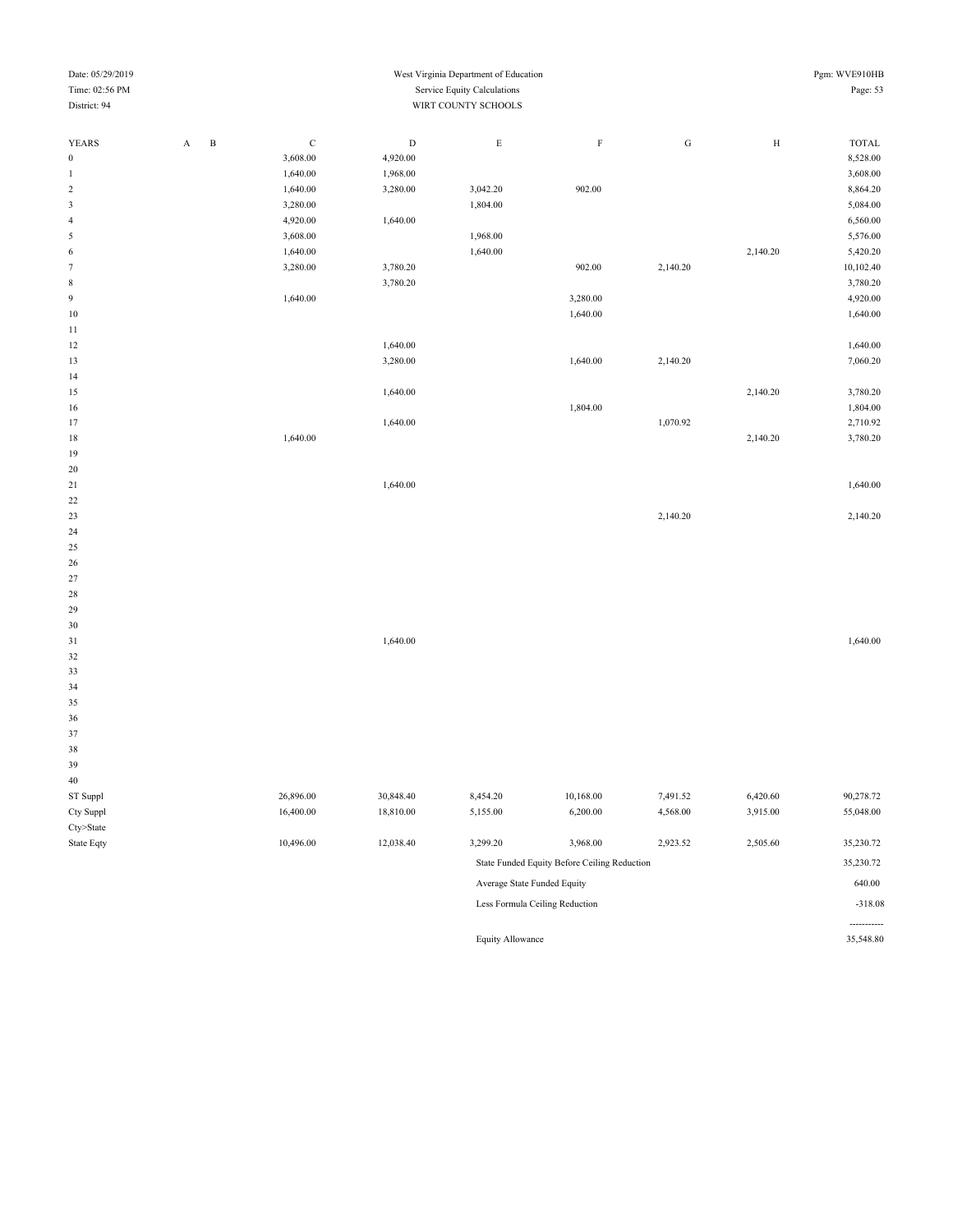#### Date: 05/29/2019 Pgm: WVE910HB Time: 02:56 PM Service Equity Calculations Page: 54 District: 96 WOOD COUNTY SCHOOLS

-----------

| YEARS            | $\boldsymbol{\mathsf{A}}$ | $\, {\bf B}$ | $\mathbf C$ | ${\rm D}$  | $\mathop{\hbox{\bf E}}$        | $\boldsymbol{\mathrm{F}}$                    | ${\rm G}$  | $\rm H$   | <b>TOTAL</b> |
|------------------|---------------------------|--------------|-------------|------------|--------------------------------|----------------------------------------------|------------|-----------|--------------|
| $\boldsymbol{0}$ | 4,100.00                  | 1,640.00     | 23,698.00   | 1,640.00   | 5,338.20                       | 5,633.40                                     |            |           | 42,049.60    |
| 1                | 3,280.00                  | 1,640.00     | 18,167.92   | 11,898.20  | 7,224.20                       | 7,060.20                                     |            |           | 49,270.52    |
| $\overline{c}$   | 9,020.00                  |              | 20,988.72   | 13,120.00  | 6,466.52                       | 7,224.20                                     | 1,640.00   |           | 58,459.44    |
| $\mathfrak z$    | 5,740.00                  | 820.00       | 9,569.40    | 15,260.20  | 3,780.20                       | 4,920.00                                     | 11,480.00  |           | 51,569.80    |
| $\overline{4}$   | 3,280.00                  | 4,920.00     | 7,806.40    | 9,840.00   | 1,640.00                       | 5,420.20                                     | 4,920.00   | 1,640.00  | 39,466.60    |
| $\sqrt{5}$       | 1,640.00                  | 1,640.00     | 9,569.40    | 15,760.40  | 5,920.40                       | 7,560.40                                     | 10,340.20  | 1,640.00  | 54,070.80    |
| 6                | 820.00                    | 2,460.00     | 882.32      | 13,620.20  | 7,388.20                       | 9,028.20                                     | 7,560.40   | 3,280.00  | 45,039.32    |
| $\boldsymbol{7}$ |                           | 2,460.00     | 9,569.40    | 8,200.00   | 3,944.20                       | 4,280.40                                     | 4,280.40   |           | 32,734.40    |
| $\,$ 8 $\,$      | 820.00                    | 1,640.00     |             | 6,806.00   | 1,640.00                       | 4,280.40                                     | 7,060.20   | 1,640.00  | 23,886.60    |
| 9                |                           | 5,740.00     | 6,043.40    | 8,200.00   | 3,944.20                       | 3,903.20                                     | 12,480.40  |           | 40,311.20    |
| $10$             |                           |              | 10,389.40   | 10,840.40  | 3,280.00                       | 5,748.20                                     | 1,640.00   | 1,640.00  | 33,538.00    |
| 11               |                           | 3,280.00     | 3,780.20    | 11,480.00  | 1,640.00                       | 5,920.40                                     | 17,900.60  | 3,780.20  | 47,781.40    |
| 12               |                           | 820.00       | 21,287.20   | 12,980.60  |                                | 4,280.40                                     | 5,272.60   |           | 44,640.80    |
| 13               |                           |              | 5,482.52    | 5,420.20   |                                | 13,661.20                                    | 7,060.20   | 2,140.20  | 33,764.32    |
| 14               | 1,640.00                  |              | 12,283.60   | 9,840.00   |                                | 1,866.32                                     | 3,780.20   | 1,640.00  | 31,050.12    |
| 15               |                           |              | 9,705.52    | 5,420.20   |                                | 5,920.40                                     | 2,140.20   | 1,640.00  | 24,826.32    |
| 16               |                           |              | 2,460.00    | 11,480.00  |                                | 4,662.52                                     | 11,340.60  | 3,280.00  | 33,223.12    |
| 17               |                           |              | 8,946.20    | 13,480.80  |                                | 1,640.00                                     | 3,780.20   | 2,140.20  | 29,987.40    |
| 18               |                           |              | 12,800.20   | 16,900.20  |                                | 4,280.40                                     | 5,420.20   | 3,780.20  | 43,181.20    |
| 19               |                           |              | 11,586.60   | 6,560.00   | 1,640.00                       | 2,140.20                                     | 1,640.00   |           | 23,566.80    |
| 20               |                           |              | 12,603.40   | 10,340.20  |                                | 2,140.20                                     | 7,060.20   | 5,420.20  | 37,564.20    |
| 21               |                           |              | 820.00      | 1,640.00   | 3,280.00                       | 1,640.00                                     | 9,200.40   | 5,920.40  | 22,500.80    |
| 22               |                           |              | 3,280.00    | 3,280.00   |                                |                                              | 3,280.00   |           | 9,840.00     |
| 23               |                           |              | 3,280.00    | 7,560.40   |                                |                                              | 1,640.00   | 1,640.00  | 14,120.40    |
| 24               |                           |              | 2,645.32    | 10,840.40  | 2,140.20                       | 4,280.40                                     | 1,640.00   |           | 21,546.32    |
| 25               |                           |              | 5,920.40    | 7,560.40   | 1,640.00                       | 2,140.20                                     | 3,280.00   | 1,640.00  | 22,181.00    |
| 26               |                           |              |             | 1,640.00   |                                |                                              | 1,640.00   | 2,140.20  | 5,420.20     |
| 27               |                           |              | 4,974.12    |            |                                |                                              | 2,140.20   |           | 7,114.32     |
| 28               |                           |              | 3,903.20    | 7,060.20   |                                | 2,140.20                                     | 1,640.00   |           | 14,743.60    |
| 29               |                           |              |             | 3,780.20   |                                | 2,140.20                                     |            | 2,140.20  | 8,060.60     |
| 30               |                           |              |             | 3,280.00   |                                |                                              |            |           | 3,280.00     |
| 31               |                           |              |             | 5,084.00   |                                | 6,420.60                                     | 1,804.00   |           | 13,308.60    |
| 32               |                           |              |             |            |                                |                                              |            | 4,280.40  | 4,280.40     |
| 33               |                           |              |             | 4,280.40   |                                | 4,280.40                                     |            | 4,280.40  | 12,841.20    |
| 34               |                           |              |             | 2,140.20   |                                |                                              |            |           | 2,140.20     |
| 35               |                           |              |             | 5,420.20   |                                |                                              |            |           | 5,420.20     |
| 36               |                           |              |             | 3,780.20   |                                |                                              |            |           | 3,780.20     |
| 37               |                           |              |             | 3,280.00   |                                |                                              | 1,640.00   |           | 4,920.00     |
| 38               |                           |              |             |            |                                |                                              |            |           |              |
| 39               |                           |              |             | 1,640.00   |                                |                                              |            |           | 1,640.00     |
| 40               |                           |              |             |            |                                |                                              |            | 2,140.20  | 2,140.20     |
| ST Suppl         | 30,340.00                 | 27,060.00    | 242,442.84  | 291,354.20 | 60,906.32                      | 134,612.84                                   | 154,701.20 | 57,842.80 | 999,260.20   |
| Cty Suppl        | 4,995.00                  | 4,455.00     | 39,914.37   | 47,966.85  | 10,027.26                      | 22,161.87                                    | 25,469.10  | 9,522.90  | 164,512.35   |
| Cty>State        |                           |              |             |            |                                |                                              |            |           |              |
| State Eqty       | 25,345.00                 | 22,605.00    | 202,528.47  | 243,387.35 | 50,879.06                      | 112,450.97                                   | 129,232.10 | 48,319.90 | 834,747.85   |
|                  |                           |              |             |            |                                | State Funded Equity Before Ceiling Reduction |            |           | 834,747.85   |
|                  |                           |              |             |            | Average State Funded Equity    |                                              |            |           | 1,370.00     |
|                  |                           |              |             |            | Less Formula Ceiling Reduction |                                              |            |           | 90,728.25    |

Equity Allowance 744,019.60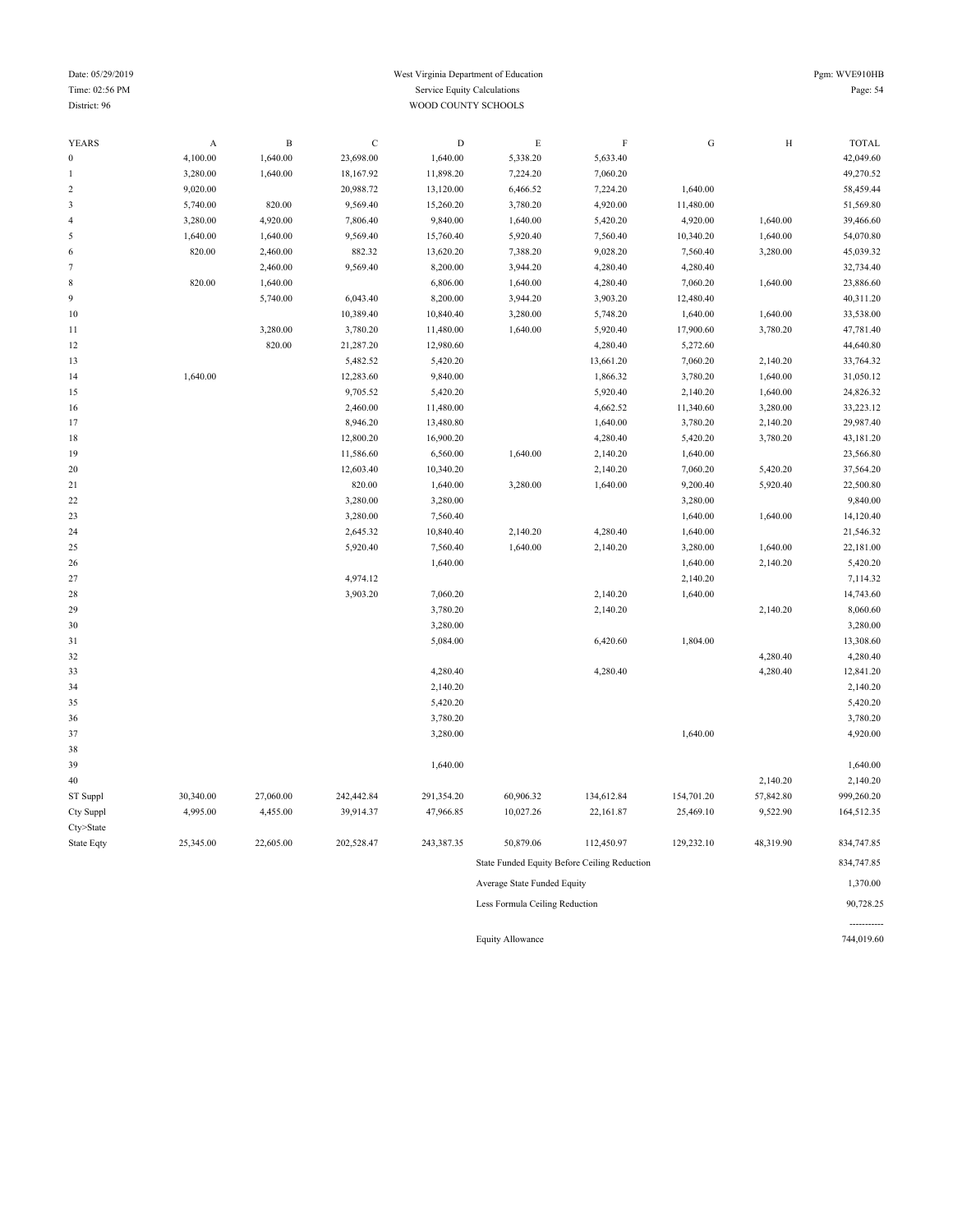#### Date: 05/29/2019 Pgm: WVE910HB Time: 02:56 PM Service Equity Calculations Page: 55 District: 98 WYOMING COUNTY SCHOOLS

| <b>YEARS</b>            | $\mathbf A$ | $\, {\bf B}$ | $\mathbf C$ | $\mathbf D$ | ${\bf E}$                                    | $\rm F$   | ${\bf G}$ | $\,$ H   | <b>TOTAL</b> |
|-------------------------|-------------|--------------|-------------|-------------|----------------------------------------------|-----------|-----------|----------|--------------|
| $\bf{0}$                | 3,280.00    |              |             |             |                                              | 1,672.80  |           |          | 4,952.80     |
| 1                       | 1,640.00    |              | 1,640.00    | 3,280.00    |                                              | 1,664.60  |           |          | 8,224.60     |
| $\sqrt{2}$              | 8,200.00    |              |             |             |                                              | 1,672.80  |           |          | 9,872.80     |
| 3                       | 4,100.00    |              | 1,640.00    | 1,640.00    |                                              | 1,640.00  |           |          | 9,020.00     |
| $\overline{4}$          | 5,990.92    |              | 2,624.00    | 4,920.00    | 3,280.00                                     | 8,970.80  | 8,306.60  |          | 34,092.32    |
| 5                       | 3,280.00    | 4,100.00     | 3,280.00    | 9,840.00    |                                              | 3,304.60  | 2,140.20  |          | 25,944.80    |
| 6                       |             | 3,280.00     |             | 4,920.00    | 5,420.20                                     | 4,944.60  |           |          | 18,564.80    |
| $\tau$                  |             | 1,640.00     | 3,280.00    | 3,280.00    |                                              | 8,733.00  |           |          | 16,933.00    |
| 8                       |             |              | 1,640.00    | 6,560.00    |                                              | 1,640.00  | 4,280.40  |          | 14,120.40    |
| 9                       |             |              | 1,640.00    | 3,280.00    |                                              |           | 2,140.20  |          | 7,060.20     |
| 10                      |             |              | 3,280.00    | 4,920.00    |                                              | 3,780.20  | 3,813.00  |          | 15,793.20    |
| 11                      |             | 1,640.00     | 4,100.00    | 9,840.00    | 1,640.00                                     | 9,200.40  | 3,427.60  |          | 29,848.00    |
| 12                      |             |              |             | 3,280.00    |                                              |           | 2,140.20  | 2,140.20 | 7,560.40     |
| 13                      |             |              |             | 1,640.00    |                                              | 3,280.00  |           |          | 4,920.00     |
| 14                      |             | 1,640.00     | 10,004.00   | 4,920.00    |                                              |           | 1,672.80  |          | 18,236.80    |
| 15                      |             |              | 1,640.00    | 4,920.00    |                                              | 6,560.00  |           | 2,140.20 | 15,260.20    |
| 16                      |             | 1,640.00     | 1,640.00    | 1,640.00    |                                              | 3,280.00  | 3,427.60  |          | 11,627.60    |
| 17                      |             | 4,920.00     |             |             |                                              |           |           |          | 4,920.00     |
| 18                      |             | 3,280.00     | 3,280.00    | 6,560.00    |                                              | 2,140.20  |           |          | 15,260.20    |
| 19                      |             | 1,640.00     |             | 1,640.00    | 1,640.00                                     | 3,280.00  |           |          | 8,200.00     |
| 20                      |             | 1,640.00     |             |             | 1,640.00                                     |           | 2,140.20  |          | 5,420.20     |
| 21                      |             |              |             | 1,640.00    | 3,780.20                                     |           |           |          | 5,420.20     |
| 22                      |             |              | 3,280.00    | 1,640.00    |                                              |           |           |          | 4,920.00     |
| 23                      |             | 820.00       |             |             |                                              |           |           |          | 820.00       |
| 24                      |             |              |             |             |                                              |           | 2,140.20  |          | 2,140.20     |
| 25                      |             |              |             |             |                                              | 1,804.00  |           |          | 1,804.00     |
| 26                      |             |              |             |             |                                              |           |           |          |              |
| 27                      |             |              |             | 1,640.00    |                                              |           |           |          | 1,640.00     |
| 28                      |             |              |             | 1,640.00    |                                              |           |           |          | 1,640.00     |
| 29                      |             |              | 1,640.00    | 3,280.00    |                                              |           |           |          | 4,920.00     |
| 30                      |             |              |             | 3,280.00    |                                              | 2,140.20  |           |          | 5,420.20     |
| 31                      |             |              |             |             |                                              |           |           |          |              |
| 32                      |             |              |             |             |                                              |           |           |          |              |
| 33                      |             |              |             | 3,280.00    |                                              |           |           |          | 3,280.00     |
| 34                      |             |              | 1,640.00    | 3,280.00    |                                              |           |           |          | 4,920.00     |
| 35                      |             |              |             |             |                                              |           |           |          |              |
| 36                      |             |              |             | 1,640.00    |                                              | 1,640.00  |           |          | 3,280.00     |
| 37                      |             |              |             |             |                                              |           |           |          |              |
| 38                      |             |              |             | 1,640.00    |                                              |           |           |          | 1,640.00     |
| 39                      |             |              |             |             |                                              |           |           |          |              |
| 40                      |             |              |             |             |                                              | 4,280.40  | 2,140.20  |          | 6,420.60     |
| ST Suppl                | 26,490.92   | 26,240.00    | 46,248.00   | 100,040.00  | 17,400.40                                    | 75,628.60 | 37,769.20 | 4,280.40 | 334,097.52   |
| Cty Suppl               | 3,230.60    | 3,200.00     | 5,640.00    | 12,200.00   | 2,122.00                                     | 9,223.00  | 4,606.00  | 522.00   | 40,743.60    |
| Cty>State<br>State Eqty | 23,260.32   | 23,040.00    | 40,608.00   | 87,840.00   | 15,278.40                                    | 66,405.60 | 33,163.20 | 3,758.40 | 293,353.92   |
|                         |             |              |             |             | State Funded Equity Before Ceiling Reduction |           |           |          | 293,353.92   |
|                         |             |              |             |             | Average State Funded Equity                  |           |           |          | 1,440.00     |
|                         |             |              |             |             | Less Formula Ceiling Reduction               |           |           |          | 40,592.16    |
|                         |             |              |             |             |                                              |           |           |          |              |

Equity Allowance 252,761.76